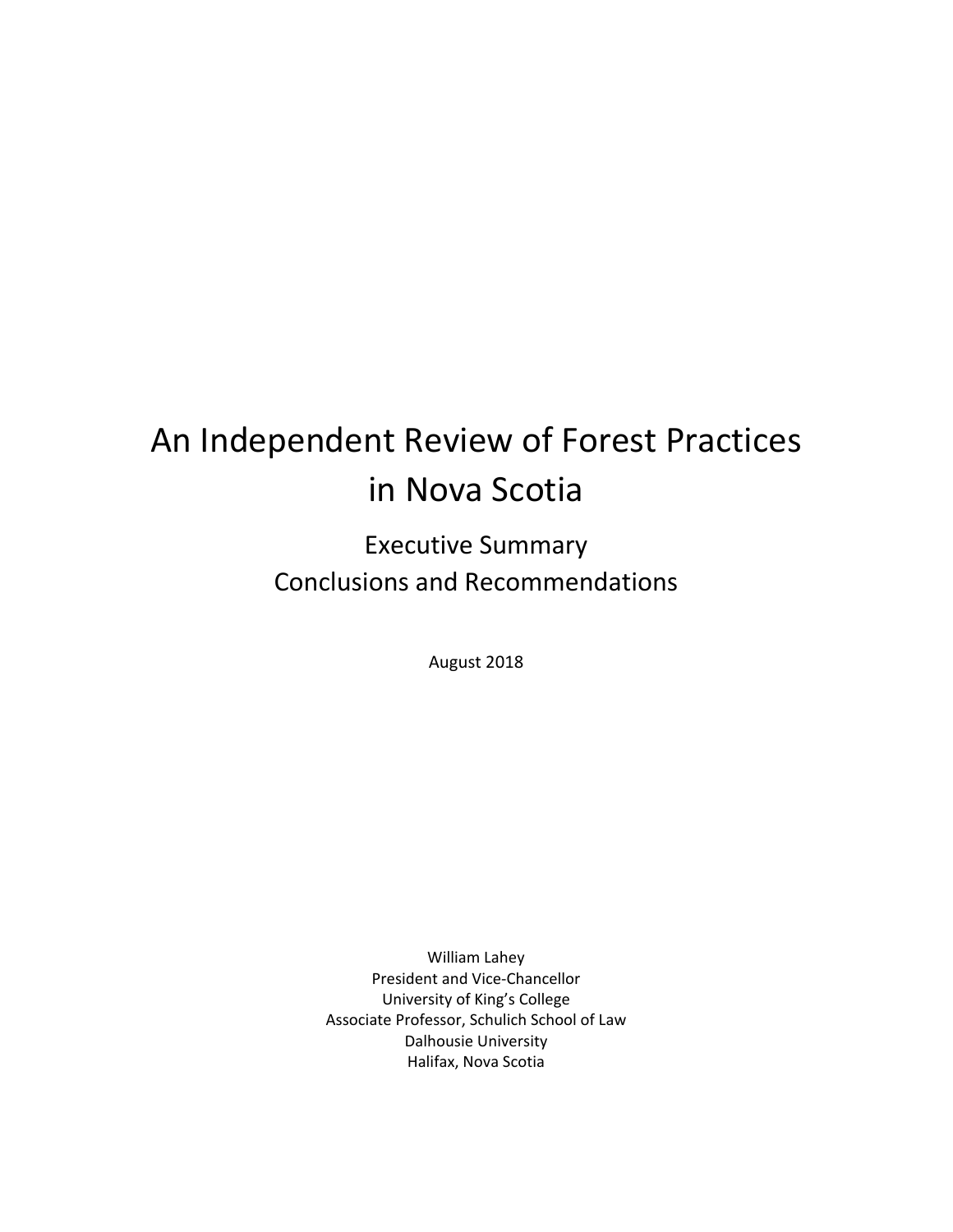# **Contents**

| $\mathbf{1}$   |      |                                                                                 |
|----------------|------|---------------------------------------------------------------------------------|
| $\overline{2}$ |      |                                                                                 |
| 3              |      |                                                                                 |
|                | 3.1  |                                                                                 |
|                | 3.2  | Conclusions on Implementing the Ecological Forestry Triad on Crown Lands 22     |
|                | 3.3  | Conclusions on the Legislative and Planning Framework for Crown Lands 32        |
|                | 3.4  |                                                                                 |
|                | 3.5  | Conclusions on Achieving Ecological Forestry and the Triad on Private Lands  37 |
|                | 3.6  |                                                                                 |
|                | 3.7  | Conclusions on the Management of the Western Crown Lands  50                    |
|                | 3.8  |                                                                                 |
|                | 3.9  |                                                                                 |
|                | 3.10 |                                                                                 |
| 4              |      |                                                                                 |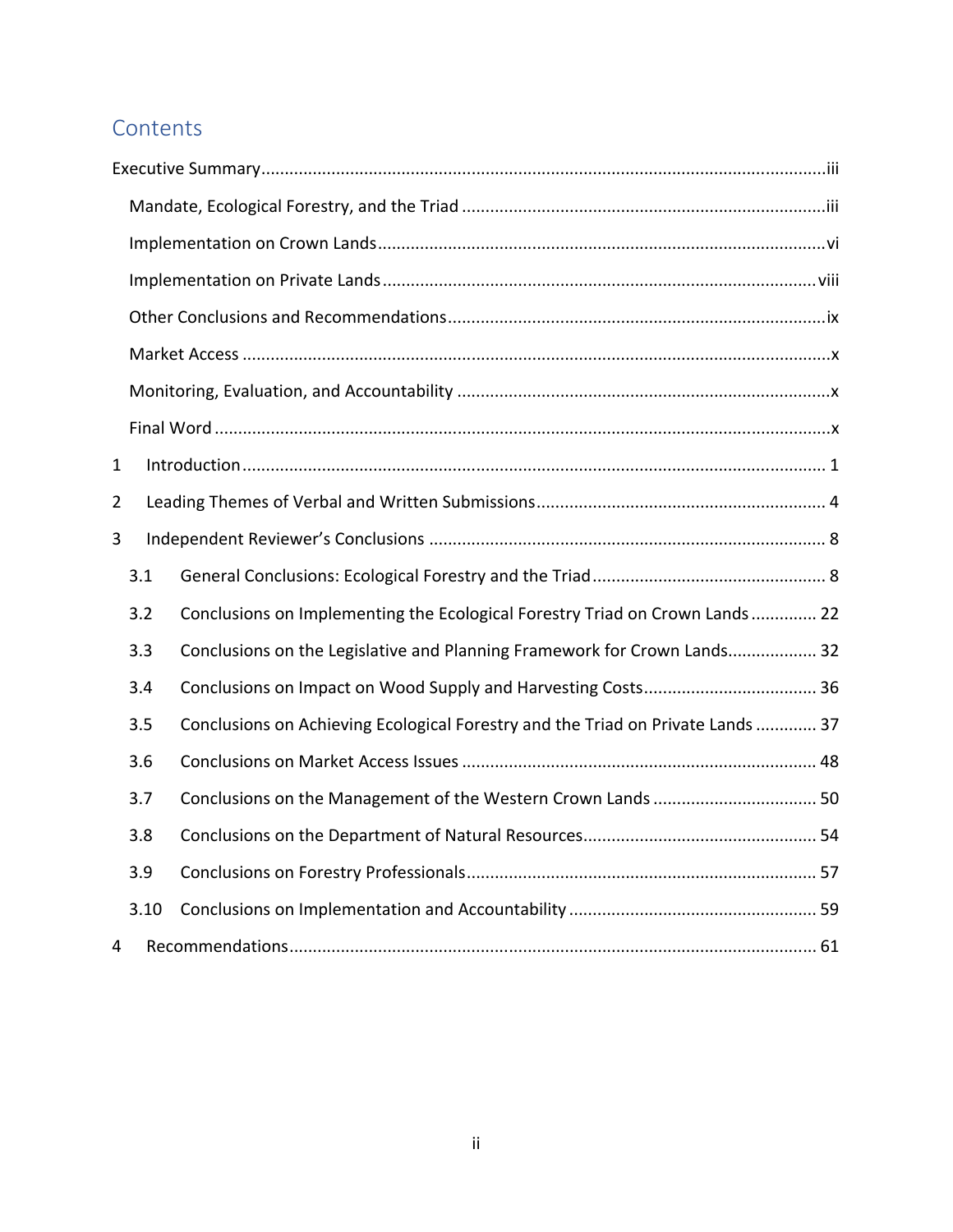## Executive Summary

## Mandate, Ecological Forestry, and the Triad

My mandate was to make recommendations on forest practices that would, if implemented, balance environmental, social, and economic objectives, which I have interpreted to include values. My conclusion is that environmental, social, and economic values should be balanced by using forest practices that give priority to protecting and enhancing ecosystems and biodiversity.

In other words, I have concluded that protecting ecosystems and biodiversity should not be balanced against other objectives and values as if they were of equal weight or importance to those other objectives or values. Instead, protecting and enhancing ecosystems should be the objective (the outcome) of how we balance environmental, social, and economic objectives and values in practising forestry in Nova Scotia. A number of reasons are given for this conclusion, but the primary reason is that ecosystems and biodiversity are the foundation on which the other values, including the economic ones, ultimately depend.

The rest of my conclusions and associated recommendations relate to the measures that should be taken to achieve this objective, recognizing that it is an objective that can only be comprehensively achieved over time and with different approaches on Crown and private land. Some of these conclusions and recommendations are very specific. For example, I conclude, as others have, that the Nova Scotia Endangered Species Act must be fully and rigorously implemented in respect to forests on both Crown and private land – as it currently is not. I also recommend an open, transparent, collaborative, and inclusive review of the ecological efficacy and adequacy of existing regulations that limit harvesting within 20 metres of bodies of water and of others that require clearcutting to retain "wildlife clumps." As a third example, I recommend the adoption of new regulations generally prohibiting full‐tree harvesting when combined with clearcutting, on both Crown and private land.

Other conclusions are of a general but more fundamental nature. The most important of these, key to the whole Report, is that forest practices in Nova Scotia should be guided by explicit and formal adoption of a new paradigm – called "ecological forestry" in the literature. Contrary to the forestry paradigm shaped by the Royal Commission on Forestry of 1984, which strongly emphasizes the growing of timber for mills, ecological forestry treats forests first and foremost as ecosystems. Ecological forestry is primarily concerned with the effects of forestry on ecological values such as water, soil, and habitat for all of the species that inhabit and constitute those ecosystems. In place of the philosophy of mitigation, it seeks to align forestry with ecological protection and biodiversity conservation by integrating ecological knowledge (including traditional knowledge), principles, and concepts into how forestry is conducted.

It is also important to stress what ecological forestry is not. It is not anti-forestry. It does not aim to protect the environment by eliminating or prohibiting commercial timber production.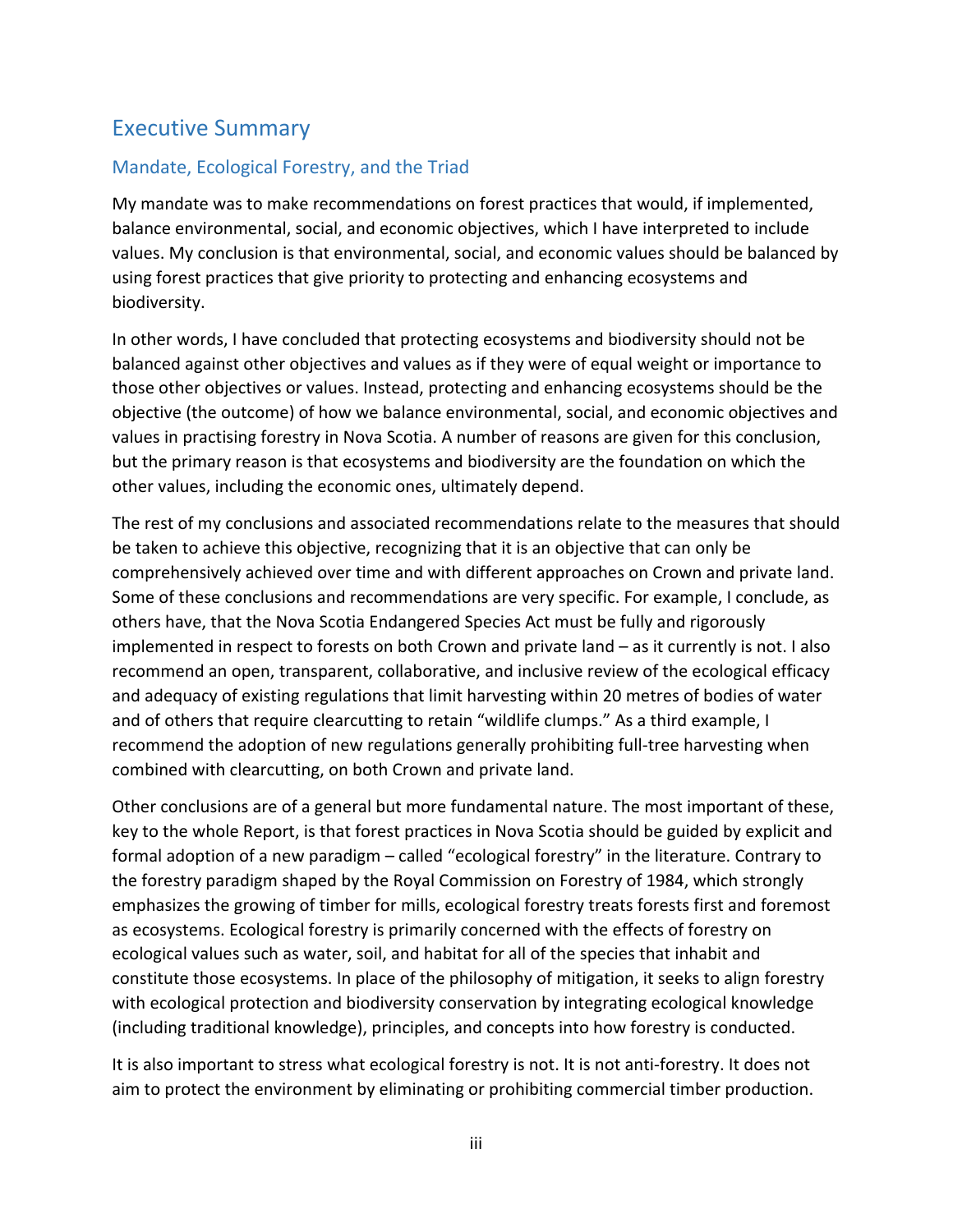Instead, it seeks to combine the imperative of protecting ecological systems and biodiversity with the social importance of sustaining a productive and profitable forestry industry.

Ecological forestry parallels the approach that representatives of the Confederacy of Mainland Mi'kmaq described as forestry based on "listening to the forests." It is an approach that gives priority to ecological protection (and enhancement) and biodiversity in determining how forest practices should balance environmental, social, and economic objectives and values, while at the same time recognizing the importance of each of these overlapping and intersecting categories of objectives and values.

Implementing ecological forestry calls for action both at the operational level of forestry and at landscape and provincial levels. It also requires approaches that reflect the different considerations applicable to the management of Crown versus private land.

At the operational scale – where decisions are made for particular stands of trees – ecological forestry means forestry that strives to emulate the natural processes that would affect those stands in the absence of forestry. In particular, forestry must seek to approximate the "disturbance regimes" that would naturally be determining the species composition and tree maturity of the forests in which forestry is being conducted. The underlying premise is that such forestry will moderate the negative consequences of commercial forest use because forests (as ecosystems) and forest-dwelling species have evolved to cope with those natural disturbance regimes.

In many of Nova Scotia's forests, forestry that emulates natural disturbance regimes would consist of partial or selection harvesting and modified or reduced‐scale clearcutting. This is because much of the province's natural forest is composed mainly of multi-aged, mixed-species stands affected by disturbance regimes that generally affect individual trees within stands, as opposed to whole stands, at frequent intervals. Carefully done, partial or selection harvesting, including small‐scale irregular shelterwood harvests, emulates that kind of disturbance regime, or pattern. In contrast, clearcutting at large scales does not, because it generally is applied to stands as a whole and because it promotes the regrowth of single‐species, even‐aged forests.

There are also forests in Nova Scotia subject to disturbance regimes that tend to affect whole stands at relatively frequent intervals and that result in even‐aged forests of predominantly single species. In general, under an ecological forestry paradigm, clearcutting – depending on how it is done and the site-specific considerations – is acceptable in these forest conditions because it comes closer to approximating those kinds of disturbance regimes. It also gives effect to the importance that ecological forestry places on combining ecological protection with a thriving forestry industry.

It follows that the alternatives to clearcutting should generally be applied where the forest is of the mixed‐species, multi‐aged variety. It also follows that clearcutting is generally acceptable when applied to forests that are naturally like the forests produced by clearcutting, which are primarily softwood forests, as well as to forests planted and grown for harvesting by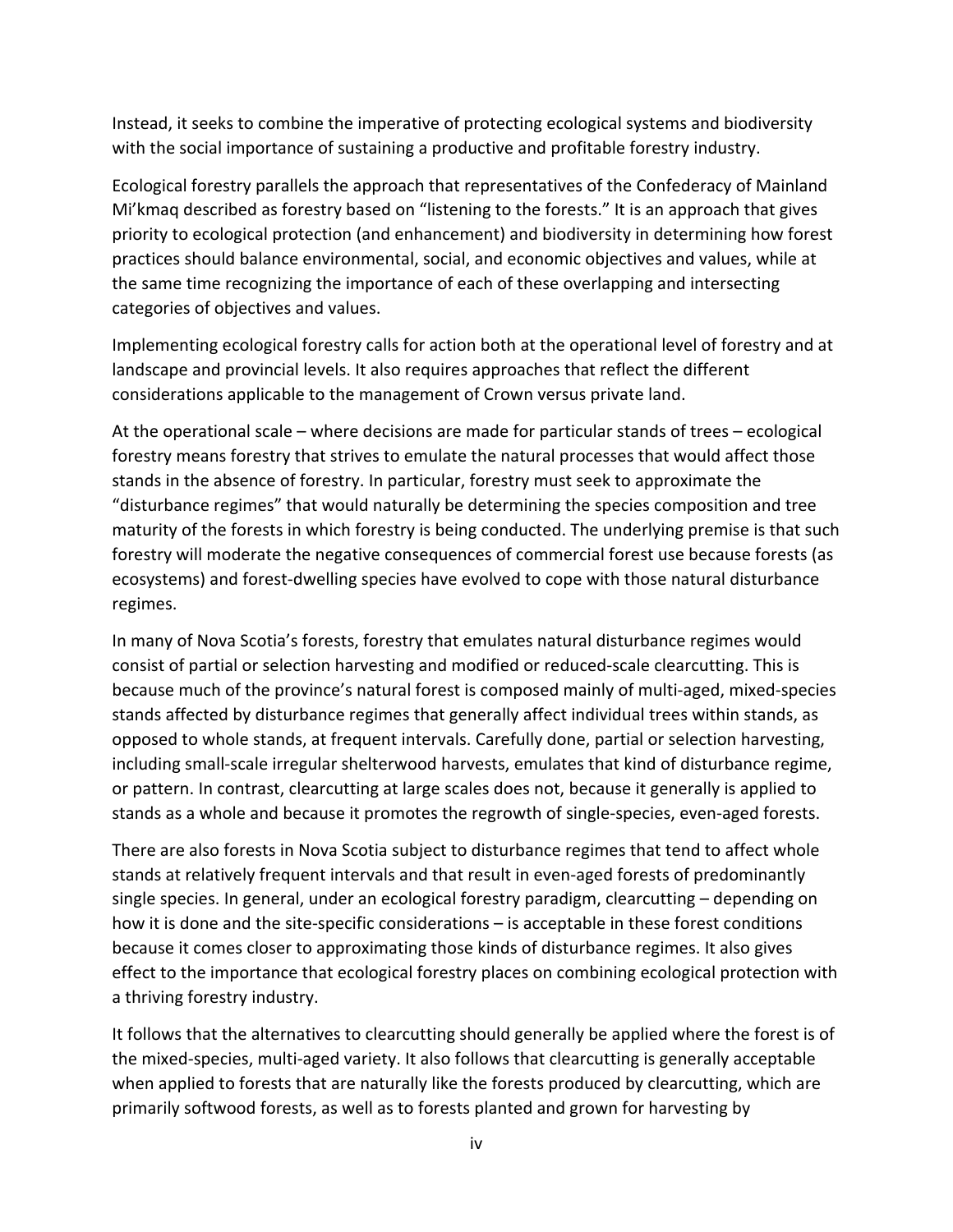clearcutting. This is only so, however, if the alternatives to clearcutting are fully developed and if clearcutting happens within an overall approach to forestry that is predominantly dedicated to maintaining and restoring multi‐aged, mixed‐species forests in which late successional species have the opportunity to grow and mature in accordance with the forest's natural condition. The importance of this overarching objective – and the forest resiliency it will foster – will become of increasing importance as the effects of climate change are increasingly felt.

At the landscape and provincial levels, I conclude that Nova Scotia should explicitly and officially adopt a triad model to the implementation of ecological forestry. This model recognizes that the goal – ecological well‐being that supports a thriving forestry economy – cannot be achieved solely as the cumulative effect of operational decisions. It also requires the following three elements:

- Forests that are protected from all forestry (and many other kinds of human interference) by designation as parks, nature reserves or wilderness areas or through private conservation. These forests serve as a sanctuary for wildlife and as a base for the ecosystems and biodiversity that span across the broader landscape.
- Forests dedicated to high‐production forestry, including through clearcutting, as well as high-production alternatives to clearcutting. These allow for the concentration of industry's activity and the minimization or avoidance of the impact it would otherwise have on the wider landscape.
- The management of the rest of the forest, or as much of it as possible, for a combination of ecological and production objectives, contributing both to ecological conservation and to commercial forestry. In general, this means forestry with a lighter touch and limited clearcutting.

In Nova Scotia, although the basic elements of the triad are in place, not enough is being done to deliberately manage our forests within a triad model. Each of the three legs of the triad requires development if ecological forestry is to be achieved on the landscape and provincial levels. In this Report, given my mandate to focus on forest practices, I emphasize actions that should – or can – be taken to strengthen the two legs of the triad that include forestry. In particular, I stress the importance of enhancing the productivity of forests dedicated to high‐ production forestry.

The question becomes how to implement ecological forestry and the triad at both operational and provincial levels given the following factors:

- That roughly 30 per cent of the forest is managed by the Crown and 70 per cent by private landowners, much of it by owners of small woodlots
- The irrelevancy of landownership to ecosystems and biodiversity
- The importance of private ownership of land and ownership of forests to Nova Scotians, especially in rural Nova Scotia
- The importance of the adequacy and predictability of wood supply to industry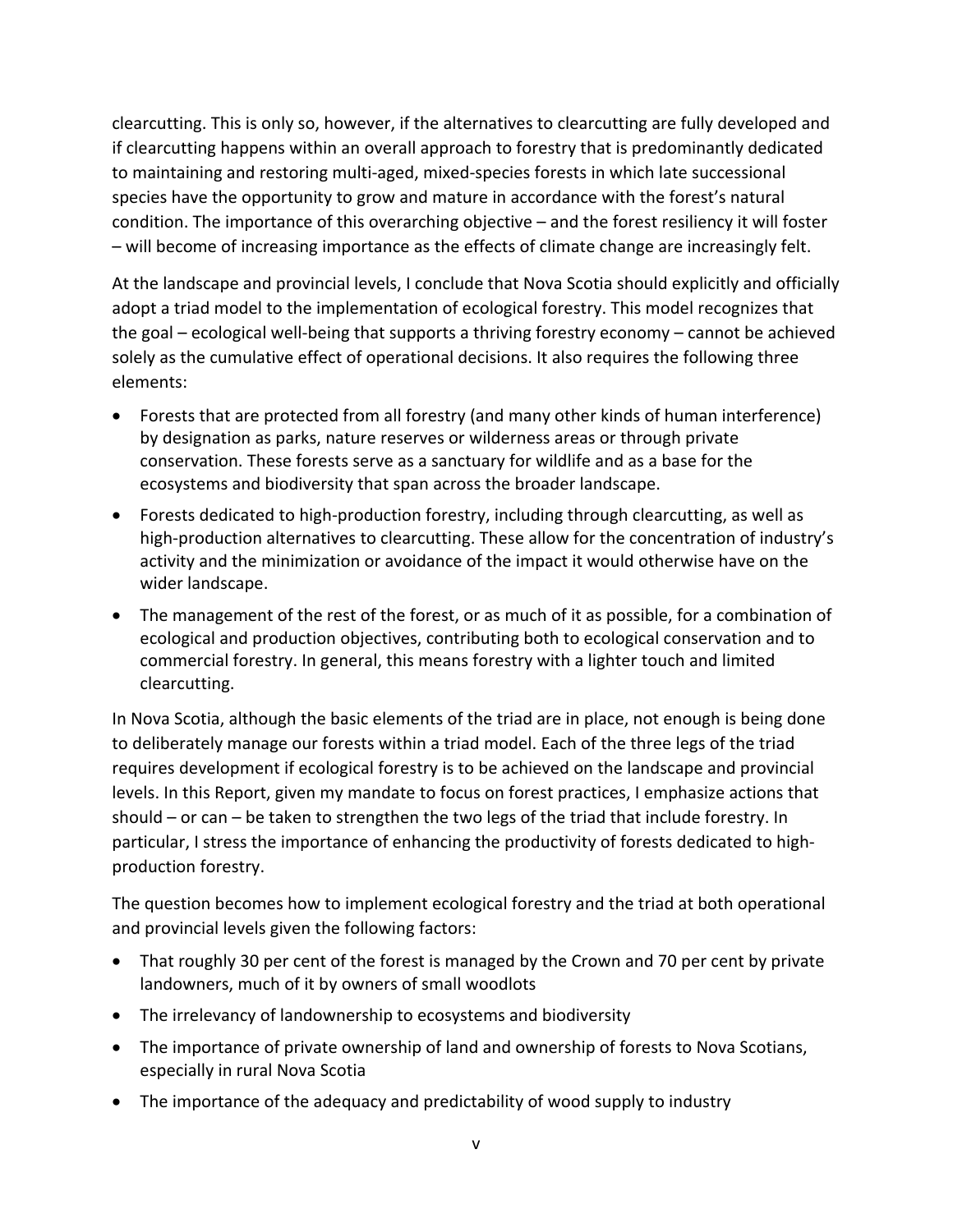My conclusion is that ecological forestry must be pursued on Crown and private lands with a combination of tools that are responsive to both the opportunities and limitations associated with each category of landholding. For Crown land, this means robust use of the Crown's direct authority over Crown land to require – on an ambitious timeframe – that forestry on it be conducted ecologically. For private lands, it means a comprehensive, multi-faceted, integrated, and collaborative strategy for encouraging and enabling private landowners, within broad parameters set by statute and regulation, to manage their lands in accordance with the concepts of ecological forestry within one (or more) of the legs of the triad.

#### Implementation on Crown Lands

In this context, the following are the primary conclusions and recommendations I have reached on implementing ecological forestry, including the triad, on Crown lands:

- Analysis of the existing system of ecosystem-based management applicable to Crown land suggests it is connected to an inadequate understanding of disturbance regimes and that, in many situations, it does not encourage, but limits and delays, adoption of multi‐aged silviculture prescriptions and thereby delays the shift from clearcutting that is called for on Crown lands that are not in the high‐production leg of the triad.
- The pre-treatment assessment process that largely determines the prescriptions applied within the current system of ecosystem-based management does not sufficiently take wildlife issues into account. The lack of attention to wildlife in the pre‐treatment assessment process is not counterbalanced by reassurance that wildlife receives adequate attention in the Integrated Resource Management Process.
- Together, these conclusions raise doubts as to whether the current approach will produce the shift to ecosystem‐based management of forestry on Crown land, including science‐ based reductions in the proportion of harvesting by clearcutting as is their stated objective, on a timely and meaningful basis.
- The ecosystem-based management system should be amended to remove the features that artificially favour even‐aged silviculture in natural forests and to strengthen the support it provides for multi‐aged silviculture prescriptions. This should be done through an open and transparent process that includes representatives from the Review team. The kind of amendments to be made, which are estimated to reduce clearcutting from 65 per cent of all harvesting on Crown land to 20‐25 per cent, are outlined in the Report.
- Forestry operations on Crown land should continue to include high-production forestry; that is, forestry in the production leg of the triad, in plantations, and in suitable natural forests. It should, however, be subject to an accountability framework to achieve outcomes in areas such as soil productivity, water quality, wetlands, timber supply and quality, aesthetics, biological diversity, public accountability, economic aspects, social considerations, and forest health. To help ensure the productivity of this forestry, policies discouraging the controlled use of herbicides to encourage the growth of commercial species should be reconsidered.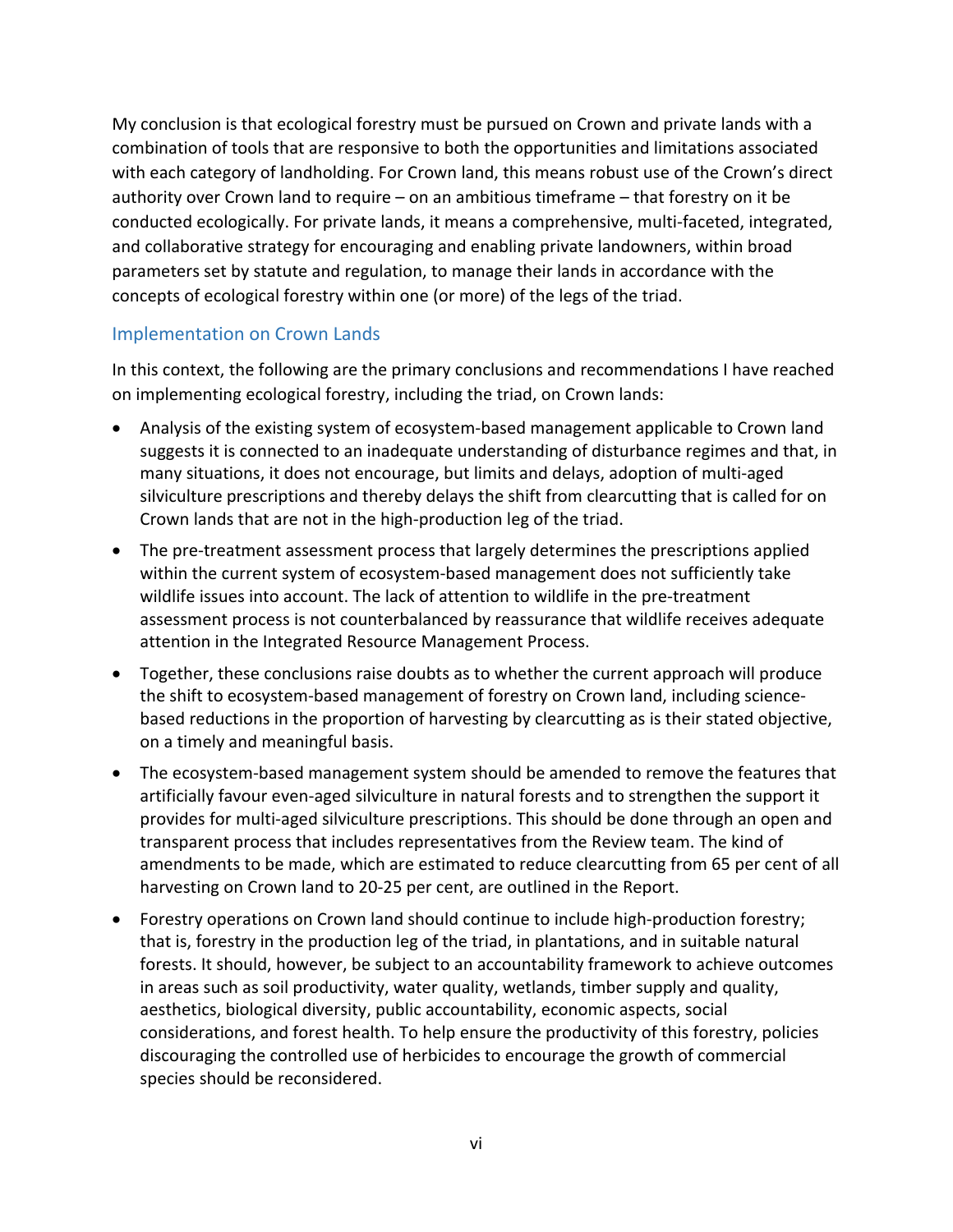- The Department of Natural Resources (DNR),<sup>1</sup> with Crown licensees, must take immediate and sustained action, including by conducting or commissioning appropriate scientific research, to respond to and address concerns about its current mapping of disturbance regimes and the impact of forestry on sensitive soils, bird populations, tourism, outdoor recreation activities, and protected areas.
- Current efforts for the protection and restoration of old forests are inadequate and must be strengthened by a number of integrated actions, including improved data collection, reconsideration and strengthening of targets in the Old Forest Policy, and implementation of old-forest restoration targets in addition to strengthened old-forest protection targets.
- The silviculture system for Crown land should be aligned with ecological forestry and the triad model. It should encompass a comprehensive range of prescription options, including production alternatives to clearcutting as currently conducted. It should include stronger accountability for achieving specified and expected outcomes.
- A legislated forestry management planning process for Crown lands should be instituted under which those given tenure on Crown land to conduct forestry operations would be required to prepare their forest management plans through a Class II environmental assessment or a forestry‐specific assessment akin to a Class II environmental assessment conducted by an independent third party or panel.
- Conditional on the adoption of the proposed legislated forestry planning process, and other improvements in the functioning of DNR, the current system under which government officials approve each and every harvest should be replaced by one in which government focuses on policy, research, oversight, and leading by example, and in which licensees are held accountable for managing their operations in accordance with approved forest management plans, applicable laws and policies, and the paradigm of ecological forestry.

The Review team estimates that these measures could, in combination, reduce the wood taken from Crown land by between 10 and 20 per cent, although further analysis is needed to confirm that estimate. This will cause a significant challenge for industry to which there are no easy solutions. I conclude that, if government decides it must study the nature and scale of these impacts to determine if it will implement the changes I recommend for Crown land, the study should consider not only the economic impacts of what is proposed but also the ecological and social costs of the status quo and the long-term economic, social, and ecological benefits of what is proposed.

My recommendations for Crown land, if implemented, are likely to increase demand for wood from private land, including woodlot owners, a benefit for those who want to sell their wood. These recommendations will, however, create supply complications for mills and other buyers. A shift in harvesting to private land will also, at least in the short term, likely mean more clearcutting overall, since roughly 90 per cent of the harvesting that happens on private land is

<sup>&</sup>lt;sup>1</sup> Now the Department of Lands and Forestry.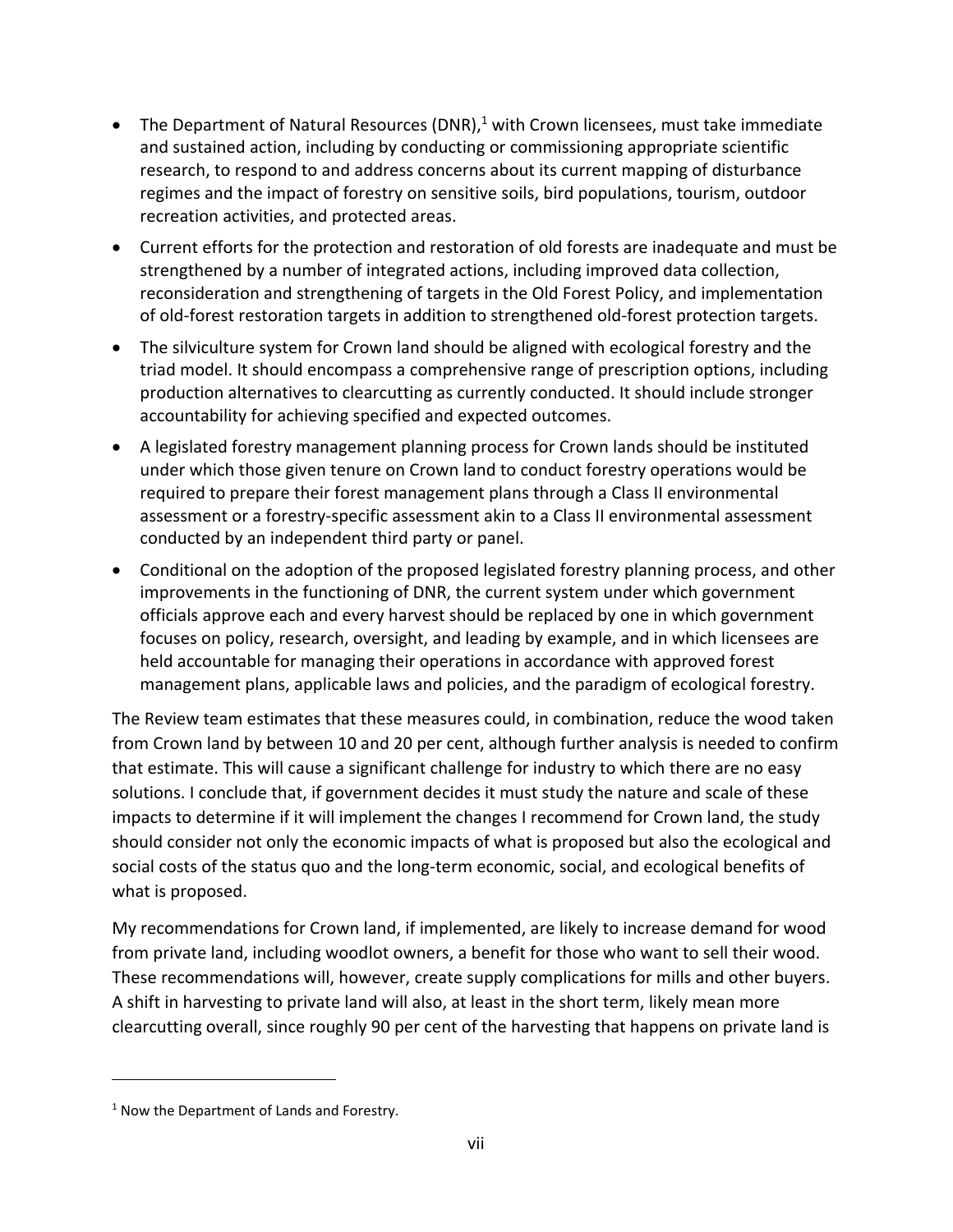by clearcutting. My conclusion is that this is better than the status quo, where not enough ecological forestry is happening on Crown or private land, especially if concerted action is taken in parallel to bring more private land under active management that aligns with ecological forestry and the triad. In addition, I regard the alternative, of legislating ecological forestry on private land, as impractical, potentially counterproductive and distractive to what can be accomplished with concerted effort on Crown land.

#### Implementation on Private Lands

The following are the primary conclusions and recommendations I have reached on implementing ecological forestry, including the triad, on private lands:

- The management of Crown land should in substance become the model of ecological forestry for private land, including by implementation on Crown land of the ecosystem‐ based management system recommended in this Report.
- The efforts of woodlot owner membership‐based organizations, including regionally organized woodlot service organizations, to support and promote effective and responsible forest management among their members should be strongly supported, on condition of a demonstrated commitment to a triad model of ecological forestry.
- Options for making greater use of and achieving higher value from the Association for Sustainable Forestry should be considered, developed, and implemented.
- Steps should be taken to ensure that private landowners have improved access to the tools, resources, and assistance that enable effective and responsible forest management, including the services of forest professionals, simplified versions of pre‐treatment assessment tools, and improved access to data and technology resources used in the management of Crown lands.
- Work on growing and diversifying markets for a broader range of forest products, including local markets, should continue and receive greater emphasis. This should include sustained work on developing alternative markets, such as small‐scale wood energy projects, for low‐ quality wood such as pulpwood.
- Options for creating the conditions that would enable owners of forest land to earn revenue for the carbon their land stores or sequesters should be actively considered and developed.
- The feasibility and value of a financing program for those who want to buy and manage woodlots in accordance with ecological forestry and the triad should be considered.
- The silviculture system for private land should be reviewed with a view to improvements that better align it with the goals and concepts of ecological forestry and the triad model, ensuring that it supports not only management for high‐production forestry and for less‐ intensive forestry on private land but also a comprehensive range of silvicultural options. Improvements should also ensure that the system includes accountability not only for doing prescribed silviculture but for achieving the intended outcomes of the prescribed silviculture.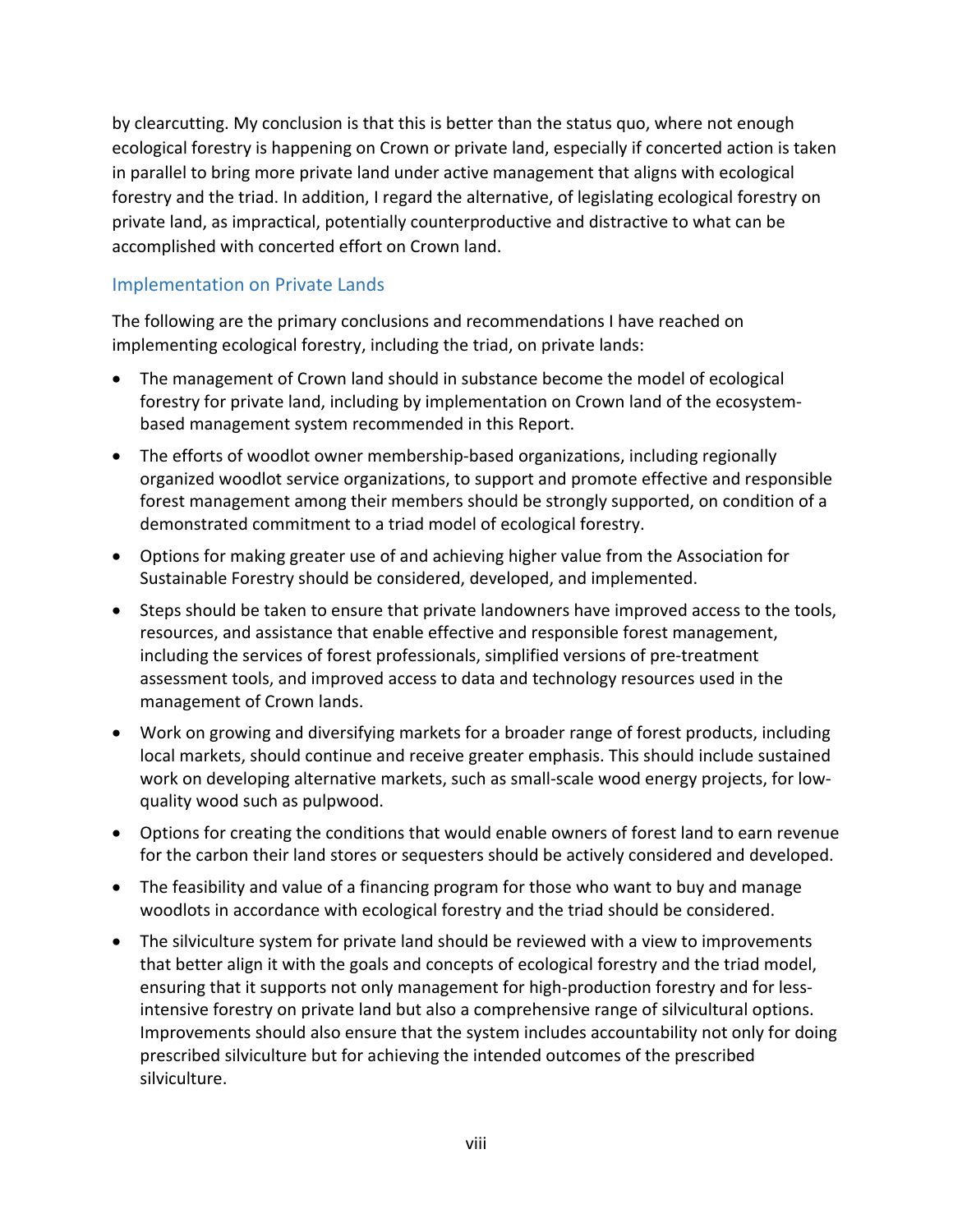Owners of private land classified as industrial should be subject to an accountability framework to achieve outcomes in their forestry-related activities in areas such as soil productivity, water quality, wetlands, timber supply and quality, aesthetics, biological diversity, public accountability, economic aspects, social consideration, and forest health.

#### Other Conclusions and Recommendations

This Report also includes conclusions and recommendations on a range of topics related to the implementation of ecological forestry, although they are not directly on forest practices as such. At the very beginning, it concludes that the condition of the forests – whether good, poor, improving, or declining, from ecological and resource perspectives – should be the guiding foundational consideration in discussions and decisions on forestry in Nova Scotia. To ensure that better and more‐comprehensive information on the state of the forests is available in the future, I make a number of recommendations for improvement in the State of the Forest Reports periodically issued by the province and in information gathering, analysis, and sharing more generally.

I conclude that the Crown Lands Act should be amended to make it clear that the objectives of the management of those lands is broader than forestry and inclusive of all the values and objectives for which the management of public lands should be concerned in today's society.

The Report also emphasizes the critical need for the embrace of openness, transparency, collaboration, and accountability by DNR (now the Department of Lands and Forestry), including in the area of research and applying the results of research to policy and management. On research, this Report emphasizes the need for the department to become much more active in conducting and commissioning research, and in fostering innovation, including through collaboration with industry and peer‐reviewed published scientists. More broadly, this Report stresses the crucial importance of decision making based on peer‐reviewed science and the active conduct or stimulation of such research where it is lacking. In particular, it identifies the need for more (or continued) active research on topics such as natural disturbance regimes in Nova Scotia; soil sensitivity in the western region; post‐harvest retention levels on Crown land; ecological efficacy and adequacy of riparian management (buffer) zones and of so‐called "wildlife clumps"; linking pre‐treatment assessments and decisions at the stand level to landscape‐level characteristics and goals; the impact on and options for minimizing the impact of forestry on birds, soils, tourism, recreation and wilderness areas and other kinds of "protected areas"; improving the productivity of Nova Scotia's forests; and innovation in how forestry is conducted to align it with ecosystem protection and biodiversity.

Another topic considered is the crucial role that forestry professionals must play – and be equipped to play – if ecological forestry is to be achieved. I call for concerted and deliberate attention to the number, mix, diversity, and expertise of Nova Scotia's forestry professionals with a view to improving Nova Scotia's attractiveness as a place for promising and fulfilling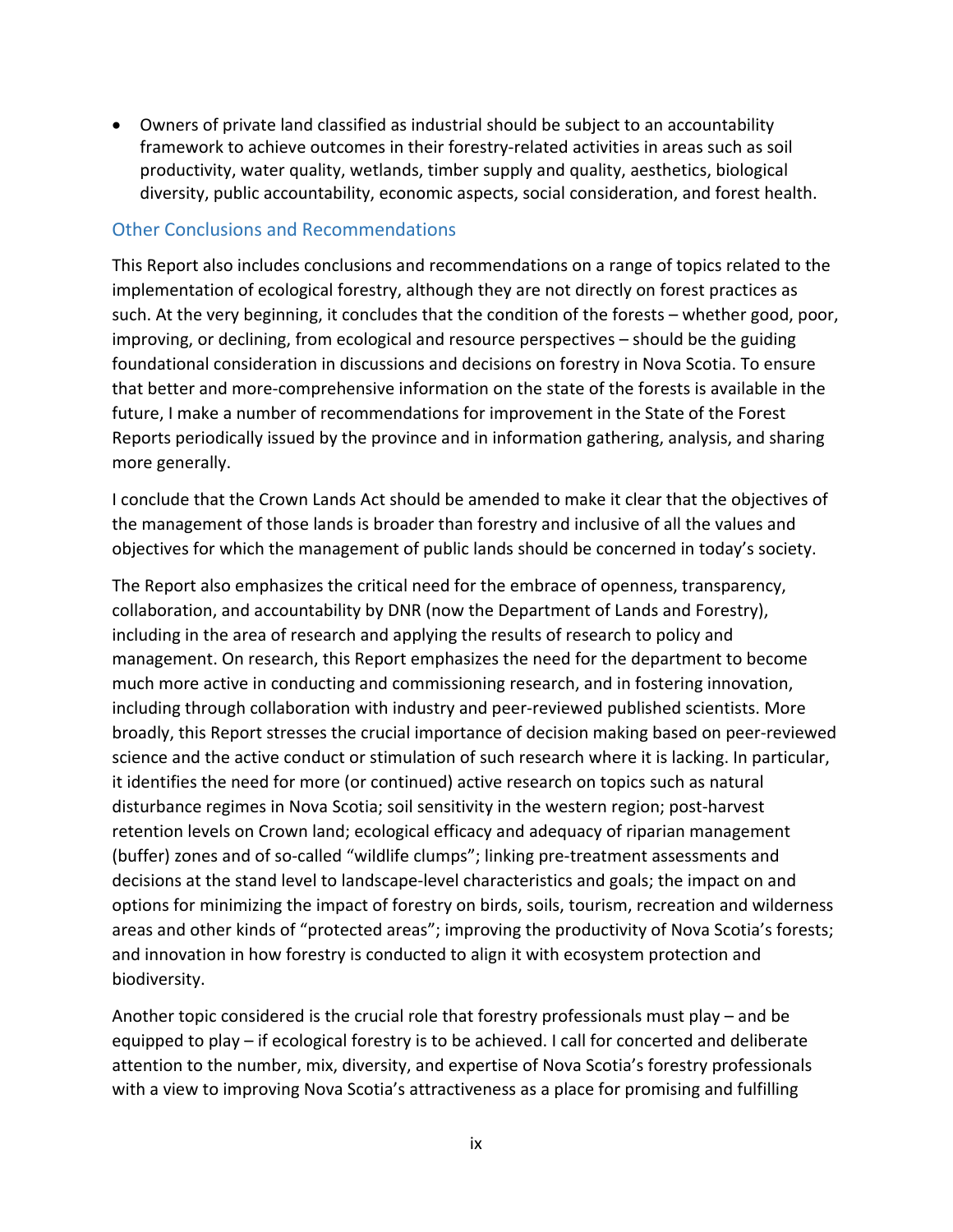careers in forestry, particularly for those educated in ecological approaches to forestry. A related topic that is discussed is how available data and existing and new technology can be better deployed to enable forestry that is both ecological and economical on both Crown and private land.

#### Market Access

In accordance with my mandate, this Report also considers concerns raised by woodlot owners, particularly in the western region, about the availability of markets for their wood. I have concluded that the demand for wood from woodlots in that region reflects general and shifting market conditions, including the significant loss of regionally based demand for pulpwood, rather than the operation of the new organization called WestFor on western Crown lands. I recommend concerted action on developing alternative markets for low‐quality wood, such as small‐scale wood energy projects, as a way of strengthening demand for private wood in the region. I also endorse the proposed Mi'kmaq forestry initiative and licensing of a larger area to the existing community forest. Finally, I recommend a land use planning process for the western Crown lands to ensure wider participation in the process of deciding how the western Crown lands will be developed. The outcomes of this process will establish the context within which the legislated forest management planning process will unfold in the western region.

## Monitoring, Evaluation, and Accountability

This Report recommends that the responsibility for monitoring and evaluating the implementation of this Report and its recommendations be given to an independent committee of technical experts, inclusive of members of the Review team. This committee should report regularly to the minister and to the public. It is recognized that achieving the goal – ecological forestry organized by a triad – may require additional or different measures from those recommended in this Report.

In addition, I recommend that goals about the implementation of ecological forestry and a triad model for both Crown and private land be added to the Environmental Goals and Sustainable Prosperity Act.

## Final Word

Putting all of its conclusions and recommendations together, this Review concludes that we can have forest practices in Nova Scotia that combine ecological protection and biodiversity with productive and profitable forestry. It requires industry to recognize the need for significant change in how forestry is conducted – immediately and strongly – on the areas of Crown land that should be managed for a combination of ecological and production objectives – primarily with alternatives to clearcutting – and on private land in the longer term.

It also requires those with legitimate concerns about the status quo to recognize that change requires space on the forest landscape for high‐production forestry, including clearcutting where it is ecologically acceptable and compatible with other activities and values.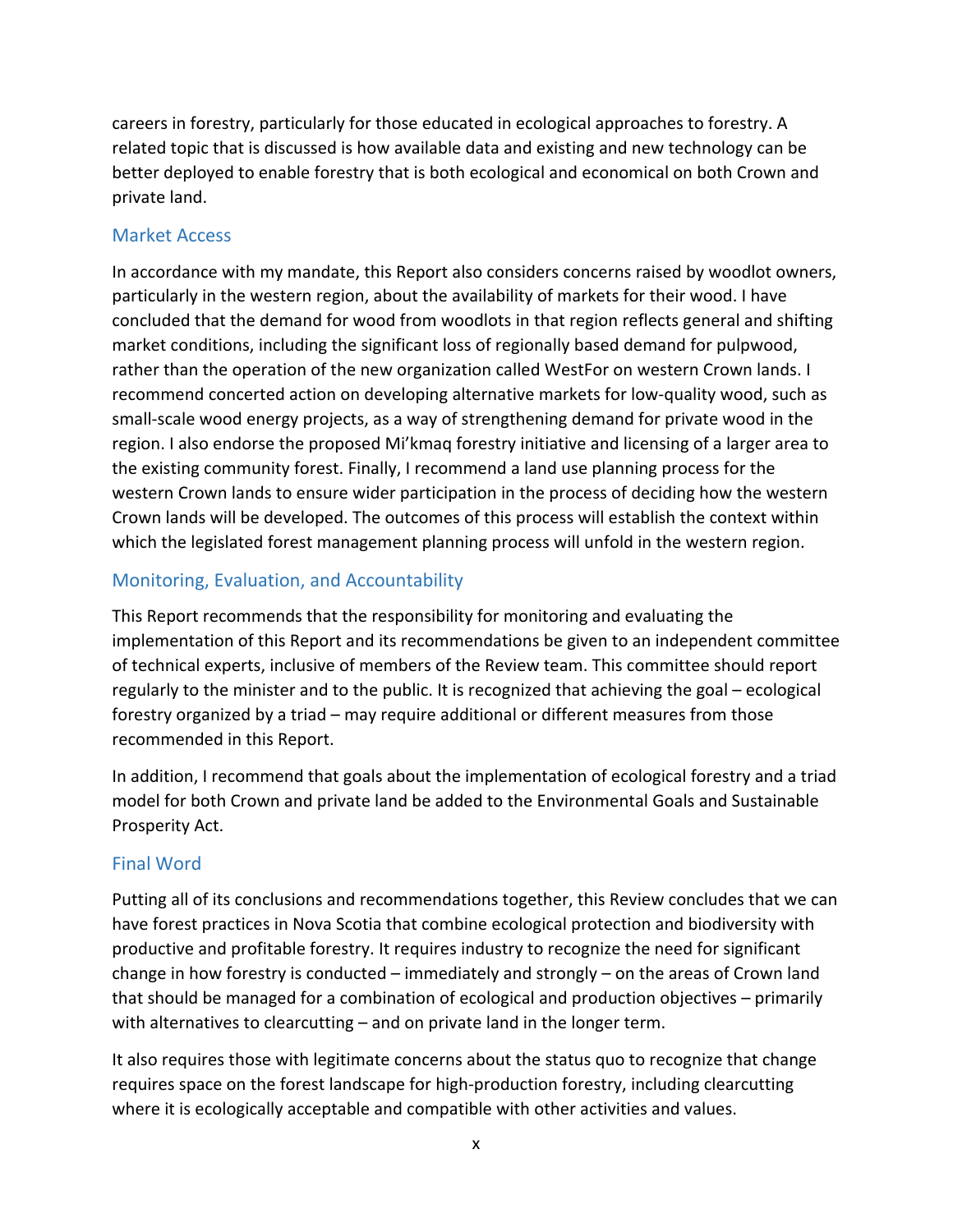A third requirement is getting past the stalemate created by the difficulties and challenges of implementing an approach that combines ecological and economic values in a province where so much of the forested land is privately owned.

We must see this as an opportunity that can, with determination and ingenuity, be leveraged to both improve the forests and expand access to the opportunities for growth and development that they offer in a province in which forested land is widely owned. Ultimately, these are the stakes: both the forests and the prosperity that depends on them.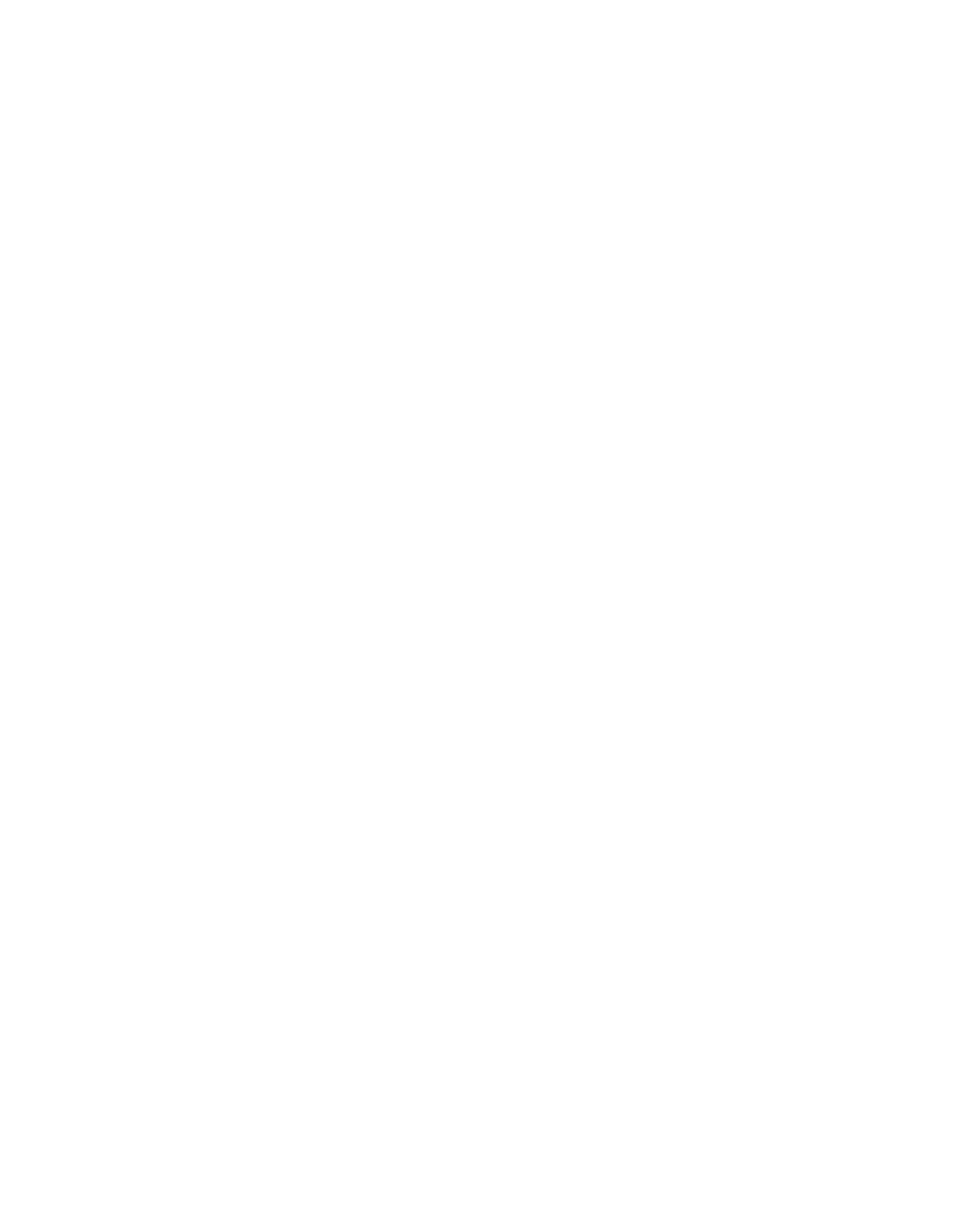## 1 Introduction

On August 30, 2017, I was appointed by the Hon. Margaret Miller, Nova Scotia's Minister of Natural Resources, $2$  to undertake an independent review of aspects of forestry in Nova Scotia in two parts: of forest practices and of market access concerns raised by owners of forested land, particularly in the western region of the province. On both of these issues, my mandate was to "examine current practices, including strengths and weaknesses, and provide recommendations for improvement regarding how Nova Scotia balances long‐term environmental, social, and economic interests in managing the province's forest." My original mandate was to complete the review by February 28, 2018. On February 21, Minister Miller agreed to an extension of two months, until April 30, 2018. Subsequently, finalization and release of the report was delayed by the identified value in having it legally reviewed.

I have, in accordance with my mandate, completed this Review with the assistance of a team of expert advisers. Their work has been of tremendous help to me. They are Dr Peter Duinker (professor, School for Resource and Environmental Studies, Dalhousie University); Mr Al Gorley, RPF (president, Triangle Resources Inc. and formerly assistant deputy minister, BC Ministry of Forests, and chair of BC's Forest Practices Board); Dr Malcolm Hunter (professor of wildlife ecology and Libra Professor of Conservation Biology, University of Maine); Dr Robert Seymour (professor emeritus and formerly Curtis Hutchins Professor of Forest Resources, Quantitative Silviculture, University of Maine); Mr Laird Van Damme, RPF (senior partner, KBM Resources Group, and external adjunct professor, Natural Resources Management, Lakehead University); Mr Chris Wedeles (partner, Arborvitae Environmental Services Ltd); and Dr Jeremy Williams, RPF (partner, Arborvitae Environmental Consulting Ltd).

Mr David Foster, a PhD student at Dalhousie University, has supported the team as research associate. Mr Tom Soehl of the Department of Natural Resources has been the Review's organizer and secretariat. The Review was also assisted by Mr Nathan Ayer, a graduate student at Dalhousie University, who was commissioned to write an overview of the history of forestry policy in Nova Scotia. The Mersey Tobeatic Research Institute wrote a report for this Review: *State of Nova Scotia Forest and Biodiversity Review*. It also hosted and provided a report on a one‐day workshop for invited participants in discussions about forestry in Nova Scotia on options for creating continuing dialogue about forestry and forestry issues in Nova Scotia. Input

 $2$  In the final stages of the Review process, the name of the department responsible for forests and forestry was changed to Lands and Forestry. The Honorable Ian Rankin was appointed to be the minister for this renamed and reconfigured department.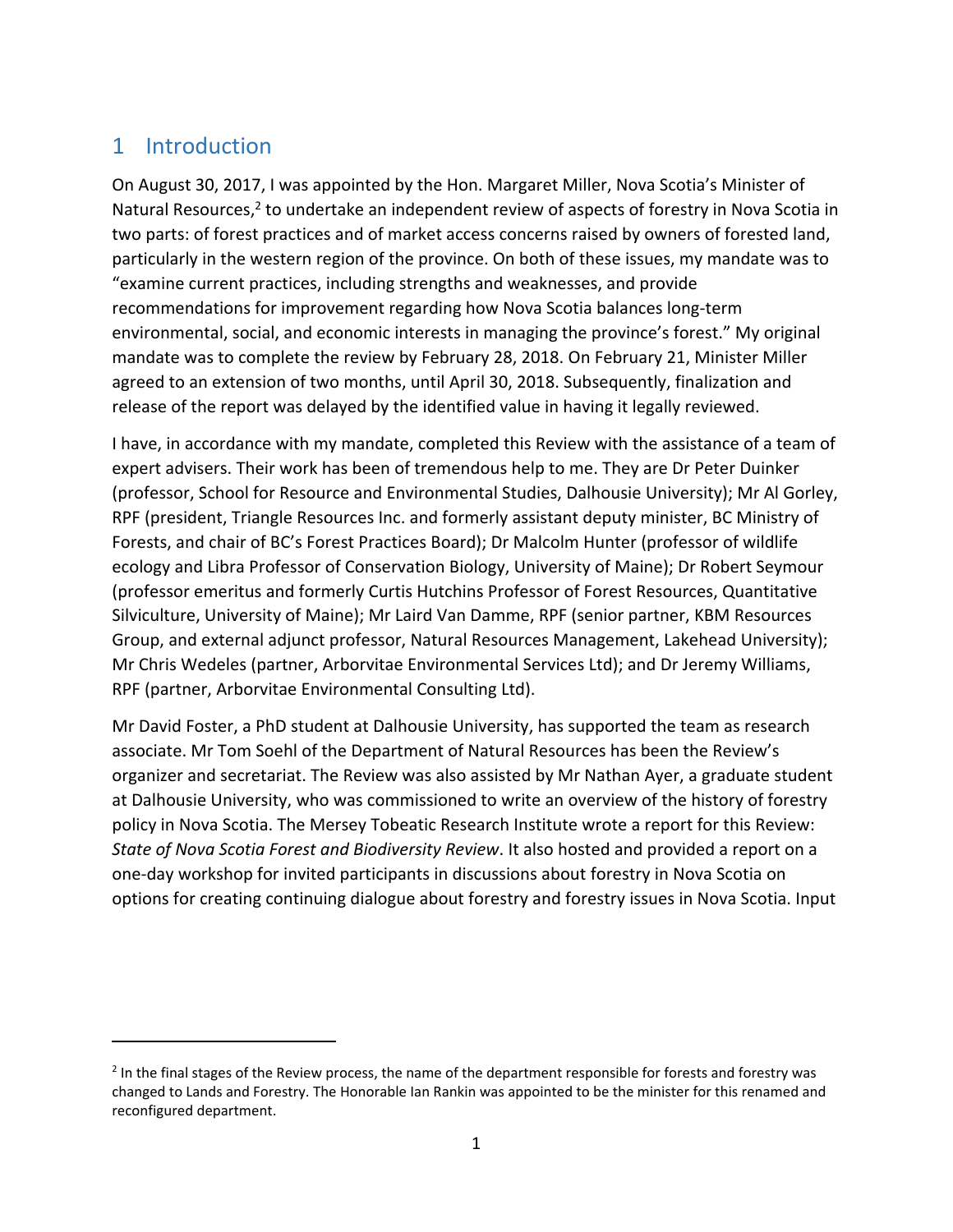was also requested and received from the Nova Scotia Forest Biodiversity Science Advisory Committee.3

Over the course of this Review, I have received oral input at approximately 80 meetings conducted between early December 2017 and the middle of April 2018.<sup>4</sup> More than 160 people participated in these meetings. Most meetings were also attended by Peter Duinker, David Foster, and Tom Soehl; a number were also attended by other members of the team of experts. In writing this report, I have reviewed the notes taken at these meetings. I have received and reviewed more than 250 written submissions. Members of the Review team have held follow‐ up discussions on specific topics with some of those who have otherwise contributed to the Review.

I have held two full weeks of meetings (and many individual discussions) with most of the members of the Review team: one in January and one in March. There has been continuous and ongoing dialogue and analytical collaboration among most of the members of the team, with periodic discussions with others, since early January. In March, I hosted a workshop – on the work of the Department of Natural Resources (DNR) on natural disturbance regimes and ecosystem‐based forest management framework – for officials of the department and those who had criticized the work of the department in these respects. The workshop was also attended by members of the Review team and some members of the Nova Scotia Forest Biodiversity Science Advisory Committee. Individual members of the Review team have been taken on tours – of what were presented by tour organizers as illustrative harvest sites – organized by the department, forestry companies, and environmental advocates.

I have reviewed and taken into account the documents produced in the process that resulted in the natural resources strategy, called *The Path We Share: A Natural Resources Strategy for*  Nova Scotia 2011–2020.<sup>5</sup> These documents included the report of Voluntary Planning on the views of Nova Scotians who participated in that organization's engagement with citizens on natural resources issues, including forestry; the reports of the members of the Forestry Panel of Expertise that advised the Steering Panel of the process – one by Donna Crossland and Bob Bancroft and one by Jon Porter; the report of the Steering Panel (Retired Chief Justice Constance Glube, Joe Marshall, and Allan Shaw); and the natural resources strategy and the progress reports on its implementation subsequently published by DNR. The Review also

<sup>&</sup>lt;sup>3</sup> This committee is an advisory committee to the Department of Natural Resources. It is chaired by Dr Peter Bush of the department (and previously by the department's Dr Sherman Boates). It includes Dr Peter Duinker (Dalhousie), Dr Thom Erdle (UNB), Dr Graham Forbes (UNB) and Dr Tom Herman (Acadia).

<sup>4</sup> For a more detailed summary of the process of this Review, see David Foster, "Forest Practices Review," in the Addendum to this report.

<sup>&</sup>lt;sup>5</sup> A summary of these documents and of the process by which the strategy was developed can be found in David Foster, "The Natural Resources Strategy," in the Addendum to this report.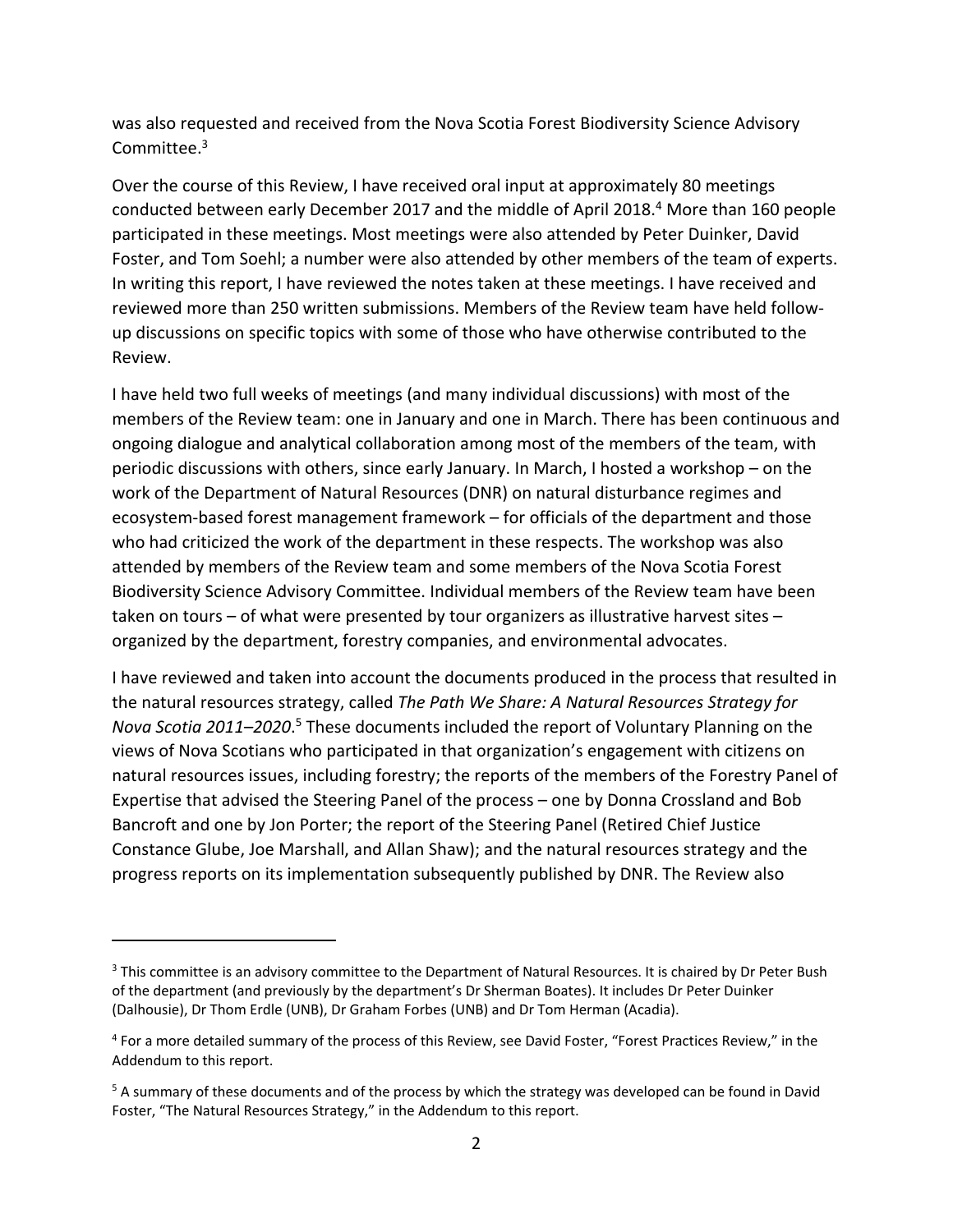reviewed and considered documents produced in the process called the Western Crown Lands Planning Process.

The Department of Natural Resources, under the leadership of Minister Miller, Deputy Minister Julie Towers, and executive director of renewable resources Jon Porter, has been incredibly supportive of this Review. Every request for information was promptly and fully answered. The department provided three days of extensive briefings at the beginning of the Review and further briefings to the team of experts when it gathered for the first time in January. The department was generous in helping the Review team conduct analysis that was critical to its work, including harvesting and market-related information and impacts on wood supply of possible changes in forest practices, particularly on Crown lands.6

Primarily through the knowledge of members of the Review team of the scientific and policy literature on issues considered in this Review, the Review consulted and took account of a large body of that literature.

This report begins with a brief and high‐level overview of some of the leading themes of the oral and written submissions I have received. It then presents the conclusions I have reached, dealing first with forest practices, then with market access, and finally with some other issues that cut across and go beyond these two categories of issues. This section indicates the basis on which I have reached my conclusions, but it does not provide an exhaustive analysis of all the information I have received or considered on every issue on which I have reached conclusions. My conclusions should be read in conjunction with the information contained in the technical papers – written by members of the team of experts – found in the Addendum to this report.

This report then lists the specific recommendations I am proposing in accordance with the conclusions I have reached.

<sup>6</sup> While DNR personnel were fully responsive to requests for information by the Review team, this report is independently authored by the Review team and has not been approved by DNR officials.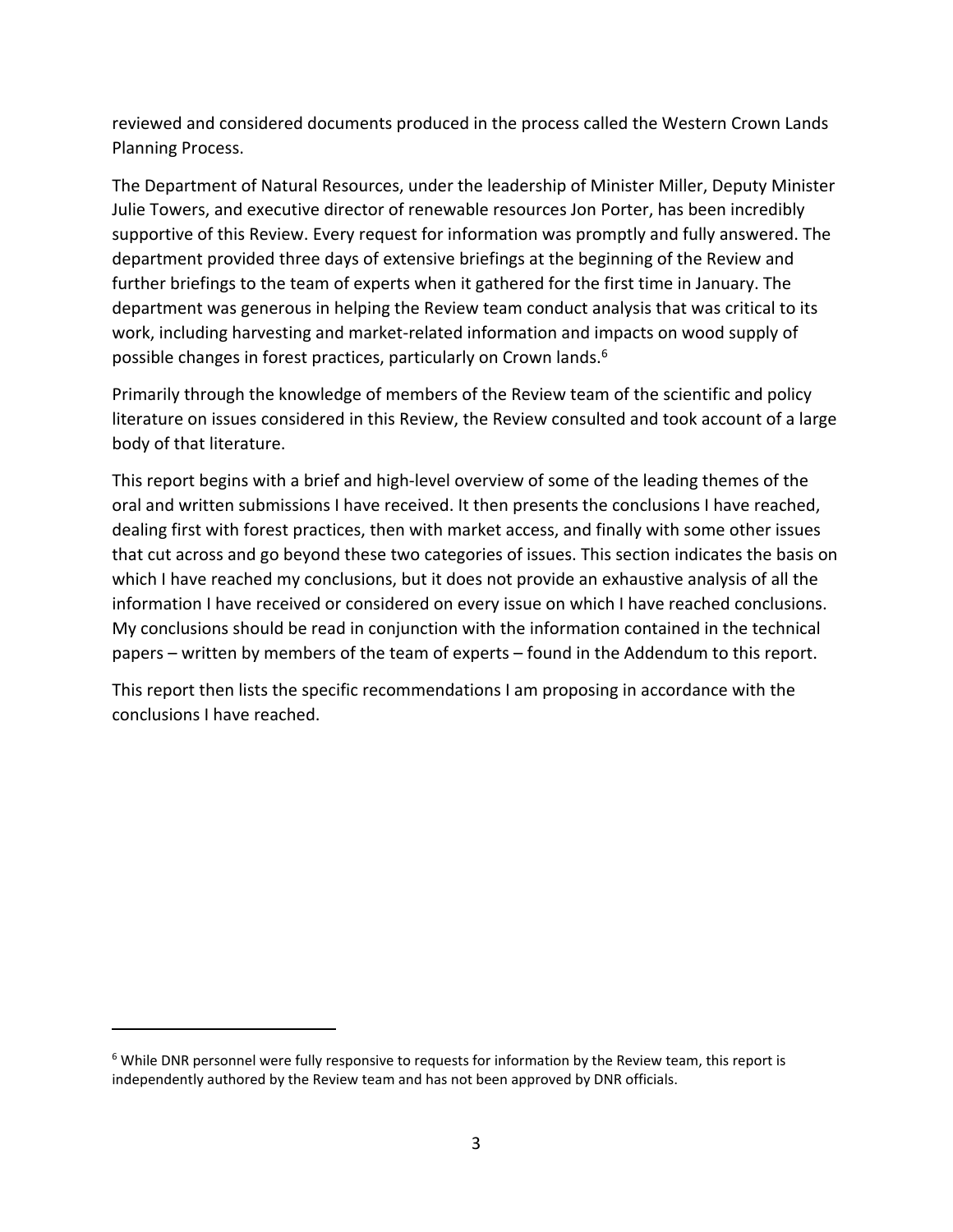# 2 Leading Themes of Verbal and Written Submissions

I received starkly different and dichotomous submissions from those who work for forestry companies or in forestry and those who define themselves as ecological or environmental critics of the forest industry and of clearcutting in particular. This is not to say there was not significant variation within these two groups of Review participants. There was. But viewed holistically, this variation was modest relative to the consistency of the submissions I received from those who made them mainly from either of these two perspectives. Therefore, it is consistent with the overall nature of the submissions I received to summarize them as coming primarily from these two largely oppositional perspectives.

Here are some of the leading themes in the submissions I received from those in industry:

- 1. The current balance between economic or environmental values and policy objectives is right or, if anything, too heavily weighted in favour of environmental concerns, values, and objectives.
- 2. Nova Scotia is an expensive place from which to compete in the forestry business, and competing is the name of the game. The cost of wood in Nova Scotia is a major part of the reason for its relative expensiveness as a jurisdiction. There is limited to no capacity to absorb the costs of further limitations or restrictions on harvesting that would make it more expensive to do business in Nova Scotia.
- 3. The availability of a stable (predictable) supply of wood is very important to the business climate for forestry in Nova Scotia and to the ability of the province to attract investment in its forest industry. This stability depends on the industry's harvesting activities on Crown land.
- 4. Existing forestry practices, including clearcutting, have negligible or no adverse ecological impact, and their impact is greatly overstated by those who are critical of those practices, leading to misunderstanding by the public.
- 5. The impacts of legitimate concern are being addressed by the industry as it currently operates.
- 6. Other causes of ecological damage or disturbance (such as clearing land for farming or road construction or subdivision development) are of far greater consequence to wildlife and ecological systems.
- 7. DNR's work on natural disturbance regimes and on ecodistricts and ecosystem‐based forest management guides for forestry on Crown lands, including pre‐treatment assessments, is well done, although it is (or is perhaps) being applied too prescriptively.
- 8. Clearcutting is the appropriate forestry treatment for much (or a lot) of the forests of Nova Scotia, particularly for softwood stands, including because of the risk of loss through blowdowns if certain species are permitted to become over-mature due to the Nova Scotia wind regime and its thin soils.
- 9. Rights of private property owners should be respected to allow landowner values to determine if forestry happens on private land and, if so, what kind of forestry.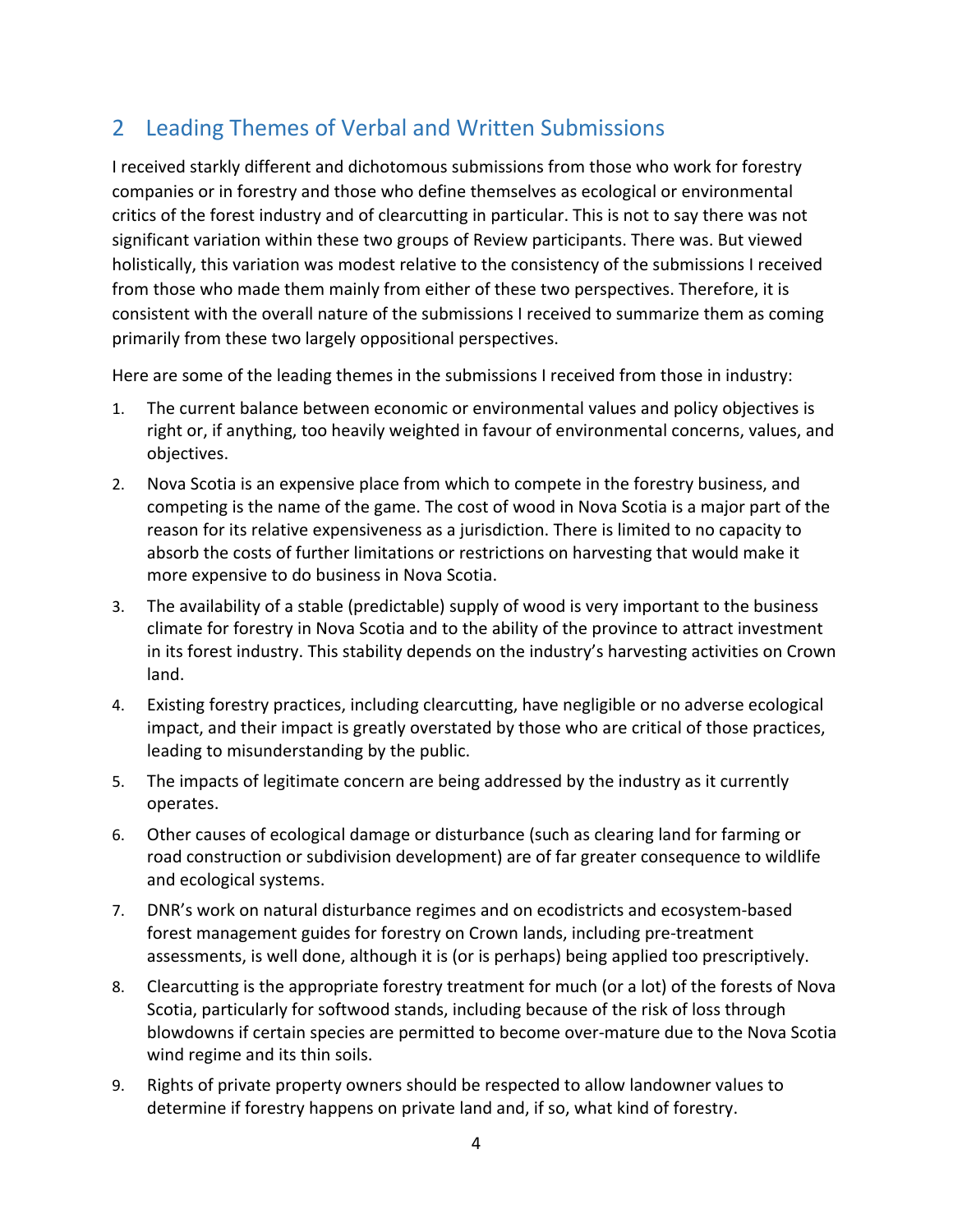10. DNR should not be micromanaging harvesting activities on Crown land but should instead be holding licensees accountable for forestry in accordance with law, policies, and forest management guidelines. The micromanagement reflects and increases the politicization of operational activities.

As the Review progressed, I heard more from industry about what industry has done and could do to better align forestry activities with ecological considerations. Directly and indirectly, I also heard quite a bit about the benefits of an outcomes-based approach to the regulation of forest practices. For example, I was asked to consider the outcomes that industry is required to meet under Maine's outcome‐based forestry policy as an alternative to the rule‐based approach taken by Maine's Forest Practices Act.

The leading themes in submissions from those who participated in the Review primarily to express concerns and call for change in forestry practices were along the following lines:

- 1. Some believe that DNR and the government broke faith with those who participated in the development of the natural resources strategy, in disregard of the science on clearcutting gathered and presented in that process – by failing to follow through on commitments contained in the strategy, including the commitment to reduce clearcutting to no more than 50 per cent of total harvest, and by communicating the dropping or weakening of those commitments by including a note in a progress report on the implementation of the strategy.
- 2. There is a perception that DNR is on the side of industry and pulp and paper mills in particular, or "industrial forestry" more generally, and there is concern that DNR will not do the right thing when it comes to forestry practices based on science and public opinion.
- 3. Some believe a lack of transparency in how DNR conducts itself in relation to the industry and its operations is a major problem and a major reason for distrust and lack of confidence in DNR.
- 4. Clearcutting, both in many of its specific applications and in its cumulative impact on a landscape level, is having a wide range of unacceptable adverse impacts on ecosystems, biodiversity, and in other areas, including the following:
	- a. Impact on species at risk (SAR) or species of concern (including the lack of completion or implementation of species recovery plans required by legislation)
	- b. Destruction of old‐growth forests
	- c. Proximity to protected areas and the impact of that proximity on the functionality of protected areas
	- d. Proximity to and adverse impact on recreational and tourism activities or on forests or landscapes that have tourism potential
	- e. Transitioning forests to (or keeping them in) an even‐aged stage of development, contrary to their natural state as part of the Acadian forest
	- f. Fragmentation of the forest landscape, including the adverse impact on connectivity between habitats for wildlife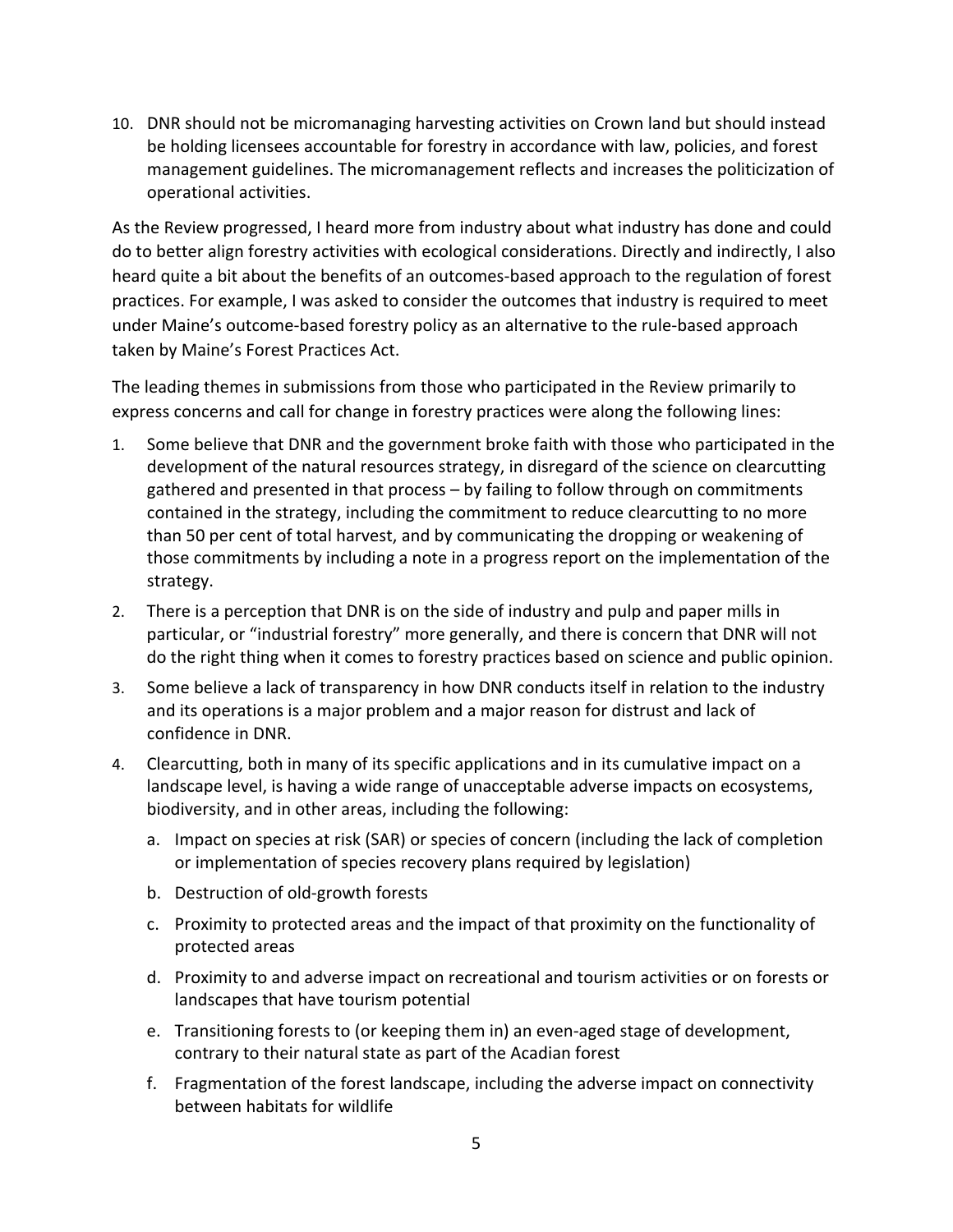- g. Adverse impact on birds, including migratory birds and songbirds
- h. Inconsistency of clearcutting, in many or most of its applications, with a true or complete understanding of natural disturbance regimes in Nova Scotia
- i. Impact on sensitive and otherwise compromised soils, especially in western Nova Scotia
- 5. DNR science on natural disturbance regimes and ecosystem-based forestry is a fraud or, more positively, a commendable but deeply flawed effort that requires significant revision.
- 6. Whole-tree harvesting, or what may be more accurately called full-tree harvesting, should not be allowed.
- 7. Some say that harvesting trees for energy production, sometimes called biomass harvesting particularly when done for production of electricity, is a mistake that should be stopped because of the forestry practices it is associated with, and because it is a low‐value use of trees (exacerbated by the chipping of high‐value trees for biomass), and because burning trees is an inefficient source of energy for electricity that does not qualify as "green."
- 8. Many perceive that the harvesting of immature trees by clearcutting is widespread, indicating the indiscriminate nature of clearcutting and contributing to the degraded condition of the forests, the unsustainability of the mills, and the long-term damage that is being caused to the forests and to future opportunities in forestry.
- 9. Government has authority to regulate on private land and should be prepared to use that authority.

This summary of the submissions I received is not comprehensive. A content analysis of the submissions received by David Foster in the Addendum to this report provides a more comprehensive overview of the range and frequency with which issues were raised. Here, I would stress that in addition to the points raised above, I heard quite a bit about the disposition of the western Crown lands, largely acquired from Bowater. While some of these lands have become part of the province's network of protected areas and others remain in the state they were in when acquired, there is disagreement with DNR's decision to provide a licence to WestFor Management Inc. to allow mills that constitute WestFor to harvest on a significant portion of these former Bowater lands. I also heard from many about their dissatisfaction with market conditions for contractors and woodlot owners in the western part of the province. For the most part, these submissions claimed causation between DNR's grant of a licence to harvest Crown land and perceived market access issues. That said, many also spoke about the effect on woodlot owners of the distance of parts of the western region from potential buyers after the closure of the Bowater Mersey paper mill. I address these points further below, finding that the perception of cause and effect between licensing of harvesting on the western Crown lands and market conditions in western Nova Scotia are not consistent with the data.

The situation of woodlot owners was a major theme running through the Review. Much of the discussion was about options not only for improving market access for these producers but also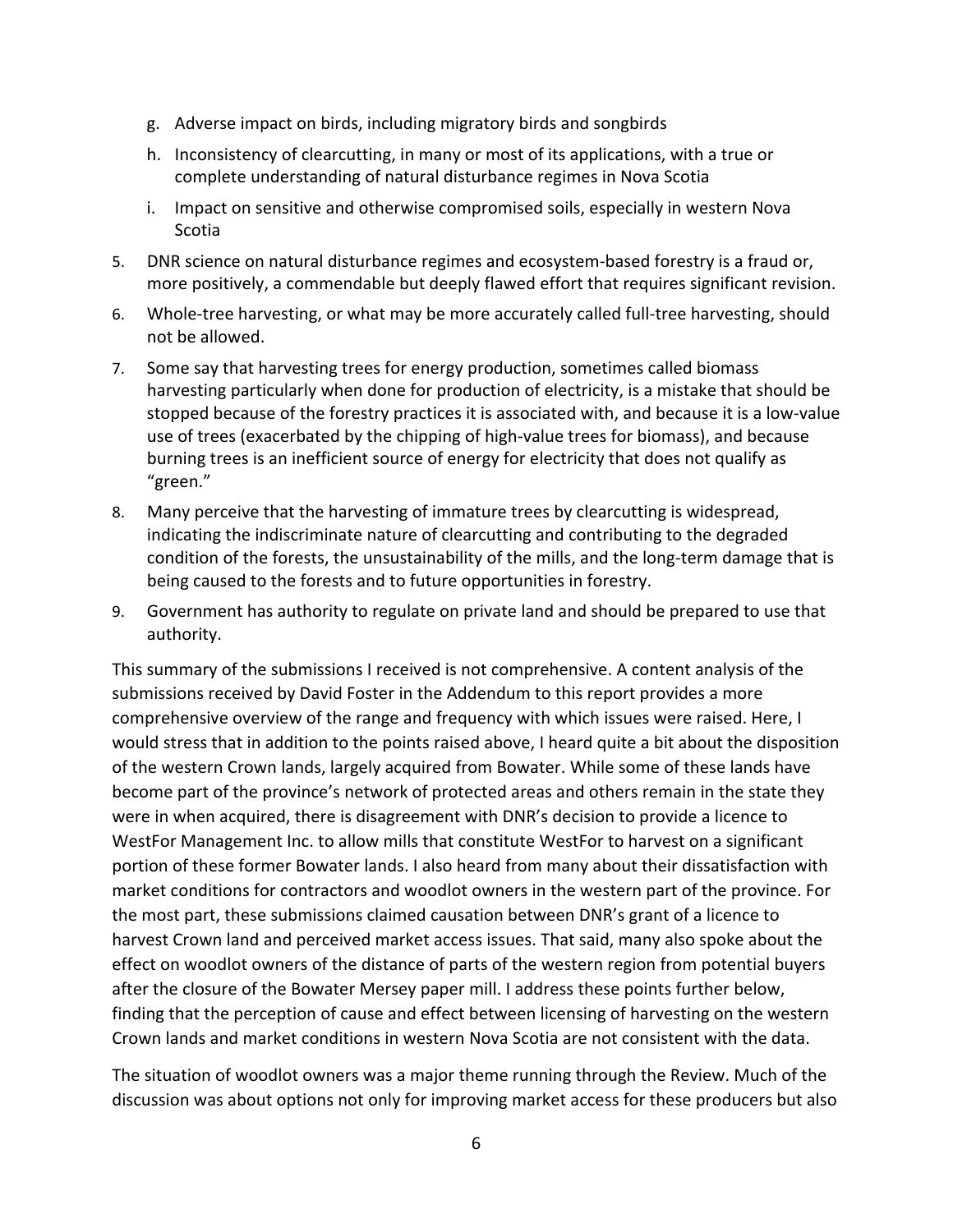for better integrating them into forest management. I heard a lot about the demographic and economic considerations that influence woodlot owner decision making, such as the increase in the average age of woodlot owners, the growth in absentee ownership, and the role that selling wood plays in household economics, particularly for older owners. I heard a good deal about how the harvesting choices available to woodlot owners are influenced (some said dominated) by the scale of the equipment most contractors work with and the level of income that must be earned to finance the acquisition and operation of such equipment. Whatever the causes, I was told often that landowners claim to receive more for standing timber if they agree to clearcutting as a harvesting method than if they ask for partial harvesting.

There were a number of submissions on how to improve the choices available to woodlot owners and to encourage and support more of them to actively manage their land in accordance with good forest management practices. I heard very encouraging things about the progress and prospects of woodlot owner service associations, particularly from both the eastern and western ends of the province. Implementing lessons learned from a study group that recently travelled to Finland was raised a number of times. So were the prospects for earning and selling credits for carbon storage and sequestration for stewardship of forest lands. With a few notable exceptions, I did not receive concrete proposals for market restructuring along the lines of, for example, resurrecting collective bargaining or the creation of a marketing board system. There is a perception held by some that woodlot owners are not paid enough for their wood and that this is because there are too few buyers and too much access to Crown timber. As addressed in this report, these perceptions are not consistent with the data.

Another topic that was raised by a number of submissions was the perceived unavailability of Crown lands for forestry activity other than industrial harvesting for sawmills and pulp and paper mills. Maple sugar production and the production of finished products such as musical instruments, furniture, and kitchen utensils were among the alternative forestry industries that were said to be limited by the unavailability to them of access to Crown land or wood products from Crown land.

The Registered Buyers system of silvicultural credits – under which buyers of wood are required to carry out planting, regeneration, pre‐commercial and commercial thinning, and other silvicultural options on private land – was raised often. Issues included the relative degree of emphasis on the different options and latitude that buyers have to harvest in one place and conduct silviculture in another.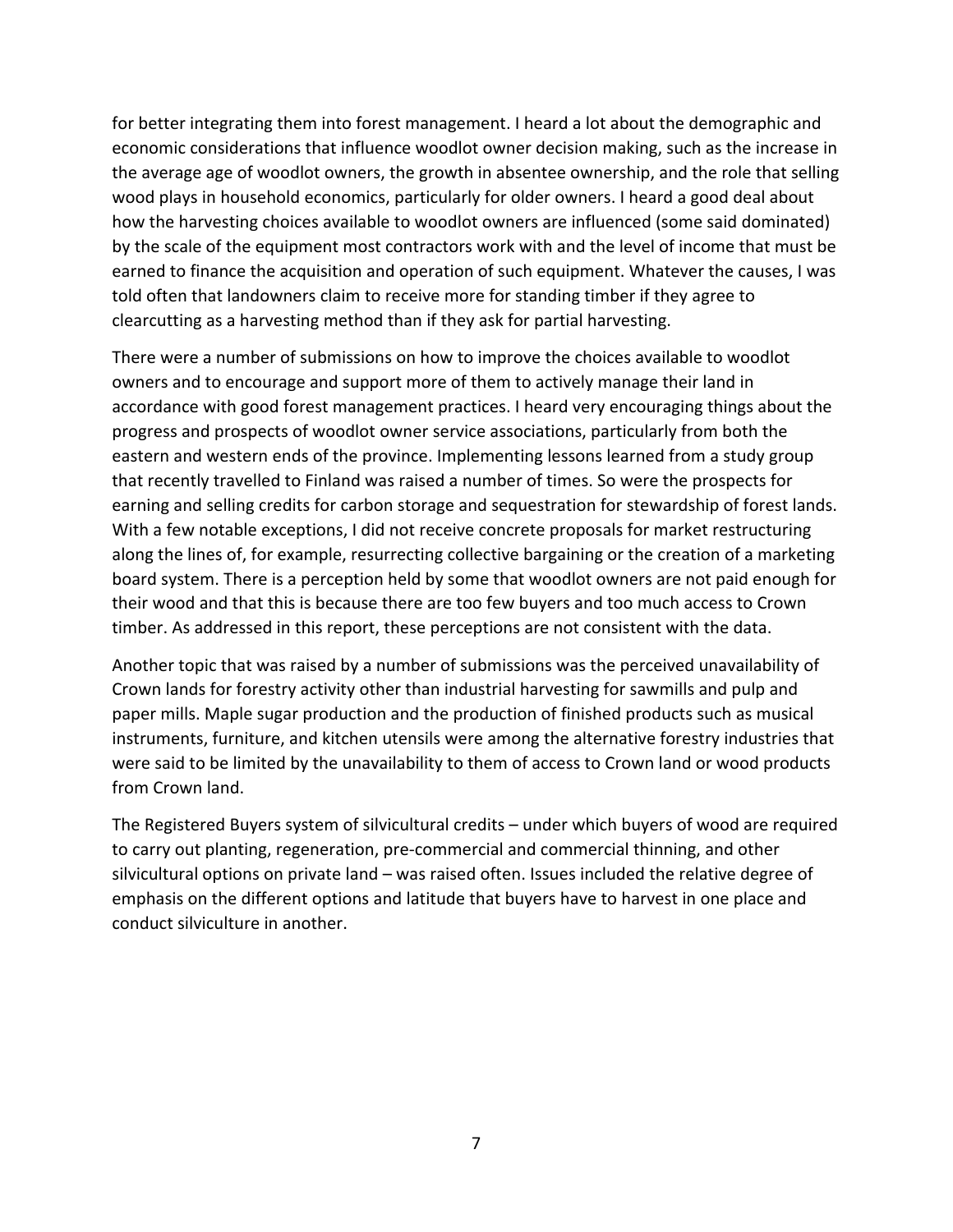## 3 Independent Reviewer's Conclusions

## 3.1 General Conclusions: Ecological Forestry and the Triad

- 1. Although this Review was framed as a review of forestry practices in general, it unfolded largely as a review of clearcutting. To the extent the Review was warranted by concerns about how forestry is conducted in Nova Scotia, it is therefore clear that the concern is primarily about clearcutting. This is unsurprising against the backdrop to the Review, which included the public's concern about clearcutting revealed by consultations on forestry conducted by Voluntary Planning in 2008–2009; the commitment government put in the natural resources strategy of 2011, following the advice of the Steering Panel that oversaw the strategy's development, to reduce clearcutting to no more than 50 per cent of harvesting within five years; the subsequent abandonment of that commitment without engagement with those who recommended and supported it; ongoing campaigns and media coverage of controversies about clearcutting; and the percentage of ongoing harvesting that uses clearcutting.
- 2. It was suggested to me that concerns about clearcutting are based on misinformation or misunderstanding or a simplistic distaste for the aesthetics of clearcutting. It is my conclusion that the concerns are largely legitimate science‐based concerns about the ecological impacts that clearcutting has had and is continuing to have on the forests of Nova Scotia, on the ecosystems that are characterized by those forests, and on the capacity of the forests to provide ecological goods and services in the future, including wood for future forest industries. Moreover, in situations where clearcutting may otherwise be a valid forestry practice, the aesthetic dimension of clearcutting is a relevant consideration in determining both whether particular forests should be clearcut and the form or scale of clearcutting that should be applied.
- 3. At the same time, it is my conclusion that a viable forestry industry of significant scale depends on managing costs of production and that one of the tools industry can use to manage costs is clearcutting where it is ecologically defensible. Further, my conclusion is that forestry, including industrial‐scale forestry that uses clearcutting in defined circumstances and subject to ecological limitations, can be part of improved ecological stewardship of Nova Scotia's forests. Two important qualifications are that this may be true only if industry embraces – and is pushed and supported to embrace – alternatives to current harvesting practices and if others accept the validity of space on the forest landscape for high-production forestry. With those qualifications in place, my conclusion that industrial forestry and ecological stewardship can be combined is directionally consistent with the conclusion of the Steering Panel for the Natural Resources Strategy: that clearcutting should be reduced to no more than 50 per cent of total harvest. Whether or not that was the right or a feasible proposed reduction, it indicates a recognition that some level of clearcutting is defensible or at least acceptable within an overall strategy that called for "A Natural Balance." In addition, such an approach can help to avoid (or minimize) reductions in clearcutting having counterproductive results by, for example, encouraging a geographic expansion of industrial forestry under which dispersed partial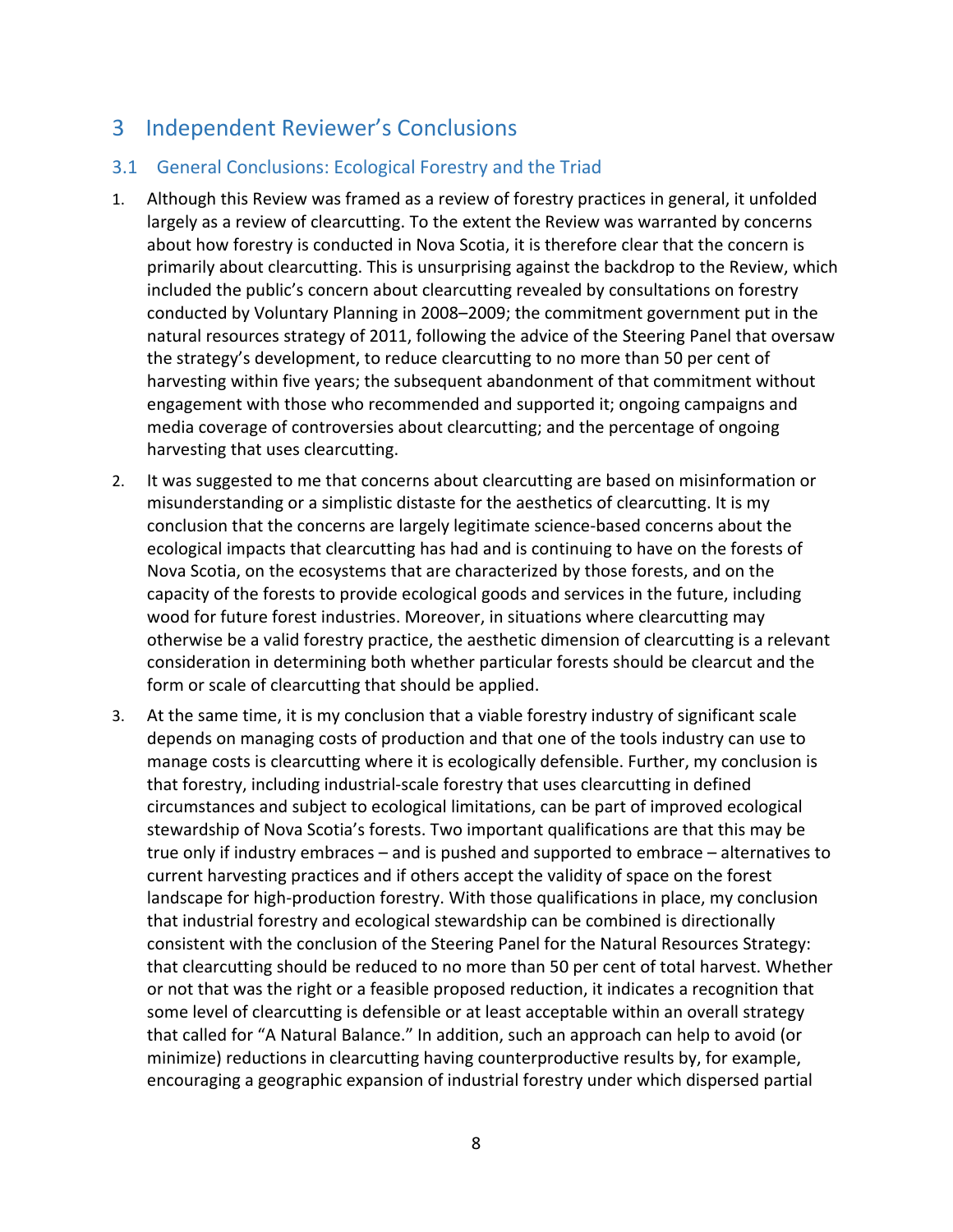cutting happens to yield the timber that could have been harvested in a more concentrated way with clearcutting.7

- 4. Despite a focus on clearcutting, this Review of forestry practices has of necessity become, subject to restraints of time and other resources, a broad review of many aspects of how forestry is conducted in Nova Scotia and of provincial forestry policy and of the management of Crown lands by the Department of Natural Resources (DNR). This is because clearcutting is central to how forestry is currently conducted in Nova Scotia. This is clear from the data, which show that in 2016 clearcutting accounted for 64 per cent of the harvesting on Crown lands and 89 per cent of the harvesting on private land: 80 per cent of the overall harvest. Many variables seem to account for this, including the character, location, and quality of Nova Scotia's forests and the higher cost of wood in Nova Scotia compared to other jurisdictions. The other factor, more intangible, is the extent to which clearcutting is more than a methodology; it's also a business model, a mindset, a professional culture and a public policy paradigm.<sup>8</sup> It is ingrained, perhaps because of the lasting influence of the thinking of the 1984 Royal Commission, in how the work of forestry is conceived, executed, authorized, funded, and regulated. One indication of this is the extent to which the debate about clearcutting takes place on the basis of an assumption shared by many on both sides of the debate: in Nova Scotia, industrial forestry and clearcutting are largely synonymous. Another indicator of this mindset are the arguments, presented by some who have been associated with forestry in Nova Scotia, that clearcutting is not only a necessary or acceptable but a universally preferable approach to forestry, solely on the basis of the value of even‐age silviculture in growing certain species of trees and without acknowledgement of clearcutting's potential ecological consequences or its potential consequences for future forestry options.
- 5. For these and other reasons, I have concluded that I can only discharge my mandate to "provide recommendations for improvement regarding how Nova Scotia balances long‐ term environmental, social, and economic interests in managing the forests" by considering the issue of clearcutting in a wide frame of reference that engages with the broader issues that bear upon the prevalence and incidence of clearcutting in Nova Scotia. This includes consideration of the alternatives to clearcutting that are available to the industry and of the barriers (or of the enablers) that may be hindering (or could be assisting) the adoption of these alternatives. It also includes consideration of how and by whom forestry policy bearing on clearcutting and other forestry practices is made and implemented in Nova Scotia, and whether change is required within or to the mandate, structure, or functioning of DNR.

<sup>&</sup>lt;sup>7</sup> Even so, it has been estimated that bringing the percentage of harvesting by clearcutting down to 50% of harvesting could result in a 40% increase in the spatial footprint of harvesting.

<sup>&</sup>lt;sup>8</sup> See Nathan Ayers, "Summary of Provincial Forest Policy from 1980 to 2017," in the Addendum, which conveys the broad outlines of this paradigm and the lasting pervasiveness of its hold on forestry policy and forestry in Nova Scotia.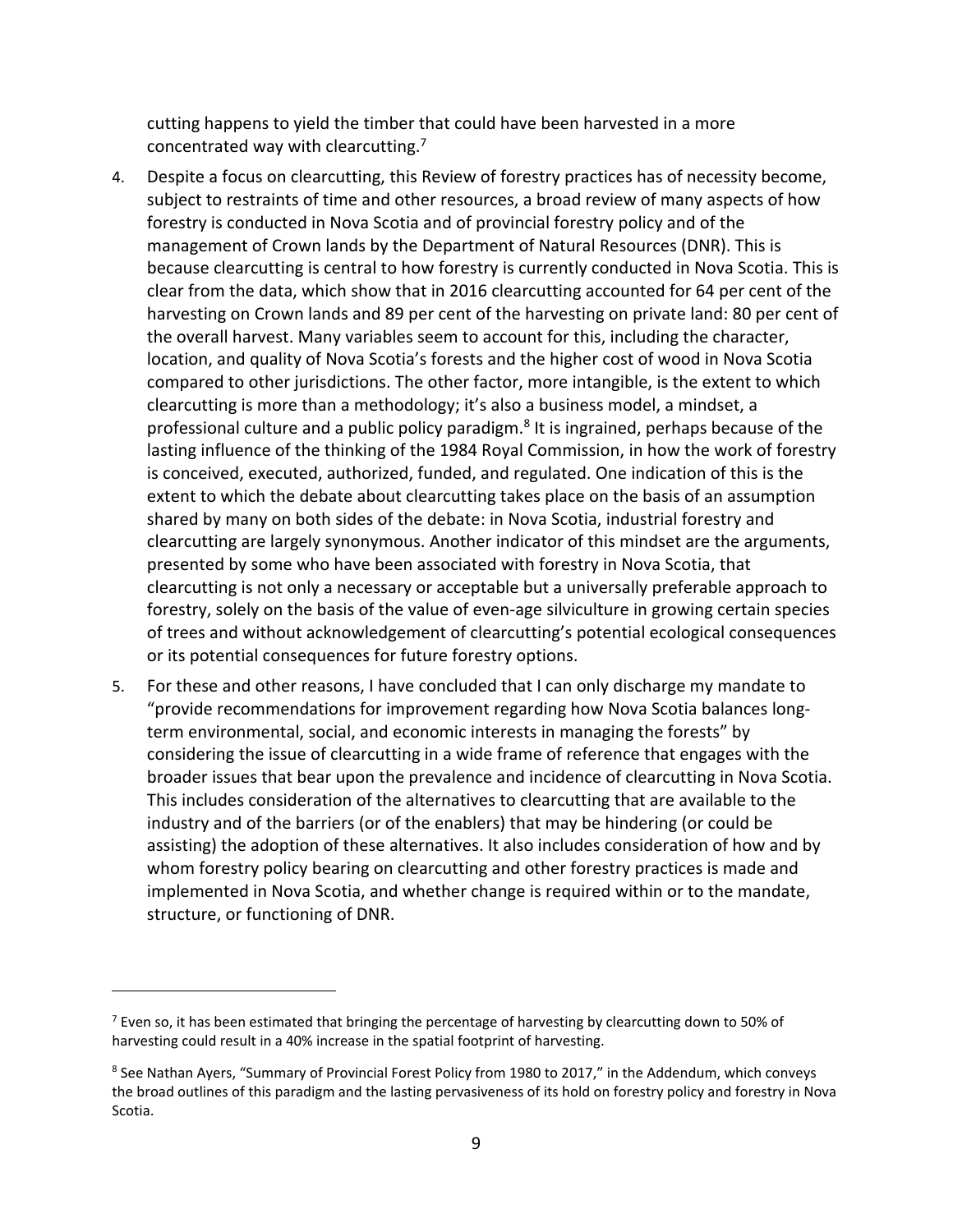- 6. My mandate calls for "recommendations for improvement regarding how Nova Scotia balances long‐term environmental, social, and economic interests in managing the province's forests." Early on, I was warned about the dangers of an approach that aims at balancing interests that can be diametrically opposed to each other. Most specifically, I was warned against an approach that accepts economic values, as measured by jobs or taxes or stumpage revenues, as compensation for ecological damage. Some of what I was presented by industry invited me to follow this approach. For example, it was submitted that, because Nova Scotia forestry policy has (on this view) prioritized environmental concerns over the past 15 years, my recommendations should prioritize the economic competitiveness of the industry. Somewhat similarly, some of the presentations I heard from industry representatives emphasized that further constraints on their operations would render them uncompetitive and should therefore be rejected.
- 7. I have concluded that my approach should be to make recommendations that seek to balance environmental, social, and economic interests within a framework that gives priority to the protection and enhancement of ecosystems and biodiversity. The rationale for doing so can be understood as an environmental rationale: depending on how and where it is conducted and the spatial scale and rotational frequency with which it is conducted, clearcutting can have an adverse effect on the environment, ecosystems, and biodiversity. But the rationale for giving priority to ecosystems and biodiversity is not only environmental. It is also economic and social. It is economic because ecological well‐being is foundational to the health of the forests in the long term and therefore to the long-term prospects for Nova Scotia's forestry industry. It is social because, as recognized by the One Nova Scotia Commission, the health of the forestry industry is crucial to the economy of Nova Scotia and therefore to the well‐being of its citizens, families, and communities, especially in rural Nova Scotia, and to the fiscal capacity of Nova Scotia's government. Healthy forests are also important to other Nova Scotia industries, including tourism and, more generally, to the quality of life of all Nova Scotians. Healthy forests also provide recreational opportunities and opportunities for intellectual, emotional, and spiritual growth and development, all of which are economically and socially important. Moreover, healthy and thriving forests are good in and by themselves. They deserve reverence and protection. They contribute to the beauty of Nova Scotia and to the pride of place Nova Scotians can feel in their province.
- 8. My conclusion is that a shift in paradigm in the direction of what is called ecological forestry would be responsive to this broader understanding of the public interest, as well as to widespread public opinion, in relation to forests and forestry. It is a basis for public policy that is broader than the one that has been dominant since the Royal Commission of 1984. In my view, this broader interest should be fully embraced as the foundation for public policy on forestry and particularly on forest practices. Forestry should be expected to similarly embrace this broader articulation of the public interest and to figure out how to make it work, just as forestry was expected to embrace and operationalize the timber production paradigm of the Royal Commission.
- 9. I was told very different things about the current condition of Nova Scotia's forests and given contradictory explanations for why the forests were in the condition they are in. The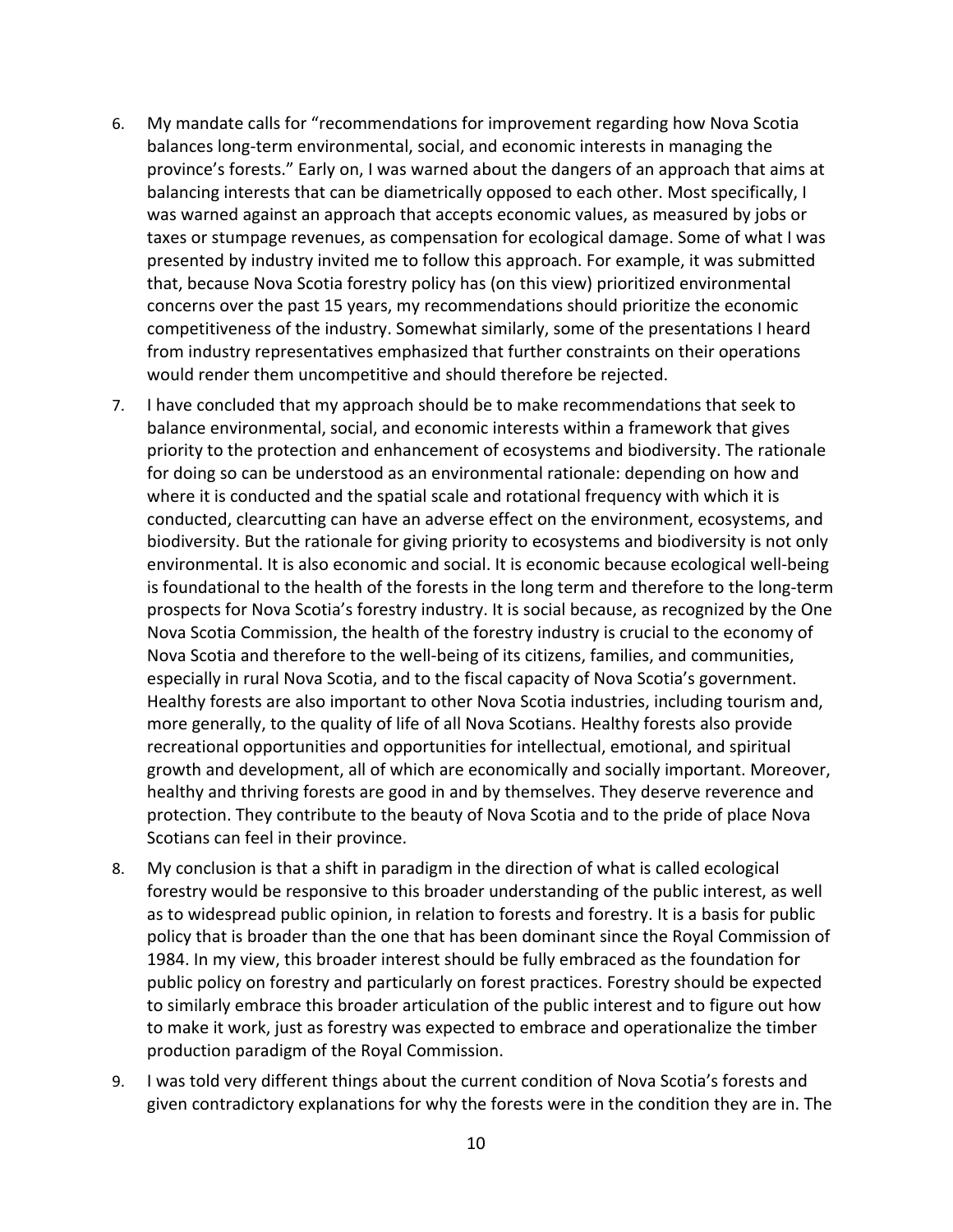word "degraded" was used by some who regarded repeated and widespread clearcutting as the problem, while others said the woods of Nova Scotia were in good shape and that decades of careful forestry management by industry and government was the reason. For this Review, Professor Peter Duinker summarized his views in a paper on forest condition in the Addendum as follows: "In sum, largely as a consequence of four centuries of forest exploitation, the forests of Nova Scotia have (a) much greater domination by short‐lived pioneer species, (b) lower standing stocks, (c) much greater domination by even‐aged stands, and (d) distressing levels of species at risk, both tree species and others."

- 10. It is clear to me that the question of whether the forests of the province are healthy, in distress, or somewhere in between is a complex one and that the answer probably differs from one part of the province to another. Much depends on how the attributes of a healthy forest are defined: there is a sharp divide between those who primarily invoke attributes of the natural forest and those who look at the question primarily from a timber production perspective. My conclusions on this critical question are as follows:
	- a. Whether the forests are in good, poor, improving, or declining condition, including from ecological and resource perspectives, should be the guiding foundational question in discussions and decision making on forestry in Nova Scotia.
	- b. Currently, although there is much useful information in the state of the forest reports compiled and published by DNR, these reports do not provide the kind of comprehensive information that is required to allow people to come to holistic conclusions and to put their personal observations and opinions and those of others on the condition of the forests into a broader context of objective data.
	- c. Specifically, these reports need to aim for comprehensiveness on information that is useful in understanding the ecological condition of the forests, the forests as an economic resource, and the condition, functioning, and prospects of forest-related industries.
	- d. Action must be taken to address the Province of Nova Scotia's recognition and acknowledgement that it has only low to medium confidence in many of the datasets about the province's ecosystems.
	- e. The recommendation of the Mersey Tobeatic Research Institute found in the report it prepared for this Review – that Nova Scotia should "fully utilize Canada's Sustainable Management Criteria and Indicators (2003) and collaboratively adapt them to a Nova Scotia context" – should be accepted and implemented. The metrics for understanding the condition of the forest and forestry in Nova Scotia that are tracked and reported in state of the forest reports should include all those recommended by the Mersey Tobeatic Research Institute.
	- f. Measures should be taken to make information on the forests and forestry easier to access and to understand, including by profiling information on the most important metrics in a smaller document that focuses attention on those metrics.
	- g. Forest conditions should be tracked and reported at the ecoregional or forest management‐plan scale, or both, as well as on a provincial scale, including to support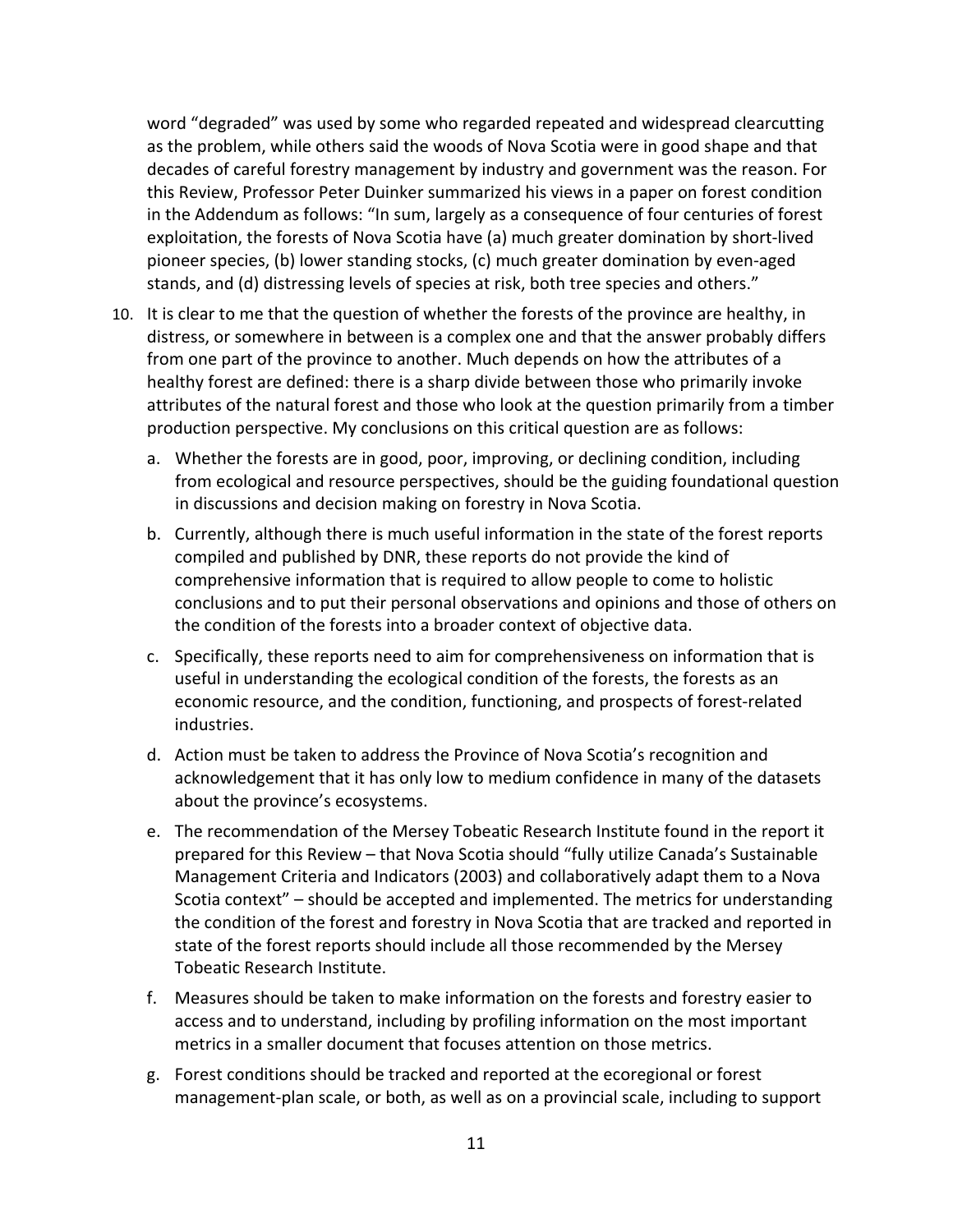the forestry management planning process for Crown lands recommended in this report.

- 11. Improvement of forest and forestry reporting should be done transparently and in collaboration with knowledgeable and interested parties, including industry, conservation organizations, landowners, academics, municipalities, and Mi'kmaq representatives. This will create opportunities for DNR to improve tracking and reporting (and therefore decision making), to increase trust and confidence in tracking and reporting, and to build collaborative relationships with and between interested constituencies. To enhance these benefits, consideration should be given to having forest reporting independently reviewed.
- 12. The age structure of the forests and the age (maturity) of trees being harvested are among the metrics of significant importance on which better and more‐definitive information is needed. Data in the *State of the Forest Report 2016* suggest that the age of the forests is increasing across most age classifications and that the proportion of older forests is increasing. Direct observation and other data in contrast suggest that the forests of Nova Scotia are comparatively young and that, outside of protected areas, there is a very limited proportion of older trees, and that the population of trees between 50 and 120 years of age is relatively small. These observations align with other observations and data indicating that a high proportion of young, small trees is being harvested.
- 13. These are indications that the province's forests, or some of them, are in poor condition, whether they are viewed from an ecological or an economic resource perspective. Older trees and forest communities are critical to ecosystem integrity and biodiversity, as well as to aesthetic and recreational values. Harvesting smaller trees can be more expensive than harvesting older trees. Cutting trees before they reach commercial potential can be a loss of economic value, including silvicultural investments. Dependency on harvesting young trees also raises questions on the sustainability of the current level of harvesting and concerns that there may be a shortage of timber in the near future, even if steps are taken now to increase the average age structure and the productivity of Nova Scotia's forests in the longer term.
- 14. To align forestry with the priority to be given to ecological protection, it should be guided by an overall approach to forestry (a paradigm) that has been called "ecological forestry." As explained by Professor Malcolm Hunter and Mr Chris Wedeles in their paper in the Addendum on ecological forestry, it "requires (1) conceptualizing forests as ecosystems and (2) being concerned about the effects of forestry on various ecological values such as water, soil, and habitat for an array of species." This approach to forestry, now with at least 25 years of scientific and professional backing, seeks to align forestry with ecological considerations and with ecological protection and well‐being by integrating ecological knowledge, including traditional knowledge, and ecological principles and concepts into how forestry is conducted.<sup>9</sup> It is an approach to forestry consistent with the development and implementation of an ecosystems‐based approach to forestry on Crown lands by DNR,

<sup>&</sup>lt;sup>9</sup> See also Robert Seymour, "Balanced Forestry and the Triad" in the Addendum.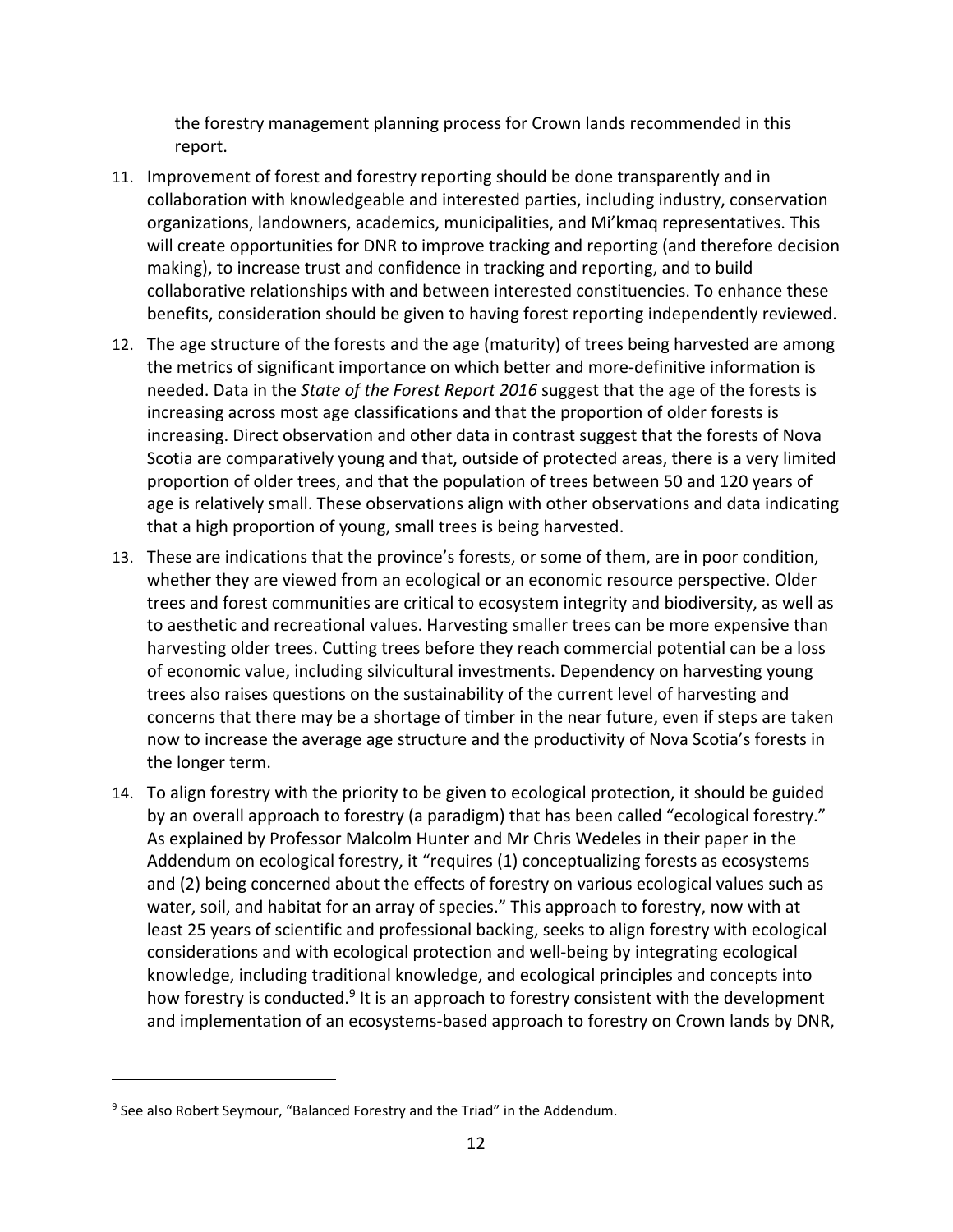which is still a work in progress. It is also an approach consistent with the philosophy and objectives of Nova Scotia's Environmental Goals and Sustainable Prosperity Act.

- 15. The aim of ecological forestry is not to protect the environment by eliminating or prohibiting forestry. Rather, it seeks to balance the dual societal mandate of protecting ecological systems and biodiversity and sustaining a productive and profitable forestry industry. The paradigm's underlying assumption, as outlined by Hunter and Wedeles, is that if forestry practices can approximate natural processes, many of the negative consequences of these practices can be moderated because forests and forest‐dwelling species have evolved to cope with the natural processes that ecological forestry emulates. This is the stated objective of DNR's ecosystem‐based approach to managing forestry on Crown lands. "Listening to the forest" is how this approach was vividly described by representatives of the Confederacy of Mainland Mi'kmaq who met with me.
- 16. For much of Nova Scotia, a healthy and productive forest that is capable of supporting biodiversity is a multi-aged, mixed-species forest in which late-successional species have the opportunity to grow and mature in accordance with the forest's natural condition. The objective of forest practices in Nova Scotia should generally be to maintain such forest conditions where they exist and to contribute to their restoration where they have ceased to exist or have been compromised, to the extent practicable. The objectives of public policy affecting forestry practices should be the same.
- 17. The importance of maintaining and where possible restoring a healthy mixed multi-aged forest of diverse species is likely to increase as the climate changes. In their paper on ecological concerns about forestry written for this Review, Professor Hunter and Chris Wedeles write, "In general, Acadian forests have higher levels of plant species diversity than boreal forests, and more diverse ecosystems are likely to be more resilient and stable.<sup>"10</sup> In addition, mentioning balsam fir, they point out that climate change magnifies concerns about borealization "because boreal tree species are predicted to be particularly vulnerable to the effects of climate change." In short, a mixed-species, multi-aged forest is one better able to adapt and adjust to climate change. Economically, it will be a forest more likely to include species of trees of commercial value that will do well under climate change while others recede from the landscape.
- 18. As a method of harvesting, clearcutting is at odds in many of its potential applications with the objective of maintaining a multi‐aged forest over much of the landscape of Nova Scotia because, by objective or effect, it creates or perpetuates even-aged forests of single or few early successional species.<sup>11</sup>
- 19. The natural processes of particular importance are the succession dynamics and the disturbance regimes – such as fire, wind, disease, or insects – that would, or do, affect the

 $10$  See also the comments on the likely impact of climate change provided to the Review by the Nova Scotia Forest Biodiversity Science Advisory Committee, Appendix F in the Addendum.

 $11$  For further discussion, see Robert Seymour, Chris Wedeles, and Laird Van Damme, "Clearcutting," in the Addendum.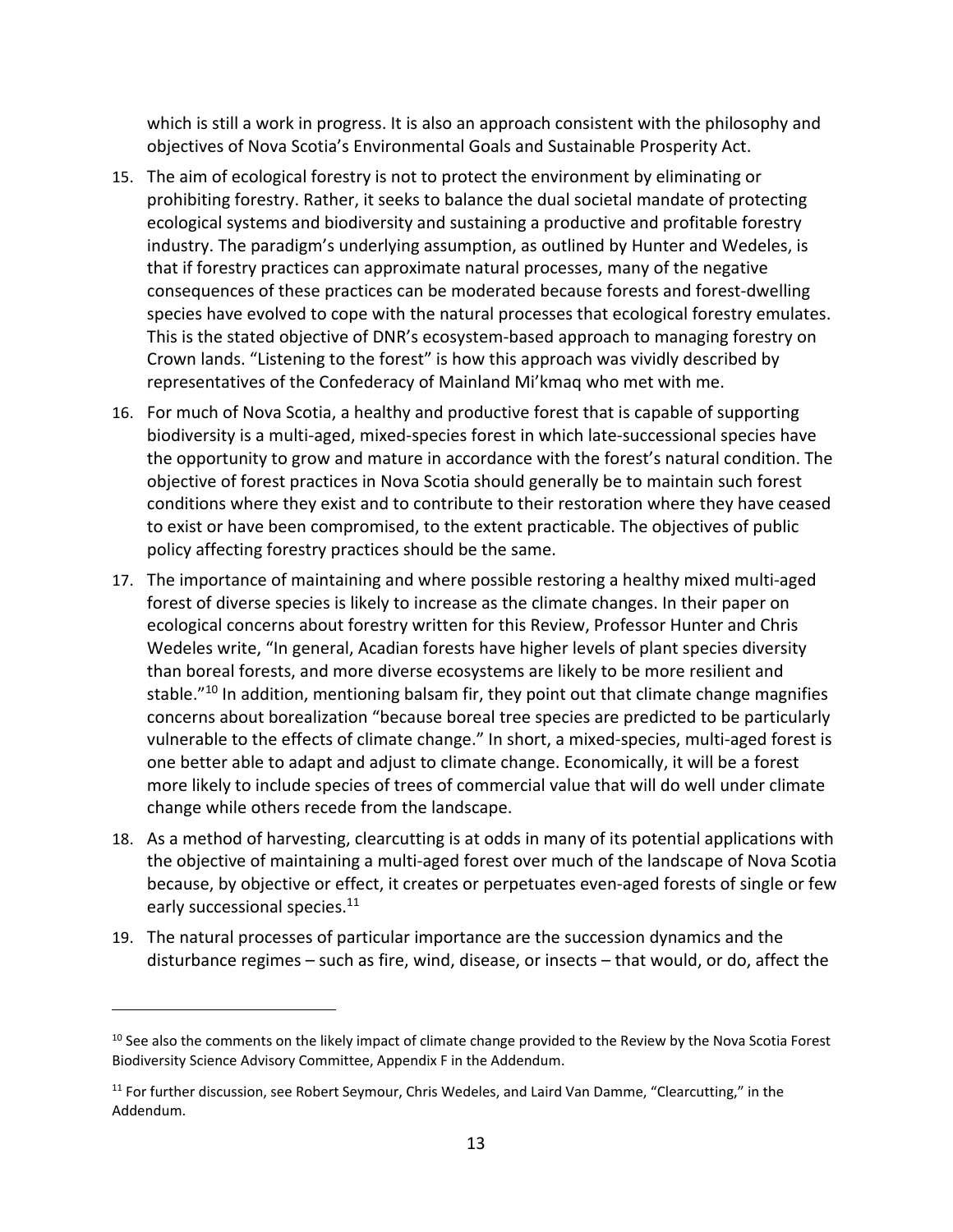forests in the absence of forestry and other human manipulation. These disturbance regimes vary across Nova Scotia from those that tend to cause stand‐replacing disturbances at relatively frequent intervals to those that tend to cause only partial (smaller) disturbances at the stand level at more infrequent intervals.

- 20. Leaving aside other and more-specific ecological considerations, single- or even-aged silviculture implemented by clearcutting generally emulates frequent stand‐replacing disturbances, whereas partial harvesting alternatives generally emulate partial disturbances. While this means there are areas of Nova Scotia's forests on which clearcutting should not occur from an ecological perspective, it also means there are areas of Nova Scotia's natural forests on which clearcutting is an ecologically appropriate method of harvesting as long as attention to leaving legacies of the stand‐replacing disturbances is reflected in how it is done. In other words, there are forests in Nova Scotia that would tend to be single‐species and even‐aged forests in their natural state, though there is debate about their prevalence. In such forests, clearcutting with retention can generally be expected to be in some alignment with the forest's ecological characteristics.
- 21. It should, however, be recognized that clearcutting generally causes greater disturbance of the forests to which it is applied than would the natural disturbances (such as fire) it emulates. This gap can be mitigated by limiting the scale at which clearcutting is conducted and by meaningful overstory retention. Currently, the Wildlife Habitat and Watercourses Protection Regulations call for "wildlife clumps" that result in retention of roughly four trees per hectare. Studies show these clumps have some ecological value. Higher levels of retention would, however, have higher ecological value while also doing more to improve the aesthetics of harvesting.
- 22. There is debate as to the extent and location of forests subject to frequent stand-replacing disturbances in Nova Scotia.<sup>12</sup> The mapping completed by DNR suggests that roughly 40 per cent of Nova Scotia's forests are subject to frequent stand‐replacing disturbance regimes. Critiques of this mapping have, however, raised serious concerns that it overstates the prevalence of such stand‐replacing disturbance patterns, perhaps significantly. Until these concerns are transparently acknowledged and addressed by DNR, with peer-reviewed science, caution should be applied in using DNR's mapping as justification for a level of clearcutting that assumes that frequent stand‐replacing disturbance patterns apply to roughly 40 per cent of Nova Scotia forests.
- 23. In addition to being limited to forest vegetation types with which it is generally compatible, clearcutting should also be limited by site‐ or stand‐specific considerations that apply across the landscape, or that would make its ecological impact unacceptable in a specific context.<sup>13</sup> For example, it should not be applied in stands where it would destroy or impair

<sup>&</sup>lt;sup>12</sup> In addition to the emphasis placed on this issue by some of those concerned about current forestry practices, it was one of the issues flagged for the Review by the Nova Scotia Forest Biodiversity Science Advisory Committee: see Appendix F of the Addendum.

 $13$  See Robert Seymour, Chris Wedeles, and Laird van Damme, "Clearcutting," in the Addendum.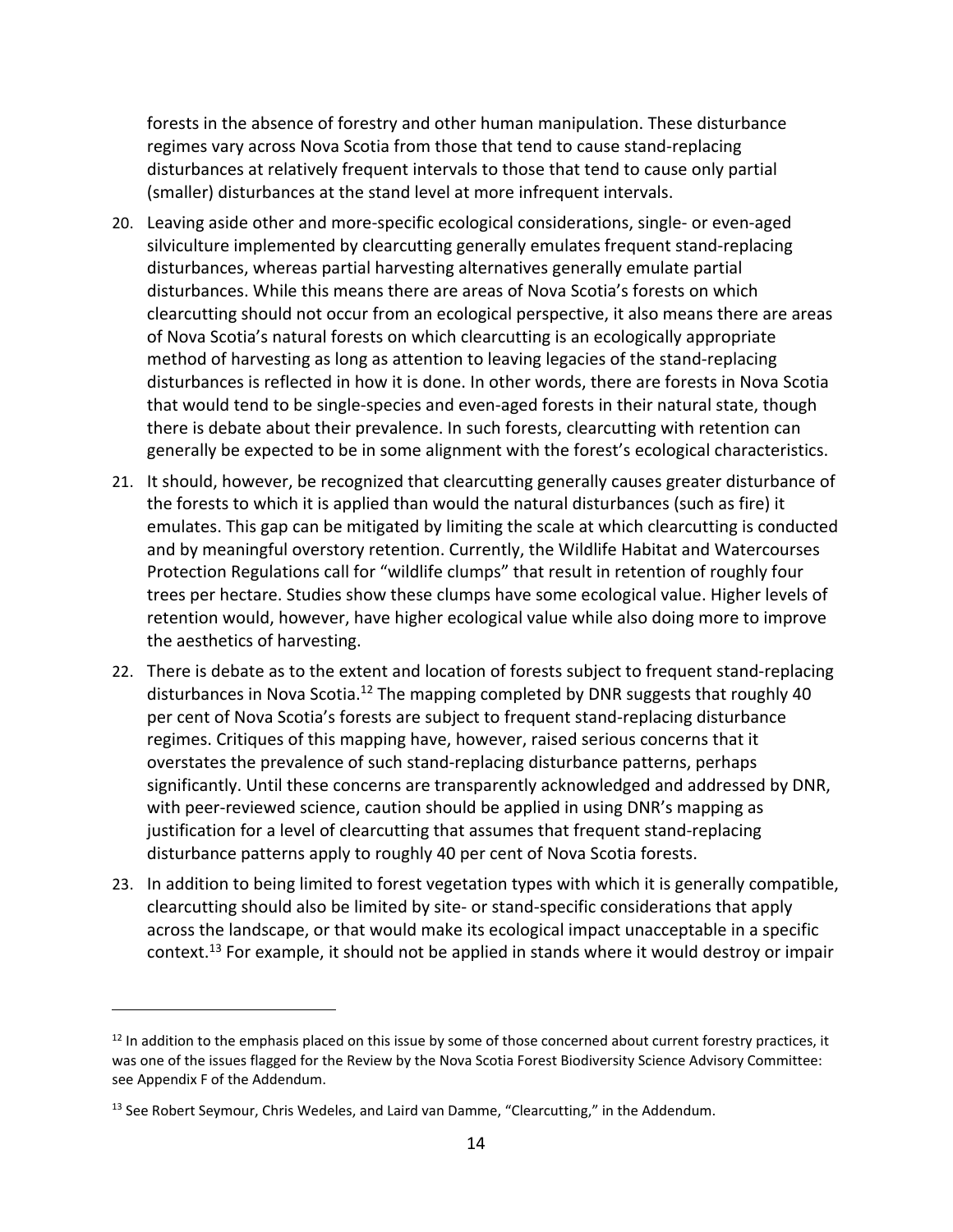the habitat of a species at risk or where it would result in the destruction of old‐growth forests. Depending on research currently being conducted in the Pockwock Watershed, it may have to be restricted within a protected watershed. These are other circumstances in which clearcutting should not happen:

- a. In natural stands that are governed by gap dynamic and infrequent stand initiating regimes
- b. In young stands that are still exhibiting rapid growth in volume and/or value
- c. In forests with high recreational or social value

- d. Where ecological values are likely to be impaired at a landscape level
- e. In areas characterized by sensitive or thin soils (where there is a higher risk of acidification or erosion) or on steep slopes
- f. In situations that may cause harm to aquatic values through processes such as erosion and siltation of runoff of surface water
- g. In municipal watersheds (subject to research under way in the Pockwock Watershed)14 or when a high proportion of any watershed area has already been clearcut or otherwise disturbed
- h. Adjacent to the boundaries of parks, nature reserves, wilderness areas, or other protected areas
- 24. There is, in addition, a further ecological consideration arguing for limits on the extent of clearcutting above and beyond limits that reflect the conditions of specific sites or stands. This is the consideration that ecological well‐being needs protection at the landscape level and not only for the ecologically important aspects of particular sites, such as habitat for species at risk.<sup>15</sup> Indeed, the latter require not only protection from specific interference but also the proper functioning of the wider ecosystem in which they are situated. The same is true of protected areas – wilderness areas, parks, and other kinds of nature reserves: their ability to serve their conservation function depends on the integrity of the wider ecosystems in which they are located. The broader rationale for this concern at the landscape level is more directly the importance of the wider landscape for all wildlife. These considerations are summarized by Hunter and Wedeles in their paper on Ecological Considerations Related to Forestry, as follows:

Society has long been concerned with the welfare of wildlife species, especially those that are in jeopardy of extinction or that are highly valued, such as game species, but conserving biodiversity means that all species merit some level of attention. That said, with a single ecosystem comprising hundreds or thousands

<sup>&</sup>lt;sup>14</sup> The research being conducted in Pockwock is relevant to understanding the impact of clearcutting within both protected and municipal watersheds due to the fact that some but not all of the protected area is also a municipal watershed.

<sup>&</sup>lt;sup>15</sup> See also Input from Nova Scotia Forest Biodiversity Science Advisory Committee, Appendix F in the Addendum.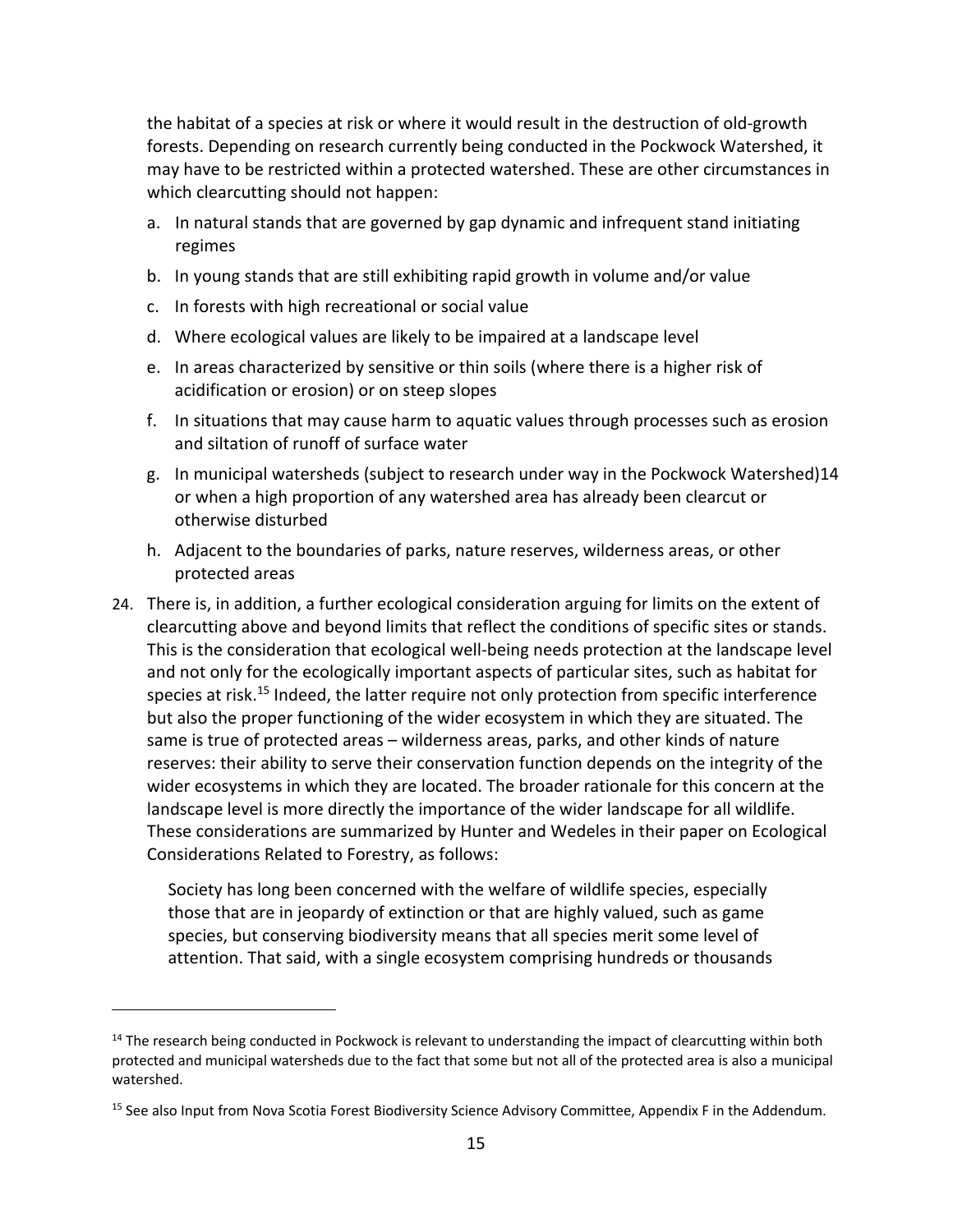of species, it is not feasible to address species one by one. The practical response to this dilemma is a two‐pronged approach to conservation that starts with focusing on conserving ecosystems (often called the coarse-filter approach [Hunter 1991]) and goes on to address those individual species that are not adequately conserved by ecosystem conservation (i.e., a fine‐filter approach targeting species that fall through the pores of a coarse filter). The attention to SAR and nesting birds described above is a good example. The most straightforward way to conserve entire ecosystems for their biodiversity values is to designate them as protected areas in which most activities except non‐ motorized recreation are restricted. Moreover, many elements of biodiversity might be conserved in concert with careful, sustainable use of natural resources undertaken in ways that are consistent with natural ecological processes. This is a key role for ecological forestry …

- 25. The extent of the limitation this should place on clearcutting is uncertain and debated. It is an area in which research in Nova Scotia is needed and should be undertaken. The uncertainty and debate do not, however, justify the conclusion that landscape‐level issues are irrelevant or unimportant in better aligning clearcutting with ecological considerations.
- 26. Clearcutting is an acceptable forestry practice where conducted in alignment with succession dynamics and natural disturbance regimes and used in accordance with an overall approach to forestry that is attentive to the interests of others who may be impacted by clearcutting, such as those of recreational users of the forests, neighbouring landowners, and those in the tourism industry. The ability of industry to use clearcutting where it is ecologically acceptable and attentive to the interests of others is important to industry's viability and therefore to the significant number of direct and indirect jobs that depend on the industry. In simple terms, clearcutting can be considered
	- a. in vegetation types that are naturally subject to frequent stand‐replacing disturbance regimes (subject to appropriate retention)
	- b. in stands in which shade‐intolerant, early successional species are to be perpetuated
	- c. as part of well‐considered restoration activities intended to address degraded conditions caused by anthropogenic influences (e.g., poor regeneration, infestation by alien species)
	- d. in extraordinary circumstances, such as salvage cutting after intense natural disturbance
	- e. to create areas for plantations managed intensively to provide long‐term stable sources of industrial fibre, especially within an overall triad approach to the implementation of ecological forestry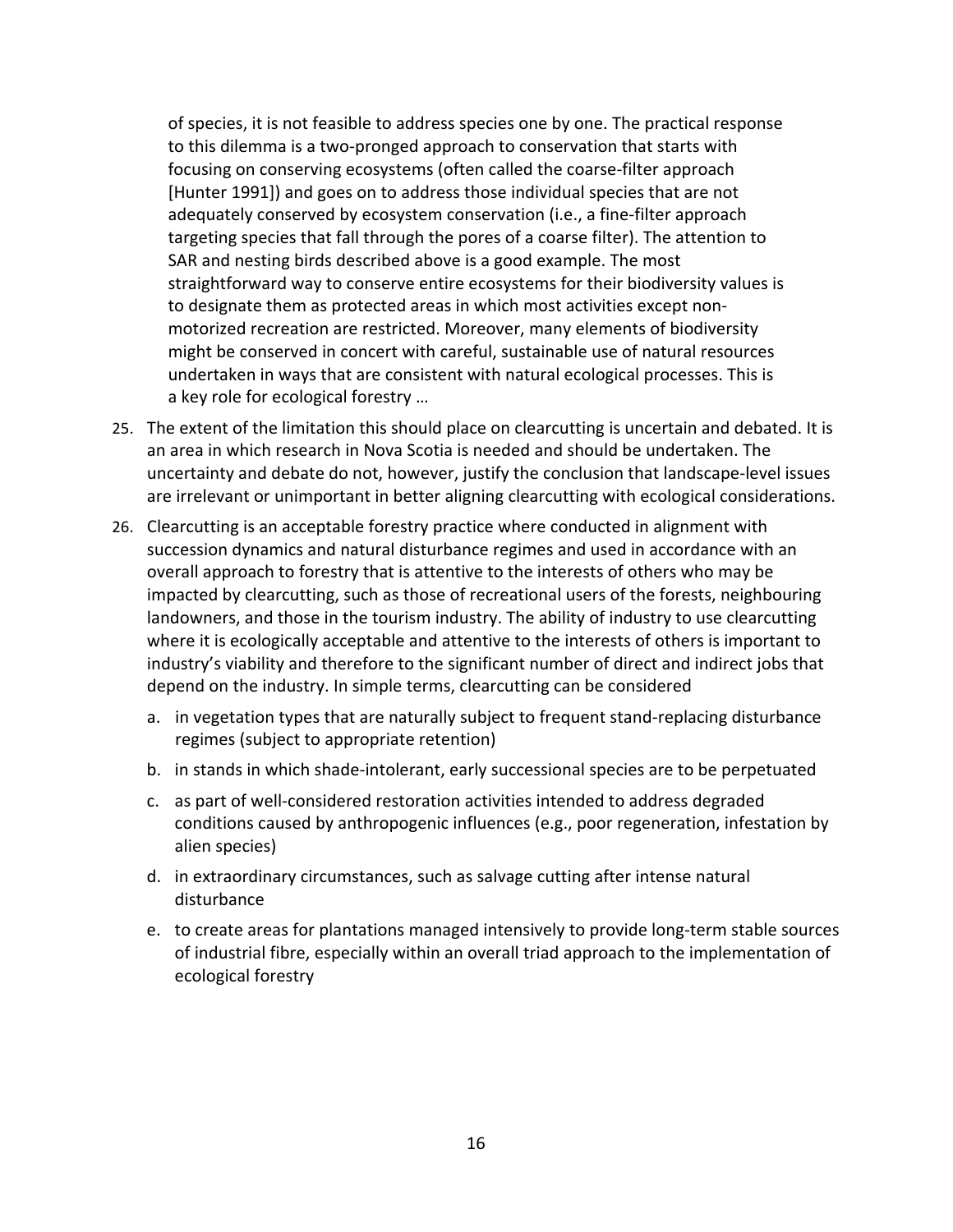- 27. The stated rationale for clearcutting within the economics of Nova Scotia's current forest industry is that it is a comparatively inexpensive timber harvesting method.<sup>16</sup> The context for the importance of this factor is that mills in Nova Scotia pay more for wood from both Crown and private land than their competitors  $do - in$  some cases, significantly more. The harvesting-cost advantages of clearcutting are said to be accentuated by the extent of the investment by the Nova Scotia industry in equipment that is geared to clearcut harvesting. It should be noted, however, that peer‐reviewed literature indicates that piece size, not harvesting method, can be the most important factor in harvesting cost. From this perspective, it could be the small size of the trees being harvested in Nova Scotia that accounts for high harvesting costs. If this is so, the sustainable long‐term solution is to grow bigger trees, not to continue to rely on clearcutting to harvest small trees, especially if the effect of this would be to perpetuate and expand the prevalence of a forest of small trees. This suggests that economic viability in the longer term requires aggressive measures now to ensure a suitable supply of bigger trees for harvesting in the future.
- 28. There are silvicultural alternatives to clearcutting that can mitigate the increase in harvesting expense associated with reduced reliance on conventional clearcutting.<sup>17</sup> These alternatives reduce the ecological concerns with harvesting that are associated with clearcutting. They are more consistent with making uneven‐aged (i.e., multi‐aged) forests a core objective of forest practices. Some of them, such as the so-called "string of pearls" approach, are being used in Nova Scotia. Others that may hold more promise, such as irregular shelterwood silviculture, are not being used as widely, although they are being used with success in comparable jurisdictions of eastern North America. While they can increase harvesting cost relative to conventional clearcutting, they are also less expensive than partial or selection harvesting methods implemented by removing scattered single trees – which, if carelessly done, can also result in high‐grading. In the longer term, alternative methods would contribute to healthy forests and the availability of larger trees and potentially a reduction in harvesting cost as compared to continued clearcutting of forests of small trees.
- 29. The economic impact of implementing limits on the use and extent of clearcutting can also be mitigated over time by proactive identification of areas of forests that will be managed for high-production forestry, usually called plantations. Many such plantations already exist in Nova Scotia, both on Crown and private land: they account for 9.4 per cent of the forest land base of Nova Scotia, which is nearly 14 per cent of the "working forest" land base after removing forests restricted from harvesting. On Crown lands, 18 per cent of all working forest land is in plantations. The purpose of such plantations is to create forests of desired commercial trees that can be harvested in the most efficient way, including by clearcutting. The ecological advantage of this approach is that it reduces both the pressure

 $16$  The associated rationale also stated is that partial harvesting alternatives increase the vulnerability of trees left standing to blowdowns, which result in loss of the opportunity to harvest those trees at a subsequent harvesting.

<sup>&</sup>lt;sup>17</sup> Discussed in Robert Seymour, "Balanced Forestry and the Triad," in the Addendum.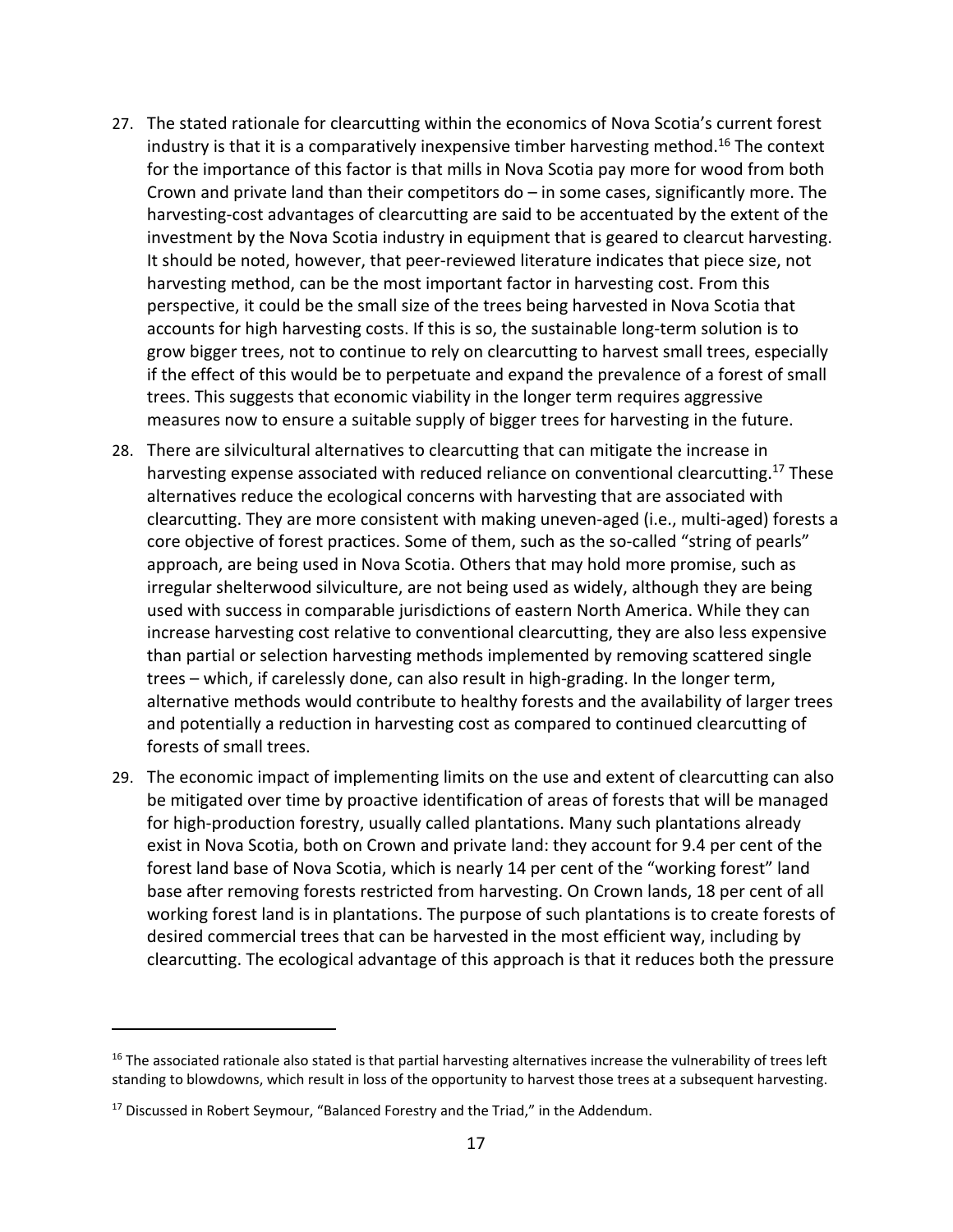to *conduct* intensive forestry on natural forests and the pressure to *allow* that kind of forestry to happen on natural forests.

- 30. Such an approach would be consistent with the *triad* model of ecological forestry, the basic elements of which are already in place in Nova Scotia, albeit somewhat unofficially and to varying degrees.<sup>18</sup> Under this approach, aligning forestry with ecological well-being involves categorizing forests as being either predominantly for conserving ecological integrity, predominantly for producing timber, or for a balanced combination of conservation and production objectives, all for the overall objective of aligning forestry with ecological protection. In Nova Scotia, one branch of the existing de facto triad is the protected areas and other legally protected forests, including privately conserved forests, in which timber harvesting is prohibited. The high-production branch of the triad includes the plantations mentioned above, some of which are on Crown land, and the other land that owners decide to manage using high‐production methods. The third branch of the triad, yet to be clearly denoted as such, is the wider landscape or matrix on which both protection and production objectives are applicable and where forestry would generally be of a low‐intensity nature to ensure consistency with broader biodiversity conservation objectives.
- 31. For the triad model to be successful, all three of its elements must be taken seriously. Nova Scotia has most clearly taken the protection leg of the triad seriously, having almost reached its goal of having 13 per cent of the province reserved as protected areas, perhaps because of the support wilderness conservation received from the Environmental Goals and Sustainable Prosperity Act. The work to be done on this leg of the triad is, however, unfinished. Canada's commitment to protecting at least 17 per cent of its land and fresh water, and the ecological rationale within a triad framework for protecting lands representing more than 13 per cent of Nova Scotia, should include ongoing development of the province's network of wilderness areas, nature reserves, parks, and privately conserved lands.
- 32. The other legs of the triad have not been as clearly embraced or developed. The production forestry leg of the triad refers to that part of the landscape where timber production is the primary objective. It includes but is not limited to plantations. It encompasses any part of the working forest centred on timber production dominated by short rotation, even‐aged conifer stands, primarily spruces and balsam fir, with aggressive treatments to grow quality logs for sawmills as rapidly as possible.
- 33. Despite the heavy reliance on clearcutting in Nova Scotia, it is not as clear that this leg of the triad is clearly identified or managed in Nova Scotia to yield high production.<sup>19</sup> Without this leg of the triad, the result will be – and perhaps has been – industry contraction, more pressure to continue high-intensity forestry on the component of the natural forest that should be reserved for balanced or less‐intensive forestry, or some uncertain combination

<sup>&</sup>lt;sup>18</sup> Robert Seymour, "Balanced Forestry and the Triad," in the Addendum.

<sup>&</sup>lt;sup>19</sup> Robert Seymour, "Balanced Forestry and the Triad," in the Addendum.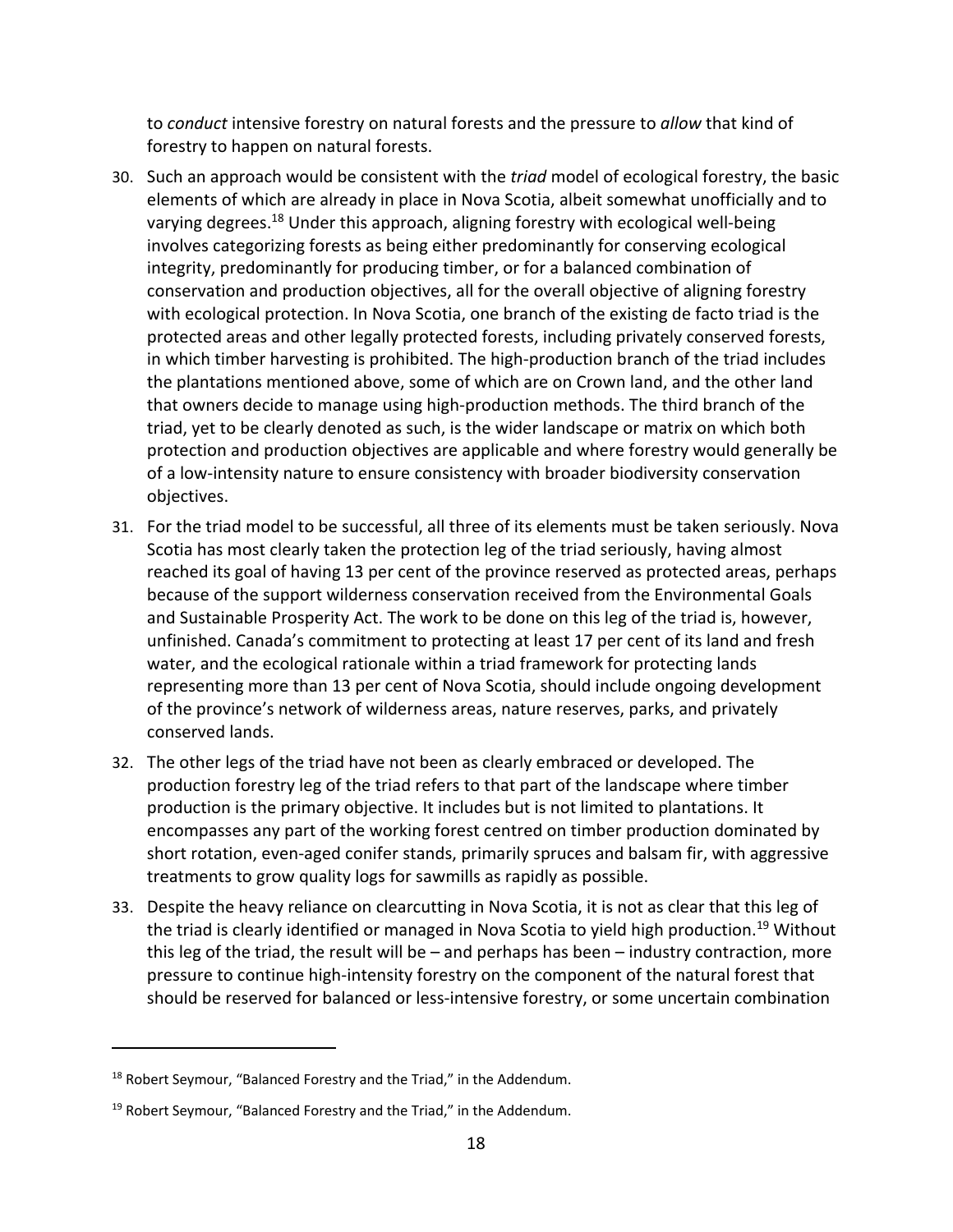of both of these outcomes. Further, unless this leg of the triad is developed, its weakness will continue to provide a rationale for both opposition to the development of the triad's protection leg and for resistance to limiting the application of intensive forestry practices, including clearcutting, to the wider forest landscape.

- 34. On plantations, high-production forestry entails not only planting but early competition and density control measures, including the use of herbicides. It will also require adequate investment in other kinds of silviculture and measures to ensure its effective deployment. The treatments, in addition to vegetation management using registered herbicides, may include any from this list: (a) clearcutting, (b) site preparation using mechanical scarification, (c) planting, (d) pre‐commercial thinning, (e) commercial thinning, and (f) soil amendments to assure continued soil fertility.
- 35. The third leg of the triad is the wider landscape matrix in which conservation and forestry objectives are blended. It is also not clearly identified or managed as such in Nova Scotia. It would encompass the rest of the forest landscape not dedicated to either conservation or to high‐production objectives. Under the triad, timber production is one of the activities that occurs on this landscape (excluding inoperable lands and other excluded sites such as old forest), but generally with practices, such as partial or irregular shelterwood harvesting, that have a lower ecological impact than conventional clearcutting. In this branch of the triad, forest management is expected to be dominated by practices that perpetuate multi‐ aged forest conditions. This does not mean forestry that makes negligible contribution to the needs of the forest products industry: high rates and qualities of timber production can, in many cases, also be realized in situations where stands are multi‐aged and managed under partial and shelterwood systems, including the irregular shelterwood approach that represents exemplary ecological forestry. In addition, some clearcutting can occur in this part of the triad, based on applicable disturbance patterns and stand‐specific conditions.
- 36. The spatial characteristics of sites allocated to each of the three levels of legs of the triad varies. Protected areas need to be large and connected enough to provide ecological functionality. In contrast, the spatial distribution of sites dedicated to ecological forestry and production forestry does not need the same aggregated patterning. Sites for production forestry will be interspersed across the landscape and selected based on site conditions, including land productivity, proximity to processing facilities, and the choices made by landowners. Ideally, to the extent practicable, high-production forestry sites will be located where there is also alignment with successional dynamics and disturbance patterns and where growing conditions are optimal. Areas where ecological forestry would be practised would form a matrix surrounding protected areas and high-production areas. Their function in the triad is to provide a substantial degree of ecosystem integrity across the landscape, connectivity between protected areas, and forest products.
- 37. There are four significant complications in fully implementing the triad in Nova Scotia, also discussed by Dr Robert Seymour in his paper in the Addendum to this report on balanced forestry and the triad. The first is the expected opposition to continuing or developing high-production forestry on Crown land, especially when combined with use of herbicides. I discuss the rationale for doing so below. Here, I simply say that, given the serious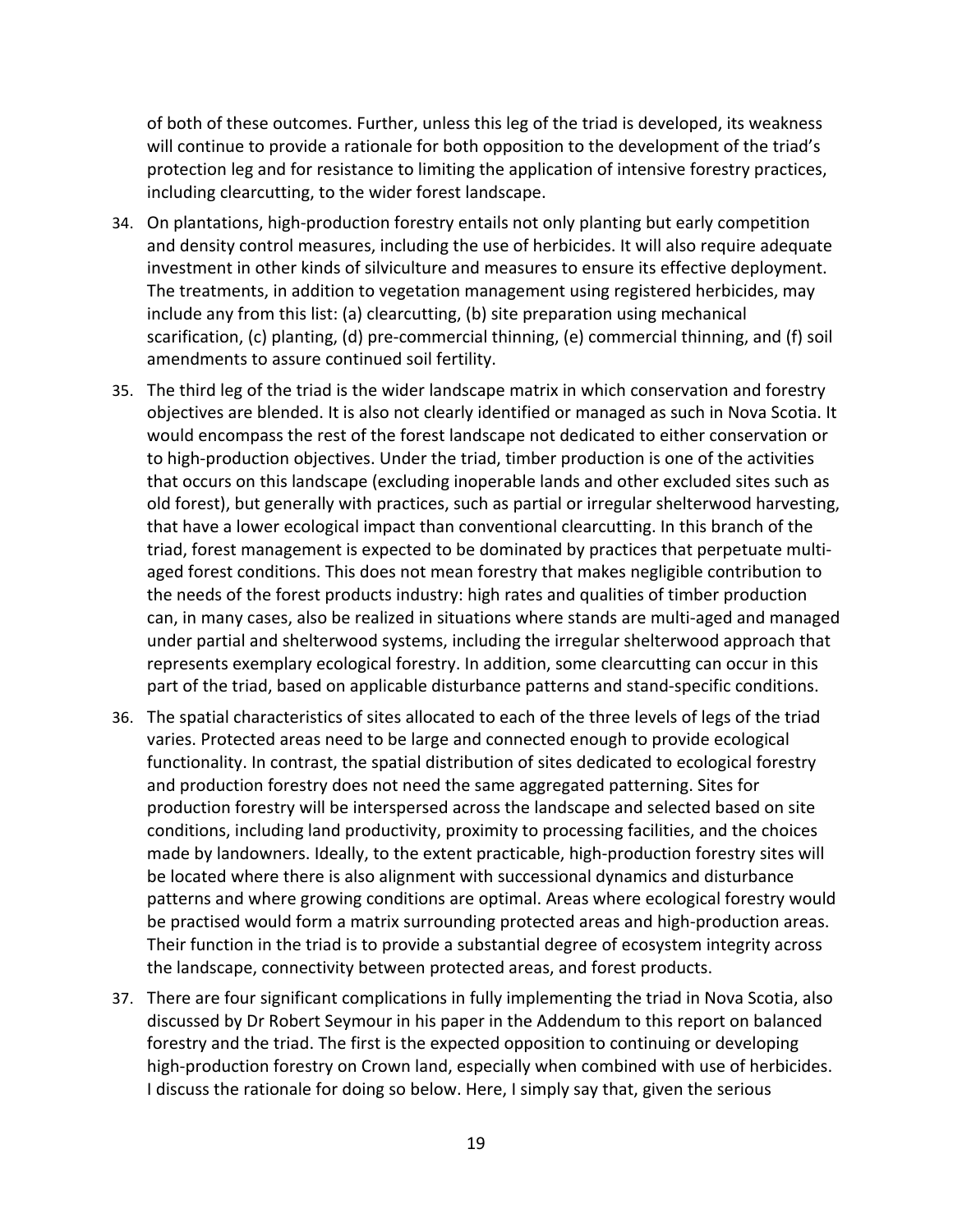challenges of implementing the triad on private land, the triad cannot be meaningfully achieved on a provincial scale without some high‐production forestry on Crown land. The corresponding ecological benefit of the approach proposed in this report is much stronger assurance of multi‐aged management on the rest of the working forest on Crown land.

- 38. The second and related complication is the proportion of the forest that is privately owned and, more specifically, by many owners. The issue is the number of decision makers who must opt to manage their woodlands under the triad model for the model to be achieved on a provincial scale. Leaving aside the protection leg of the triad, this presents difficulty for both of the legs in which forest operations occur. Implementing the triad requires owners who will embrace and act upon the underlying premise of ecological forestry – that forestry practices should emulate natural processes – where this calls for restrictions on clearcutting. But it also requires owners engaged in high‐production forestry to minimize pressure for wider application of high‐production methods and to contribute to meeting the supply needs of industry.
- 39. A third and related complication in implementing the triad is the challenge of maintaining a stable and predictable supply of needed wood products when more of it must come from a relatively fragmented supply network. In this report, I make some recommendations to address these complications. I do so acknowledging that addressing these issues will be very difficult and take concerted effort over many years applying a range of measures: the identification of the centrality of these issues to forestry policy in Nova Scotia goes back at least until the Royal Commission of 1984.<sup>20</sup>
- 40. The fourth complication is also a related one, though it is of broader origin and consequence. It is that Nova Scotia forests, including those being managed for industrial production, generally do not appear to be very productive from a resource development perspective.<sup>21</sup> For example, their productivity is considerably below that of the forests of Maine, a jurisdiction with a similar forest, to an extent that is not fully explained by biophysical differences. This is ironic, given the number of submissions I heard from industry about the problems Maine is said to have encountered in imposing limits on clearcutting. My conclusion is that the low productivity of Nova Scotia forests stems from the fact that much of the forest is not really managed at all, due either to landowner choice or to the lack of opportunity or incentive available to landowners. Further, too much of the forest that is managed is not being managed well, under the apparent influence of a combination of silvicultural theories or practices and related public policy choices that are yielding low rather than high productivity.
- 41. The importance of this to the implementation of the triad model is that low forest productivity increases the wood‐supply and harvesting‐cost challenges created for industry by ecologically based limits on clearcutting within the landscape matrix leg of the triad. It does this by limiting the wood that can be obtained from the high‐production leg of the

<sup>&</sup>lt;sup>20</sup> Nathan Ayer, "Summary of Forest Policy from 1980 to 2017," in the Addendum.

<sup>&</sup>lt;sup>21</sup> Robert Seymour, "Balanced Forestry and the Triad," in the Addendum.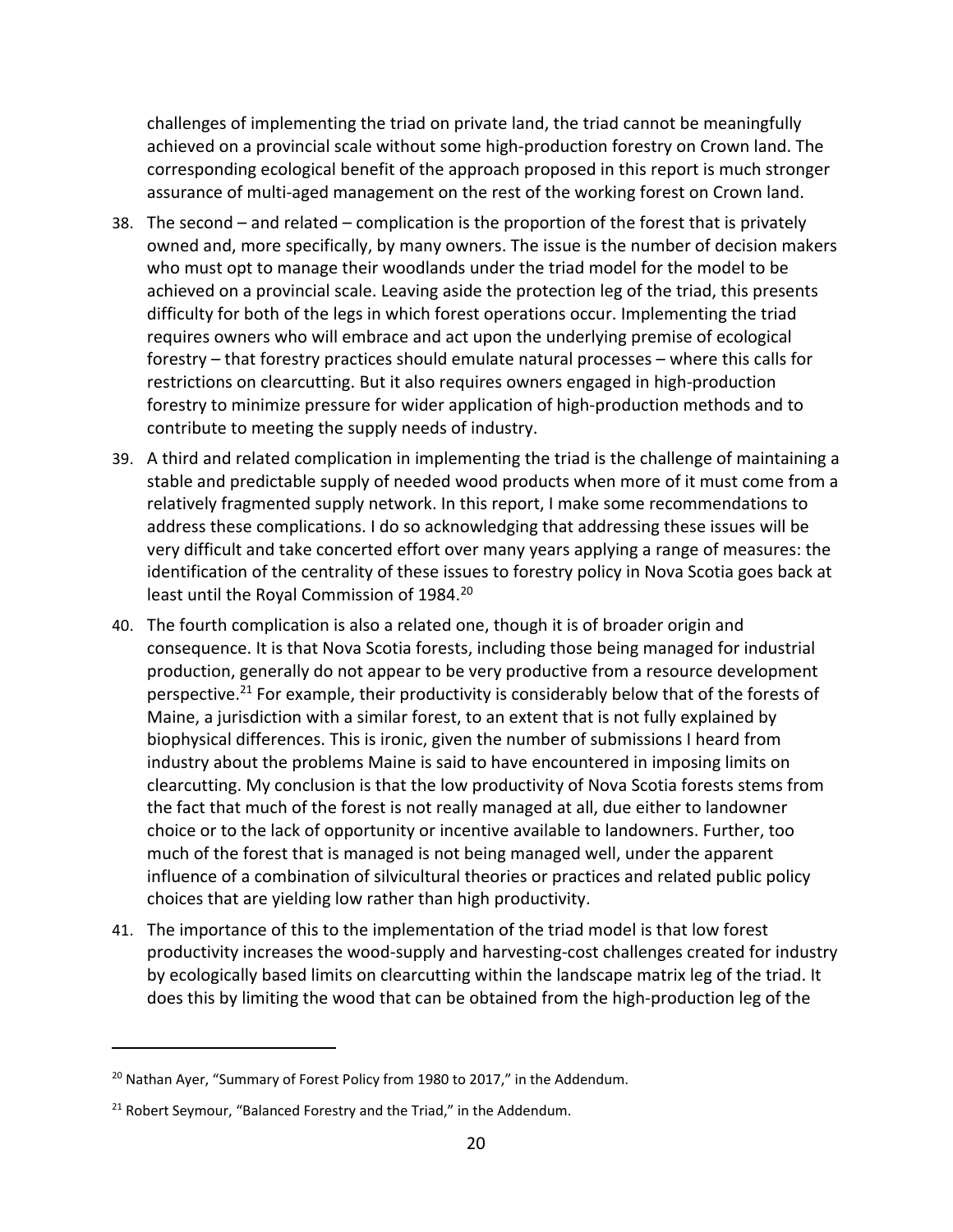triad to offset the reduction in supply available from the wider landscape. The seriousness of this is that actions to increase forest productivity will only yield benefits over decades. Implementing restrictions on clearcutting on the part of the landscape matrix that is on Crown land, as this report recommends, will therefore create significant transition challenges for industry that are connected to but distinct from the issues of expanding the supply available from private lands.

- 42. Overcoming, or managing through, these complications to the triad's implementation in Nova Scotia will not be easy. What is clear is that they will not be overcome if they are avoided. They must be confronted and addressed. Unless they are, Nova Scotia will continue to face the choice between a much smaller forest industry and an industry that continues to apply high‐production practices to a much wider proportion of the landscape, including to forests on Crown lands that are ecologically ill suited for such forestry.<sup>22</sup>
- 43. I received submissions in favour of clearcutting that either assumed (or asserted) that the alternative was the partial‐harvest high‐grading of the era before clearcutting became the dominant mode of harvesting. If this were true, it would indeed be a serious concern with my proposals to limit clearcutting on the matrix portion of the landscape on Crown land. It is beyond doubt that high-grading does (and did) lead to forest degradation. It is, however, also clear that degradation also happens when clearcutting is applied on short rotations to forests that should not under a natural disturbance regime framework be clearcut in the first place. For this Review, Professor Duinker makes this point by writing, "Timber harvests, both long past (due to high‐grading) and recent (due to clearcutting), have left a legacy of impoverished forests".<sup>23</sup> The crucial point is that the high-grading of the 1950s and before is *not* the alternative to the current regime of clearcutting.
- 44. The same submissions often argued for clearcutting saying it took full advantage of the capacity of Nova Scotia's forest to regenerate without planting, an important competitive advantage for Nova Scotia's industry. I accept this to be the case but understand it to be true of some Nova Scotia forests types more than others. It is in any event an unacceptable rationale from an ecological perspective for clearcutting forests that are not subject to a frequent stand‐replacing natural disturbance regime. Finally, as noted above, comparative forest productivity data suggest that the province's forests are not, for example, as productive of those of Maine, where the forests are very similar, to an extent that may not be fully accounted for by biophysical differences, important as these are. This may indicate an overreliance in Nova Scotia on the natural regeneration capacity of Nova Scotia forests. It could show that this silviculture philosophy is being applied to forests that do not fit the theory. It could show, by the same token, that there is not enough planting in Nova Scotia. It could also show that regeneration is not being adequately managed even where there is

 $22$  The point here is that rigorous application of ecologically justified limitations on clearcutting on Crown land, such as those recommended in this report, will result in a timber supply problem for industry until long-term improvements in forest productivity are realized on lands (whether Crown or private) managed for intensive forestry production.

<sup>&</sup>lt;sup>23</sup> Peter Duinker, "Condition of Nova Scotia's Forests," in the Addendum.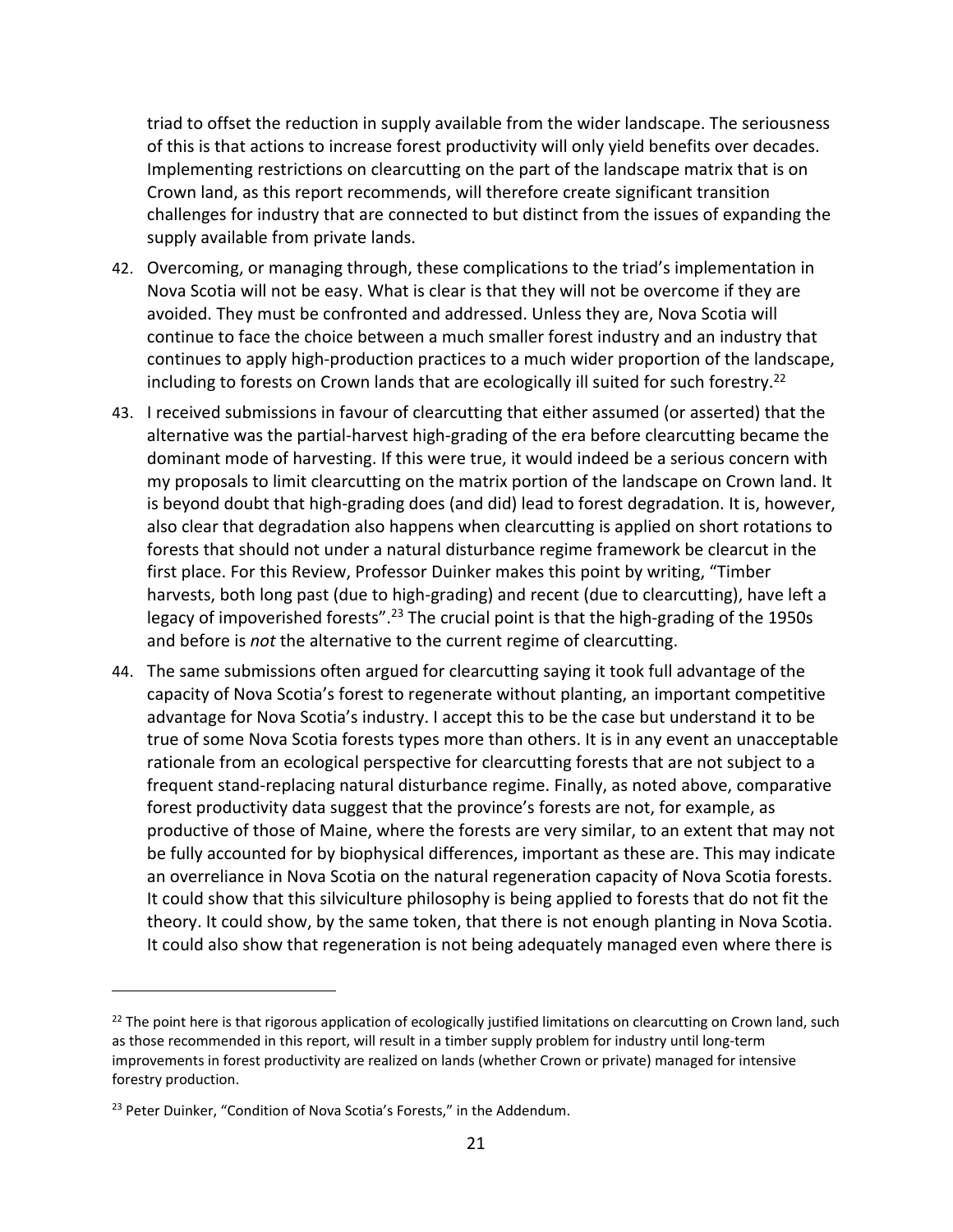high potential for regeneration. Whatever the reason, or combination of reasons, this low productivity is not only an economic problem but an ecological one: as stated above, it creates an economic imperative for application of high‐production forestry techniques to more of the forest than would otherwise be necessary.

#### 3.2 Conclusions on Implementing the Ecological Forestry Triad on Crown Lands

- 45. For more than a decade, the Department of Natural Resources has been developing a model of ecological forestry for Crown lands, called ecosystem‐based management. At the same time, it has been incrementally bringing its management of Crown lands under this system, primarily through its oversight of licensees. The amount of high‐quality work that has been devoted to this project indicates that the department accepts that Crown lands should be managed in accordance with the ecological forestry paradigm. In principle at least, this represents a shift from the paradigm recommended by the Royal Commission of 1984, which defined the purpose of forestry on Crown land as largely to produce fibre for pulp mills through even-aged silviculture.<sup>24</sup> On the other hand, various aspects of how this shift in paradigm is being developed and implemented raises questions about whether the shift is genuine or substantively consistent with principles of ecological forestry.
- 46. The department's ecosystem‐based management system is built on the report, discussed above, that maps Nova Scotia's natural disturbance regimes. It now includes a comprehensive classification of Nova Scotia's distinct forest ecosystems, which categorizes forest land by vegetation type, soil type, and ecosite, resulting in the identification of 110 vegetation types within 14 "forest groups." Each vegetation type is linked to its characteristic natural disturbance regime, which is in turn linked to detailed soils and ecosite characterizations. This provides a conceptually strong foundation for making ecologically sensitive harvesting and silviculture decisions.
- 47. DNR's system now also includes the *Forest Management Guide*, which identifies a long list of silvicultural treatments and provides a series of prescriptive decision trees (organized by major forest groups) that prescribing foresters working on Crown land are required to use to choose the treatments they will apply to particular stands. They do so by following a pre‐treatment assessment process that requires measurement of a range of variables, including overstory vegetation, regeneration, soil type, windthrow hazard, and special ecological features, if present. Soon to be completed is a landscape planning pilot project to identify and develop options for linking prescriptions made at the stand level and broader landscape‐level forest management objectives, such as increasing the percentage of forest in old-growth stands.<sup>25</sup>

<sup>&</sup>lt;sup>24</sup> Nathan Ayer, "Summary of Forest Policy in Nova Scotia," in the Addendum.

 $25$  The importance of this pilot project, and of the objective of being able to link stand-level prescriptions to landscape-level objectives, is recognized and emphasized both by the Review team (see Hunter and Wedeles, "Ecological Forestry," in the Addendum) and by Nova Scotia's Forest Biodiversity Science Advisory Committee (see Appendix F in the Addendum). Its importance (and urgency) is also implied by Hunter and Wedeles, "Ecological Considerations Related to Forestry," in the Addendum.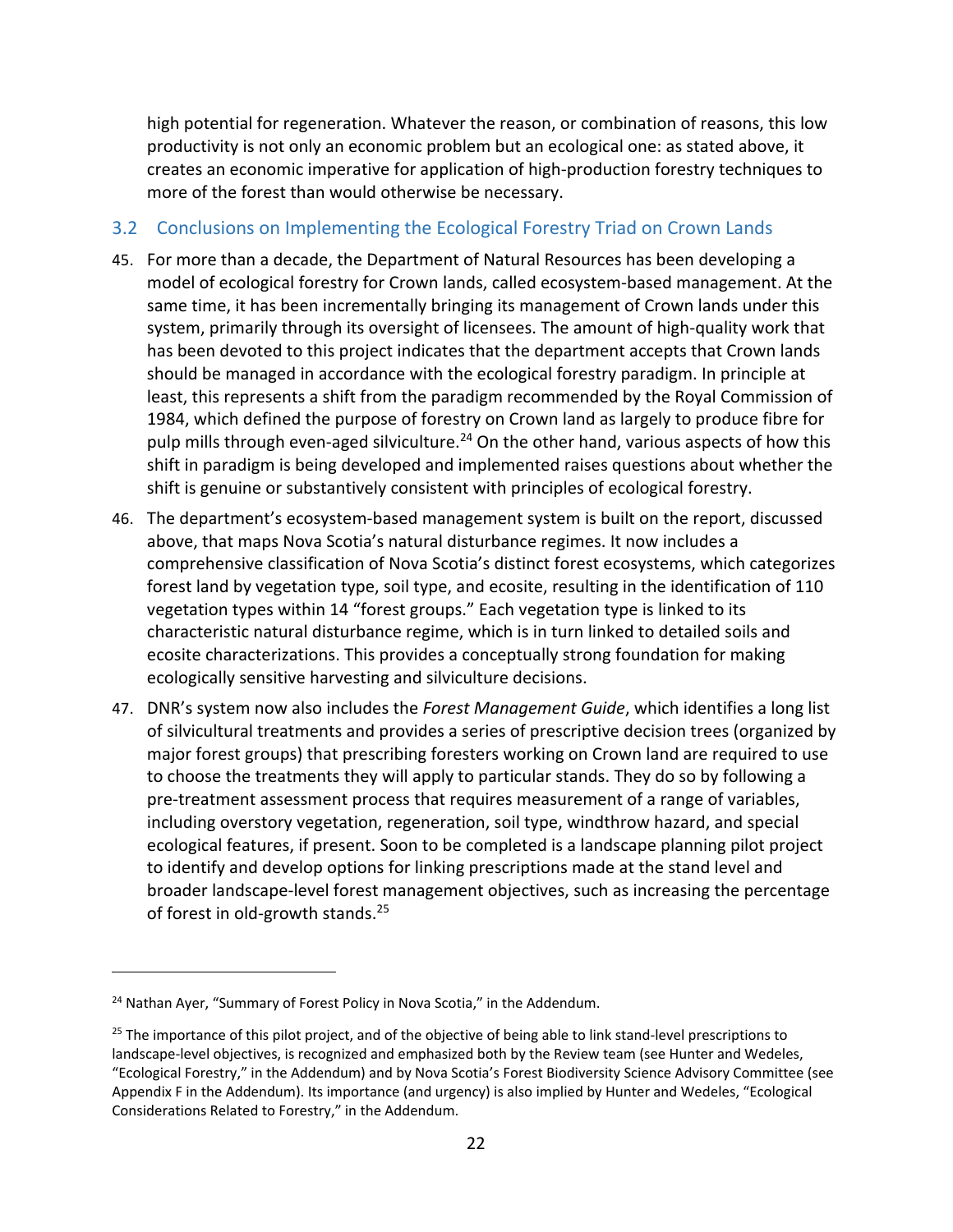- 48. Administratively, each prescription is subject to DNR approval. This is done through the department's Integrated Resource Management (IRM) process, which brings together DNR foresters and biologists, among other specialists. Approved "blocks" are posted on the "harvest viewer," which allows members of the public to view the proposed harvest and to submit questions or concerns to DNR. These are typically referred by DNR to the licensee for response. The department conducts audits to satisfy itself of the accuracy and completeness of the data and analysis that go into pre‐treatment assessments. It conducts random field inspections to satisfy itself that silviculture treatments are conducted as approved.
- 49. In principle, this framework creates a strong foundation for conducting forestry on an ecological basis: it is an innovative system that reflects positively on the knowledge and professionalism of the DNR employees who developed it. Its underlying rationale is to match silviculture to natural disturbance regimes at the ecosystem level. Its stated objective is to "prescribe uneven‐aged management and non‐clearcut harvesting methods when appropriate as a first choice," and to "favour natural regeneration harvest methods where possible within stand and site limitations." Developing such a framework has been and continues to be a resource‐intensive project that gives Nova Scotia a unique set of tools for operationalizing ecological forestry in an Acadian forest context.
- 50. It is, however, disconcerting that the framework remains a work in progress roughly 10 years after its development began. Throughout those years, the percentage of harvesting on Crown lands that is conducted by clearcutting has decreased only modestly. For example, it decreased only from 67 per cent in 2006 to 63 per cent in 2016. The point of departure for the framework continues to be the highly criticized natural disturbance mapping that may significantly overstate the prevalence of frequent stand‐replacing disturbance regimes. There is a lack of clarity as to how the framework interacts with the IRM process, which is understandably described by critics as a "black box process." This raises questions, especially in light of the proportion of clearcut harvesting that continues, as to what values are actually being applied in that process.
- 51. Analysis of the framework, particularly of the Forest Management Guide and decision keys, suggests that it does not encourage but limits multi‐aged silvicultural prescriptions. The following is a list of examples written by Dr Robert Seymour of the Review team:
	- a. The first node in many keys is whether or not the stand is "over-mature." This pejorative term is a relic of a past era when efficient, economically driven timber management sought to create forest structures devoid of biologically old trees, and is no longer used in scientific literature or textbooks. Table 4 of the Guide (page 15) attempts to define over‐maturity using tree ages that are often only one‐third or less the lifespan of the species. For example, if a hemlock forest is over age 100, it is deemed "over‐mature" and unsuitable for multi‐aged silviculture, and is instead sent to the "Regenerate" key, where complete overstory removal is prescribed once advance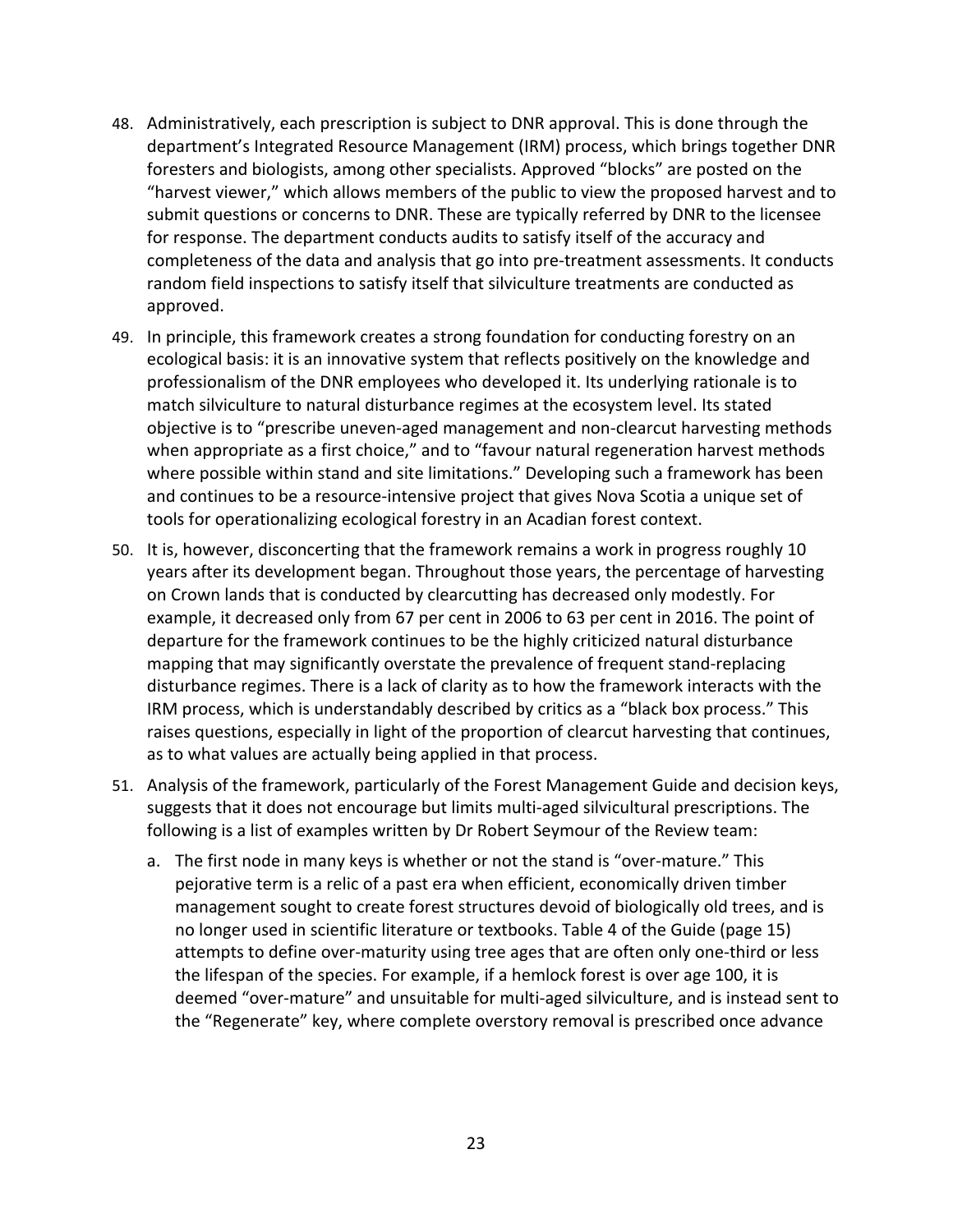regeneration is present. Such a complete disturbance in a biologically young (hemlock lives to age 400–500) hemlock forest would be virtually unprecedented in nature.  $^{26}$ 

- b. The concept of tree and stand maturity clearly does belong in any silvicultural decision guide, but the various definitions of maturity (ecological, biophysical, economic) should be clearly distinguished, defined, and applied more appropriately.
- c. In virtually all the forest groups, complete overstory removal is prescribed once advance regeneration stocking is adequate (typically 70%). If the only goal is good regeneration, then this practice suffices, but even the necessity for advance regeneration is overridden where windthrow hazard is high. Options to retain immature growing stock trees, rare species, or large legacies are not addressed.
- d. In the forest types where multi‐aged silviculture is considered, *high windthrow hazard* or *deficient stocking of Acceptable Growing Stock (AGS) trees* triggers a regeneration treatment as above. In strict ecological terms, where the goal is to maintain or restore the long‐lived intermediate or tolerant (LIT) stand component, these factors are largely irrelevant. Both decision variables thus appear to have strong economic underpinnings. Residual trees that are subsequently blown down or broken off are viewed as "wasted wood" rather than valuable biological legacies and habitat structures. Also, from an ecological standpoint, there is nothing wrong with carrying substantial stocking in Unacceptable Growing Stock, which is strictly a timber‐driven criterion based on suitability of trees for sawlogs.
- e. When considering early successional forest types (e.g., Intolerant Hardwoods such as aspen and paper birch), the criteria for *stocking of LITs required to follow a restoration pathway* is far too stringent and would only infrequently be met. Principles of conservation biology applied to silviculture strongly suggest that all LITs be left, *especially in cases where such LITs have become rare*. Whether they are AGS, vigorous, have low windthrow risk, and meet other traditional timber-based criteria is irrelevant.
- f. The precautionary principle dictates that we should never kill the last of anything that will occupy a given ecosite. A limited review of nine recent harvest plans revealed several cases where small components of eastern white pine, red spruce, sugar maple, yellow birch, and red oak documented in the pre‐treatment assessment were prescribed for clearcutting because the dominant stand components were shorter‐lived balsam fir, white birch, and black spruce. These prescriptions will ensure that the LITs will likely never again reach the main canopy, furthering the dominance of off‐site, shade‐intolerant pioneer tree species where they are ill adapted (the process sometimes characterized as borealization of the Acadian forest).
- g. The pre‐treatment assessment and prescription process do not appear to employ the excellent, synthetic concept of *ecosite* that is well developed in the Forest Ecosystem Classification manual, even though all the information needed to do so (Vegetation

<sup>&</sup>lt;sup>26</sup> Robert Seymour, Ecological Based Silviculture on Crown Lands: Review of DNR's Forest Management Guide, in the Addendum.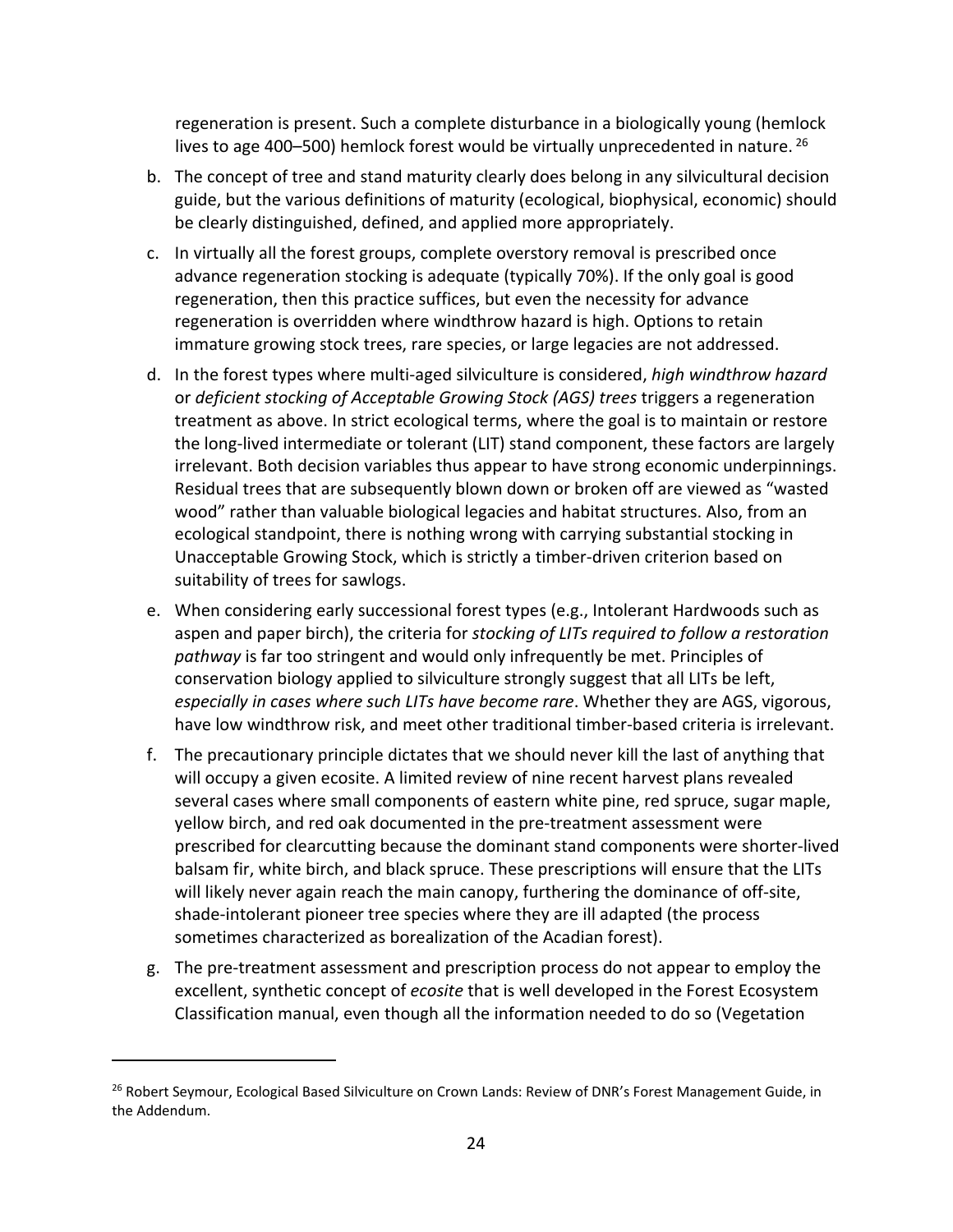Type, Soil Type, Ecoregion) is collected. This is particularly relevant to item (d) above regarding restoration of forest composition and structure that has been degraded ecologically from excessive past disturbance, usually clearcut harvesting. For example, all Intolerant Hardwood vegetation types – nominal candidates for restoration – occupy ecosites that can be found in later-successional vegetation types, suggesting that these could routinely become restoration targets mandated in any prescriptions for such conditions.

- 52. A different kind of deficiency with DNR's ecosystems-based forestry framework is that the pre‐treatment assessment process does not take wildlife issues into account. In their paper for this Review, "Ecological Considerations Related to Forestry," Professor Hunter and Mr Wedeles put it this way: "A shortfall of the system is that the data collected are not used to (1) predict impacts on wildlife, (2) consider wildlife‐based concerns in silvicultural prescriptions, (3) identify ameliorative measures."
- 53. The issue of the role that wildlife concerns played in DNR decision making on harvesting came up elsewhere in the Review. For example, several people referenced – and the Review team noted – the conclusion of the Auditor General that the department has completed few of the recovery plans and created few of the recovery teams that it is supposed to have in place for species at risk under the Endangered Species Act. The East Coast Environmental Law Association presented a written brief that dealt extensively with the department's record under this legislation. It points out that although the act contemplates regulations protecting core habitat for species at risk, "There are 46 species listed as threatened or endangered … but there are no regulations respecting core habitat."27
- 54. The lack of attention to wildlife in the ecosystem-based management (EBM) process is not counterbalanced by reassurance that wildlife issues are independently injected into the IRM process. DNR wildlife biologists expressed a desire to the Review for a greater and more preventive opportunity to comment and have input on timber harvesting plans and, more generally, for greater opportunity to better align harvesting with wildlife conservation considerations and objectives, including but going beyond those directly associated with species at risk.
- 55. These points raise doubts about whether the department's approach to ecosystem‐based forestry will produce the intended shift toward ecological forestry on a timely and meaningful basis, including science‐based reductions in the proportion of clearcut harvesting. They raise concern for some that delaying that shift while appearing to be working toward it may be the objective of the department, or of some within it. One possibility is that some of the policy impetus for a robust ecological framework dissipated once the department moved away from the commitment to make clearcutting no more than 50 per cent of harvesting within five years. Another possibility, not mutually exclusive,

<sup>&</sup>lt;sup>27</sup> This issue is also profiled in Input from the Nova Scotia Forest Biodiversity Science Advisory Committee, Appendix F in the Addendum.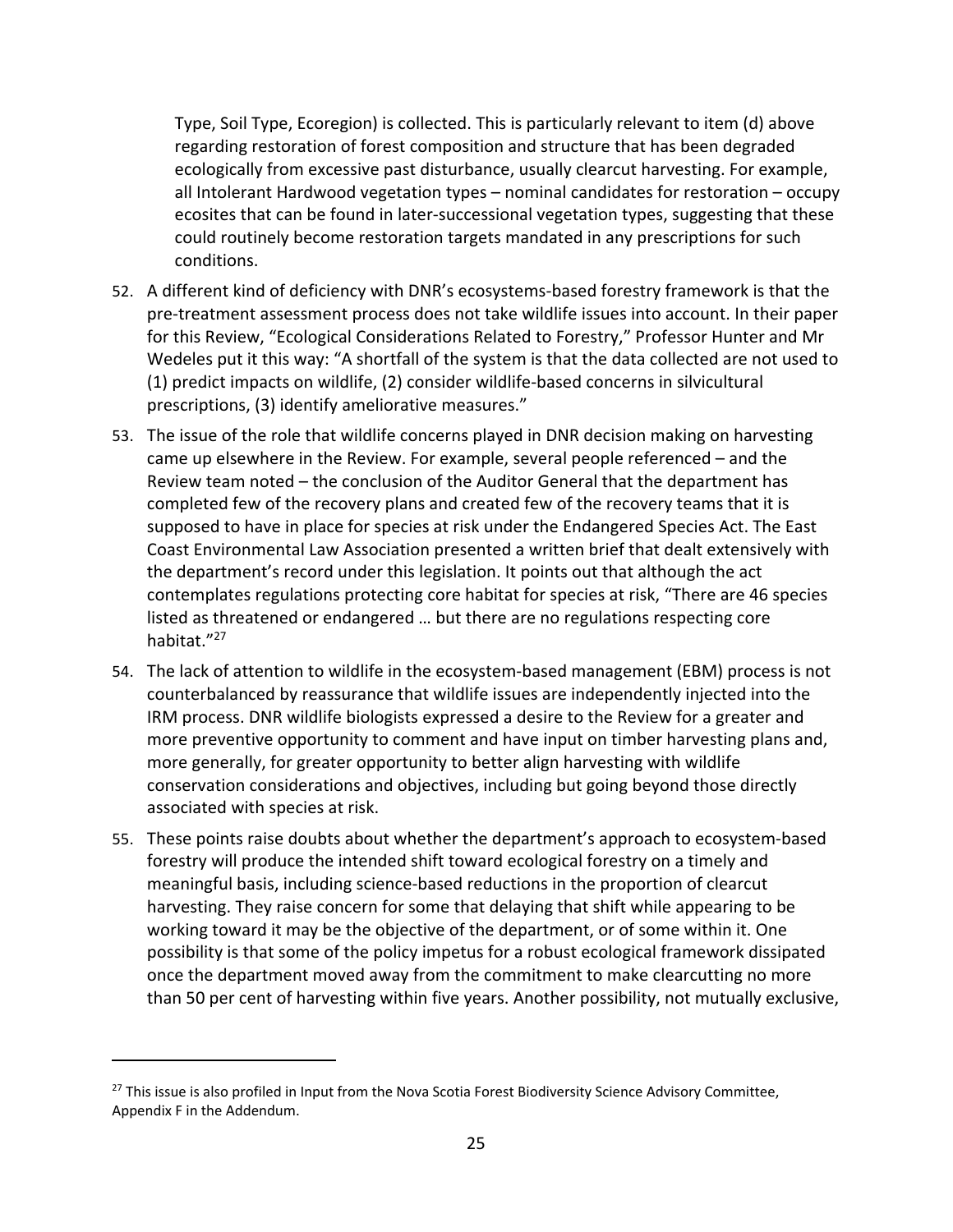is that the move to EBM competes with DNR's wood supply obligations to forestry companies and that the latter may be the more important factor in the IRM process.

- 56. My conclusion is that the EBM framework DNR has created should be amended to remove the features that artificially favour even‐aged silviculture in natural forests and to strengthen the support it provides for multi-aged silviculture prescriptions. This should be done through an open and transparent process that includes an advisory group with membership from industry, technical and academic experts, and representatives of forestry policy stakeholders. This advisory group should include representation from the Review team. The changes that should be made are described in detail in the paper entitled "Ecological Based Silviculture on Crown Lands: Review of DNR's Forest Management Guide," written for this Review by Dr Robert Seymour, which can be found in the Addendum to this report. The critical changes to be made are these:
	- a. Drawing on work from other nearby jurisdictions, revamp the Forest Management Guide to describe and emphasize a wider range of ecologically based silvicultural systems, especially irregular shelterwood, that result in at least two age classes after harvesting to improve management of growing stock, conserve biological diversity, better manage light and regeneration, retain and enhance stand structures, and improve aesthetics of harvested sites. Eliminate complete overstory removals from all keys and replace with a requirement for retention of residual trees in all (former) single-aged prescriptions. To the extent that such systems increase harvesting costs, ensure that such practices qualify for silviculture funding via the Registry of Buyers and the Association for Sustainable Forestry programs.
	- b. To maintain or enhance diversity in age and structure, incorporate guiding principles in the Forest Management Guide that prescriptions should never (i) reduce the age or vertical diversity of the pre‐harvest stand, (ii) release or regenerate commercial tree species that are shorter‐lived or more early successional than the present overstory, or(iii) simplify species composition by harvesting minor components of LIT species in a complete overstory removal.
	- c. Replace the present requirement for "wildlife clumps" with far more rigorous retention requirements (in the range of 5–30 per cent of the pre‐harvest stocking, depending on site conditions), including requirements that such retention be dispersed throughout the harvest block, not just aggregated into small clumps, which offer little benefit.
	- d. To facilitate the field application of the above, revamp the pre‐treatment assessment protocols to require more assessment of stand structure and wildlife habitat features, and to formally measure and assess potential for post‐harvest retention.
	- e. Thoroughly revamp definitions of tree and stand maturity (Table 3 in the Forest Management Guide) to better reflect ecological factors such as longevity, successional status, potential for growth responses at older ages, and potential to reach large size, balanced with traditional timber concepts of maturity.
	- f. Maintain the emphasis on shelterwood regeneration methods, but relax the strict requirements for short regeneration periods to better accommodate the necessity for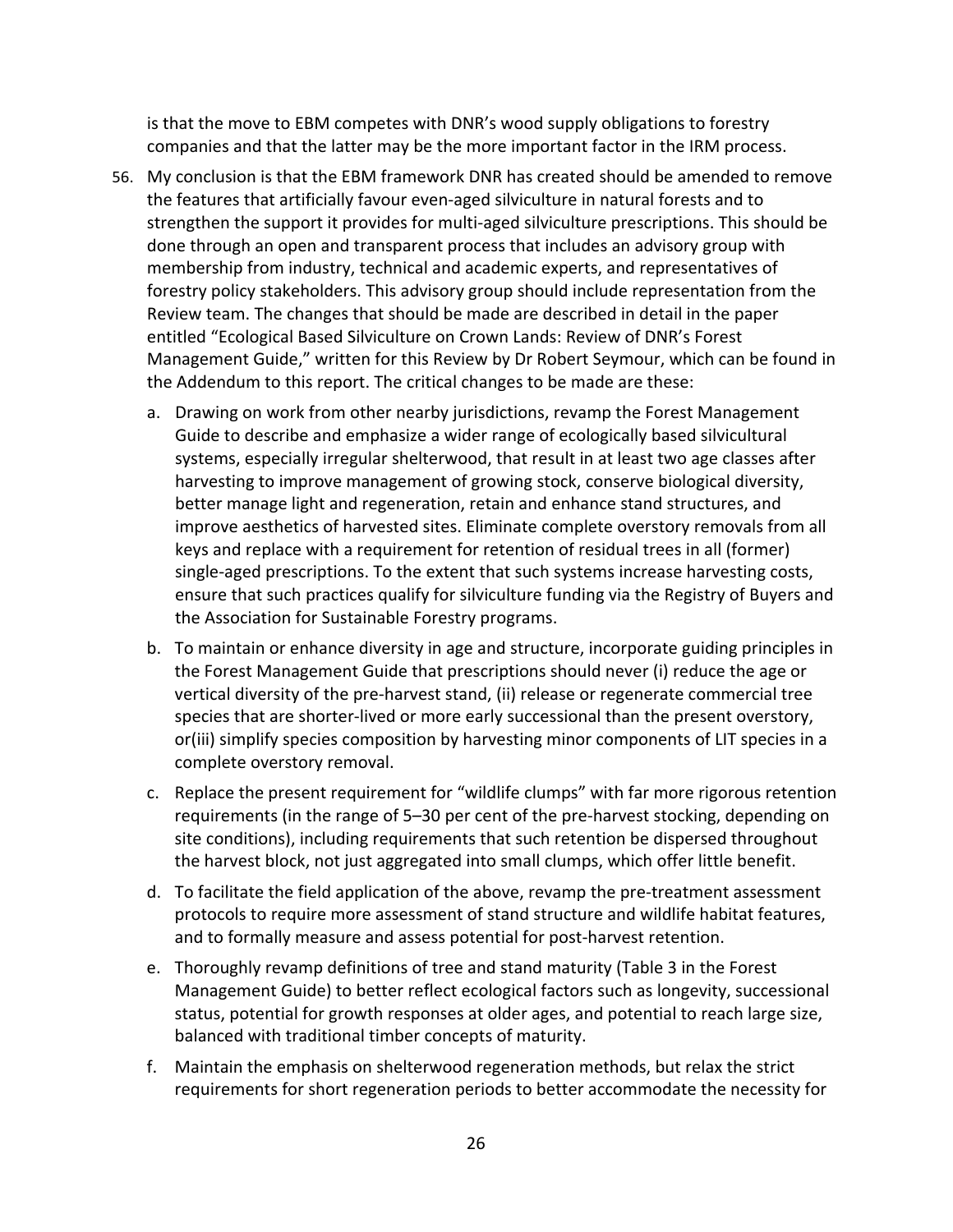decades‐long recruitment of later‐successional species and their ability to grow well under partial overstory shade.

- 57. These changes are intended for application on what DNR calls the "working forest" on Crown lands that are part of the matrix forests in a landscape triad that are largely managed using natural regeneration under an ecological framework. They are not meant to apply to areas where plantation forestry is conducted on Crown lands as a contribution to the intensive production forestry leg of the triad. It may also be appropriate to exclude other parts of Crown land being appropriately utilized for high‐production forestry from their application. Instead, these areas of Crown land should be managed under an outcomes‐based accountability regime such as the one I recommend below.
- 58. My conclusion is that forestry operations on Crown land should continue to include high‐ production forestry, provided that it is conducted in accordance with the principle of ecological forestry implemented via a triad model. At a minimum, this is necessary to ensure that both industry and Nova Scotians realize the value of decades of silvicultural investments that have been made to grow merchantable trees for commercial forestry on Crown lands. More broadly, a continuing presence of high‐production forestry on Crown land recognizes the important role that wood from Crown land plays in providing Nova Scotia's forest industry with supply stability in a province in which a high percentage of forest land is owned by many independent private owners. Continuing the contribution of Crown land to high‐production forestry, particularly with plantations, can also minimize pressure to conduct ecologically damaging harvesting both on Crown land and on private land. It may be essential to effective implementation of the triad approach to ecological forestry in Nova Scotia. For these reasons, opportunities for expanding high-production forestry on Crown lands should be explored, provided that this can be done through application of silvicultural methods consistent with ecological forestry on a landscape scale and without clearcutting where clearcutting should not occur.<sup>28</sup>
- 59. High‐production forestry on Crown land should, however, be subject to a more‐robust accountability framework for its effective management than is currently in place – accountability that is responsive to the characteristics of, and rationale for, high‐ production forestry. My conclusion is that those licensed to conduct forestry on Crown land should, in respect of the high-production elements of their activities, be required by DNR to achieve outcomes – in areas such as soil productivity, water quality and wetlands, timber supply and quality, aesthetic impacts, biological diversity, public accountability, economic aspects, social consideration, and forest health – such as required under the State of Maine's Outcome‐Based Forestry Policy. This outcomes‐based regime should be subject to compliance with otherwise applicable laws and regulations, such as the Endangered Species Act and the Wildlife Habitat and Watercourse Protection Regulations.

<sup>&</sup>lt;sup>28</sup> This conclusion is closely related to the conclusion below that a Forest Utilization Licence Agreement should be subject to a class II environmental assessment or to a review process that is equivalent to and serves the same functions as such an assessment.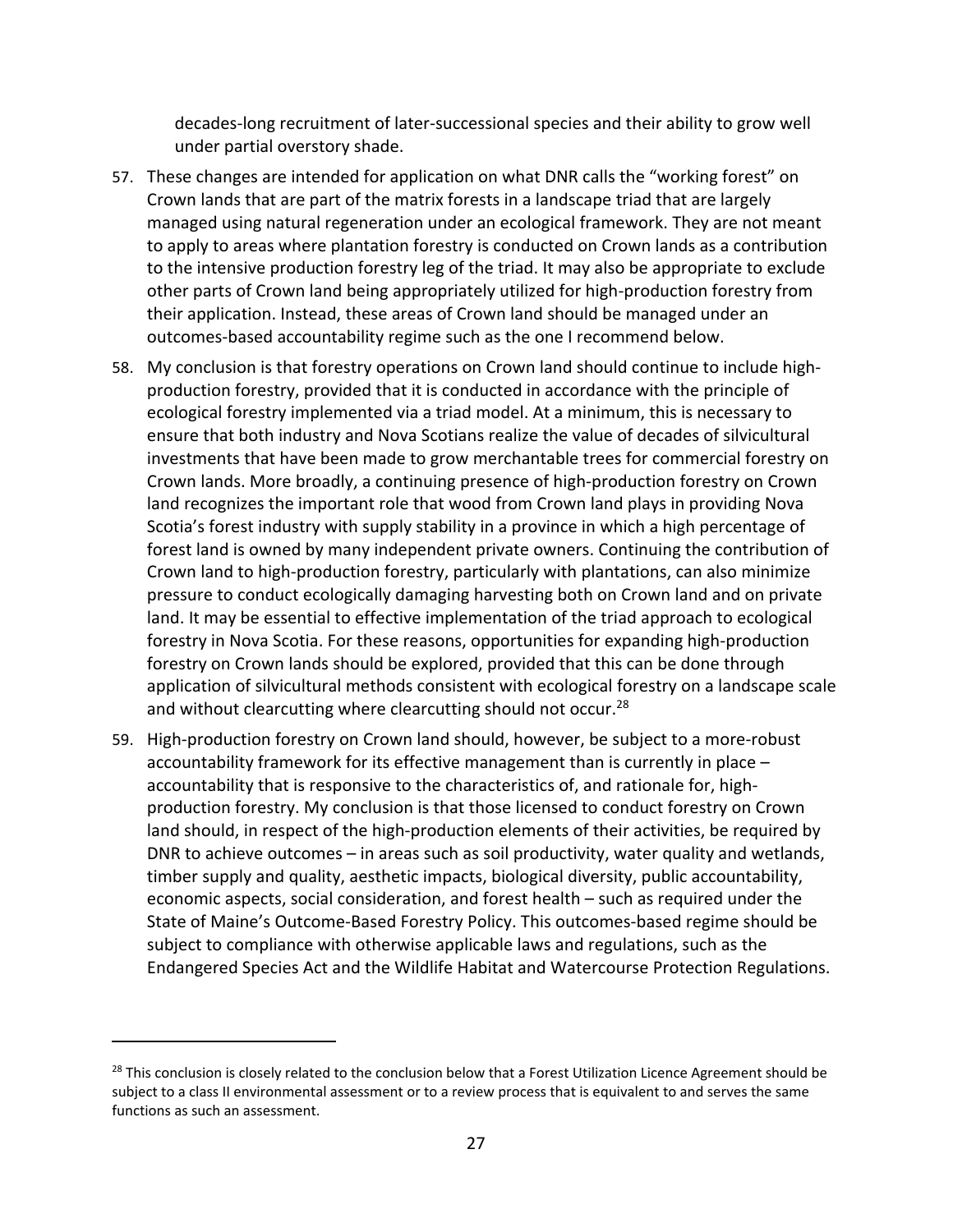- 60. My conclusion is that licensees on Crown land should have the option on plantations identified for high‐production forestry of using herbicides, in accordance with applicable regulations, to maximize yields of desired commercial species. This is to ensure that production forestry is in fact high-production forestry. It is also to limit the amount of forest land needed in high‐production forestry to ensure that Nova Scotia's forestry products sector has an adequate supply of timber. Overall, my conclusion is that constrained use of herbicides (typically occurring once per stand during a rotation of between 40 and 80 years) within the high‐production branch of the triad represents minimal and acceptable risk within the ecological forestry paradigm, as compared to the alternative of a higher amount of intensive forestry being conducted on the wider landscape, whether on Crown land or on private land. It will also minimize the diversion of pre‐commercial thinning activities, which is currently happening, from improving stocking and density of naturally regenerating stands (where it is called for) to salvaging failing plantations (where it should not be required). Although I recognize the concerns that many have about the use of herbicides, I accept the conclusion of Dr Robert Seymour, based on a recent exhaustive review of the literature, which found a general lack of evidence of significant deleterious effect to humans, terrestrial and aquatic fauna, and environmental quality from the use of herbicides in forestry.29
- 61. To enable the option of using herbicides, DNR should reverse its policy of excluding this silvicultural option from public funding for silviculture on Crown lands.
- 62. The system of silviculture spending and oversight on Crown lands needs improvements in six respects:
	- a. In addition to providing funding for partial and selective cutting, it should provide funding for a broader range of silvicultural options to protect and promote uneven‐ aged management, including substantial increases in pre‐commercial thinning, cleaning, and irregular shelterwood harvesting.
	- b. It should include silvicultural practices that can improve the yield obtained from high‐ production forestry, including planting and the use of herbicides to discourage competing species.
	- c. There should be stronger accountability for the effectiveness of silviculture applied to Crown lands, including independent auditing of outcomes achieved relative to forest management plans, including in the effectiveness of silviculture for high‐production forestry.
	- d. Silviculture planning should be a major focus of the legislated forest management planning process for Crown lands recommended later in this report.
	- e. It should provide greater transparency and accountability for management of silviculture trust accounts.

<sup>&</sup>lt;sup>29</sup> Robert Seymour, "Herbicides," in the Addendum.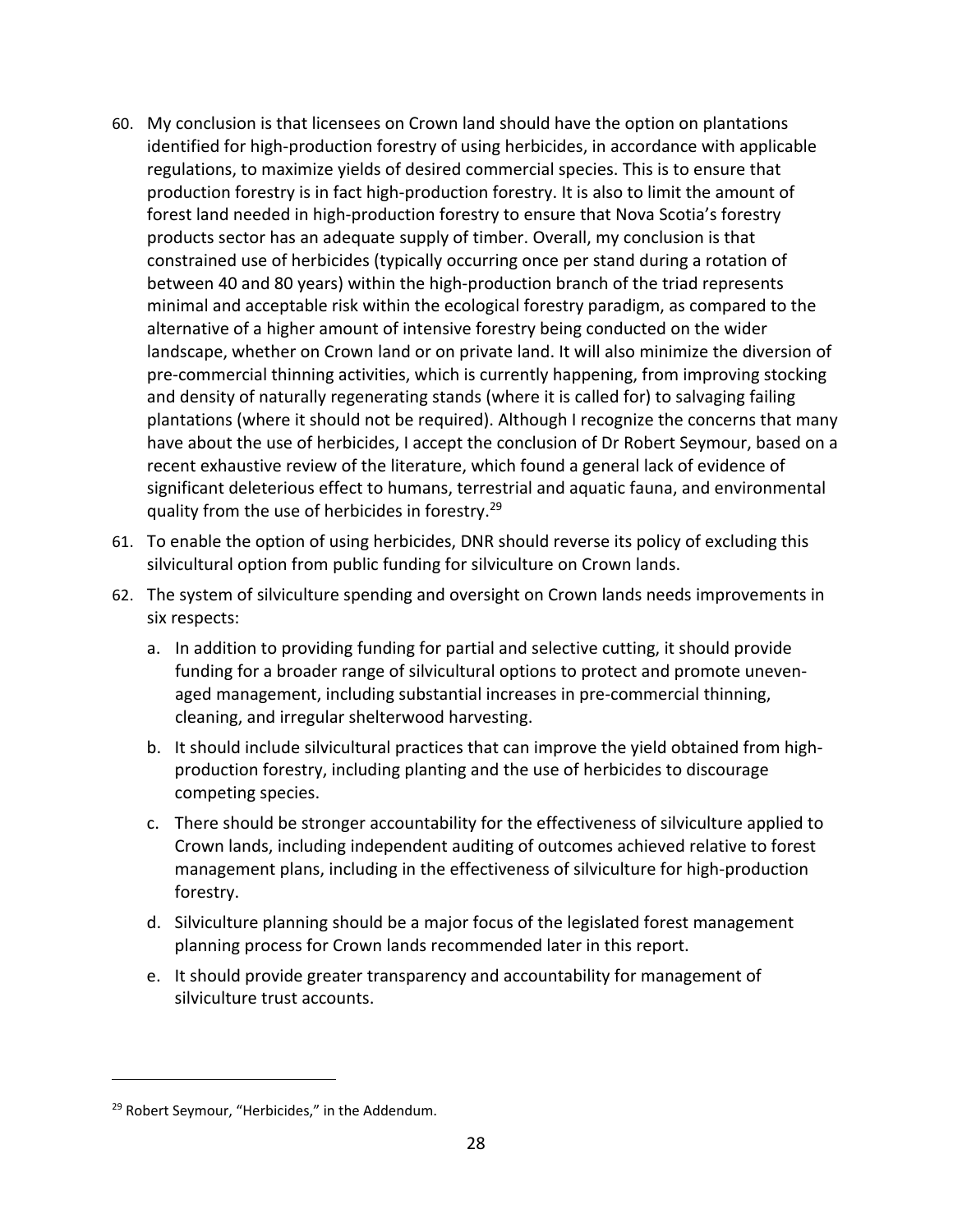- f. As part of a wider review of the multiple systems under which silviculture happens, it should be reviewed to ensure its alignment with ecosystem‐based forestry on Crown land and the implementation of the ecological triad on the wider landscape.<sup>30</sup>
- 63. Under the combination of managerial and regulatory changes discussed in the preceding paragraphs, clearcutting could be reduced to perhaps 20–25 per cent (from 65%) of all harvesting on Crown land. Roughly 10–15 per cent of this would be clearcutting to establish and maintain high‐yield plantations, while an additional 5–10 per cent would be final regeneration harvests in frequently disturbed ecosystems. The accuracy of these estimates will depend on (a) how much of the land is found to be within frequently disturbed regimes in a revised natural disturbance map for the province, and (b) exactly how the proposed changes to the ecosystem-based framework are implemented. Where clearcutting happens, retention would not be required in plantations, except in accordance with the Wildlife Habitat and Watercourse Protection Regulations. Harvests in natural forests would require more retention than currently required by those regulations. Most of the rest of the working forest on Crown land would be managed using repeated partial harvests under multi-aged silviculture systems that maintain continuous forest cover. Overall, more than half of the forests on Crown land now treated by clearcutting would be harvested by other methods, and over half the remaining clearcuts would have a reduced ecological impact.
- 64. The Review team estimates that this represents a short‐term reduction in wood harvest from Crown land of approximately 10–20 per cent, with the loss being distributed unevenly across regions, depending primarily on the character of the forests on Crown land from region to region. Greater harvesting from sites of high‐production forestry on Crown lands is not a short-term option for addressing this reduction in wood from Crown lands; harvests from those areas are already included in the wood supply model that shows a 10– 20 per cent reduction in wood from Crown lands due to implementation of the revised EBM system. Similarly, higher harvesting from private‐land plantations is also not an option in the short term: they are already projected in the wood supply model to be harvested as well. This leaves increased harvesting on other private land, including woodlots, where the proportion of harvesting by clearcutting is already over 80 per cent. Nova Scotia's sustainable harvest level, which is above actual harvest, suggests the trees are there. The issue will be whether they are available to industry on economic terms.
- 65. I have considered three other forestry practice issues relating to Crown land: full‐tree harvesting, often called whole-tree harvesting; the width of the special management zones (i.e., riparian buffers) that are required to be left between harvest operations and bodies of water by the Wildlife Habitat and Watercourse Protection Regulations; and the so‐called "wildlife clumps" required by the same regulations.
- 66. Currently, full‐tree harvesting is not allowed by policy on Crown land, but there is no legislative prohibition of it on Crown or private land. I have concluded that such harvesting,

<sup>&</sup>lt;sup>30</sup> Options for achieving these and other improvements to the system are discussed in Laird Van Damme and Peter Duinker, "Silviculture Reporting, Progress, and Accountability," in the Addendum.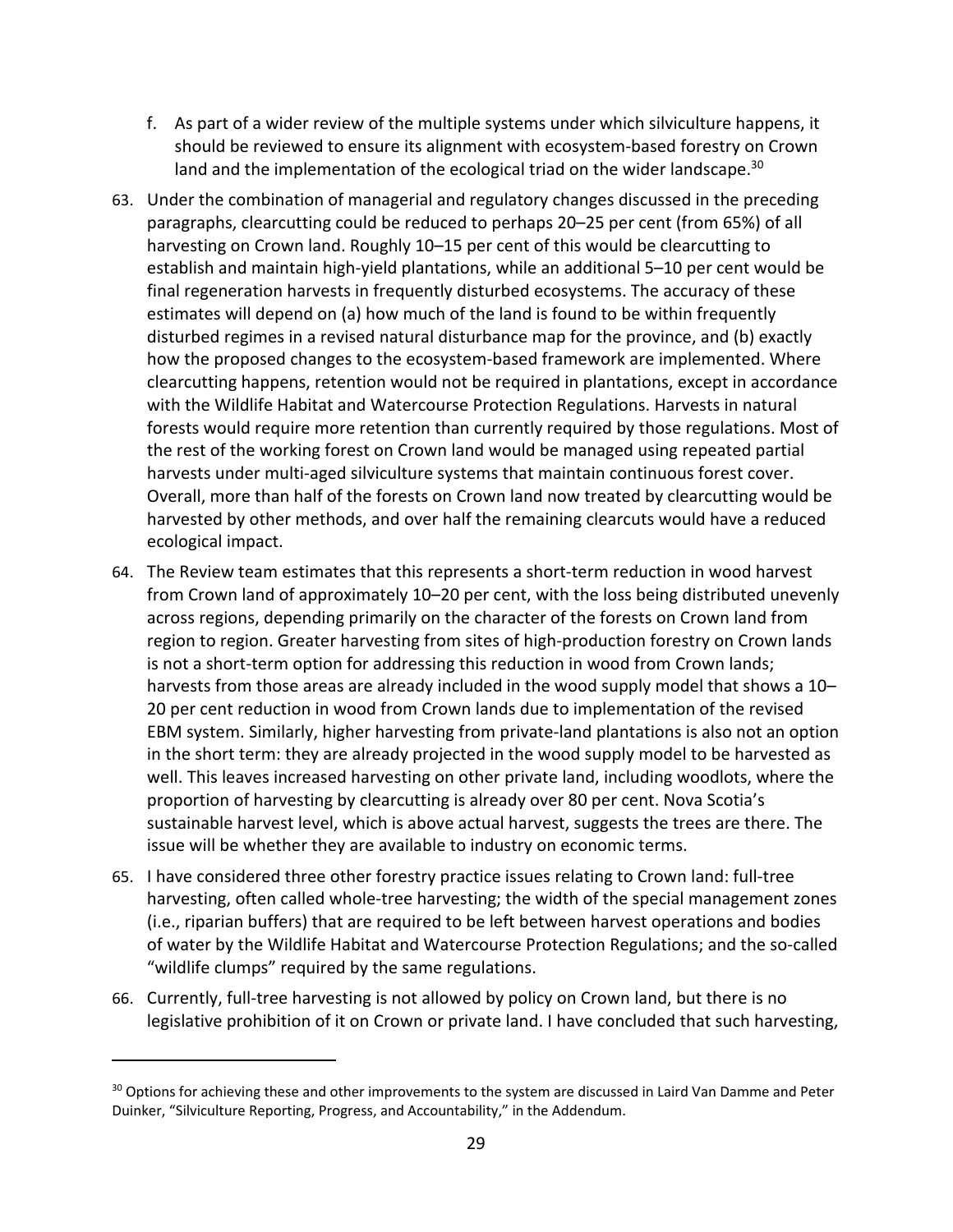when it is combined with clearcutting, as it typically is, generally makes the ecological damage caused by clearcutting sufficiently adverse as to make it unacceptable on private or Crown land. As pointed out by Peter Duinker, Laird Van Damme, and Jeremy Williams in their paper for this Review on the topic, the main concerns are erosion and the removal of nutrients from the soil and the impact of this on soil fertility, "a major concern in Nova Scotia." Another supporting consideration is the potential exacerbation of climate change on the impacts of full-tree harvesting combined with clearcutting, also noted by Duinker, Van Damme, and Williams. I therefore have also concluded that full‐tree clearcutting should, possibly subject to limited exceptions, be prohibited or generally prohibited by regulations under the Forests Act that would, like the Wildlife Habitat and Watercourse Protection Regulations, also apply to Crown land. The exception that may be warranted is where full-tree clearcutting is used to conduct salvage harvesting. If that exception is to be created, regulations should specify the quantity and quality of limbs, chips, and other debris to be left on the harvested site.

- 67. Currently, riparian buffer zones applicable on Crown lands are those set by the Wildlife Habitat and Watercourse Protection Regulations. The regulations require a fixed riparian buffer zone of 20 metres, subject to watercourse width and slope‐based variations. Twenty metres is a relatively narrow riparian zone compared to those applied in other jurisdictions and relative to what the literature would indicate is generally needed to ensure effectiveness. This is particularly so, considering that harvesting is allowed in the riparian zone in Nova Scotia but not in some other jurisdictions. On the other hand, Nova Scotia's narrower riparian zone requirements apply to smaller watercourses than in other jurisdictions.
- 68. I have concluded that the adequacy of the watercourse protection provisions currently prescribed in the Wildlife Habitat and Watercourse Protection Regulations should be independently studied. $31$  The regulations should be amended in accordance with the outcomes of this study. One of the issues to be considered is whether a wider buffer is needed to ensure effectiveness in particular conditions. Another highly relevant variable is the method of harvesting: generally, a wider riparian zone may be called for next to clearcutting with minimal retention than next to other kinds of harvest. One obvious option would be a general increase of the riparian zone required next to all watercourses. An alternative is to require different zones next to watercourses of different classes. Another option to consider is a tiered system in which the restrictiveness of the riparian zone increases with proximity to the watercourse. For example, in a review that increased the width of riparian zones overall, a no‐harvest zone could apply immediately adjacent to the waterbody, and a partial‐harvest‐only zone could apply farther away from the watercourse, with its width depending on the severity of the abutting harvest. For example, the regulation could be amended to include the following elements, taken from the paper on special management zones written for this Review by Professor Malcolm Hunter and Laird Van Damme:

<sup>&</sup>lt;sup>31</sup> Malcolm Hunter and Laird Van Damme, "The Shores of Watercourses (Riparian Areas)," in the Addendum.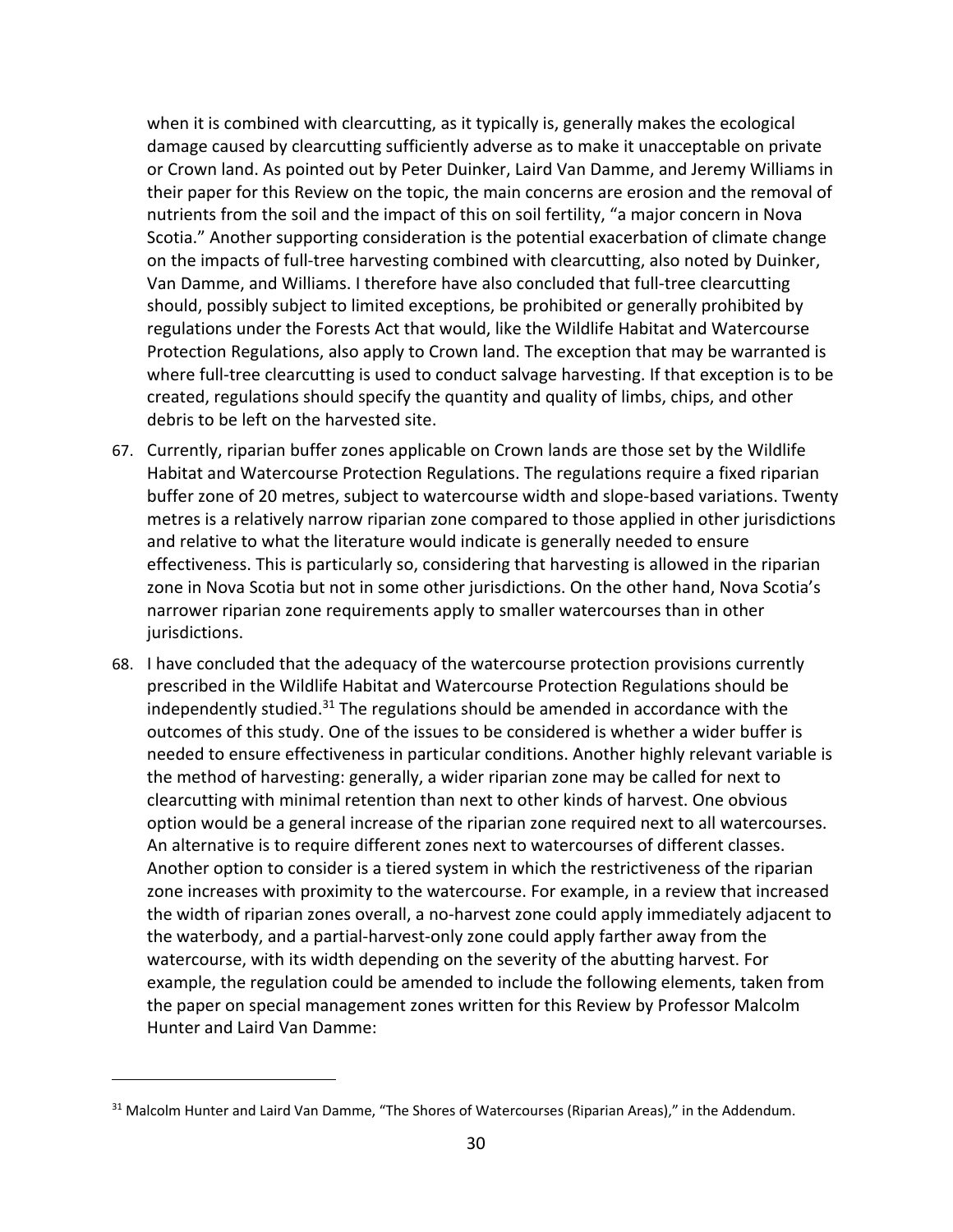- Special management zones next to watercourses adjacent to clearcuts could be either 30 m where the watercourse is so narrow that the forest canopy is unbroken above it or 40 m where the watercourse is wider.
- The machine exclusion zone could be a no-cut zone, providing an area to retain large old trees and snags next to water.
- On a case by case basis, wider special management zones (up to 100 m) could be considered on larger lakes and rivers to account for recreational and aesthetic issues or wherever other considerations, such as habitat for species at risk, require much wider special management zones.
- 69. Currently, the Wildlife Habitat and Watercourse Protection Regulations require "wildlife clumps" to be retained in areas harvested by clearcutting. Some research has shown that these clumps, contrary to the skepticism of some, may have some ecological value. They will, however, probably have less ecological value than the levels of retention proposed for Crown lands to be governed by the revised ecosystem‐based management framework. These are recommended to be in the range of 5–30 per cent of pre‐harvest stocking, depending on site conditions, with requirements for retention to be dispersed throughout the harvest block. These retention levels will also do more for the aesthetics of harvesting than the currently required wildlife clumps. With those changes in retention levels adopted, consideration should be given to whether the wildlife clumps required under the Wildlife Habitat and Watercourse Protection Regulations should continue to apply to Crown land managed under the amended ecosystem‐based system.
- 70. The wildlife clumps requirement would continue to apply to high‐production forestry conducted on Crown land. This requirement should, however, be independently reviewed to better determine its efficacy and adequacy in achieving its intended wildlife protection purpose. The research that has been done, while helpful, is not sufficient to conclude that the requirement is efficacious. The wildlife habitat provisions of the Wildlife Habitat and Watercourse Protection Regulations should be amended in accordance with the outcomes of this Review.
- 71. DNR, with Crown licensees, must take immediate and sustained action including by conducting or commissioning appropriate scientific research, engaging interested parties in collaborative problem‐solving forums, and adopting precautionary measures – to respond to concerns about the potential adverse impact of Crown land forestry on
	- a. sensitive soils, particularly on Crown lands in the western region  $32$
	- b. bird populations $33$

c. tourism operations and developmental plans

<sup>&</sup>lt;sup>32</sup> DNR scientists have done the leading work on this issue, and the department needs to act on and build on that work.

<sup>33</sup> I learned in this Review that Nova Scotia has some of the highest densities of forest-dwelling songbirds in Canada, particularly in its coniferous forests. Keeping it so should be a policy priority.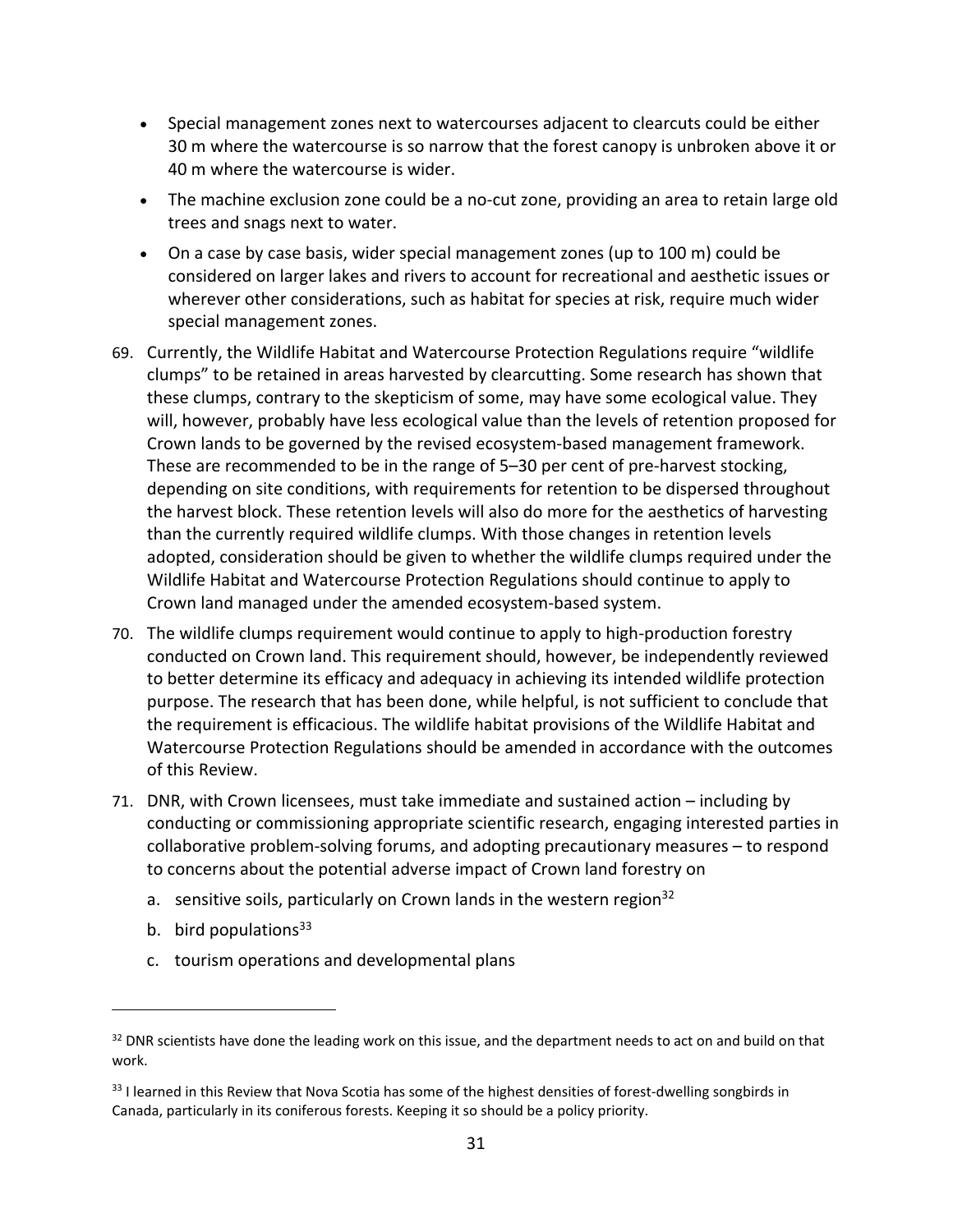- d. outdoor recreation activities, including established trails
- e. Protected Areas
- 72. During the course of this Review, there was considerable discussion and much coverage in the media of clearcuts of areas said to be or to include old‐growth forests. Defining what is and what is not an old‐growth forest is difficult. But it is clear that, however defined, there is currently little of it in Nova Scotia's forests outside of ecological reserves: as little as 0.9 per cent of the wider forest, according to the most recent State of the Forest Report. In my view, it is also clear that DNR "targets" for the protection and restoration of old‐growth forest conditions outside of those reserves are not ambitious enough. Steps that together would go a long way to improving the abundance and conservation of old forests in Nova Scotia, as developed for this Review by Professor Duinker (see his paper, "Old Forests," in the Addendum), include the following:
	- a. Implementation of ecological forestry, with emphasis on long‐rotation stand development and multi‐aged stand structures.
	- b. Accelerated and improved data collection on the existence of old forests across all unprotected Crown lands. This could include improvements to the pre‐treatment assessment process, targeted field assessments, and advanced applications of spatial modelling (GIS) and data capture technology such as LiDAR.
	- c. Reconsideration of the area‐proportion targets in the Old Growth Policy, as well as potential inclusion of other tree species in the climax group (e.g., red oak, red maple). This will require a targeted research program that, like other DNR initiatives, should become an inclusive process with participation of a suitable range of scholars and experts from various walks of life.
	- d. Addition of old‐forest restoration targets alongside the old‐forest protection targets in the policy.
	- e. Development of a silvicultural manual for old‐forest restoration.

# 3.3 Conclusions on the Legislative and Planning Framework for Crown Lands

- 73. More than an improved ecosystem‐based management process and improved regulations (or policy) on specific forestry practices is needed to ensure that forestry on Crown land becomes the model of ecological forestry that DNR says it should be. Measures are required to make sure that the necessary change of paradigm is embraced from top to bottom within DNR as well as by those who are licensed to conduct forestry on Crown lands. These measures should include changes in the legislative and institutional context in which the management of forestry on Crown land occurs, to ensure that ecological forestry, including a strong ecosystem-based prescription process, truly determines how forestry is governed by DNR and conducted by licensees.
- 74. These changes should include
	- a. ensuring, as an immediate priority, that the Endangered Species Act is fully implemented on Crown land, including by the completion of recovery plans that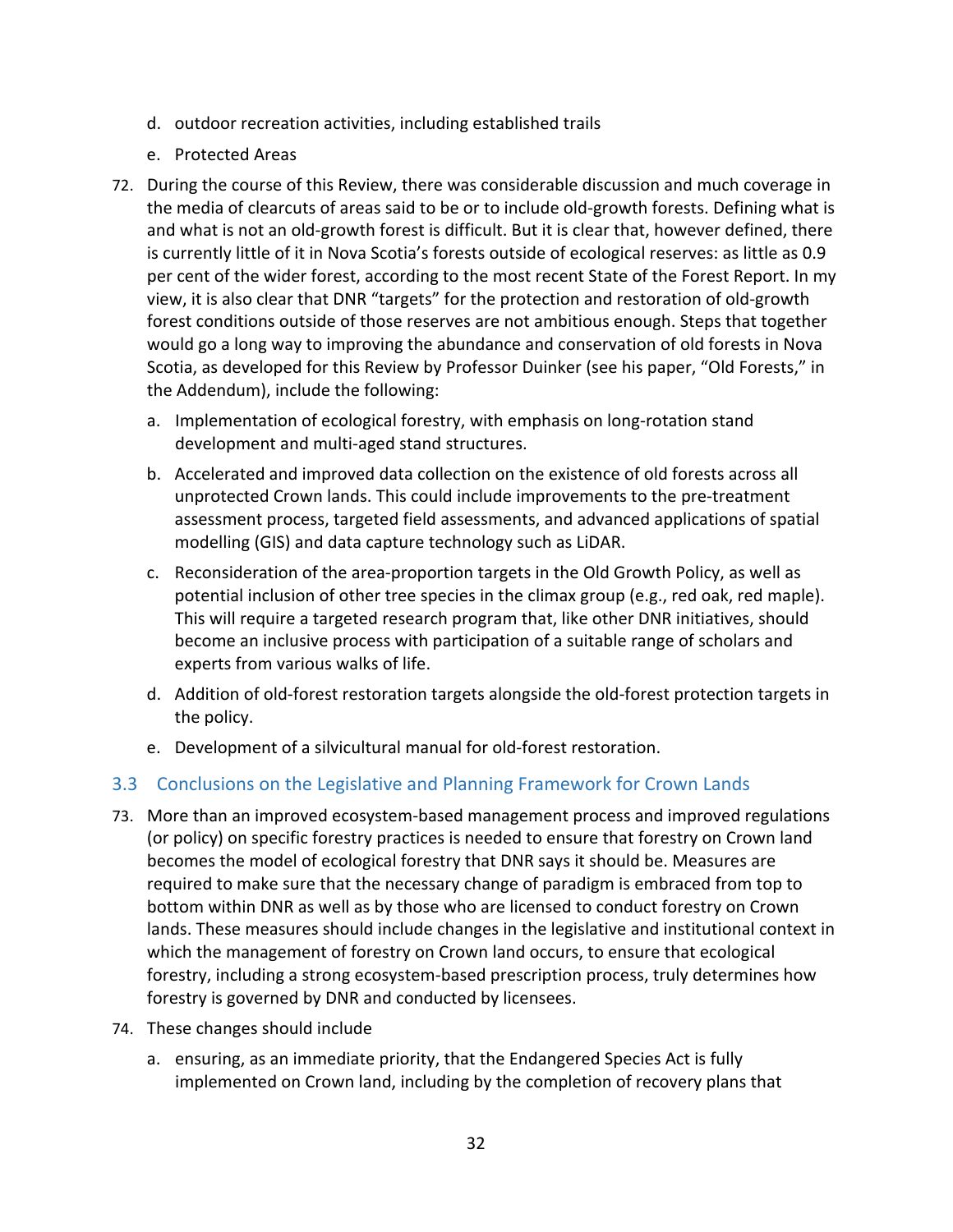identify and make provision for protection of core habitat for species at risk located on Crown lands.

- b. amending the Crown Lands Act to ensure that its stated purposes encompass and give equal weight to the full range of the values (and uses) relevant to the management of Crown land, thereby eliminating the preference the act's current statement of purpose gives to timber production objectives.
- c. establishing a legislated forestry management planning process for Crown lands under which those given tenure to conduct forestry on Crown land (for example, under a forest utilization license agreement [FULA]) would be required to complete their forest management plan through a Class II environmental assessment under the Environment Act or a process akin to a Class II environmental assessment conducted by an independent third party (or panel) appointed by the Minister of Natural Resources or jointly by the Minister of Natural Resources the Minister of Environment.
- d. writing a goal (or goals) for the implementation of ecological forestry on Crown land into the Environmental Goals and Sustainable Prosperity Act, currently under review.
- 75. The rationale for the conclusion that the Endangered Species Act should be robustly implemented on Crown land should be self‐evident. In addition to the obvious fact that the law of Nova Scotia requires recovery plans and teams to be created, its purpose is to protect species at greatest risk of disappearance from Nova Scotia's forests. It cannot do that if it is not strongly implemented and enforced on Crown as well as private land. Indeed, the Crown's capacity to effectively enforce it on private land – where it must be as equally effective as on Crown land to achieve the act's objectives – depends on its credibility in having implemented the law fully on its own land.
- 76. The rationale for the proposed amendments to the Crown Lands Act derives from the fact that this statute is the source of authority for DNR officials who manage Crown land and, specifically, for the licensing of forestry on Crown land. Currently, it defines its purposes in a way that conveys a powerful message that Crown land should be managed for forestry.<sup>34</sup> Changing the governing legislation to make it clear that Crown land should be managed for multiple objectives, including but not limited to forestry, will not by itself ensure that it is managed accordingly. But it will help to ensure that Crown land is managed for a wider array of values, and it will make it clear that managing Crown lands solely or primarily for forestry or without sufficient regard for other values, interests, and objectives is wrong.
- 77. The rationale for requiring "FULA holders" to complete a legislatively mandated forest management plan through a Class II environmental assessment – or a process akin to that kind of environmental assessment – is multi-faceted. It is explained in greater detail in the paper on environmental assessment and forestry by Professor Peter Duinker, found in the Addendum to this report. Such a process will fill a gap in the management system for

<sup>&</sup>lt;sup>34</sup> In this Review, the other objectives referenced in submissions included landscape aesthetics, outdoors (and wilderness) recreation, maple syrup production, tourism, craft forest industries, alternative forest industries, and biodiversity, wildlife, and nature conservation.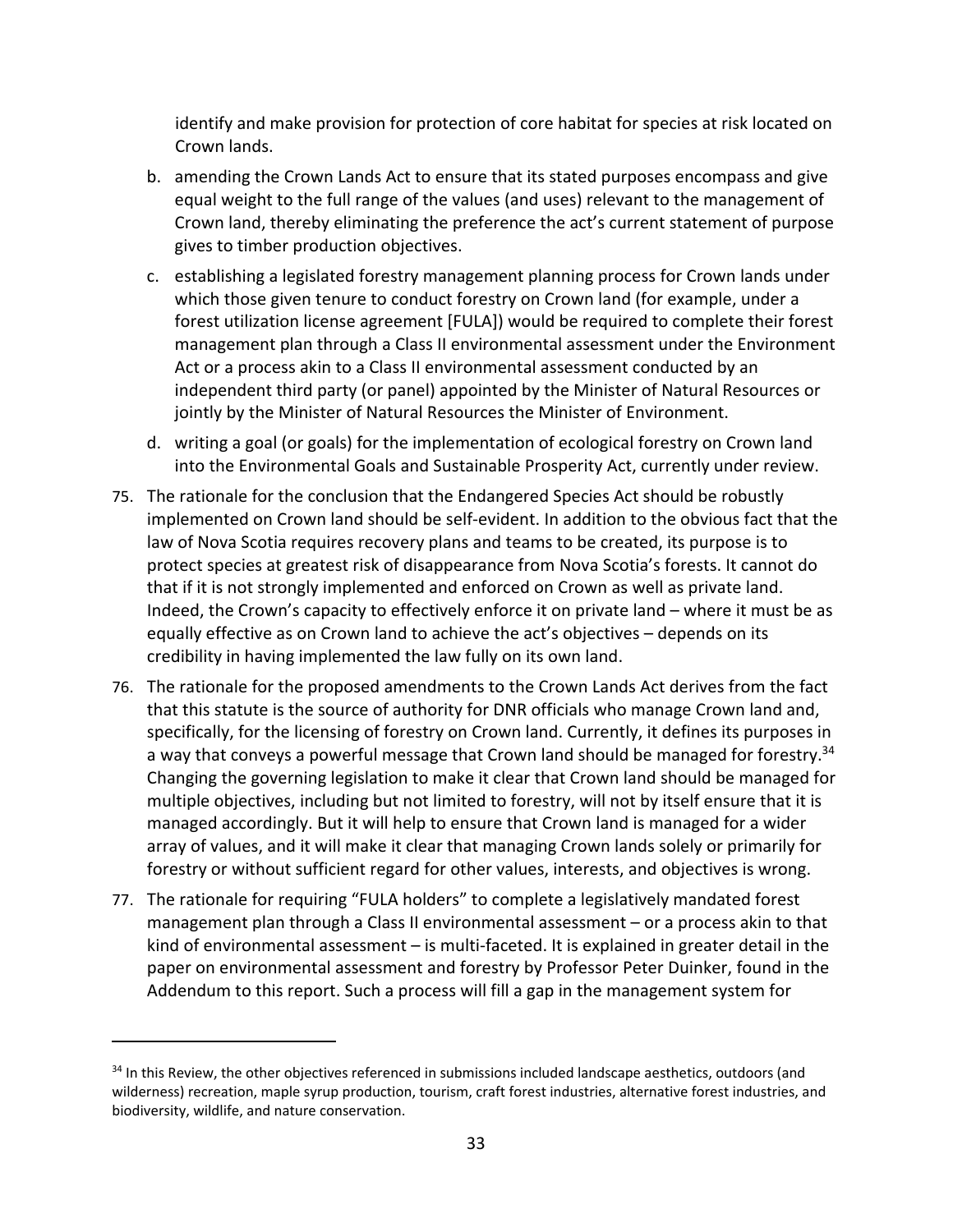forestry on Crown land with a process like the one followed in some other provinces. It will ensure that the public has an opportunity to have input at a level and scale where the decisions are made that will guide many harvesting decisions over a wide landscape and over multiple years. It will bring important elements of independence, transparency, and participation to a process that is now seen to be compromised by the double mandate of DNR, the self-interest of forestry companies, and a high level of opaqueness. Further, it will help to ensure that ecological forestry principles, concepts, and methods are incorporated into the plans that guide licensees in their harvesting planning and activities and in their operational decision making at the stand level.

- 78. A legislated forestry management process conducted as a Class II environmental assessment – or in a comparable process under an independent third party (or panel) – has the potential to accomplish a range of objectives:
	- a. It will bring transparency to the management of Crown land for forestry production and provide the public with a meaningful opportunity to contribute to Crown land management at a strategic level of decision making.
	- b. It will help to ensure that forestry is conducted on Crown lands in ways that are compatible with the full range of values applicable to the management of public lands, with the activities of other users of Crown lands, and with activities taking place on neighbouring lands.
	- c. It will help to embed the principles and values of ecosystem‐based forestry (or of ecological forestry) into the plans that will then inform operational planning and harvesting decisions.
	- d. It will bring a significant measure of institutional independence from DNR to the planning of forestry on Crown land.
	- e. It will create opportunities for stronger and continuing relationships between operators and their stakeholders and mechanisms for ongoing dialogue with those stakeholders through the process of a plan's ongoing implementation.
	- f. It will facilitate and enable customized application of the principles of ecosystem‐based forestry to account for relevant regional differences.
	- g. If done properly, with openness and transparency and based on strong science, it will reduce the pressure for intense scrutiny by DNR or the public of individualized harvesting decisions.
- 79. My conclusion is that the current system under which DNR approves each and every harvest conducted on Crown land is problematic for the following reasons:
	- a. It means that the limited resources of the department are disproportionally invested in operational work instead of in developing the policy framework for ecological forestry, analyzing and conducting research on policy and scientific questions, conducting oversight of forestry operations on Crown lands, and supporting the forestry management activities of forestry businesses and landowners.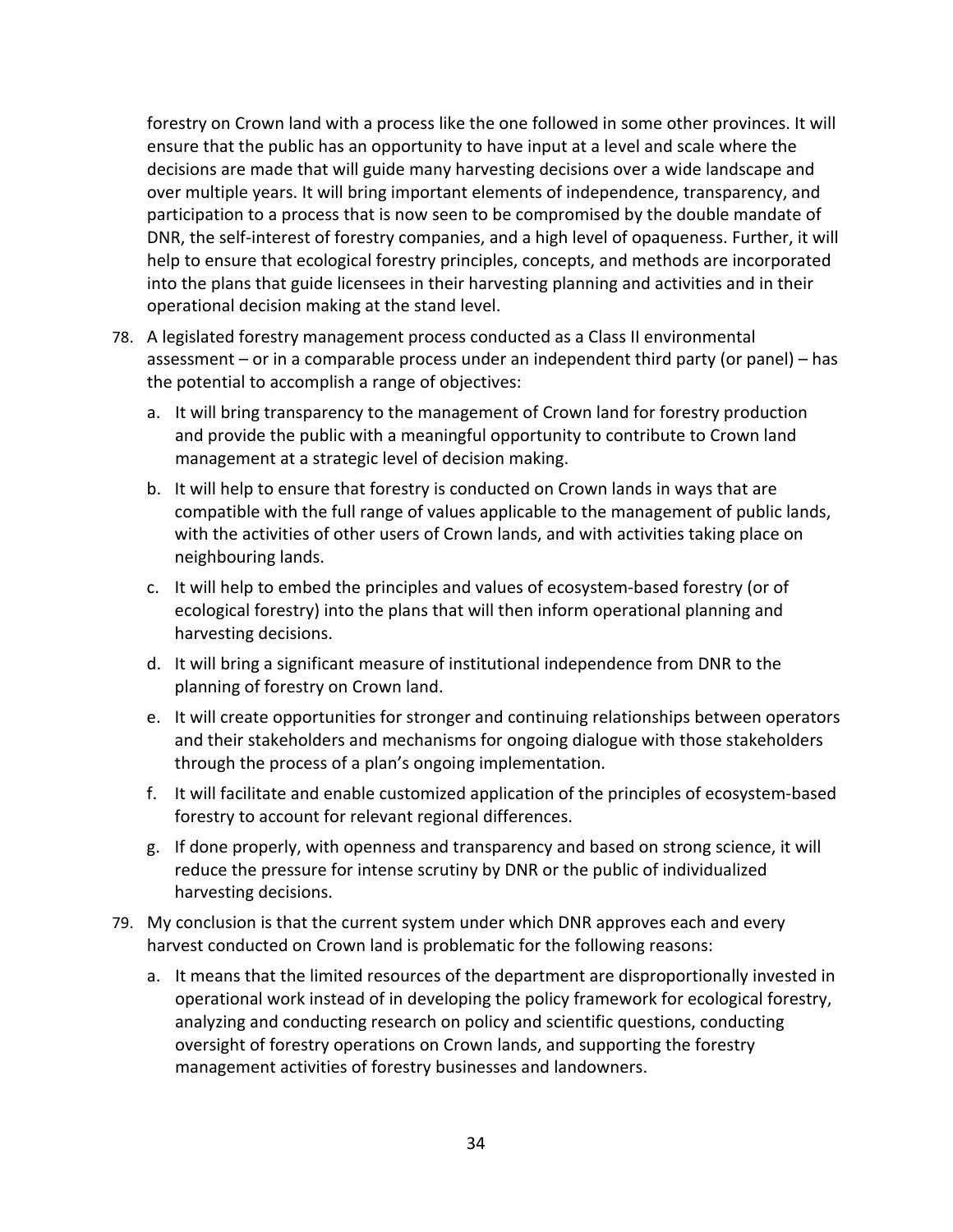- b. It compromises the ability of DNR to hold licensees accountable by implicating the department in the industry decisions and actions that warrant accountability.
- c. It diminishes the responsibility of licensees, and of their professional advisers, for stewardship of the public resources they are authorized to manage, develop, and utilize.
- d. It creates a relationship of partnership between DNR and licensees (operators), which is contrary to DNR's accountability to ensure that Crown lands are managed in the public interest for multiple values and objectives, thereby contributing to the perception that DNR manages Crown land – and is managed – for the benefit of the forestry industry.
- e. It causes understandable confusion and uncertainty on the part of the public, DNR, and industry about who is responsible for what in decision making and operational activity on Crown lands.
- f. It politicizes the management of DNR, the management of Crown lands, and the conduct of forestry business in Nova Scotia.
- g. It increases the cost of doing business in forestry in Nova Scotia and otherwise detracts from the attractiveness of Nova Scotia as location for investment in forestry.
- h. It is not working in addressing public concerns about how forestry is managed and conducted on Crown lands, or in improving how forestry is conducted on Crown lands.
- 80. An alternative outcomes-focused system under which DNR's responsibility for the forestry aspect of its management of Crown lands is focused on policy, science, licensing, the approval of land use management plans, regulation, and enforcement – should be developed and implemented. This system should include measures to ensure full and effective implementation of the Endangered Species Act on Crown lands; adoption and implementation of amendments to the Crown Lands Act designed to ensure that the conduct of forestry on Crown lands is compatible with the full range of values and objectives that should apply to the management of all Crown lands; and legislative establishment of a forestry planning process conducted as or like a Class II environmental assessment under the control of an independent third party as a condition of obtaining permission to conduct forestry on Crown lands.
- 81. It is, however, reasonably clear that a new and less-managerial system in which DNR is extricated from the operational aspects of forestry operations will be acceptable only if DNR, the industry, and forestry professionals demonstrate commitment to an approach to forestry on Crown lands that is consistent with modern principles of ecological forestry.
- 82. DNR must have a comprehensive and rigorous monitoring, oversight, and accountability system in place before removing itself from harvest‐level decision making on Crown lands. This system should fully address the recommendations made by the Auditor General in his 2015 report on his review of DNR's activities in Forest Management and Protection.
- 83. The Environmental Goals and Sustainable Prosperity Act (EGSPA) is currently being reviewed for updating and revision. The shift in paradigm toward a triad model of ecological forestry on Crown lands is of fundamental relevance and importance to the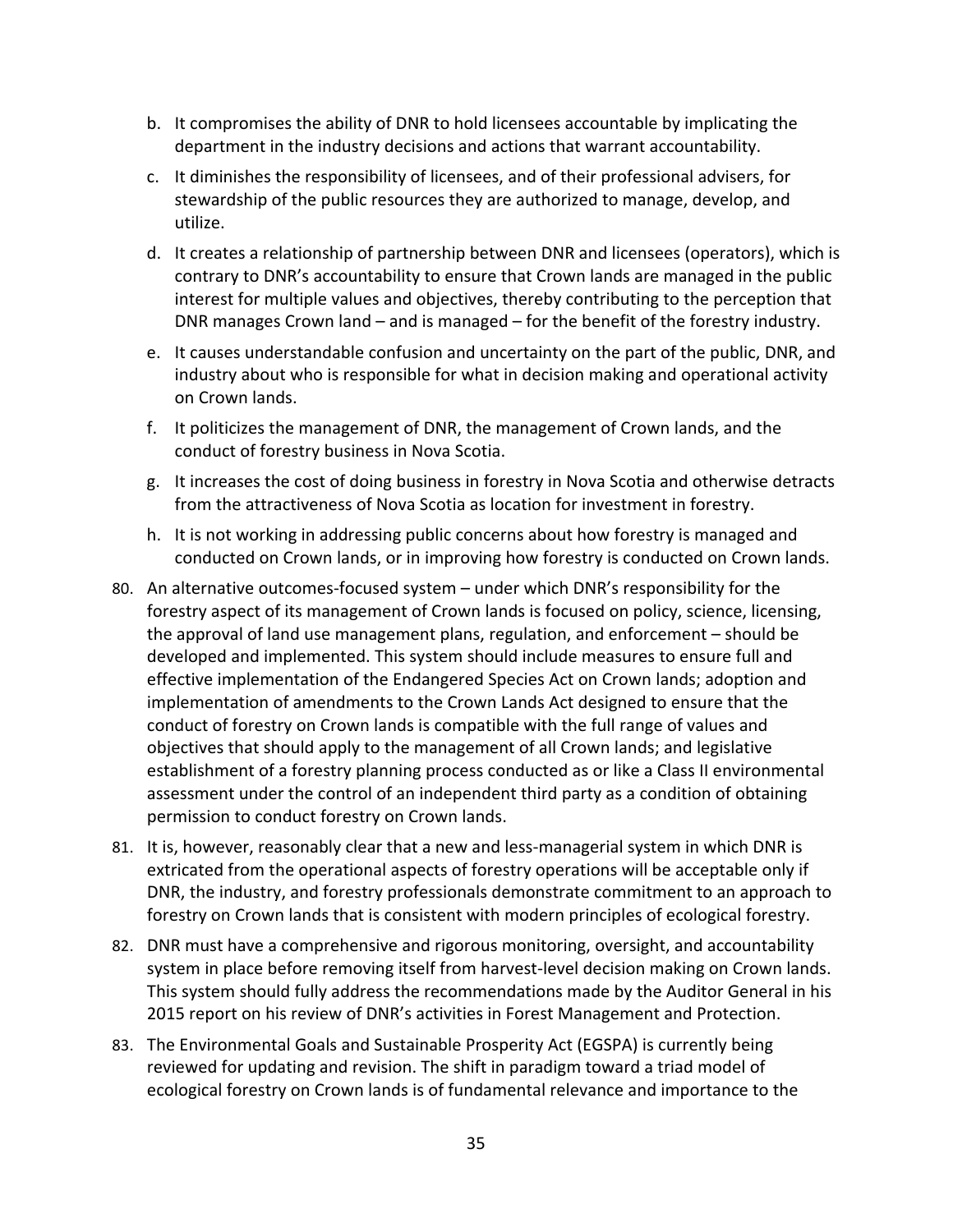social, economic, and environmental philosophy of sustainable prosperity embedded in EGSPA. It therefore follows that EGSPA should specify a goal or goals relative to the implementation on Crown lands of the triad model of ecological forestry. Like many of the other goals in EGSPA, these should be aspirational and focused on outcomes rather than on all of the detailed steps that could or must be taken to achieve those outcomes.

# 3.4 Conclusions on Impact on Wood Supply and Harvesting Costs

- 84. Industry urged me to cost my recommendations, particularly to understand their potential consequences for harvesting costs or losses of wood supply. The suggestion from some was that I should not make recommendations without knowing what they would cost the industry. Even though I agree with the importance of understanding the costs associated with alternative approaches to the management or regulation of forestry practices, this is not a proposition I accept, any more than I would accept the proposition that I should not make recommendations beneficial to the industry (as I have) without knowing exactly what their ecological costs or cost to others, like the tourism industry, would be.
- 85. On wood supply, the Review team conducted a preliminary analysis of the impact that proposed changes for DNR's ecosystem‐based system of management would have on wood supply.<sup>35</sup> That analysis suggests a short-term reduction in wood harvest from Crown land of between 10 and 20 per cent. It also suggests that the reduction cannot be addressed in the short term by shifting production either to high‐production sites on Crown land, including plantations, or to plantations on private land. More broadly, the analysis indicates that the reduction can be addressed by increased harvesting on other private lands, given that the sustainable harvest level (as estimated by DNR) is currently above actual harvest levels. The issue will be its economic availability and the cost of procurement and of harvesting. Further scenarios should be run, particularly to determine the impact on wood supply from Crown land of different levels of required retention on Crown land; that is, within the proposed 5–30 per cent range.
- 86. Otherwise, the Review team did not have the opportunity to complete the kind of analysis of my recommendations that industry urged me to complete. If such an analysis is part of the consideration of my recommendations, it should look at benefits as well as costs and it should look at both broadly, including ecological and social considerations as well as economic ones and consider all three in the long as well as the short term. These should be compared to the costs and benefits of current forest practices, again taking ecological and social as well as economic outcomes into account for both the short and the longer term. The analysis should be completed openly and transparently. This will not only ensure its credibility but help to avoid a flawed analysis. It will, for example, prevent the kind of discrepancy that occurred in the past when DNR commissioned a review of the cost to industry of the goal of reducing clearcutting to 50 per cent or less of harvesting in five years; instead of analyzing the impact of a reduction in the percentage of harvesting done

<sup>&</sup>lt;sup>35</sup> Described in Robert Seymour, "Ecological Based Silviculture on Crown Lands: Review of DNR's Forest Management Guide," in the Addendum.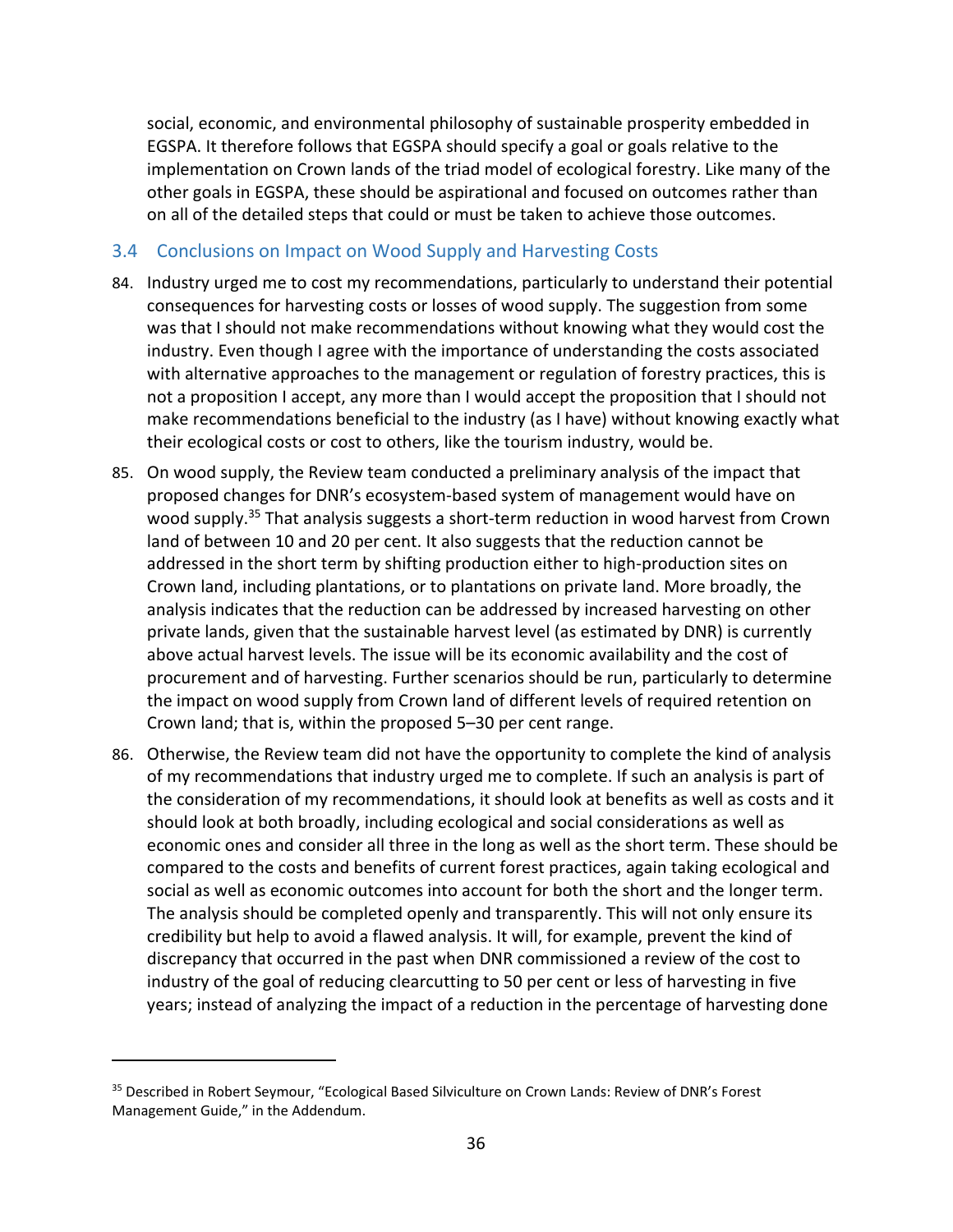by clearcutting, it analyzed the impact of a 50 per cent reduction in the volume of harvesting, a very different thing. Openness and transparency will also help to ensure that the analysis is conducted on the basis of fair, defensible, known, and openly stated assumptions.

- 87. Specifically, if there is to be a cost analysis of recommendations that limit or reduce clearcutting on Crown land outside of plantations, there should be a parallel analysis of the socio-economic and ecological costs of current harvesting practices on those Crown lands. For the reasons given in the preceding paragraph, this analysis should be conducted openly and transparently. This will ensure that there is clarity and accountability for the tradeoffs being made among economic, social, and environmental factors in decisions based on a costs/benefits analysis of my recommendations.
- 88. An acceptable alternative would be to simply get on with the implementation of the recommendations contained in this report, dedicating the analytical capacity that would otherwise go to this kind of cost/benefit analysis to the work of identifying, designing, and testing options for making the change to ecological forestry that is right for Nova Scotia. On this approach, one of the areas of focus should be options for mitigating the impact on the forest industry of implementing changes in how forestry is practised in Nova Scotia, particularly on Crown lands, other than delaying the implementation of those changes.
- 3.5 Conclusions on Achieving Ecological Forestry and the Triad on Private Lands
- 89. On forestry practices on private land, I have reached three fundamental conclusions:
	- a. First, the considerations leading to the conclusion that forestry practices on Crown land should be guided by ecological forestry also apply to private land.
	- b. Second, decision making on the forestry practices that are followed on private land should generally be left to the owners of the land.
	- c. Third, government, industry, and foresters must more actively and seriously seek to encourage, enable, and support private landowners to manage their forested land in accordance with the principles of an ecological forestry triad paradigm.
- 90. The objectives of an ecological forestry paradigm cannot be fully achieved solely by their application to the management of Crown lands. Provincially owned lands represent only 33.4 per cent of the lands in Nova Scotia and have no necessary locational relationship either to features of ecological importance or to the conditions that are best for growing trees for the forest industry. In fact, Crown land tends to be less-fertile land: it was the land that was not granted for settlement because it was less attractive for agriculture.
- 91. A high proportion of the harvesting that happens every year happens on privately held land. Currently, more than 70 per cent of wood harvested is harvested on private land. Within an ecological forestry paradigm, this means that a roughly equal proportion of the accommodation between ecological protection and harvesting that the paradigm calls for, including the high‐production branch of the triad, must happen on private land.
- 92. As indicated above, the concerns driving this Review are concerns about clearcutting. The reality is that a higher proportion of harvesting on private land is by clearcutting than is the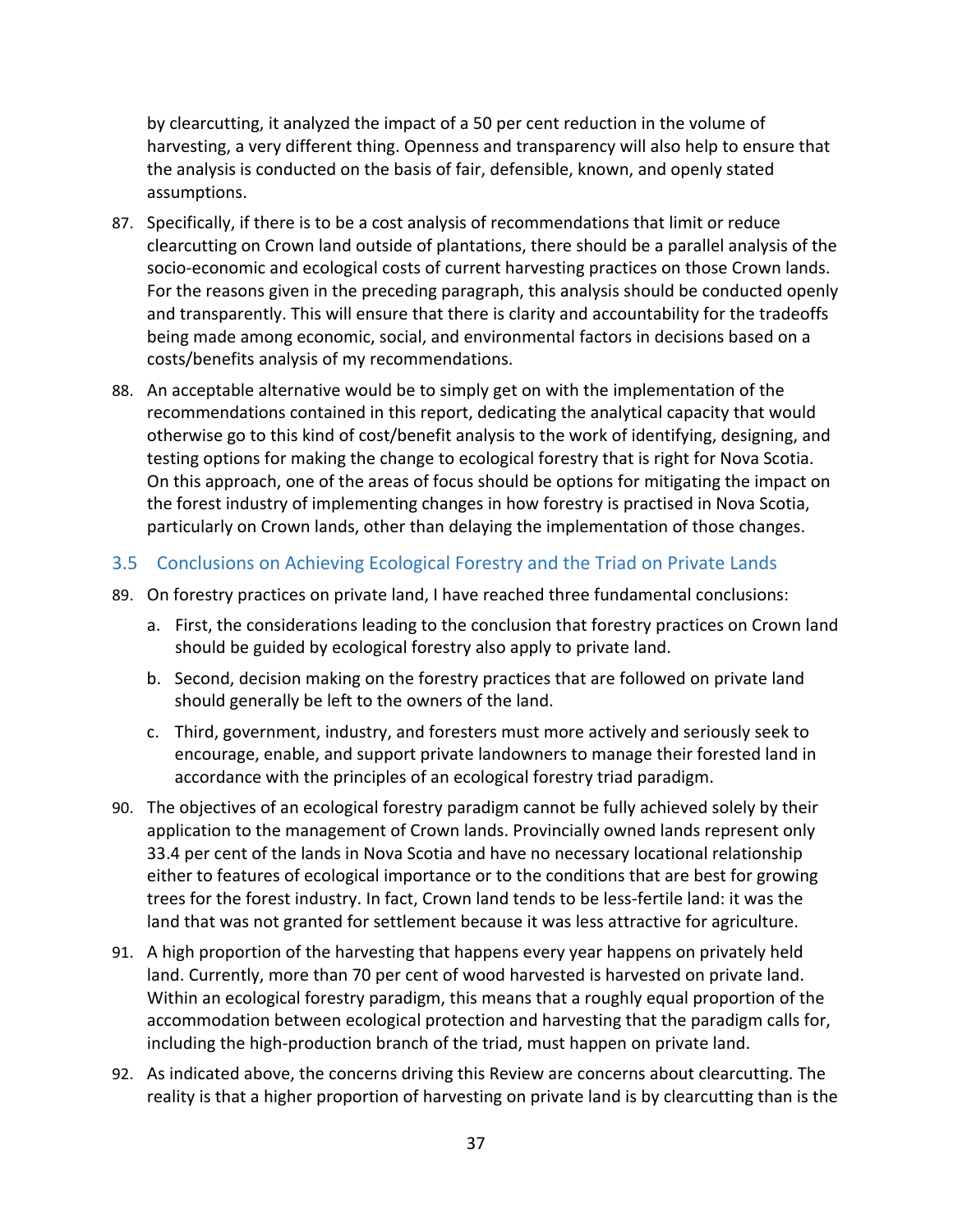case on Crown land, where some modest progress has been made in reducing the percentage of harvesting by clearcutting. While approximately 65 per cent of harvesting on Crown land is by clearcutting, the percentage of harvesting on private land that is by clearcutting is much higher, close to 90 per cent. Overall, nearly 80 per cent of the harvesting currently by clearcutting is on private land. Many of the clearcuts that happen on private land must therefore be among those causing an adverse public reaction.

- 93. Having concluded that there are certain circumstances in which clearcutting should not happen for ecological reasons, such as in old-growth forests, or that measures should be taken to protect birds during nesting season, I have difficulty concluding that we should care less about old‐growth forest when it is cut on private land or less about birds that are affected when they make their nests on private land. The difference in ownership of the land is something of indifference to the old‐growth forests or to the birds and to the ecosystems that are either enhanced or diminished depending on whether or not the old growth is harvested or the nests destroyed.
- 94. The forests on private land are obviously important to the implementation of ecological forestry through adoption of the triad model of forestry at a provincial scale. Clearly, the ecosystems that ecological forestry seeks to protect and where possible to enhance cut across the boundary between public and private land.<sup>36</sup> The forests on private land, just as much as those on Crown land, contribute to the ecological services that are critical to the overall health of the forests and that the forests provide to wider ecosystems that include but extend beyond the forests. Indeed, given the proportion of forested land that is privately owned and the limited amount of Crown land in significant parts of the province, decision making by private owners of forested land may be of greater importance to many ecosystems and overall biodiversity than the decision making that takes place on Crown land. This seems most likely in the central region, where Crown land is most limited and the proportion of timber production that happens on private land is higher than in the two other regions. There and elsewhere, management of private land seems highly important to landscape‐level ecological concerns, including for wildlife requiring geographically expansive habitats.
- 95. Similarly, private land has a critical role to play in the high‐production forestry branch of the triad model, given how much harvesting already happens on private land. Its role will become more important as implementation of a more‐demanding ecosystem‐based approach to forestry on Crown land limits production on Crown land.
- 96. Therefore, I conclude that the objective of provincial forestry policy should be to achieve widespread participation in ecological forestry – and the associated forestry practices – by the owners of privately owned forests, recognizing that landowners can participate in any of the three branches of the triad, or in a combination of them, by

<sup>&</sup>lt;sup>36</sup> See Input from Nova Scotia Forest Biodiversity Science Advisory Committee, Appendix F in the Addendum.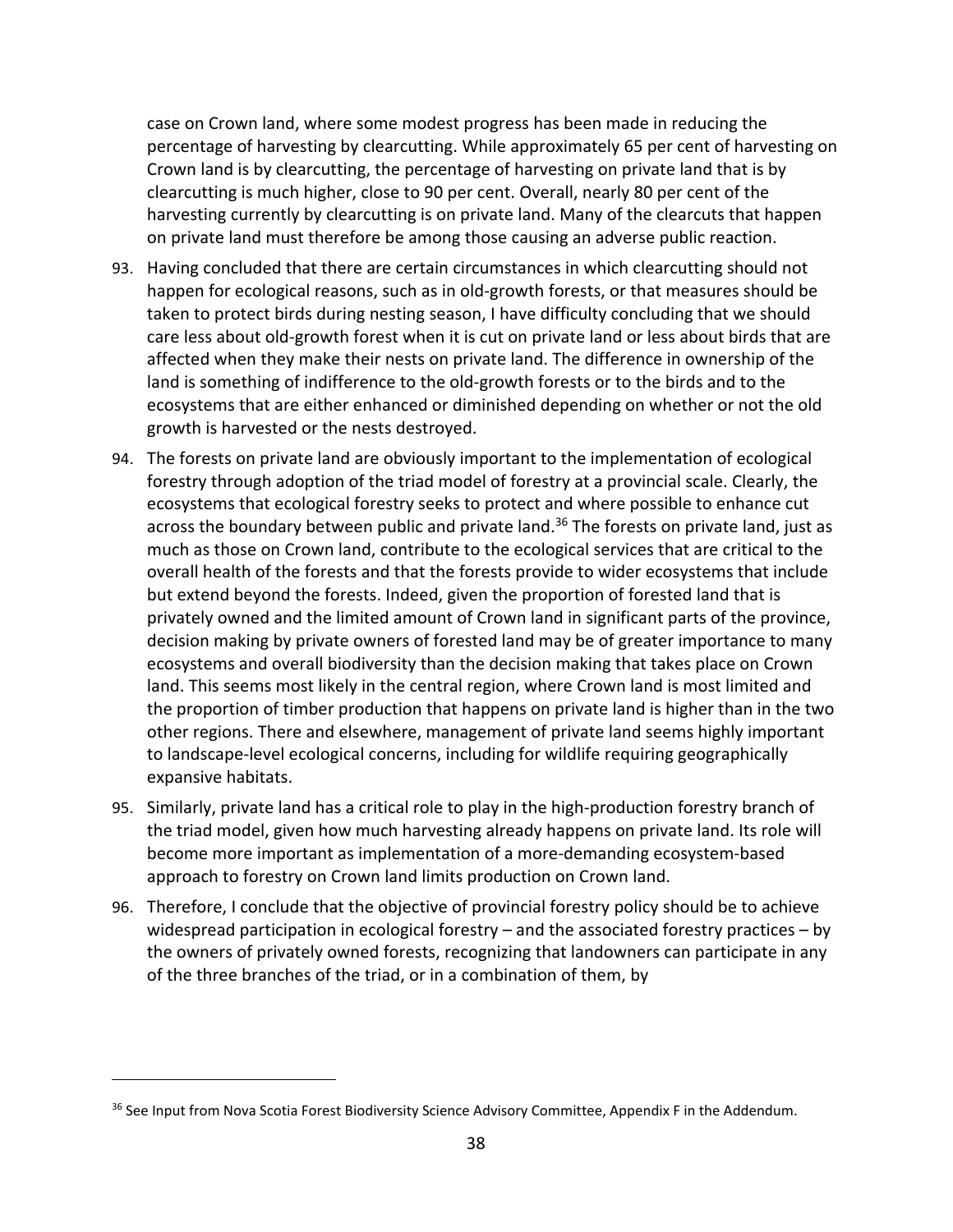- a. adding some or all of their forested land to the land that is privately conserved in Nova Scotia under the Conservation Easements Act, thereby permanently taking it out of timber production.
- b. managing their forested land in accordance with the stewardship principles and associated forestry practices such as partial harvesting – that would apply to lands that are part of the ecological matrix in which a balance between conservation and harvesting objectives is expected to prevail.
- c. managing their forested land in accordance with the forestry practices that are used to conduct high‐production forestry, adhering to the limits and constraints on clearcutting that apply even in the high‐production branch of the triad in an ecological forestry paradigm.
- 97. The ecosystem-based management system that DNR uses to manage forestry on Crown land does not apply to private land. There is also no equivalent of Maine's outcomes‐based model of regulation applicable to private land in Nova Scotia. The question arises as to whether one or both of these models of forest practices management should be made applicable to private land by regulation or some other means, or whether clearcutting and other forestry practices should be otherwise regulated on private land.
- 98. It is clear, contrary to the opinions of some, that the provincial government has the legislative authority to regulate forestry on private land, provided the regulation is authorized by statute. The Endangered Species Act applies to private as well as public land and currently gives the Minister of Natural Resources regulatory authority and responsibility over private land. It gives the Governor in Council the authority to make regulations protecting critical habitat, whether it is on private or Crown land. The Forests Act applies to private as well as Crown land and gives significant regulation‐making authority to the Governor in Council. That authority has been used to make the Wildlife Habitat and Watercourse Protection Regulations, which currently apply to private as well as Crown lands. This regulation-making authority could be lawfully (i.e., constitutionally) broadened by legislative amendment.
- 99. This said, my conclusion is that, with some exceptions, the management of forestry on private land should be left to landowners. The primary reason is that a recommendation to broadly regulate forestry on private land should in my view be considered only after a broadly consultative process focused on the issue of whether and how forestry on private land, and thus the property rights of landowners, should be regulated. I was not mandated to conduct, and have not conducted, that kind of consultative process.
- 100. I also agree with those who in their submissions expressed the view that many, and probably the majority, of those who own forested land believe that they should be able to decide the kind of forestry, if any, that happens on their land. This is supported by the public consultations that Voluntary Planning conducted on natural resources, including forestry, in 2008–2009: the right of landowners to decide whether and how to participate in forestry was one of the strong themes to emerge from those consultations.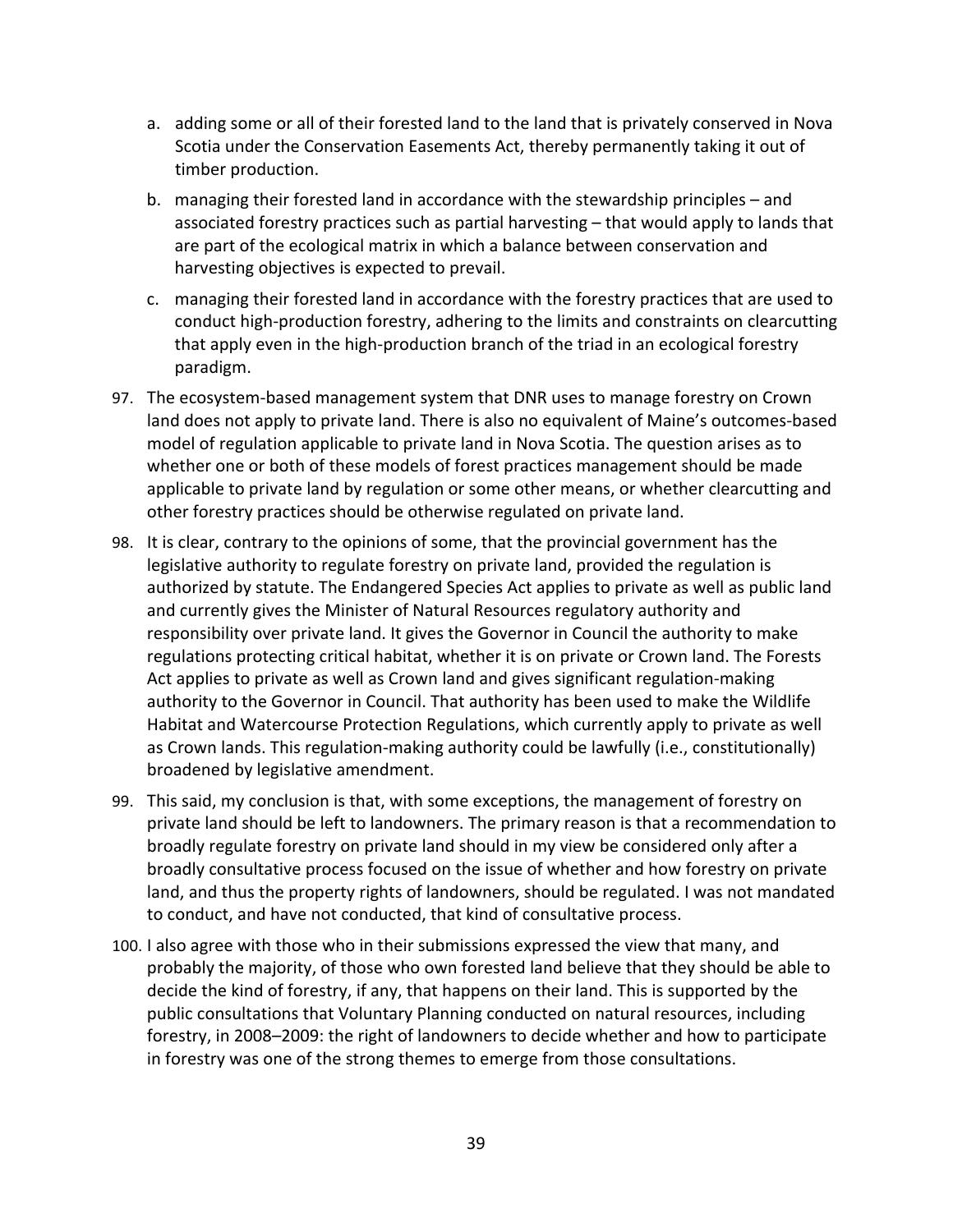- 101. I agree also with those who advised me that proposing new regulations for private land would be counterproductive: it would generate a fierce debate about the legitimacy and rationale for encroachment on rights of owners that would divert attention from the forestry practices improvements needed on Crown land and generate landowner opposition to the more important goal, which is shifting forestry on private as well as Crown land toward ecological forestry.
- 102. Three other considerations reinforce my conclusion that I should not recommend a regulatory approach to implementing ecological forestry on private land:
	- a. The current environment is one in which woodlot owners, particularly in the western part of the province, perceive difficulty in selling their wood. Now may not be the right time to adopt new regulations that, by restricting private‐land harvesting options, could make it difficult for them to sell their wood.
	- b. The decision of landowners, particularly of woodlot owners, to have their land clearcut is often made in response to a range of factors that are outside their control. These factors are capable of compelling owners to agree to clearcutting even when it is contrary to their values. It is not obvious that it would be effective or fair to respond to the difficulty that landowners face in this regard by putting regulatory limitations on them.
	- c. It is not clear to me what kind of regulations I could recommend to improve forestry practices on private land, particularly on woodlots, given (i) the diversity of their circumstances, (ii) the desirability of landowners to contribute to any of the three legs of the triad, and (iii) the extent of the transition forestry will be undergoing as a revised ecosystem‐based management framework is implemented on Crown land.
- 103. The first exception to my conclusion not to recommend additional regulation of forestry on private land relates to the enforcement of an existing law: the Endangered Species Act. In my view, it is equally important that the Endangered Species Act be as effectively implemented on private land as on Crown land. There are difficulties and complications in doing so, which makes it harder to effectively implement the legislation on private land. These difficulties and complications have to be confronted, not used as an excuse for minimizing efforts to make the act operational on private land.
- 104. The second exception to my conclusion not to recommend additional regulation of forestry on private land relates to riparian management zones. I conclude that the rationale for reconsidering the riparian buffer zones required by the Wildlife Habitat and Watercourse Protection Regulations applies as much to forestry on private land as it does to forestry on Crown land. The decision to regulate riparian management zones for forestry on private lands has already been made. The ecological reason for doing so – the common public interest in protecting bodies of water and the ecosystems and aquatic and terrestrial life that depend upon them – would apply as much to changes in the regulation to improve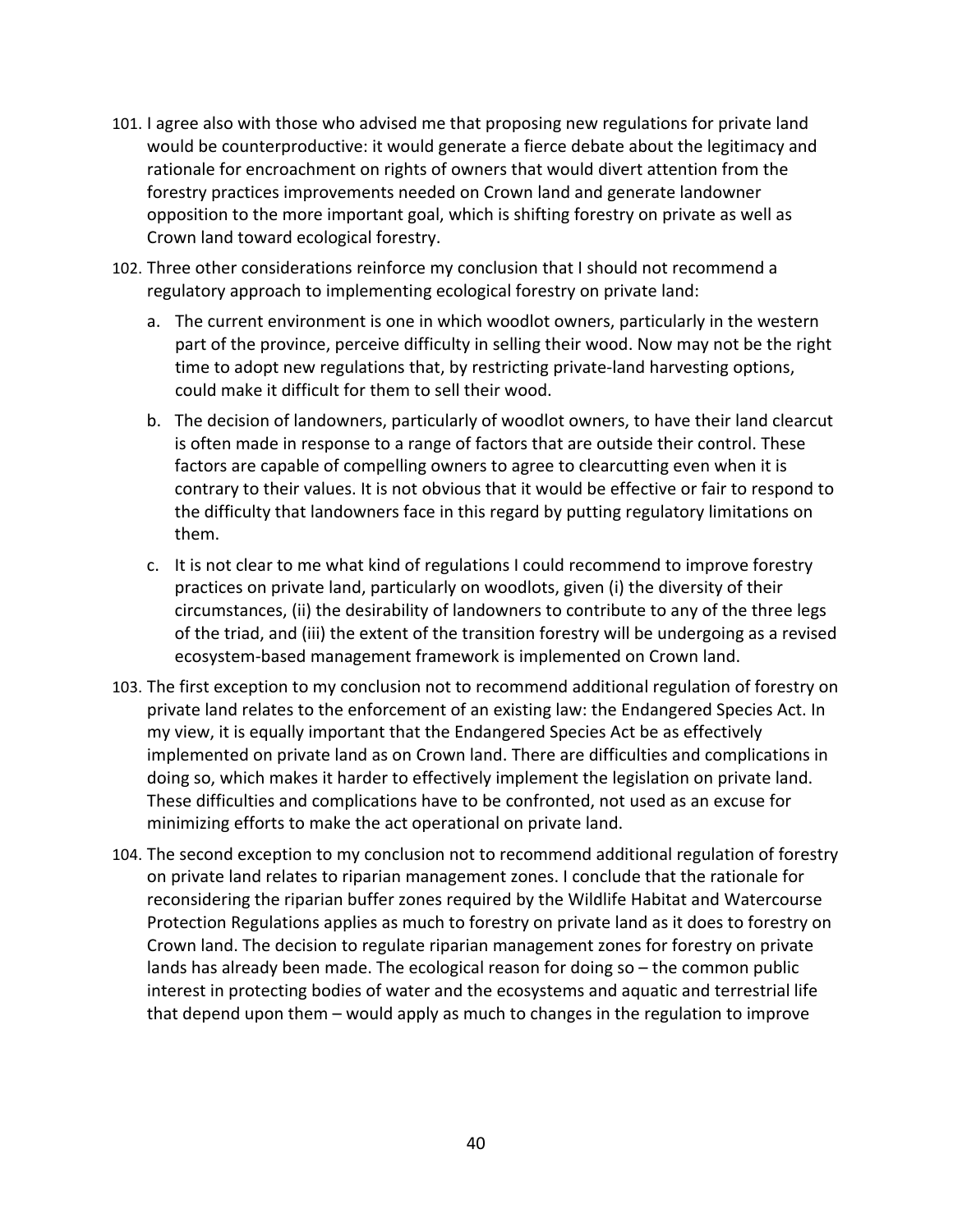their effectiveness as it did to the original decision to make the regulations applicable to private land in the first place.<sup>37</sup>

- 105. The next exception relates to the wildlife clumps requirement in the Wildlife Habitat and Watercourse Protection Regulations. These should continue to apply to forestry on private land, just as they should continue to apply to high‐production forestry conducted on Crown land. Their efficacy and adequacy should, however, be independently reviewed, as explained above. The requirements of the regulations on retention for wildlife protection purposes should be amended in accordance with this Review.
- 106. Similarly, the rationale for prohibiting full‐tree harvesting when combined with clearcutting as a forestry practice is sufficiently strong to make a prohibition to that effect applicable to private as well as to Crown land. The basis of this conclusion is that such harvesting, particularly on the scale at which it is typically applied, makes the ecological damage caused by clearcutting so significantly adverse as to make it unacceptable on private or Crown land. As noted above in the discussion of this issue in relation to Crown land, the regulation to prohibit full-tree harvesting when combined with clearcutting could provide for limited exceptions, such as in salvage cuts.
- 107. The final exception to my conclusion not to recommend additional regulation for forestry on private land relates to industrial forested land: land owned by owners of wood processing facilities, most of whom are licensed to conduct forestry on Crown land or who are buyers of wood from Crown land. There is a rationale for requiring such landowners to show they are responsible managers of their own lands and to thereby contribute to the broader goal of aligning forestry in Nova Scotia with the triad model of ecological forestry. In that context, I have concluded that a regulation should be made under the Forests Act requiring owners of lands classified as industrial to manage their lands to achieve outcomes – in areas such as soil productivity, water quality and wetlands, timber supply and quality, aesthetic impacts, biological diversity, public accountability, economic aspects, social consideration, and forest health – such as are required under the State of Maine's Outcome‐Based Forest Policy. This outcomes‐based regime should be subject to compliance with otherwise applicable laws and regulations, such as the Endangered Species Act and the Wildlife Habitat and Watercourse Protection Regulations.

 $37$  It was mentioned by a number of those making submissions to the review that there was inconsistency and unfairness in the inapplicability of the watercourse protection provisions of the Wildlife Habitat and Watercourse Protection Regulations to those who cleared forested land for land development purposes. The recommendation for a review that could result in a widening of the riparian management zones for forestry can be expected to bring the inapplicability of the regulations to development activity that results in permanent loss of forests to the fore. The applicability of forestry‐related regulations to land development activities is probably outside my mandate to make recommendations on forestry practices: land clearance for development may not, strictly speaking, be a forestry practice. It does, however, involve a forestry element, and its impact on watercourses may be similar or in some circumstances greater. In my view, serious consideration should therefore be given to making the watercourse protection provisions of the Wildlife Habitat and Watercourse Protection Regulations (or a variant thereof) applicable to the clearance of forested land for development where land clearing is not otherwise subject to comparable regulation at the municipal level.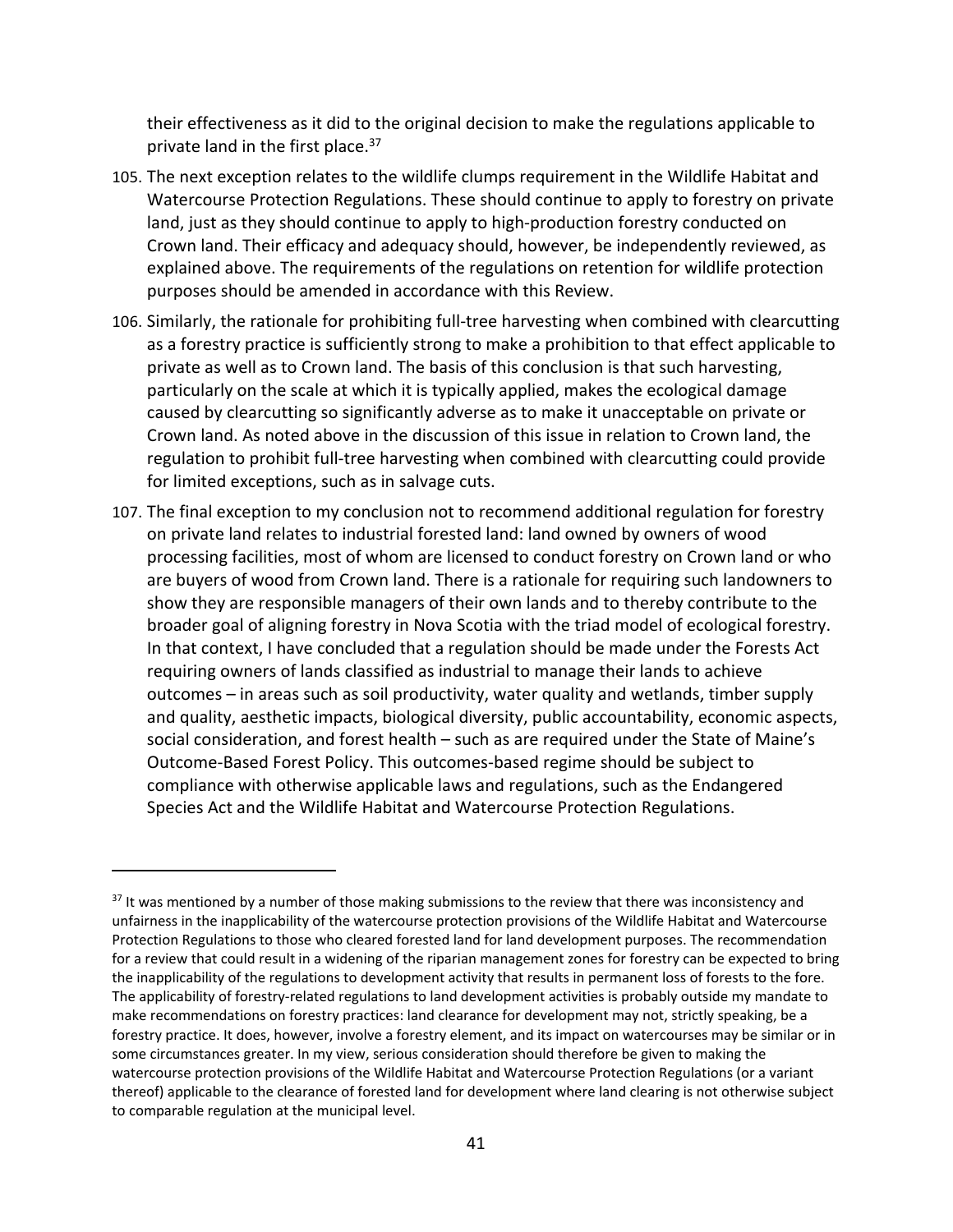- 108. Otherwise, subject to the later discussion of the regulations that govern silviculture on private land, I am not recommending any changes to the regulation that applies to forestry on private land. One option for additional regulation frequently discussed was a regulation requiring landowners to have a pre‐treatment assessment completed by a forestry professional in order to sell to a registered buyer. The objective behind this idea is to ensure that owners have the opportunity to make a more-informed decision between their options, particularly between the alternatives of partial cutting and clearcutting. Concerns about the burden this would place on landowners could be mitigated by connecting the requirement to a simplified version of the pre‐treatment assessment process that applies on Crown land and also by encouraging more owners to belong to regional service organization or one of the other kinds of associations that provide services to woodlot owners. I have concluded, however, that such a regulation should not be adopted at this time. I have not been convinced that it would target the variables most responsible for determining the choices landowners make. I am also concerned about its feasibility, given the number of foresters in the province and the demands the profession will face implementing the revised ecosystem-based approach on Crown land. This option should, however, be considered in the review of the private-land silviculture system that I recommend below.
- 109. As an alternative to a general regulatory approach for bringing more of private land into the triad system, a comprehensive, multi‐faceted, and integrated strategy should be developed for encouraging and enabling private landowners, particularly woodlot owners, to engage in forestry management in accordance with a triad model of ecological forestry. The objective should be a level of participation in active forestry management by private landowners in Nova Scotia's system of ecological forestry that is on a par with the level of landowner participation observed in Finland's system of even‐aged management forestry by the Nova Scotia delegation that recently made a study tour to that country.
- 110. Foundational to this approach, DNR should accentuate its efforts to model ecological forestry practices for private landowners – and those who buy wood from them – by making its ecosystem‐based management system more restrictive of clearcutting and more enabling of multi‐aged management, as recommended by this Review, and by more generally moving clearly to develop and effectively implement the triad model of ecological forestry on Crown land.
- 111. DNR should continue to strongly support the efforts of woodlot owner membership‐based organizations, including regionally based woodlot service organizations, to support and promote effective and responsible forestry management among their members. The condition and accountability for this support should be demonstrated organizational commitment to a triad model of ecological forestry.
- 112. Through the membership‐based organizations referenced in the previous paragraph, or independently of them, DNR should work to ensure that private landowners have better access to the tools, information, and assistance to engage in effective and responsible forest management, such as forest professionals trained to work with landowners in the principles and methods of ecological forestry; simplified versions of the pre‐treatment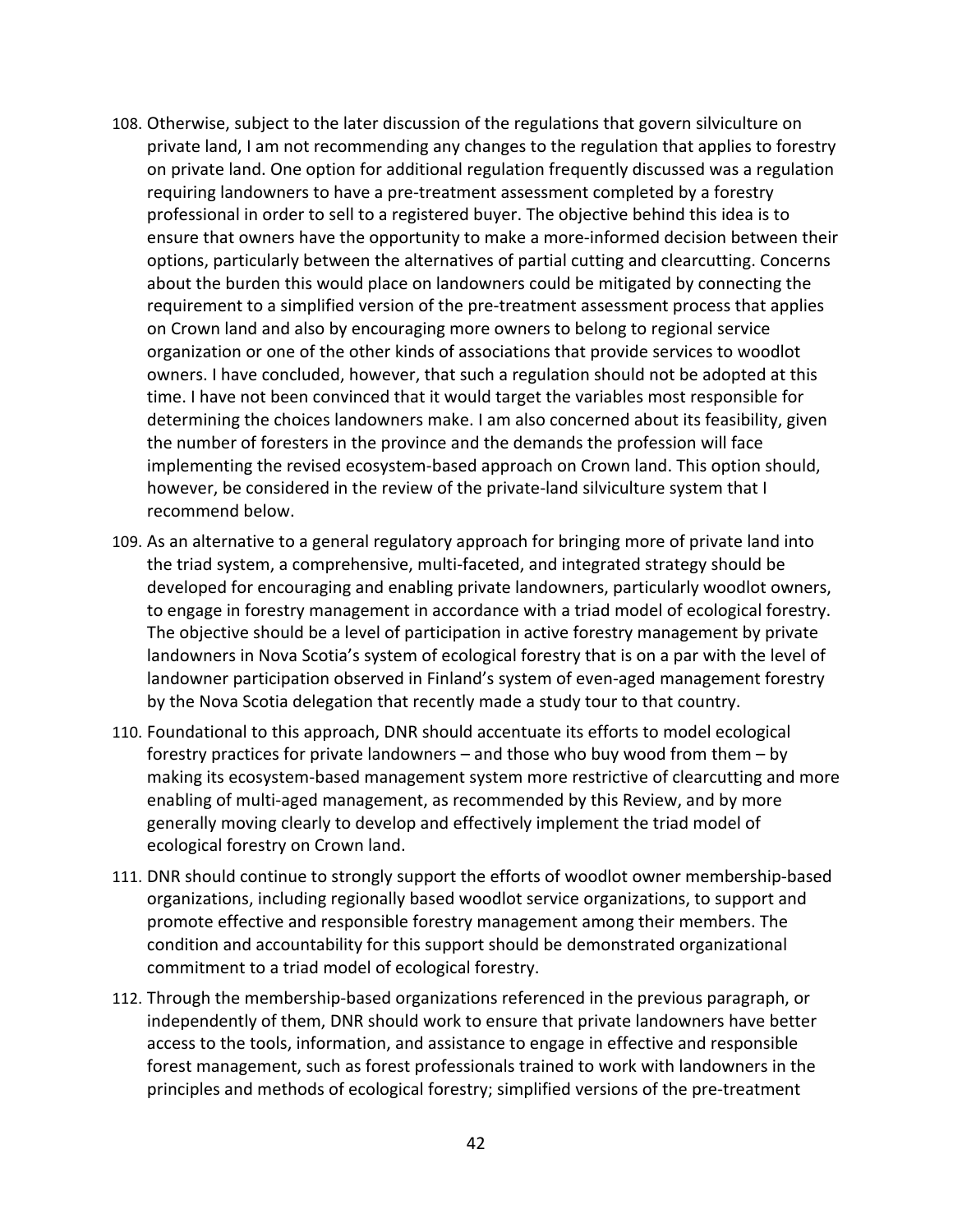assessment tools applicable on Crown lands; and improved access to the data and technology resources, including guidance from DNR's network of permanent sample plots and from LiDAR technology analysis, that can facilitate better decision making and more‐ effective forest management on private lands.<sup>38</sup>

- 113. The feasibility and utility of a lending program for those who want to buy woodlots to manage them in accordance with the triad model of ecological forestry should be considered. The idea, as proposed to this Review, is a forestry counterpart for the loan boards that already exist for agriculture and fisheries. The rationale would be to facilitate the transfer, on market terms of ownership, of woodlots into the hands of those interested in their value as working woodlots. In addition to bringing a younger generation of owners with a stewardship mentality into the vocation of woodlot ownership, such a program would give an additional alternative to asset liquidation to some members of an aging generation of woodlot owners.
- 114. Options for making greater use and achieving higher value for private landowners from the credibility and capabilities of the Association for Sustainable Forestry, in respect of its role in silviculture and more broadly, should be considered and developed.
- 115. Work on growing and diversifying markets for a broader range of forest products, including local markets, should continue and receive greater emphasis.
- 116. Options for creating conditions enabling owners of forested land to earn revenue for the carbon their land stores or sequesters should be actively considered. These opportunities are greater for those who manage their lands in ways that increase the carbon that their forests store or sequester. In general, these are landowners who manage to retain and promote the growth of multi‐aged stands that include older and larger trees in alignment with the concept of ecological forestry. Currently, these revenue opportunities may be limited by the decision of Nova Scotia to establish its own carbon credit market instead of joining one of the larger markets that include multiple and larger jurisdictions. Given the importance of the forestry sector to Nova Scotia, the important role private landowners play in that sector, and the importance to landowners of revenue for ecological forestry management, I have reached the following conclusions:
	- a. The extent to which Nova Scotia's decision to establish its own carbon credits market limits the revenue opportunity available to owners of forested land in Nova Scotia should be determined by an independent study funded by government.
	- b. Working with the Departments of Environment and Energy and other relevant departments, as well as with interested stakeholders, DNR should develop or oversee the development of a framework for maximizing the access of Nova Scotia landowners, including woodlot owners, to carbon credit trading opportunities in and beyond Nova Scotia.

<sup>&</sup>lt;sup>38</sup> The options for this approach are discussed at greater length by Laird van Damme, "The Impact of Emerging Technology on Forestry Practices," in the Addendum.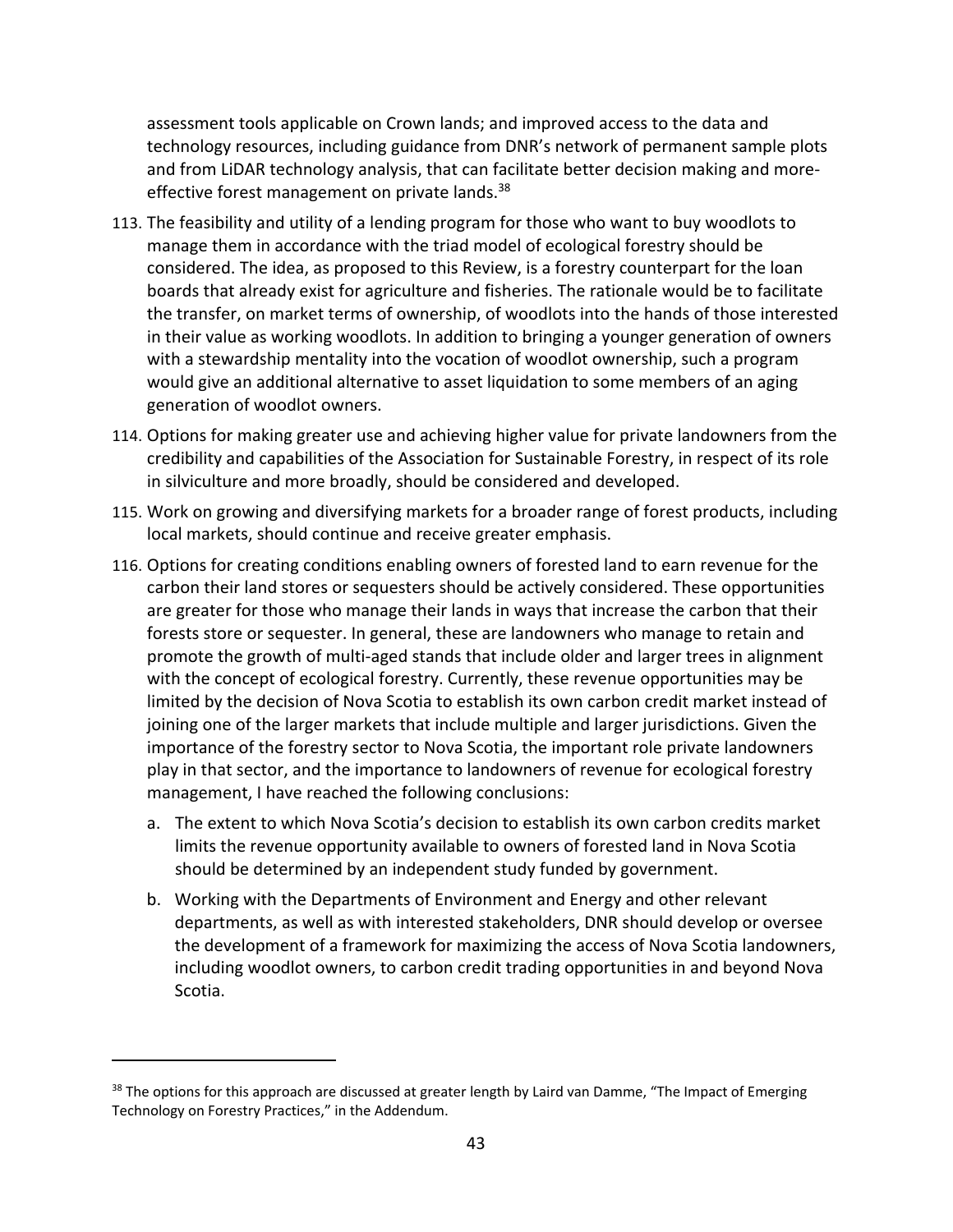- 117. The existing system under which buyers of wood are responsible for silviculture on private land should be reviewed in light of the following salient facts:<sup>39</sup>
	- a. The system, for a variety of reasons, is complex:
		- o It attempts to reflect and accommodate the distinct considerations pertinent to different categories of private land ownership (industrial lands, large landowners, and woodlot owners), diverse forest utilization objectives, diverse ecosystems and tree species associations, dynamic market conditions, and differing viewpoints on silvicultural philosophies and methodologies.
		- o It involves complicated formulas and the use of credits and dollars, which are sometimes but not always considered equivalent.
		- o The result is that each adjustment in the applicable rules as to the proportion of each kind of silviculture that is to happen or as to the proportion of silviculture that categories of land holdings are to receive, shifts resources available for other kinds of silviculture or for silviculture in other categories of landholding.40
		- o While the amount of silviculture obligation that buyers are responsible for in each category depends on the volume of timber purchased in the previous year, many sites require treatment years, even decades, after harvest, making it difficult to optimize investments for long‐term objectives.41
		- o Multiple organizations are involved: Registered Buyers (e.g., purchasers of primary forest products), DNR, landholder associations, and the Association of Sustainable Forestry.
		- o Changes to accommodate new or changing objectives have been made incrementally, adding to the system's complexity while creating internal tensions and conflicts in the system's operation; for example, increased emphasis on partial harvesting has reduced credits available for other kinds of silviculture.
		- o The system has also evolved to achieve outcomes that are related to harvest approach rather than operations that are conventionally considered silviculture.
		- o The system is poorly aligned with the provincial direction to reduce clearcutting.
	- b. Nova Scotia's silviculture system for private land is unique in Canada, possibly the world, insofar as the industry bears a substantial responsibility to carry out silviculture on private lands that it doesn't own, in proportion to the amount of wood purchased

<sup>&</sup>lt;sup>39</sup> The discussion in this paragraph and the following paragraph draws on the following Addendum papers: Laird van Damme and Jeremy Williams, "Funding Silviculture in Nova Scotia"; Laird Van Damme and Peter Duinker, "Silviculture Reporting, Progress and Accountability"; and Robert Seymour, "Balanced Forestry and the Triad."

 $40$  This is because the annual amount of buying determines the extent of the silviculture obligation that each buyer is responsible for (and that buyers collectively are responsible for) in the following year.

 $41$  This may not be a problem if harvest levels remain stable. But if harvest levels drop, there may be a shortfall of credits to complete follow‐up treatments on the larger areas that were harvested in earlier years.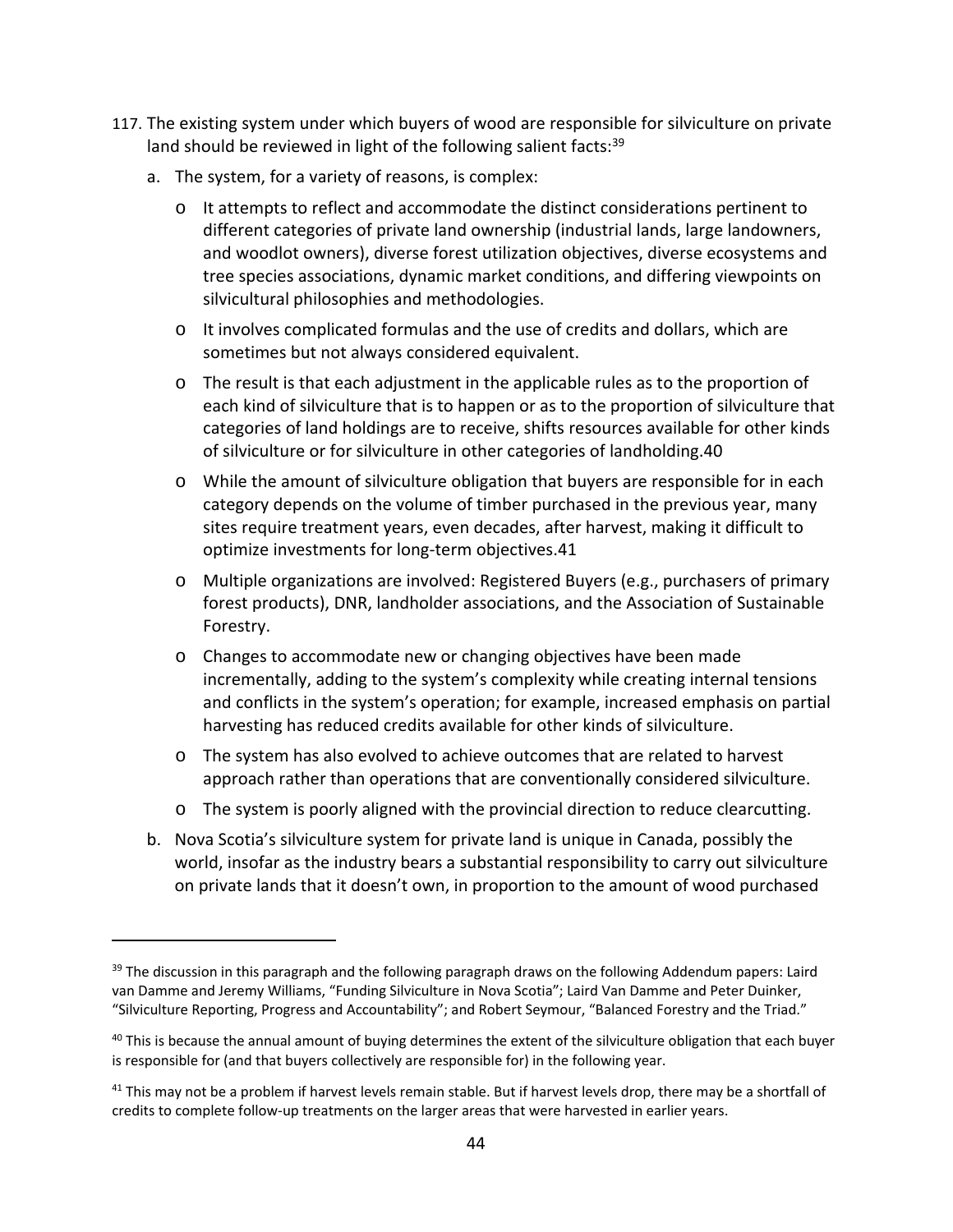on an annual basis from private landowners. In no other province do forest companies take such a significant role in undertaking silviculture on other people's land. This reflects the difference in the high percentage of forested land owned privately in Nova Scotia as compared to the high percentage that is publicly owned in other provinces. Comparisons with private‐land forestry management in other provinces are therefore difficult and should be made with caution, encompassing not only the differences in how silviculture on private land is handled but how those differences relate to the broader differences between industries that operate primarily on public lands and Nova Scotia's industry.

- c. The system was created in consultation with the forest industry and landowner associations, and has been formalized by government in regulation.
- d. Nova Scotia's system provides a level of transparency and accountability regarding private‐land forest activity that may be unmatched in other provinces. Detailed reports are provided on silviculture activities in the different forest ownership categories, standards exist, and DNR has a system for compliance monitoring for completed activities.
- e. There are a number of issues with the current system, including the following:
	- o There is a general perception that the system is too opaque/complex.
	- o Data from the Registry of Buyers indicate that industrial landowners complete substantially more silviculture on a per‐hectare basis than other kinds of landowners (substantially more than required under the credit system). $42$
	- o Data from the Registry also show that limited work is currently done to establish intensive plantations on private land.<sup>43</sup>
	- o While there is admirable transparency and accountability for how silviculture is done – and for ensuring it is carried out – there is less of both for what it accomplishes, i.e. for its effectiveness.
- f. The range of views the Review heard about the Registry of Buyers system, include the following:
	- o Some in industry have suggested that constraints such as the reservation of 75 per cent of credits for small and medium‐sized non‐industrial landowners should be removed and that returns would be improved by allowing more investment for

<sup>42</sup> Industrial land comprises 12 per cent of provincial land, and in 2016 accounted for 34 per cent of all silviculture credits completed. This suggests that significantly more timber could be produced on private land if other landowners made – and were able to make – similar levels of investment.

<sup>&</sup>lt;sup>43</sup> In 2016, 3,000 hectares of regular plantations were established, compared to 80 hectares of intensive plantations. This raises concerns about the implementation of the triad model, which relies on intensive plantations to offset lower yields on ecologically managed stands. Industrial landowners are most likely to lead in developing high‐yielding plantations, and it is unclear why this does not appear to be the case.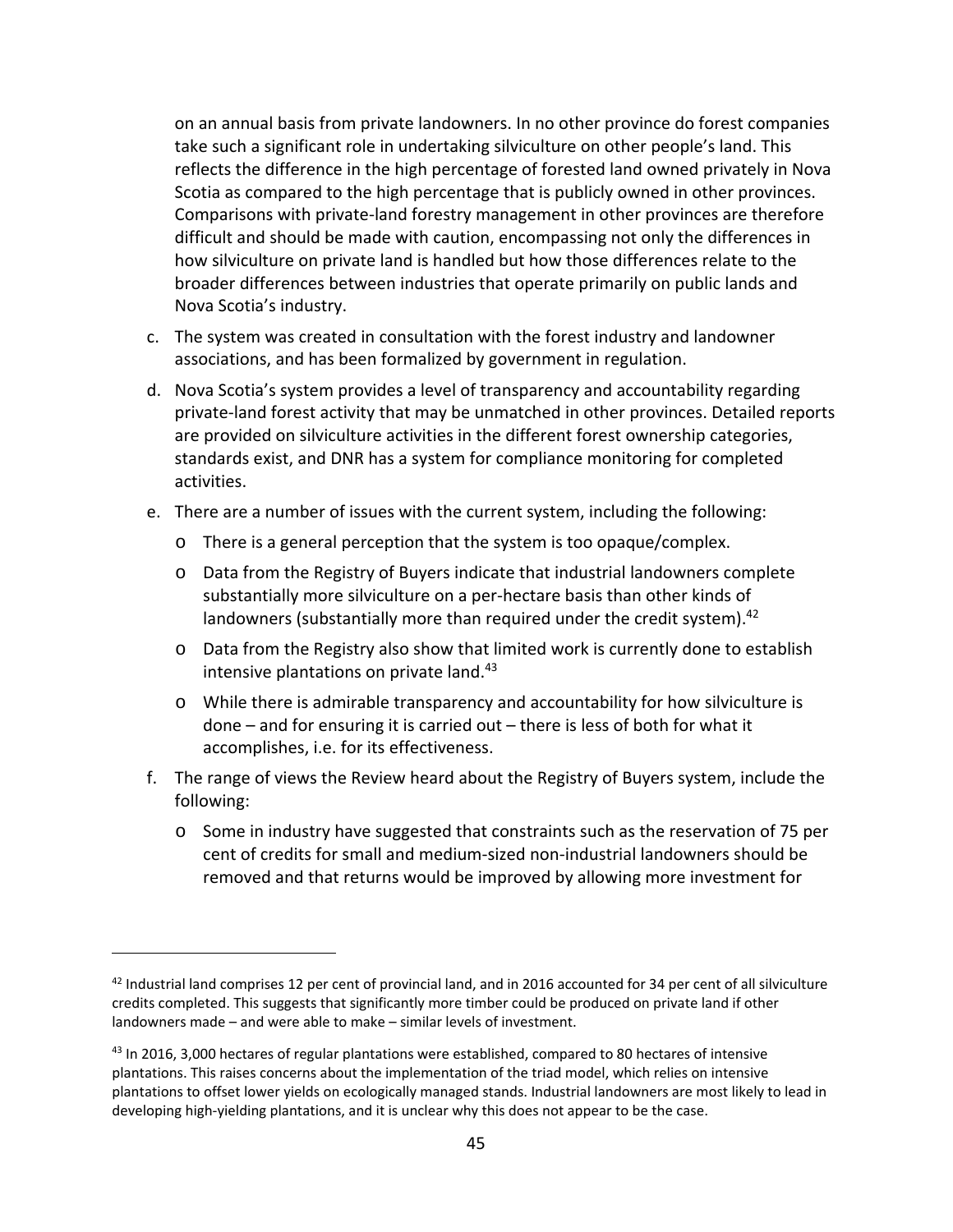large (non‐industrial) landowners (better lands, economies of scale, and a tendency to be more interested in increasing wood production).

- o Some smaller landowners expressed concerns that Registered Buyers have broad discretion over where they complete silviculture, and that, while the applicable regulations require silviculture to be conducted on the category of landholding from which harvesting occurred, there are no assurances that a registered buyer will conduct silviculture on the land of particular sellers.
- o Some of have argued that where the demand for silviculture exceeds the available credits (i.e., the credits that buyers have accumulated according to how much wood has been purchased in the previous year), silviculture conducted under the system should target the most productive sites that will yield the highest returns (which does not necessarily occur under the current system).
- o Others have suggested that the Registered Buyers have too much control over silviculture and would favour more work being administered by the arms‐length Association for Sustainable Forestry.
- g. Silviculture rates and some of the credit values have not been recently updated and may need updating.
- h. It is difficult to assess the effectiveness of the investments being made and of the work being completed, particularly in light of data suggesting that managed forests in Nova Scotia have relatively lower productivity than might be reasonably expected.
- i. Implementation of the triad system, including intensive plantations and other areas of production forest and a stronger emphasis on ecosystem‐based management on the majority of the working forest on Crown land, could raise questions about the capacity of the system to
	- o support a transition to treatments that are consistent with the triad, in particular a greater emphasis on intensive plantations in forest production areas and a greater emphasis on uneven‐aged management practices.
	- o more generally adapt as the triad regime is implemented. For example, could it adapt to the substantial drop in the need for silviculture treatments in stands managed under an uneven‐aged management regime?
- j. The system is not well designed to address partial harvesting. On the one hand, partial harvesting generates credit obligations (because wood goes to Registered Buyers). On the other hand, it uses up credits (because certain partial harvesting qualifies as an eligible silviculture treatment). This leads to the concern that as higher levels of partial harvesting occur, the balance of credits available for other silviculture activities, such as intensive plantations or pre‐commercial thinning, may be displaced. Also, some point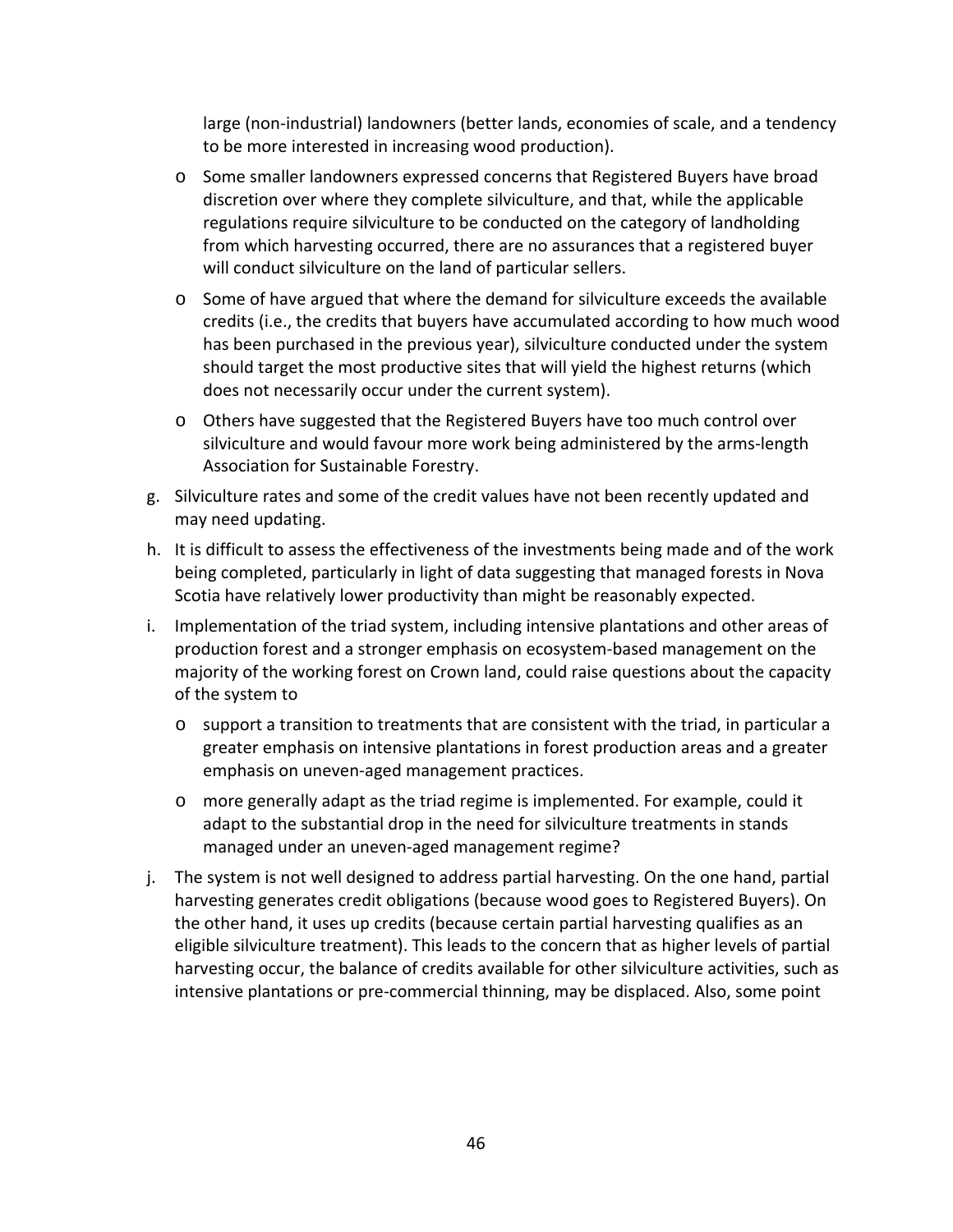to the fact that as stand conditions improve, partial harvesting may become economically competitive (as it has in other jurisdictions).<sup>44</sup>

- 118. Taking these and other relevant considerations into account, DNR should, in collaboration with Registered Buyers, private landholder groups, silviculture contractors, and others, initiate a broad review of the private‐land silviculture system. The public policy rationale for this review is that in a province where so much of the forest is on privately owned land, silviculture on private land is a matter of a critical importance to forestry and to public values and interests in relation to forest management. The scope of the review should address, but not be limited to, the following issues:
	- a. Supporting the implementation of the triad model of forestry on private land and, in particular, providing the appropriate enablers and incentives to support both intensive plantations and forests managed for a combination of conservation and production objectives. This should include, when planning silviculture activities, mechanisms to help landowners make informed forest management choices that align with their values and the triad approach.
	- b. Providing at least basic reforestation programs on harvested lands, while prioritizing silviculture funding based on a variety of optimization criteria and long‐term forest management objectives.
	- c. Designing and implementing the appropriate mechanisms to encourage a range of partial harvesting techniques that are associated with developing and maintaining multi-aged forest types, including irregular shelterwood systems.
	- d. Reviewing and updating funding levels and credit rates for the various silviculture activities, and the range of silvicultural activities eligible for inclusion in the program.45
	- e. Improving public reporting, independent auditing, and effectiveness monitoring.46
	- f. Making the program more understandable.

119. The overall impact of this combination of measures on forestry practices on private land is difficult to predict and therefore impossible to model. The goal is not simply to reduce the amount of harvesting on private land that is clearcutting, which is currently roughly 83 per cent. Rather, the goal is to improve the general level of management applied to private land, including making it more productive in the high-production leg of the triad. This said, it is clear that there is a much higher proportion of clearcutting on private land than can be reconciled with an ecosystem‐based system that seeks to emulate natural successional

<sup>44</sup> The treatment of partial harvesting is complicated by the fact that it includes selection harvesting, commercial thinning, and the first-removal shelterwood harvest, but excludes seed-tree harvesting, for example. Not all of these methods are currently eligible for funding silviculture credits.

<sup>&</sup>lt;sup>45</sup> The silviculture contractors and workers who participated in the Review very consistently stated their view that the rates at which they are paid for their work also needs to be reviewed.

<sup>&</sup>lt;sup>46</sup> See Van Damme and Duinker, "Silviculture Reporting, Progress and Accountability," for a discussion of options and approaches.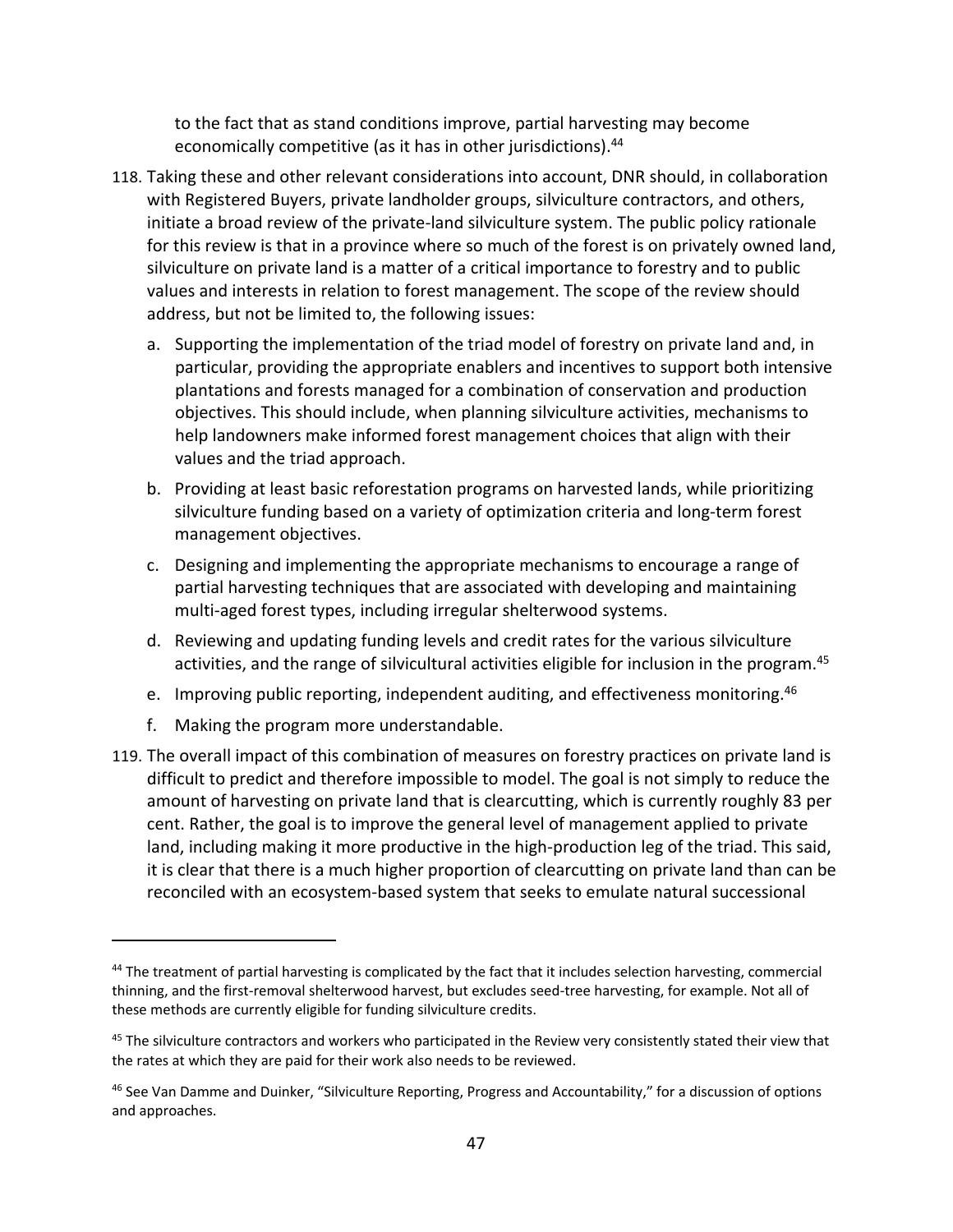dynamics and disturbance regimes. The amount of harvesting – and therefore of clearcutting – on private land is likely to increase as much less of it happens on Crown land, at least on a transitional basis. It is therefore of interest to note that if the implementation of the changes to harvesting on Crown land recommended by this report reduced clearcutting to 25 per cent of harvesting on Crown land, clearcutting would still represent around 70 per cent of all harvesting, assuming the amount of clearcutting on private land remained unchanged. The level of clearcutting on private land would have to be reduced to roughly 60 per cent of private‐land harvesting (a reduction of 30% from 2015 levels) to bring the overall level of clearcutting to approximately 50 per cent of the total provincial harvest, as was envisaged by the province's natural resources strategy.

120. As noted above, the Environmental Goals and Sustainable Prosperity Act (EGSPA) is currently being reviewed for updating and revision. The shift in paradigm toward a triad model of ecological forestry on private lands is of fundamental relevance and importance to the social, economic, and environmental philosophy of sustainable prosperity embedded in EGSPA. It therefore follows that EGSPA should specify a goal or goals relative to the implementation on private lands of the triad model of ecological forestry. Like many of the other goals in EGSPA, these should be aspirational and focused on outcomes rather than on all of the detailed steps that could or must be taken to achieve those outcomes. They should also reflect the particular complications and challenges that have to be addressed in implementing a triad model of ecological forestry on private land that is widely held across a regionally diverse province.

### 3.6 Conclusions on Market Access Issues

- 121. The issue of market access arises due to the weak demand that prevails, or is thought to prevail, in the western region for woodlot owners who would like to sell wood, or more wood. Among those who spoke to this issue, there was no debate that the market was weak. The issue is what is causing the weak market. More specifically, the issue is whether it is caused or exacerbated by forestry operations on western Crown lands, which are largely lands that became Crown lands after they were purchased by the province from Bowater. The "working forest" portion of these lands is now largely under temporary license to WestFor, a not‐for‐profit company formed by a consortium of mills consisting of regionally based sawmills and specialized mills. The question raised for the Review is whether the level of harvesting on these lands accounts for or contributes to the soft market conditions for woodlot owners in western Nova Scotia. On multiple occasions, this Review was told that demand for private stumpage dropped in the western region when WestFor started harvesting on Crown land and, more specifically, in response to a high volume of observed cutting on Crown land by WestFor shareholders and their contractors.
- 122. My conclusions on this issue, based on the paper on market access written for this Review by Dr. Jeremy Williams, $47$  are as follows:

<sup>47</sup> Jeremy Williams, "Market Access," in the Addendum.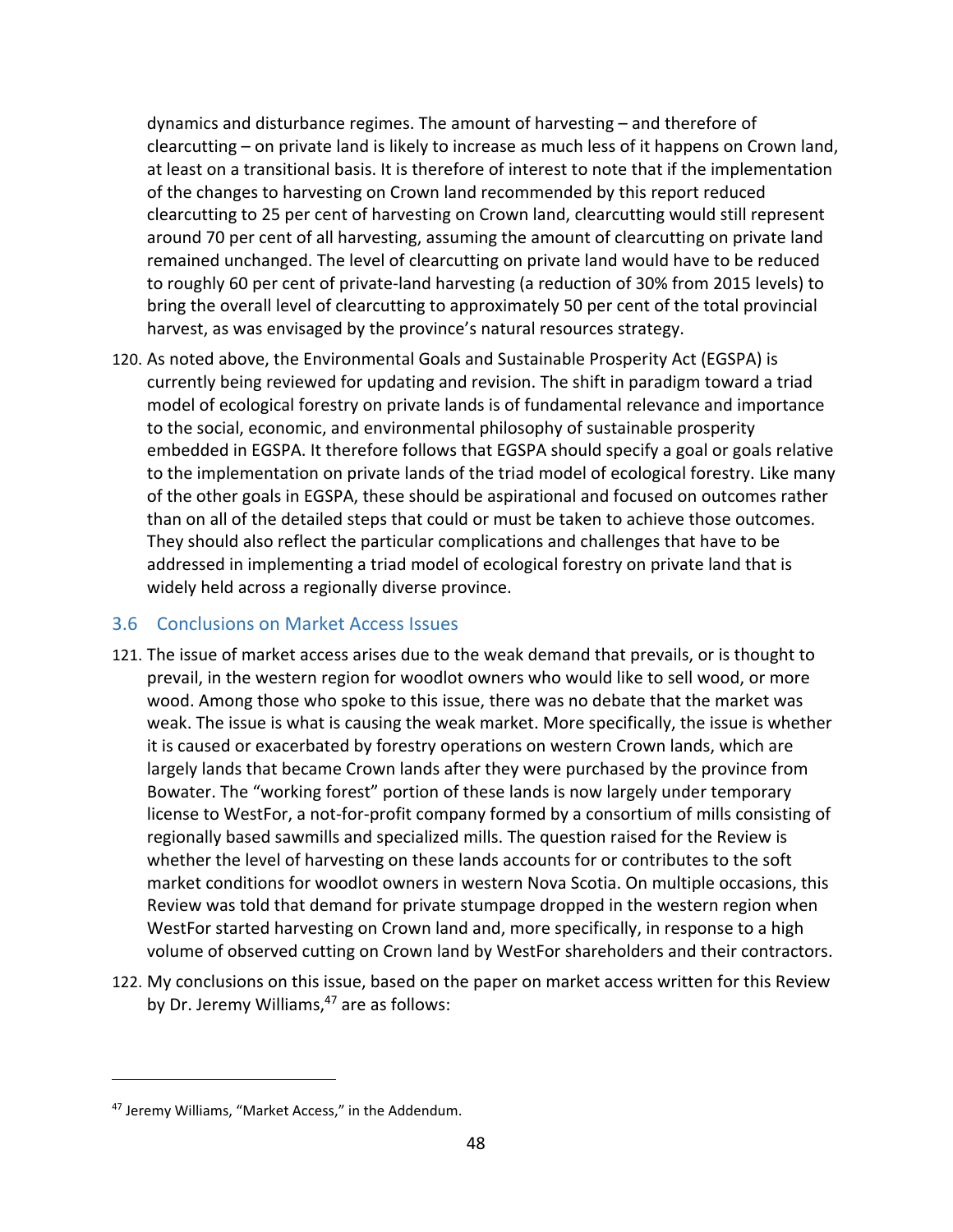- a. The primary reason for the drop in demand for wood from woodlots in the western region is the drop in overall demand for wood in that part of the province due to the closures of the Bowater paper mill and the associated Resolute sawmill.
- b. To the extent I am able to determine, the amount of wood being harvested on Crown land in the western region relative to the demand for wood in the region is roughly comparable in proportionate terms to the amount harvested on those lands when the Bowater and Resolute mills were operational. In other words, harvesting on these lands, previously managed by Bowater and now by WestFor, has dropped by an amount that is roughly proportionate to the drop in demand for wood in the western region.
- c. There have been short‐term fluctuations in demand, possibly even likely related to how much wood the WestFor mills have been able to source from Crown land, but overall, the percentage of wood being sold by woodlot owners in the western region is moderately higher than historical levels while Bowater and the related sawmill were still in operation. This suggests that the fluctuations stem from the fact that there was no harvesting on the lands in question between the termination of the operations of Bowater and Resolute and the commencement of the operations of WestFor.
- d. The loss of Bowater is not only a loss in general demand but also a significant loss in the regionally based demand for low‐quality wood, much of which could be sold as pulpwood. This is resulting in an absence of buyers of wood from woodlots in the region having a significant percentage of low‐quality wood, or an absence of buyers willing to give the owners of these woodlots a value for their low-quality wood that is acceptable to the owners.
- e. The problem of weak demand for low‐quality wood is greater for woodlots that are a greater distance from Northern Pulp because of the costs involved in trucking pulpwood from those lots to that mill. Contractors buying and cutting directly or indirectly for Northern Pulp are either unwilling – or unwilling at prices acceptable to owners – to pay for pulpwood that has to be trucked beyond a certain distance to the Northern Pulp Mill.
- f. Business practices, such as agreeing to purchase the pulpwood from areas harvested by a buyer's contractors in preference to pulpwood from landowners who do their own work or contract with other contractors, may be exacerbating the difficulty some woodlot owners have experienced in selling their wood. They may also be causing difficulties for contractors who are not doing work for certain buyers.
- 123. The changes proposed for DNR's system of ecosystem-based management which will include measures to apply appropriate precaution to the kind of harvesting allowed on sensitive soils when applied to the western Crown lands – should increase demand for wood from privately owned land in the western region.
- 124. The percentage of harvest in the western region conducted on western Crown lands should continue to be consistent with one of the stated purposes of the Forests Act: to encourage the development and management of private forest lands as the primary source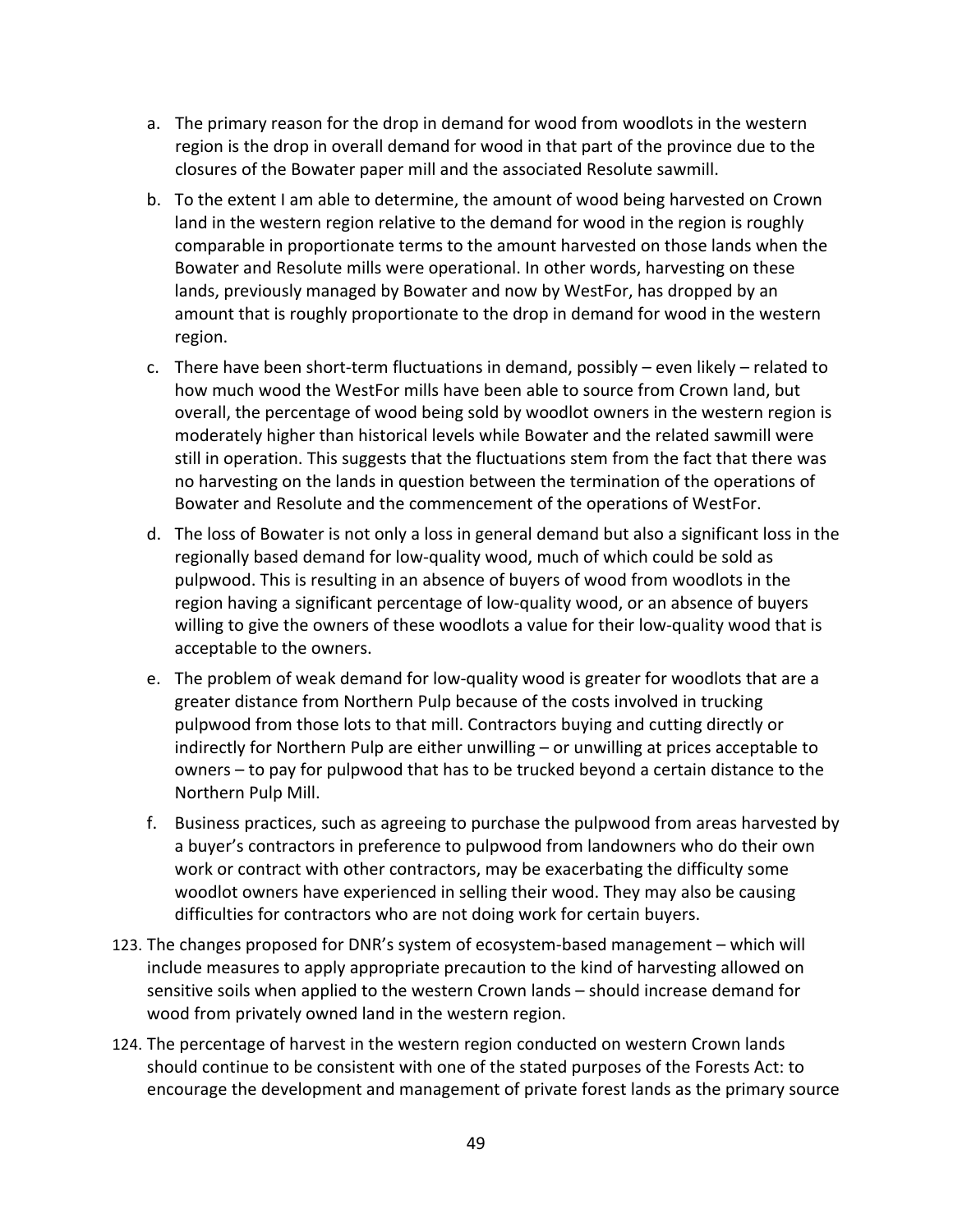of timber in Nova Scotia. This seems very likely, given the anticipated robust implementation of ecological forestry on all Crown land; the instituting of a forest-planning process with a scope encompassing consideration of economic and social values and impacts; and the development of local markets for low‐quality wood such as small‐scale wood‐energy projects.

- 125. Following the example of successful projects in Prince Edward Island, DNR and other relevant agencies of the provincial government, along with municipal governments and regional development agencies, should work together with project developers to bring small‐scale wood‐energy projects, particularly for heating, online in the western region for public buildings such as hospitals, schools, government office buildings, and correctional facilities.
- 126. The organizational structures for governance and management of western Crown lands should be revitalized and reconsidered, including by the creation of a planning process along the lines proposed below. Another opportunity is revitalization of the western Crown lands stakeholder group as a forum for meaningful dialogue between WestFor (and others who operate on the western Crown lands) and representatives of western region constituencies. These processes should create opportunities for buyers and sellers in the western region to work together to ensure fairness and balance between timber harvesting on Crown and private land and in the operation of the market for wood from private lands.

# 3.7 Conclusions on the Management of the Western Crown Lands

- 127. The acquisition of the Bowater lands by the province created opportunities for a new and more inclusive approach to the management of forested Crown lands in Nova Scotia, one more strongly grounded in community and less exclusively situated in the industrial model of forestry. The processes through which those lands were acquired and their management initially planned – particularly the "Buy Back the Mersey Campaign" and the "Western Crown Lands Planning Process" – created expectations that those opportunities would be seized and developed.
- 128. The creation of WestFor was responsive to some of those opportunities by giving local multigenerational family‐owned mills the opportunity to play a direct and significant role in the management of forestry on Crown land that has historically been preserved for multinational companies operating pulp and paper mills. In these respects, WestFor is a potentially different approach to the forestry component of the management of Crown lands in Nova Scotia.
- 129. At the same time, WestFor is very much an industrial forestry entity that is managing western Crown lands within the same model under which other Crown lands are managed through long‐term and exclusive licences to produce timber for the forestry economy. It is less about a new model for sawmills than it is about asking sawmills to play a role that has typically been played by pulp mills and which is still played by pulp mills in the central and eastern regions.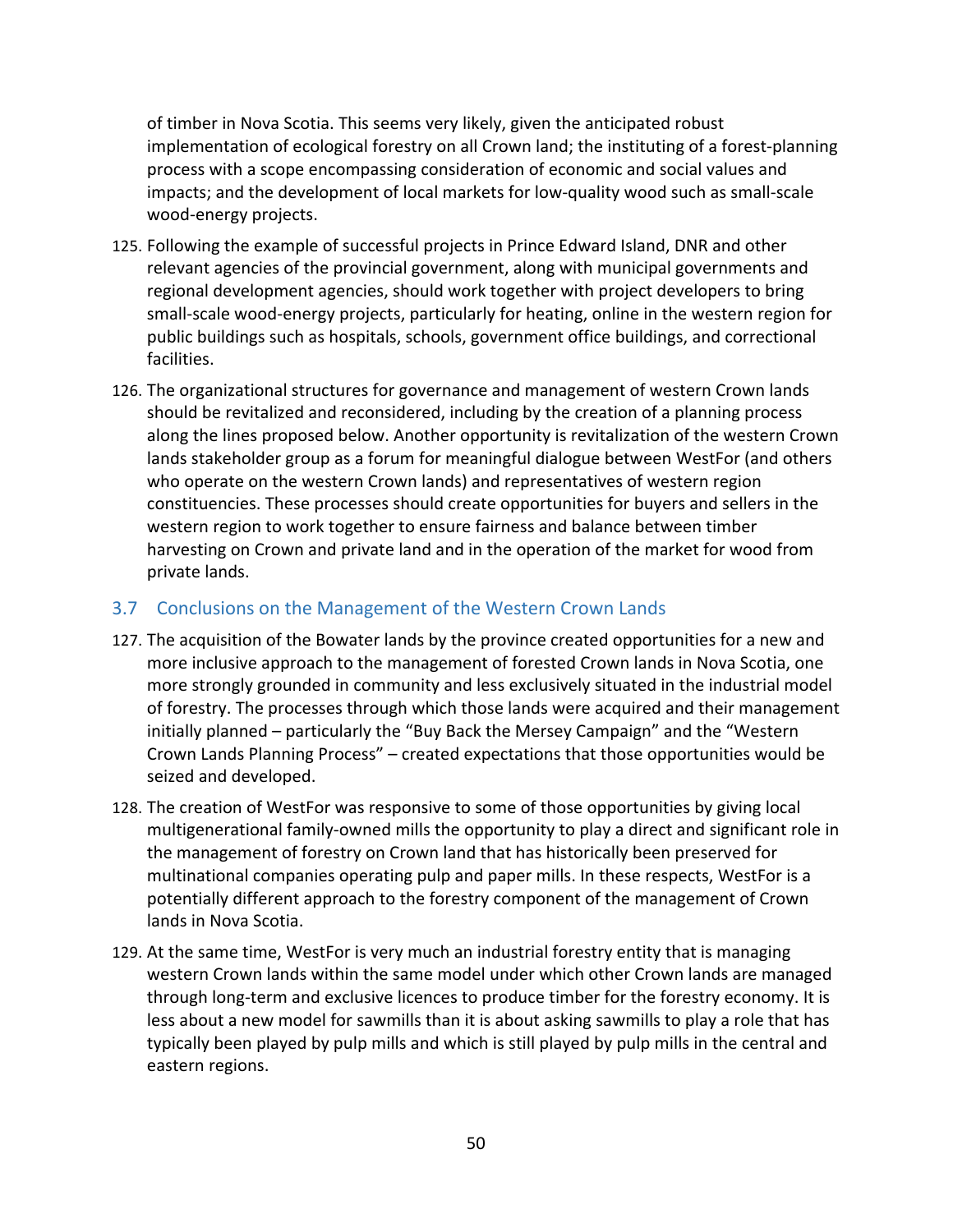- 130. Specifically, WestFor's potential to create a different model of Crown land management is limited by its membership and mandate: it is a company in which membership is limited to consuming mills and whose mandate is, quite rightly, to ensure the profitability of those mills. At the governance level, this creates a system in the western region that, in relation to the parts of Crown lands in the western region to be licensed to WestFor, largely decides the debate between the interests of the forest industry and other interests over the management of Crown lands by putting the management of those lands largely into the hands of the industry.
- 131. This view of things is reinforced by the cautious approach that has been taken to the establishment and operation of the Medway Community Forest, one of the changes or innovations promised in the Buy Back the Mersey Campaign and in the Western Crown Lands Planning Process. The Medway Community Forest has been given significantly less land to manage than it applied for and, in my view, less land than it needs under management to have a reasonable prospect of viability. It has also been hampered in its efforts to take a different approach to conducting forestry on Crown land by a bureaucratic attitude that is resistant to its desire to use clearcutting less often than the current DNR ecosystem‐based system prescribes.
- 132. WestFor itself proposed to take a broader and more inclusive approach to its organizational structure and mandate. Its licence instead contemplates the corporation acting primarily as a large mill would if it were licensed to operate on the western Crown lands.
- 133. My conclusion is that a planning process should be instituted on the western Crown lands to make planning for the development and utilization of those lands into an inclusive and broadly participatory exercise among the broad array of constituencies who have interests in those lands and their management. This process should be instituted in such a way as to honour and protect the existing interests of WestFor, the Medway Community Forest, and the Mi'kmaq Forestry Initiative. I see two possible approaches: one is to put the planning and high-level management for the western Crown lands into the hands of a new authority created for the purpose, and the other is to create a multi‐stakeholder land use planning process unique to the western Crown lands.
- 134. The first option is to create a western Crown land planning authority. It would be established to develop the forest management plan for the western Crown lands that in the eastern and central regions will be created by holders of existing forest utilization licence agreements. It would oversee the implementation of the plan, while leaving the conduct of forest operations, in accordance with the developed plan, to WestFor and the Medway Community Forest, as well as with the Mi'kmaq Forestry Initiative (subject to negotiations on that Initiative between the Mi'kmaq and the Crown).
- 135. In other jurisdictions, particularly in parts of Quebec and Ontario, overall responsibility for forest management on some Crown lands has been given to an incorporated entity that is inclusive of multiple constituencies, including First Nations, forestry companies, landowners, municipalities, park and wilderness area administrators, and those defined as environmentalists. For the most part, these entities do not conduct forestry. Instead, they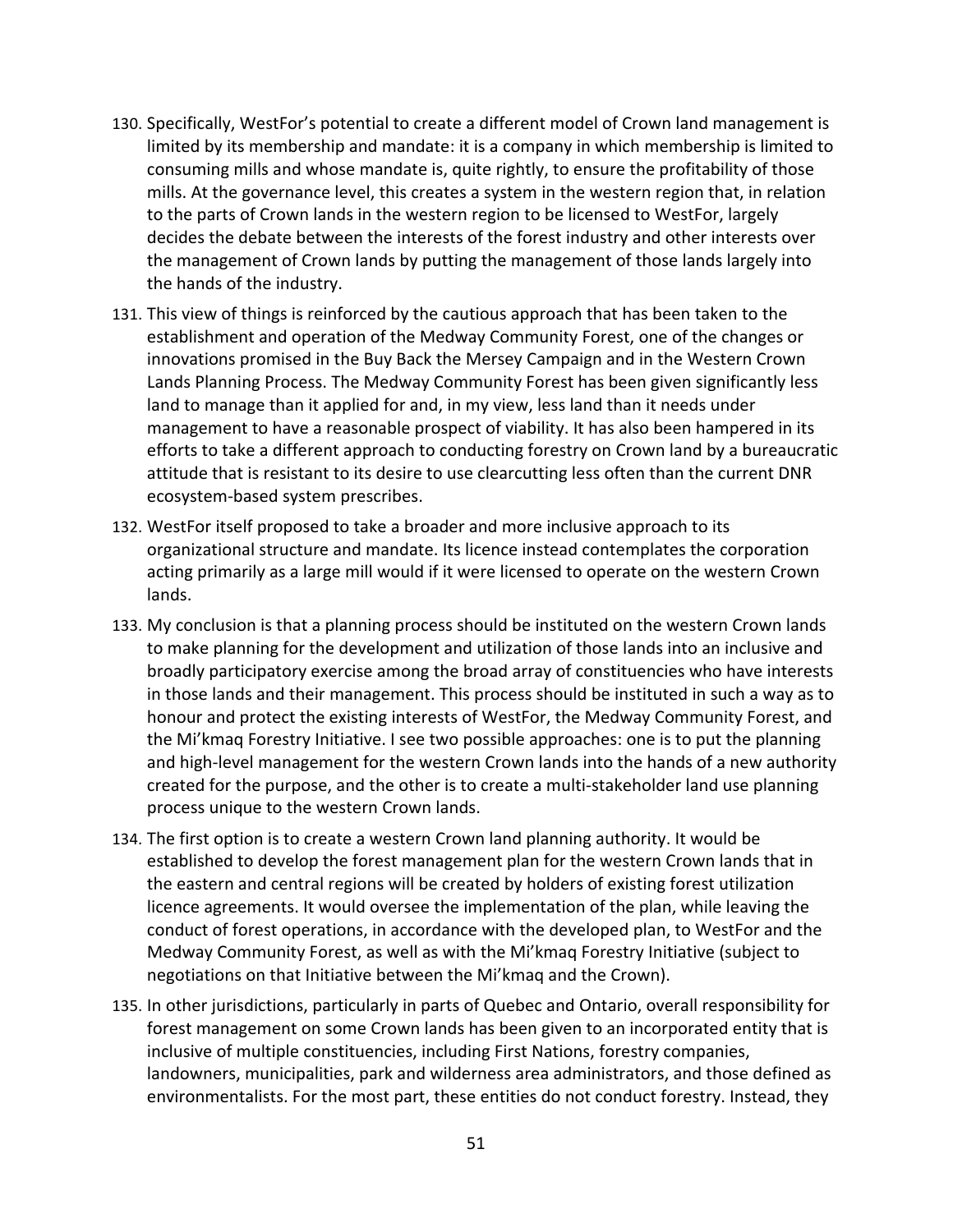authorize others to conduct forestry within planning parameters they develop, while at the same time authorizing and overseeing other kinds of activities on the land they manage or plan for. While their role is to decide how to balance the interests of forestry against other and competing interests, one of their responsibilities is development of forestry resources. Examples include Westwind Forest Management Inc., an Ontario organization that participated in this Review, Nawiinginokima Forest Management Corporation, another Ontario organization created under the Local Forest Management Corporation framework set out in Ontario's Forest Tenure Modernization Act of 2011, and 41 other forest management corporations that have delivered forest management services through diverse governance and ownership models since 1997. Similar objectives are being pursued in British Columbia through a community forest program, although entities created under that program are more directly involved in forestry operations.

- 136. To apply this approach in Nova Scotia, a statutory entity such as Westwind would be created for the western region. Its primary role would be to develop and oversee the implementation of the forestry management plan for the western Crown lands that would be required for all Crown land licence areas and to otherwise involve constituencies, including the community and Mi'kmaq forests and WestFor, in planning the management of the western Crown lands. It would do this through the same Class II environmental assessment process – or a separate process designed to be the equivalent of a Class II environmental assessment – more generally applicable to forestry on Crown land. On this approach, the three existing entities (WestFor, Medway Community Forest, and the Mi'kmaq Forestry Initiative) would continue to operate and to pursue their specific objectives within an overall plan for the western Crown lands developed by the more‐ broadly framed entity. Indeed, one of the obligations of the new overarching entity would be to encompass the forest management activities of WestFor, the Medway Community Forest, and the Mi'kmaq forest within the architecture of a larger plan for the western Crown lands. Its relationship to the Mi'kmaq forest currently under development would have to be negotiated, via the Crown, with the Mi'kmaq.
- 137. One concern with this approach is the separation it creates between responsibility for the development of the forest management plan and the implementation of the plan. This can be addressed to some extent by giving the authority the job of overseeing the implementation of the plan, leaving forest operators to act as contractors to it. I have concerns about both the feasibility of that approach and whether it is justified: it can raise issues about accountability and clarity of roles and responsibilities that I have said above are already too characteristic of how the management of forestry on Crown land operates. Another difficulty may be sustaining interest in the work of the authority on the part of those who constitute it. Another concern is interference with, or complication of the relationship between the Crown and the Mi'kmaq relative to, the Mi'kmaq Forestry Initiative. A further consideration is that the more‐robust development of the Medway Community Forest may be a better way of directly involving a broad range of constituencies in forestry on these lands. It has also to be remembered that these constituencies will have the opportunity to participate in the legislated forest management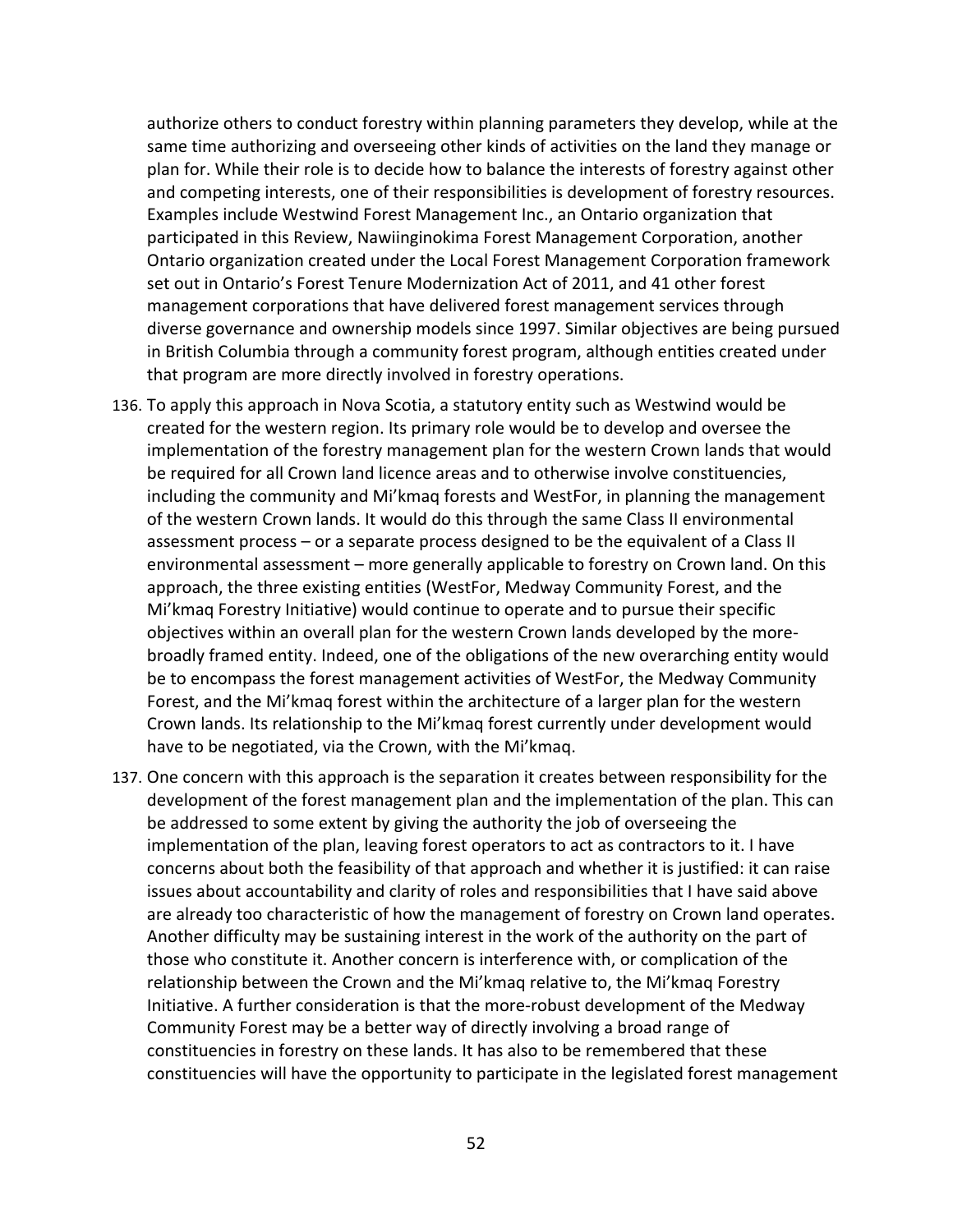planning process that I have recommended for all Crown land, whether it is conducted by an authority or by an entity such as WestFor.

- 138. The second option for opening up and including others in the planning of the development of the western Crown land would be a land planning process. Under this approach, a land use management plan would be developed under the supervision of an independent third party (or panel) appointed by the Minister of Natural Resources (or jointly by the Minister and the Minister of Environment). This planning process would be broader in its orientation than the forest management planning process contemplated in the previous option. It would spend as much or more time on the other uses to be accommodated within the development of the Crown lands as it would on the forestry component of activities on those lands. It would, in fact, leave the responsibility for a forest management plan for most of the western Crown lands with the holder of the forest utilization licence agreement, presumably WestFor. That plan would, however, be developed in the context of the broader land management plan. Unlike the planning authority option, this process would be more like a continuation of the Western Crown Lands Planning Process that functioned in the wake of the purchase of the Bowater lands by the provincial government, with the critical difference that the process recommended would be under the authority of an independent individual or panel.
- 139. Either of these approaches will take time and therefore carry the risk of delay and uncertainty for WestFor and the community forest and their respective stakeholders. The same is true for their potential negative impact on the Mi'kmaq Forestry Initiative. Measures would have to be taken to minimize this delay and to otherwise ensure the protection of the interests of each while a broader process, and its structure and organization, is designed, established, and made operational. With such measures in place, either of the approaches I have recommended would
	- a. shift planning authority from DNR to an organization or process representative of constituencies from across the western region, while preserving the role of DNR to ensure the organization's accountability and effectiveness and the compliance of forestry with applicable law and DNR policies and standards, including the ecosystem‐ based management framework.
	- b. give communities, including through their municipalities and their participation in entities such as the Southwest Nova Biosphere Reserve, the opportunity and the responsibility to participate directly in the governance of Crown lands in which they are directly interested, including in relation to forestry and its economic importance to communities within the western region.
	- c. provide continuing transparency on the development of the western Crown lands, including by directly involving Nova Scotians in the process of managing forestry on Crown lands.
	- d. create opportunities for collaboration and cooperation between constituencies currently in opposition to each other on forestry and the management of Crown lands more generally.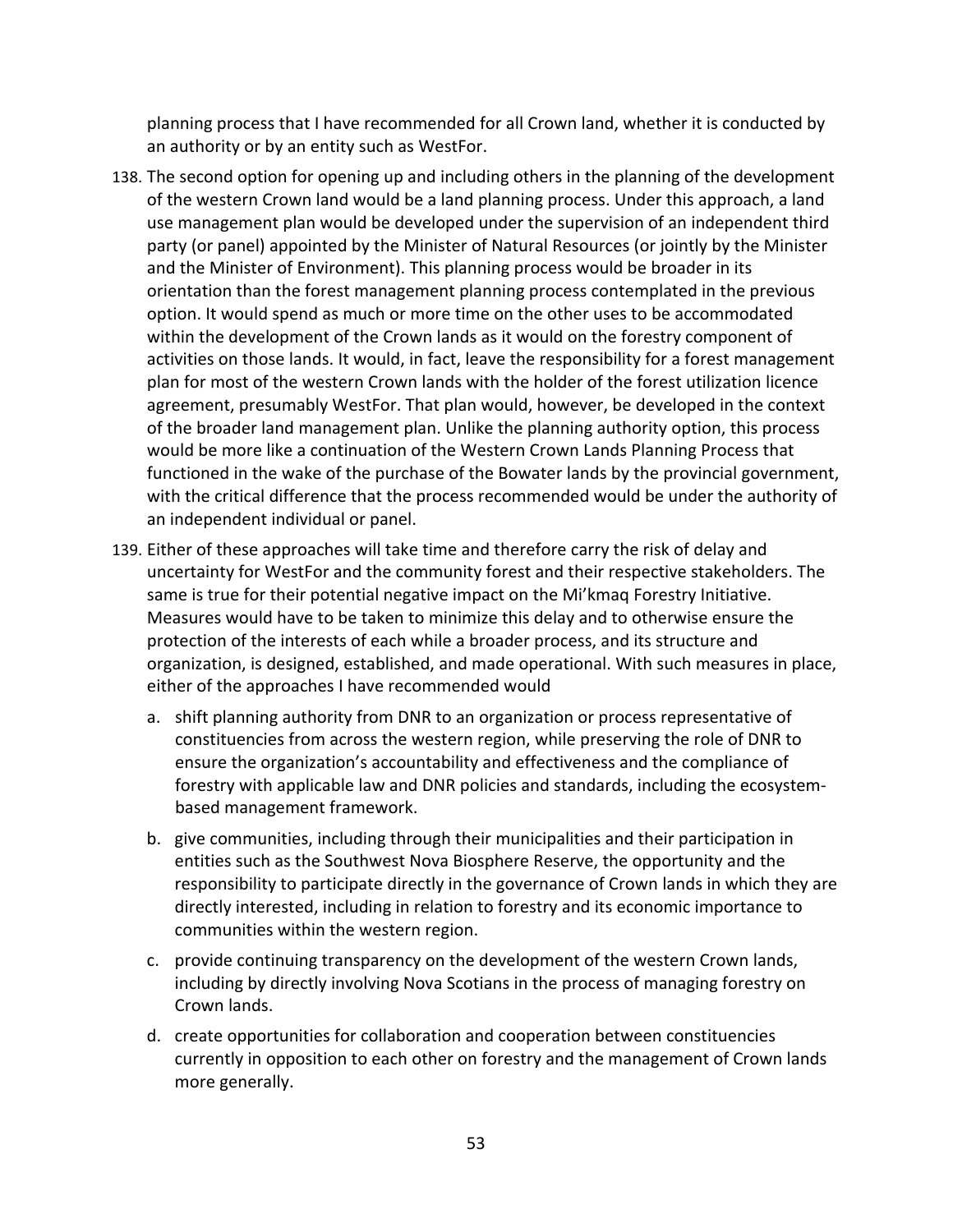- e. give municipalities and other constituencies who are seeking opportunities to see Crown lands managed in a different way the opportunity to experiment and to explore those alternatives.
- 140. My conclusion is that the land use planning process is the better way to proceed. By separating the broader question of how the western Crown lands will be developed from the forest management planning applicable to a large part of the forestry component of that development, it will give constituencies and the public a say in how forestry should fit into the broader plan for developing and utilizing the lands. At the same time, it will leave responsibility and accountability for forest management planning with the organizations that will be conducting forestry. The public will, however, also have its say in the forest management through the legislated process I have recommended for the development of forest management plans. In addition, a land use planning process, as opposed to a planning authority, will minimize the potential for interference with the existing community forest and the Mi'kmaq Forestry Initiative, while perhaps encouraging broader public interest in the management and operation of the Medway Community Forest.

### 3.8 Conclusions on the Department of Natural Resources

- 141. Judging by what I heard in this Review, there is a general lack of trust and confidence in DNR shared by people who otherwise strongly disagree on forestry practices and other forestry issues. Those opposed to how forestry is currently conducted argue that the department is beholden to industrial interests, pointing to its failure or refusal to implement the commitments contained in the natural resources strategy and the number of former Bowater employees who are now in senior DNR positions. Those in the forestry business complain of the politicization of the decision‐making process, both in making policy that lacks scientific basis and economic realism and in making public opposition (or its absence) the litmus test for approving forestry operations on Crown lands. On both sides, there is sharp criticism of DNR's science and of its tendency to do science in‐house, with limited resources, without engagement with external academic experts, including through the peer review process.
- 142. Some believe a departmental realignment of responsibilities is needed, with responsibility for stewardship of Crown lands in one department, such as Environment or a DNR without responsibility for forestry, and responsibility for the business of forestry in another, such as Business. The rationale is to eliminate the conflict of interests embedded in DNR's current mandate for stewardship and economic development. I question whether I have the mandate or the evidence to make such a recommendation. I am skeptical of what it would achieve, even if it could be done in alignment with the mandates of other departments, which is debatable. If the underlying diagnosis of the problem is accurate, it could simply replace the hierarchy within DNR between the stewardship and forestry mandates of the department with a hierarchy between the department that is responsible for stewardship and the department responsible for the business of forestry. Also, what is needed is an approach that achieves integration among the ecological, social, and economic aspects of forests and forestry. Further fragmentation of authority between departments will not make that easier but harder.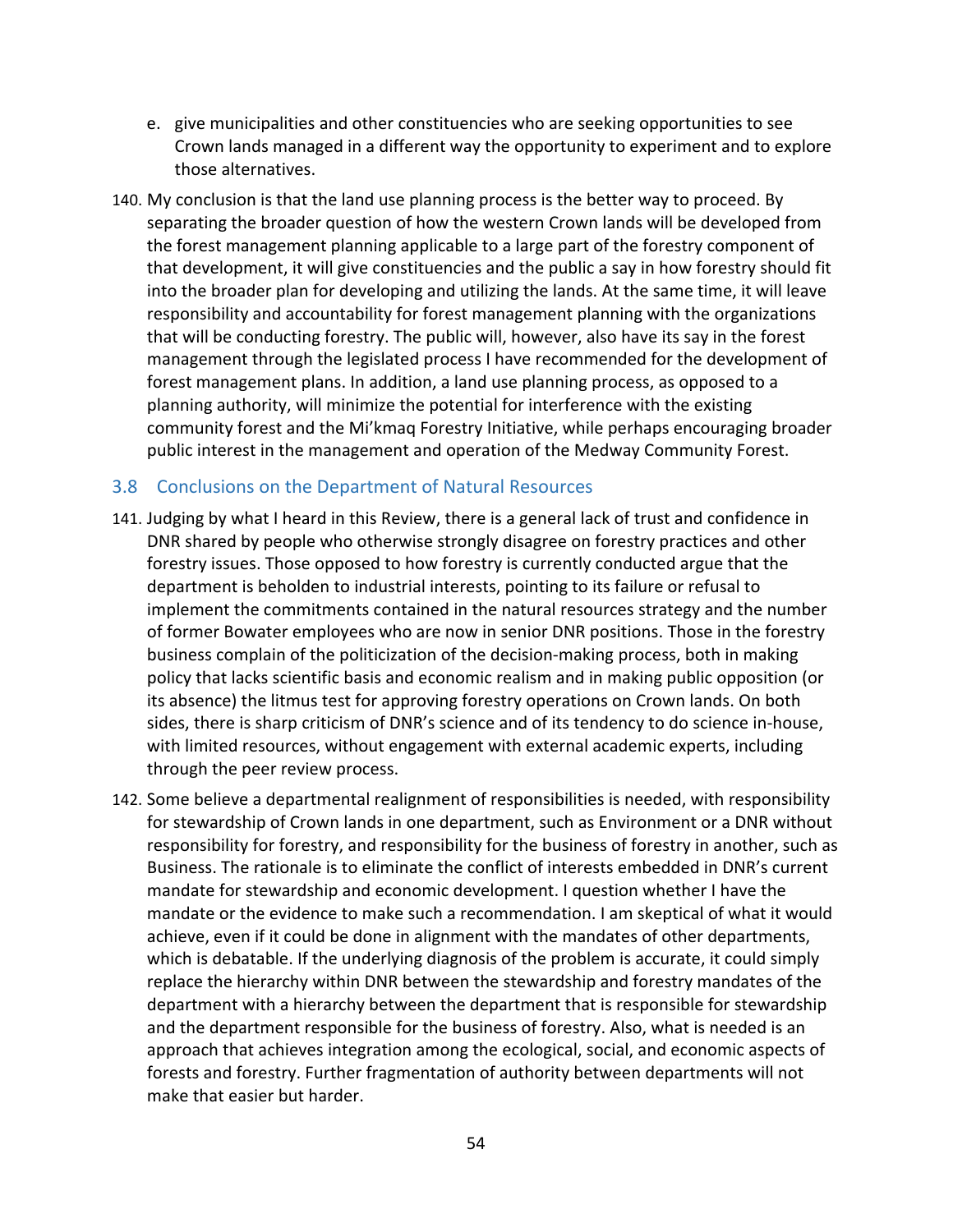- 143. I have instead concluded that forestry on Crown lands should be governed by a forest management planning process under which "FULA holders" will be required to develop a forest management plan for the lands they are to manage through a Class II environmental assessment under the Environment Act or a process under the supervision of an independent third party that emulates such an environmental assessment. In either case, there should be a written report to the deciding minister or ministers and a decision with supporting written reasons from the minister or ministers. The requirement for such plans developed through a public process is a level of forest management on Crown lands – required in other jurisdictions – that is missing in Nova Scotia. It is a level that should be instituted however forestry is to be conducted on public lands, but it is especially important if Nova Scotia is serious about conducting ecosystem‐based forestry on a landscape basis. Other provinces use environmental assessment, or a process like environmental assessment, to conduct this level of planning, including using it as a vehicle to facilitate the public's participation in forestry at a strategic planning level. Doing so in Nova Scotia under the authority of the Minister of Environment creates an opportunity to bring transparency and accountability to the process and to mitigate the concerns about how DNR internally manages its competing responsibilities.
- 144. The other opportunity created by such a process is to reduce DNR's micromanagement of forestry on Crown lands. It would do this by making it clear that the industry is responsible for conducting forestry, including silviculture, in accordance with a forestry management plan transparently developed with public participation through a process overseen by an independent third party, not DNR or industry. Above, I lay out the advantages of extracting DNR from operational decision making, except as a regulator. Here, I only reiterate that it would on the one hand increase DNR's opportunity to be an effective policy maker and regulator and on the other hand allow industry to achieve efficiency and operational predictability.
- 145. I have observed a significant gap between what DNR says it is doing to manage forestry on Crown land and how it is actually managing forestry on Crown land. It says it is making a transition to ecosystem‐based forestry, a version of what this report calls ecological forestry. As noted by Van Damme and Duinker in their paper, "Silviculture Reporting, Progress, and Accountability," the 2017 State of the Forest Report states: "The Department of Natural Resources is committed to advancing the practice of ecosystem‐based landscape scale management." In reality, the forestry taking place on Crown lands continues in significant measure to be governed by the philosophy and methods of the 1984 Royal Commission. Unless the minister and deputy minister of the department make it clear and unequivocal that the department is fully committed to ecosystem‐based management, within a triad model of doing so on a landscape basis, this gap will continue to exist. The result will be confusion and uncertainty for the industry and distrust and opposition from those concerned, including much of the public, about how forestry is being conducted on Crown land. Further, the idea that DNR is setting an example for management on private land will be an illusion.
- 146. DNR must deeply and pervasively embrace a culture of transparency and accountability. It must institute the information management, sharing, and distribution systems needed to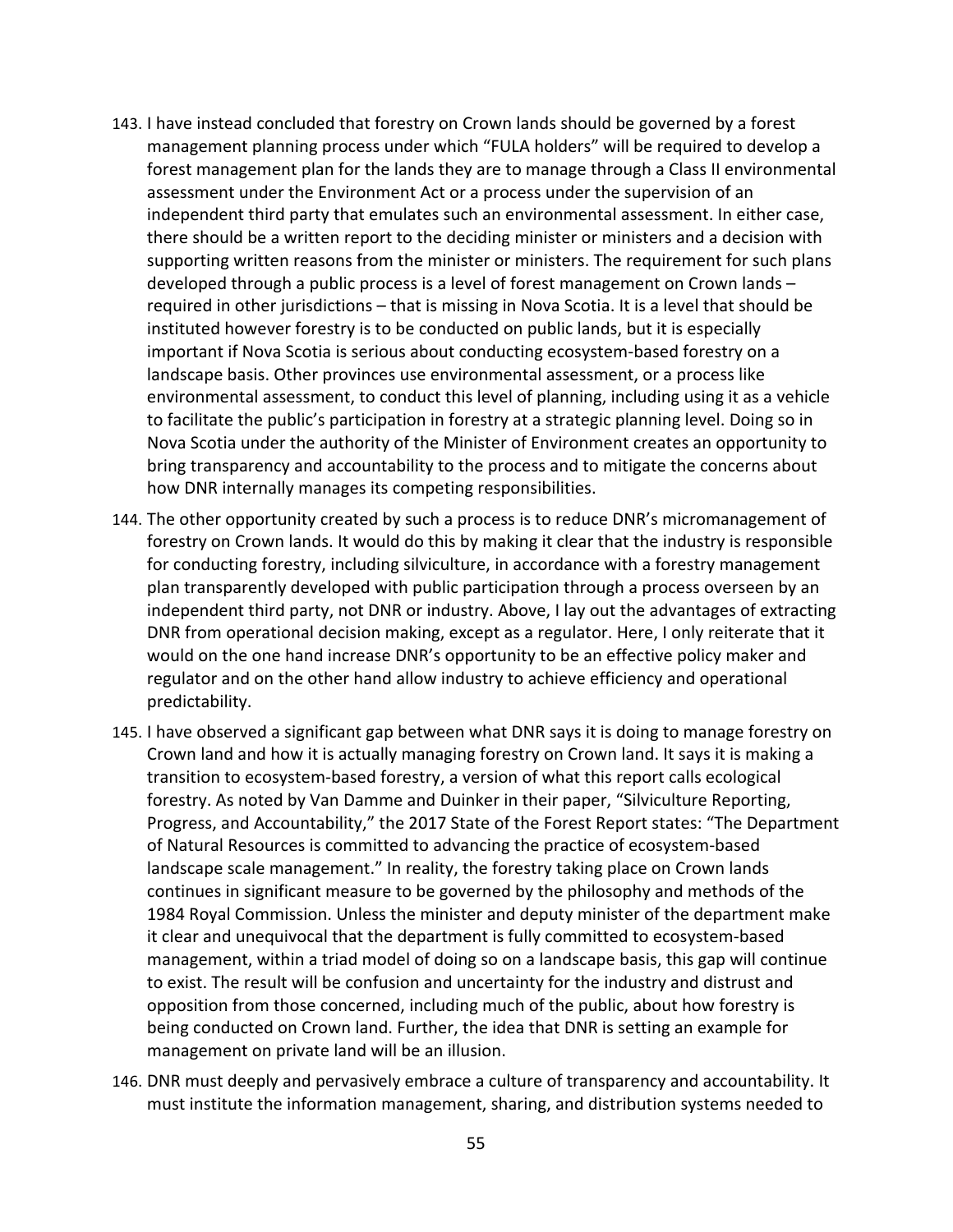put that culture into routine operational practice. For example, the practice of giving written reasons for decisions on matters of public interest should, wherever practicable, become standard. Measures must also be taken to prevent the protection of privacy provisions of the Freedom of Information and Protection of Privacy Act, as well as bureaucratic systems or resistance to disclosure, from limiting the operation of the freedom of information provisions of the same legislation relating to matters of clear public interest. In broad terms, such matters include decisions taken in relation to, or activities conducted on, land that belongs to Nova Scotians through their government.

- 147. DNR must dramatically increase its reliance on science and its role in conducting, enabling, and applying the scientific research needed to move Nova Scotia in the direction of ecological forestry, with healthy forests and thriving forestry-based industries. Within reasonable limits, the instinctive approach of the department in the face of scientific uncertainty should be to enable its own excellent scientists to undertake the necessary research or to work with the broader scientific community to address or understand that uncertainty. In this regard, building strong connections with schools of forestry, as well as with scholars in the full range of disciplines relevant to forests and forestry, is critically important, as more than episodic engagement on specific topics is needed. DNR's involvement in research, its application of science, and its rationale for balancing science against other variables should consistently be a matter of public record.
- 148. Another critical element is encouraging and supporting research by Nova Scotia's forestry sector, including partnering with the sector on its research endeavours. This should include supporting research on innovation in how forestry is best managed and practised in Nova Scotia within an ecological forestry paradigm. It should include true support for experimentation by the licensed community forest and the Mi'kmaq Forestry Initiative as well as by other licensed forestry operators. Further, it should include support for research on innovation opportunities for woodlot owners. One option for doing so may be the centre of excellence concept suggested during this Review by the executive director of the Nova Scotia Woodlot Owners and Operators Association at a workshop convened at the request of the Review by the Mersey Tobeatic Research Institute.<sup>48</sup> The need for research and technological and operational innovation is a primary theme of an Addendum paper by Laird Van Damme on the role that technology could play in enabling and facilitating the transition to ecosystem-based forestry in Nova Scotia.<sup>49</sup>
- 149. In particular, DNR should more aggressively explore opportunities to better leverage existing assets to support and contribute to innovation in Nova Scotia's forestry industry. For example, DNR has maintained since 1965 a network of over 2,000 permanent sample plots to monitor changes in forest condition every five years.<sup>50</sup> These data have been

<sup>48 &</sup>quot;Workshop Notes: Opportunities for Consensus and Conflict Resolution in Forestry," Appendix E in the Addendum.

 $49$  Laird van Damme, "The Impact of Emerging Technology on Forest Practices," in the Addendum.

<sup>50</sup> This is one of a kind and does not exist anywhere else in Canada.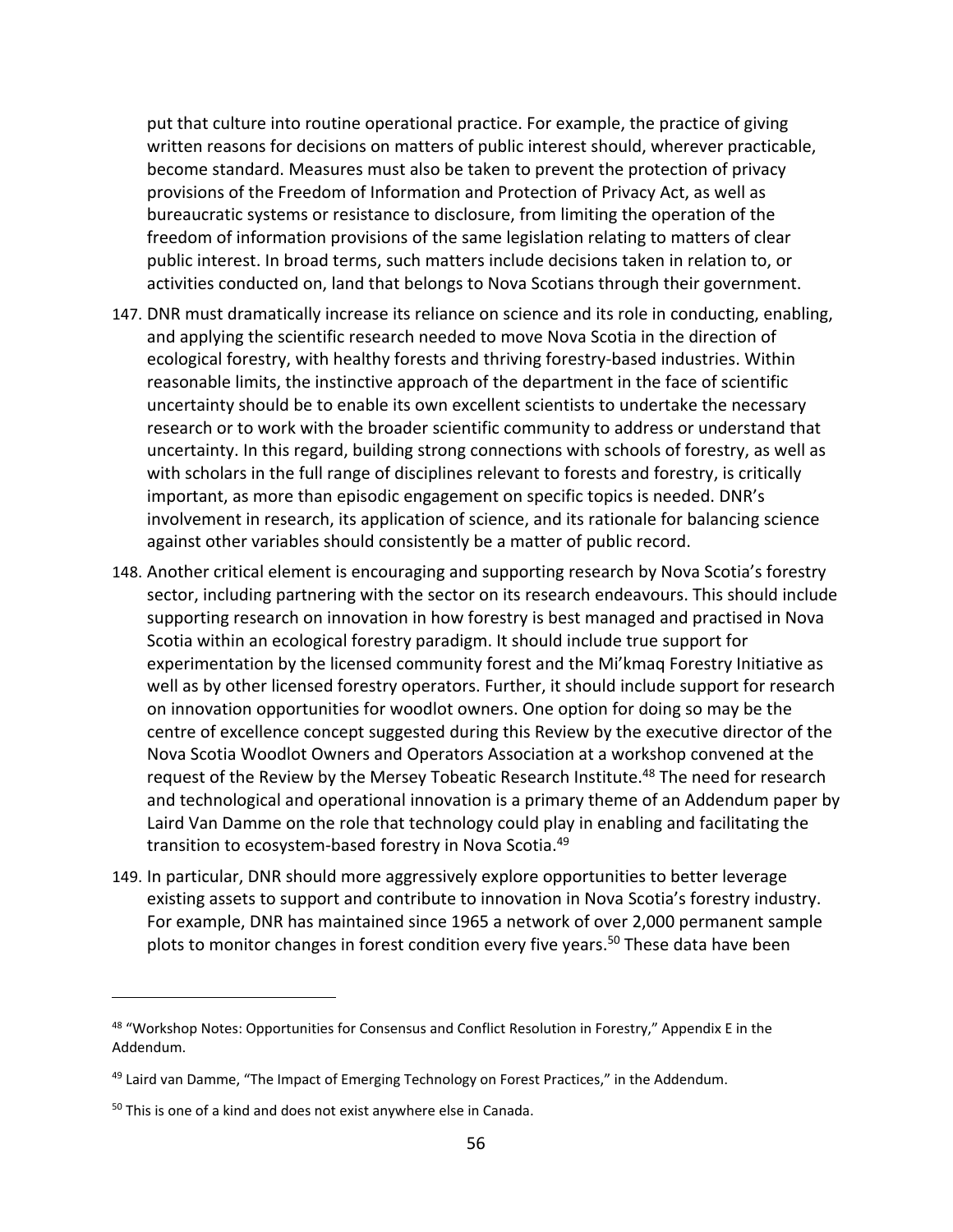complemented with aerial photography interpretations generating maps useful for forest‐ planning purposes. Nova Scotia enjoys a leadership position in the quality of its forest inventory data system. These data can be further leveraged to strengthen monitoring and reporting within an active adaptive management framework.

- 150. Plans are already in place to supplement and combine these data with advanced active remote sensing systems, such as LiDAR, that will for the first time generate accurate terrain elevation models and allow for full enumeration of trees by size and condition across the province. The elevation models alone will be invaluable engineering planning assets for infrastructure projects and emergency response (e.g., flood and spill mapping). Watershed management will also be enhanced.
- 151. In addition to making pre-treatment assessment procedures more cost effective, the tree size and condition data available via LiDAR technology will be useful for forest management planning at all scales, including on private wood lots. Understanding of wildlife habitat and endangered species associations will also be enhanced, thus creating opportunities for enhanced and cost‐effective biodiversity conservation efforts, on Crown as well as private lands.
- 152. The forest industry could be enabled to use these new data, in conjunction with existing data, to better manage the forest products supply chain. Private landowners, if given access and interface tools online, will also be able plan their own activities and integrate their forests into a virtual market place.
- 153. Overall, across the full range of these activities, measures, and approaches, DNR (and the forestry industry) should formally and systematically adopt an adaptive management framework for driving the evolution toward ecological forestry; discharging their accountability for doing so; learning how to make it happen; and building the knowledge and expertise of their people and teams and the capacity and robustness of their systems.<sup>51</sup>

# 3.9 Conclusions on Forestry Professionals

154. The role of forestry professionals – foresters and forestry technicians – is critical to forestry practices and, more particularly, to how and if those practices evolve and change over time.<sup>52</sup> They do much of the work to gather and interpret the information that shapes the identification of treatment options at the stand level and either decide or recommend what, if any, forestry treatment should be applied. Only so much can be accomplished by regulation using across‐the‐board rules. Unavoidably, if there is to be forestry, critical decision making must happen at the stand level. This makes the knowledge, training, judgment, and ethics of the forestry professional of critical importance. All this is

<sup>&</sup>lt;sup>51</sup> See the discussion of adaptive management in Laird van Damme and Peter Duinker, "Silviculture Reporting, Progress, and Accountability," in the Addendum.

<sup>&</sup>lt;sup>52</sup> This section draws on Laird Van Damme, "Different/Better Forestry: The Role of the Forestry Profession," found in the Addendum.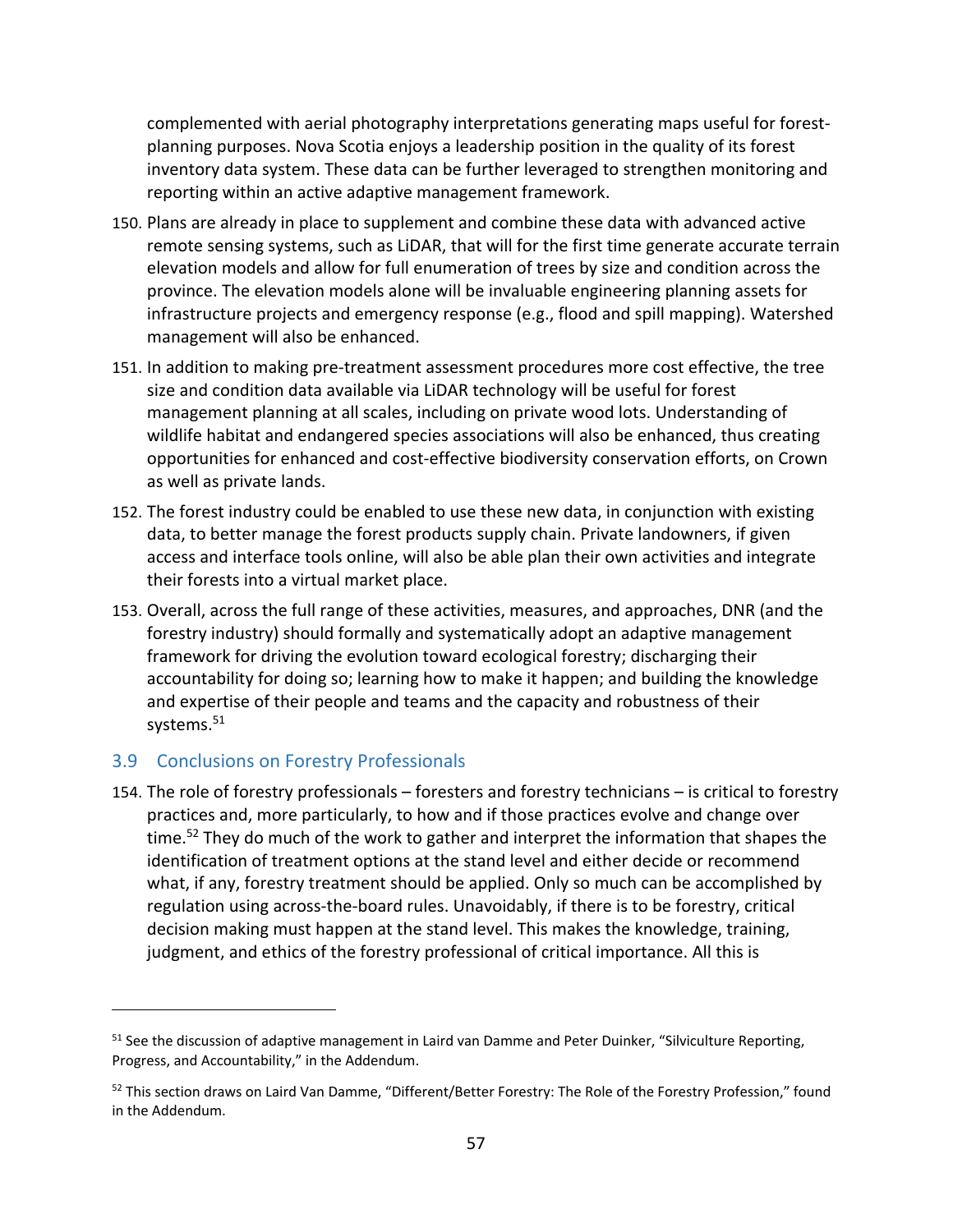reinforced when stand‐level decision making takes place under a complex and sophisticated decision-making framework such as DNR's ecosystem-based management framework. A broader discussion of the role of forestry professionals in changing forestry through adaptive management that aligns it with changing social values – while influencing those values – is provided in the Addendum paper on the forestry profession by Laird Van Damme.

- 155. The importance of the role of forestry professionals receives less attention than it should in discussions and disagreements about forestry practices in Nova Scotia. The profession that was once able to focus on biophysical sciences and the economics of growing and harvesting timber must now understand and accept responsibility for ecosystems and have broader skills in the social sciences, technology, collaboration, and communication. There should also be attention to the profession's improvement through diversity, including generational, gender, and racial diversity. As with any profession, these factors can influence awareness and understanding of, and willingness to try, new or unfamiliar methods. Likewise, there should be wider appreciation that, compared to some other jurisdictions, Nova Scotia has a relatively small forestry profession, as this may limit the capacity that the profession has to play – or can be asked to play – in the development of forestry in Nova Scotia. For example, it may restrict the availability of professional advice to many woodlot owners, even if the other factors limiting the availability of that advice are addressed. Another relevant consideration is that Nova Scotia does not, like many other forestry jurisdictions, host its own forestry school.
- 156. The success of DNR's ecosystem‐based management system for Crown lands depends on the understanding of it by the forestry professionals who will operationalize it. Concerted and dedicated attention must be given to their training and professional development on not only the mechanics of the system but also its underlying theory and science. In particular, dedicated attention is required to ensure that Nova Scotia's foresters, many of whom were educated before the emergence of ecological forestry, have the opportunity to become proficient in practising that kind of forestry and comfortable with the wider and interdisciplinary responsibility and opportunity it confers on forestry professionals.
- 157. A wide range of other kinds of options should be considered to support forestry professionals in the crucial role they will play in the transition to ecological forestry. A sector-wide human resources strategy built on the appeal of ecological forestry to a younger generation of foresters could be developed to recruit and retain foresters and to support their professional development. Of course, such a strategy will be successful only if Nova Scotia's forestry sector is growing and developing.
- 158. Another option is to adopt a version of right‐to‐practice legislation that the associations for foresters and technicians are currently proposing. Under such legislation, foresters and technicians would be responsible for their statutory self‐regulation and have exclusive right to perform professional services within their respective and overlapping scopes of practice. In this context, the argument is that it will enhance and reinforce the professionalism of both foresters and technicians and ensure that forestry is practised by those who have the necessary skill and knowledge, under statutory accountability. The arguments against are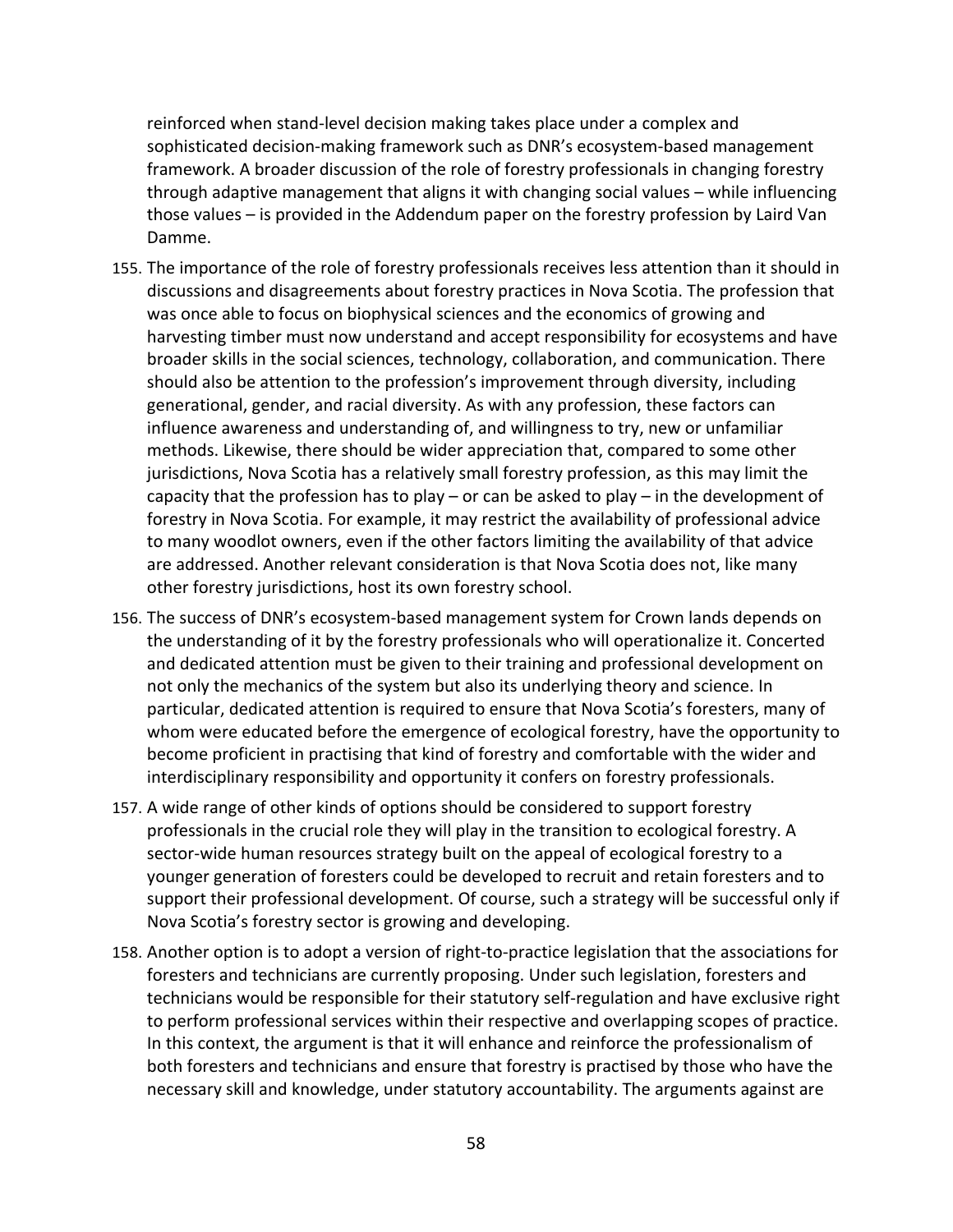all those routinely made against this kind of regulation in many fields, including that it unduly restricts the choice of the customer in exchange for a protection (accountability) that is more illusory than real. The additional question in Nova Scotia is whether there are enough foresters and technicians to discharge the responsibilities that come with statutory self-regulation. A closely related concern is that conferring right-to-practice status on a small profession may restrict access to forestry advice, especially by woodlot owners and small forestry businesses.

159. I conclude that the contribution statutory self‐regulation could make in supporting and building the vitally important professionalism of Nova Scotia's forestry professionals weighs in favour of the statutory self-regulation for foresters and forestry technicians that has already been adopted in a number of other Canadian jurisdictions. There are four conditions or qualifications, all designed to improve the feasibility of self‐regulation, to limit its restrictiveness on the market for professional forestry services, and to enhance the profession's capacity to contribute to the success of ecological forestry in Nova Scotia: (a) there should be one regulatory body for foresters and technicians; (b) it is likewise essential that technicians retain a wide scope for independent practice; (c) significant scope for delegation of professional acts to adequately trained and properly supervised unregulated service providers should be part of the model; and (d) associate membership by those in other disciplines or professions who have expertise and experience in forestry and forestry-related issues, knowledge, and science should be welcomed.

### 3.10 Conclusions on Implementation and Accountability

- 160. The conclusions I have reached, with the associated recommendations, are interrelated and mutually dependent on one another. For example, without adoption of a forestplanning process through environmental assessment, I would consider other options for addressing concerns about DNR's competing mandates and for ensuring that forestry on Crown lands is generally conducted in accordance with ecological forestry principles. Similarly, without that recommendation, I would be less inclined to emphasize the importance of extricating DNR from operational decision making and leaving that responsibility with industry and its professional advisers. As another example, without action on effective implementation of the Endangered Species Act and the changes I have proposed to the regulations that already apply to private land, I might reconsider my conclusion that forestry on private land should not be more generally regulated.
- 161. Adopting and implementing the changes I have proposed will take time, if the implementation is to be effective. This will both provide a period of transition to the industry and ensure that it has time to make the transition. It will be important to ensure that transition actually occurs during this implementation period and also that the duration of this transition period is determined by the time needed to achieve effective implementation, not foot-dragging. In light of recent history, in which DNR prepared a series of reports evaluating its own progress on implementing the commitments made in the natural resources strategy, there is a need for a mechanism of arms‐length and external accountability. One option to consider would be a Forest Practices Board, such as the one created in British Columbia, to give citizens an avenue to make complaints against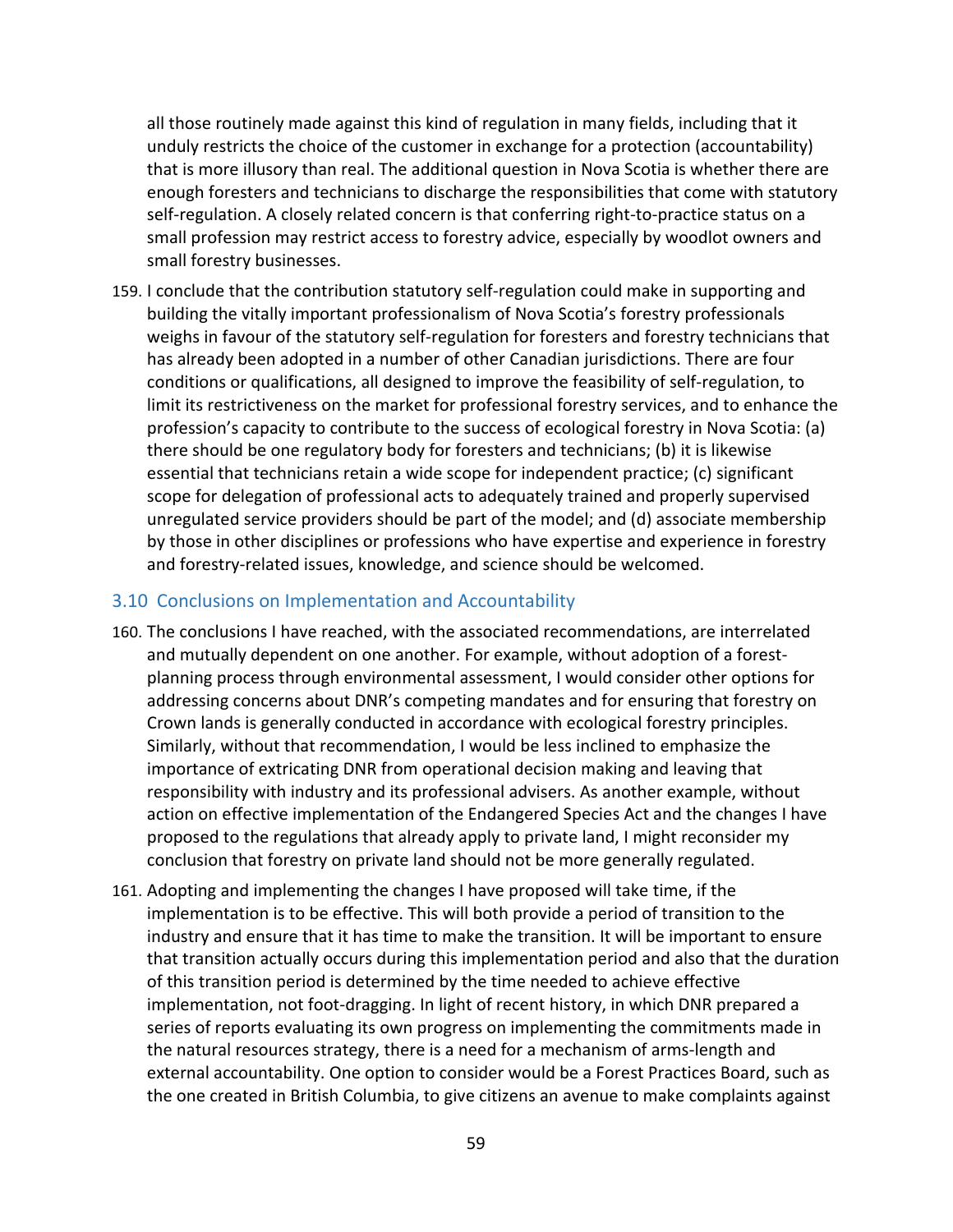DNR (or company) decisions at the stand level.<sup>53</sup> I have concerns about the suitability of that approach in a province the size of Nova Scotia. Such an approach may also be too limited, narrow, operational, and reactive. Instead, I have concluded that the responsibility for evaluating DNR's implementation of this report should be given to an independent committee of technical experts.

- 162. This committee should report to the Minister of DNR, not to DNR staff. It should include members from the Review team. It could also include members of the advisory committee proposed above to work with DNR on implementing the recommended changes to DNR's framework for ecosystem‐based management on Crown lands. This committee should report annually to the public on its evaluation of DNR's progress on the implementation of this report. One of the issues on which it should evaluate DNR is the timeliness of its progress, taking into account the complexity of the issues, the volume of work involved, and also the need, a decade after work began on the natural resources strategy, for urgent action on aligning forestry practices with an ecological approach to forestry.
- 163. In reviewing the progress of DNR, the technical committee should recognize that the experience of implementing this report may reveal that that some of my conclusions were mistaken or incomplete or that some of my recommendations will not work or may not work as well as alternative measures. In those scenarios, the role of the committee should be to evaluate and report on such DNR determinations and to evaluate and report on the alternative measures that DNR has taken, or proposes to take, to implement ecological forestry, including the triad, in Nova Scotia.

<sup>&</sup>lt;sup>53</sup> Al Gorley, "Brief Overview of the Forest Policy and Implementation Framework in British Columbia," in the Addendum.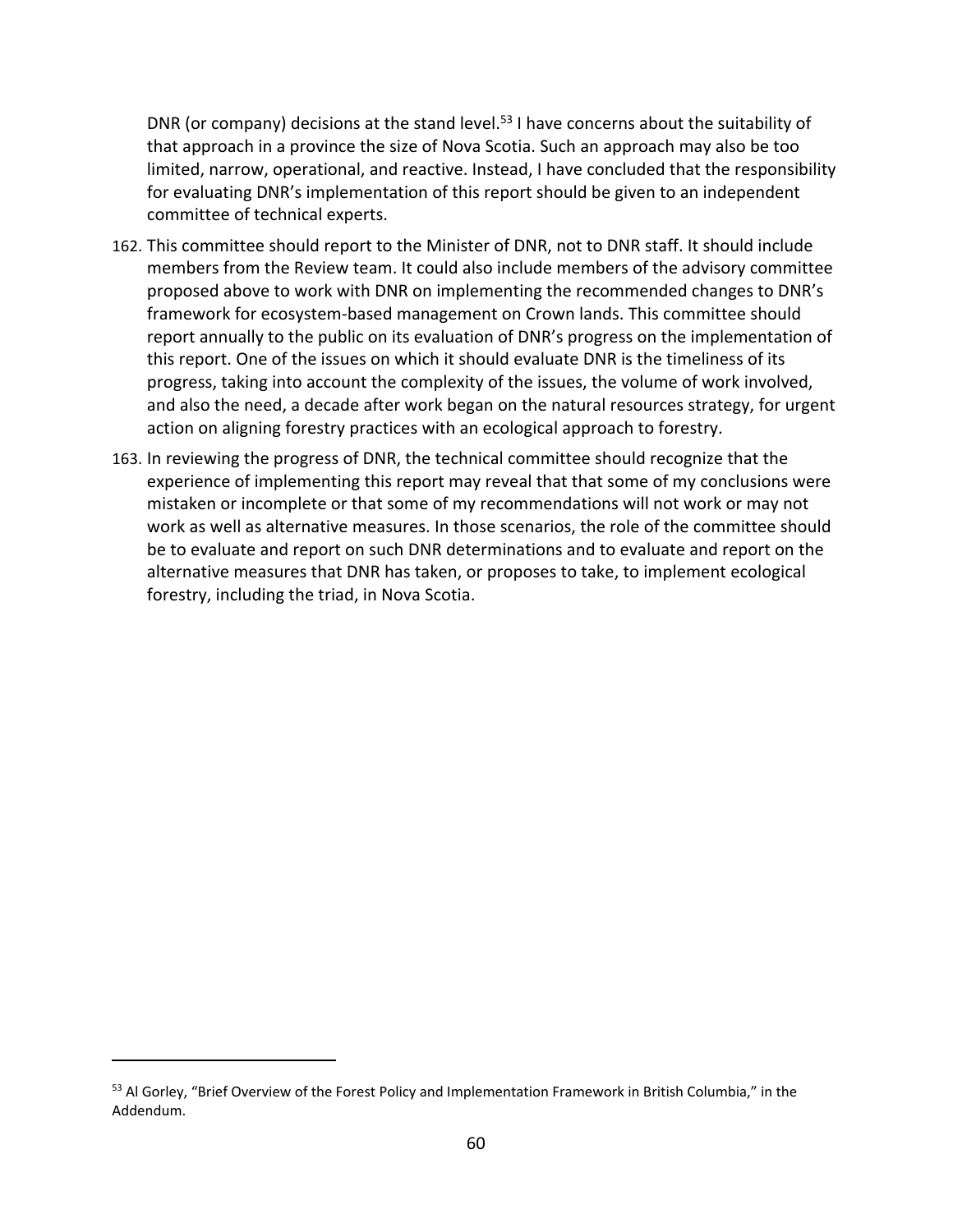## 4 Recommendations

- 1. In respect to forestry practices and related forestry policy, economic, social, and environmental values and objectives must be balanced within a policy and operational framework that gives priority to the conservation and sustainable management of ecosystems and biodiversity.
- 2. To align forestry with the priority to be given to ecological protection and enhancement, policy and operational decision making relating to forestry practices should be guided by an overall approach to forestry called "ecological forestry," which seeks to
	- a. align forestry with ecological considerations and with ecological protection and enhancement by integrating ecological knowledge, principles, and concepts, including traditional knowledge, into how forestry is conducted
	- b. combine the societal mandate to both protect ecological systems and biodiversity while sustaining a productive and profitable forestry sector by aligning forestry practices with natural processes, including disturbance regimes, that ecological forestry emulates
- 3. Consistent with the ecological forestry paradigm, the objective of forestry practices in Nova Scotia should be, wherever appropriate, to maintain or restore multi‐aged and mixed‐species forests in which late‐successional species have the opportunity to grow and mature where they represent the forest's natural condition. Practices that do otherwise in those forests should be curtailed.
- 4. Nova Scotia should explicitly and strongly embrace and robustly implement the triad model of ecological forestry and seriously develop each of its three legs: the conservation leg, the high-production leg, and the intervening landscape (or matrix) where conservation and production objectives are both applicable and combined.
- 5. Whether the forests are in good, poor, improving, or declining condition regionally and provincially, both from an ecological perspective and as an economic resource – should be the guiding question in discussions and decision making for forestry in Nova Scotia. To that end:
	- a. The State of the Forest Report should include the kind of comprehensive information that is required to allow people to come to holistic conclusions on the state of the forests and forestry and to put their personal observations and opinions and those of others on the condition of the forests into a broad context of objective data.
	- b. Specifically, the State of the Forest Report should aim for comprehensiveness on information that is useful in understanding and explaining the ecological condition of the forests, the forests as an economic resource, and the condition, functioning, and prospects of all forest‐related industries.
	- c. Tracking and reporting of the state of the forests and the forestry industry should happen at multiple scales, including provincial, regional, and landscape levels.
	- d. Nova Scotia should fully utilize Canada's Sustainable Management Criteria and Indicators (2003) and collaboratively adapt them to a Nova Scotia context.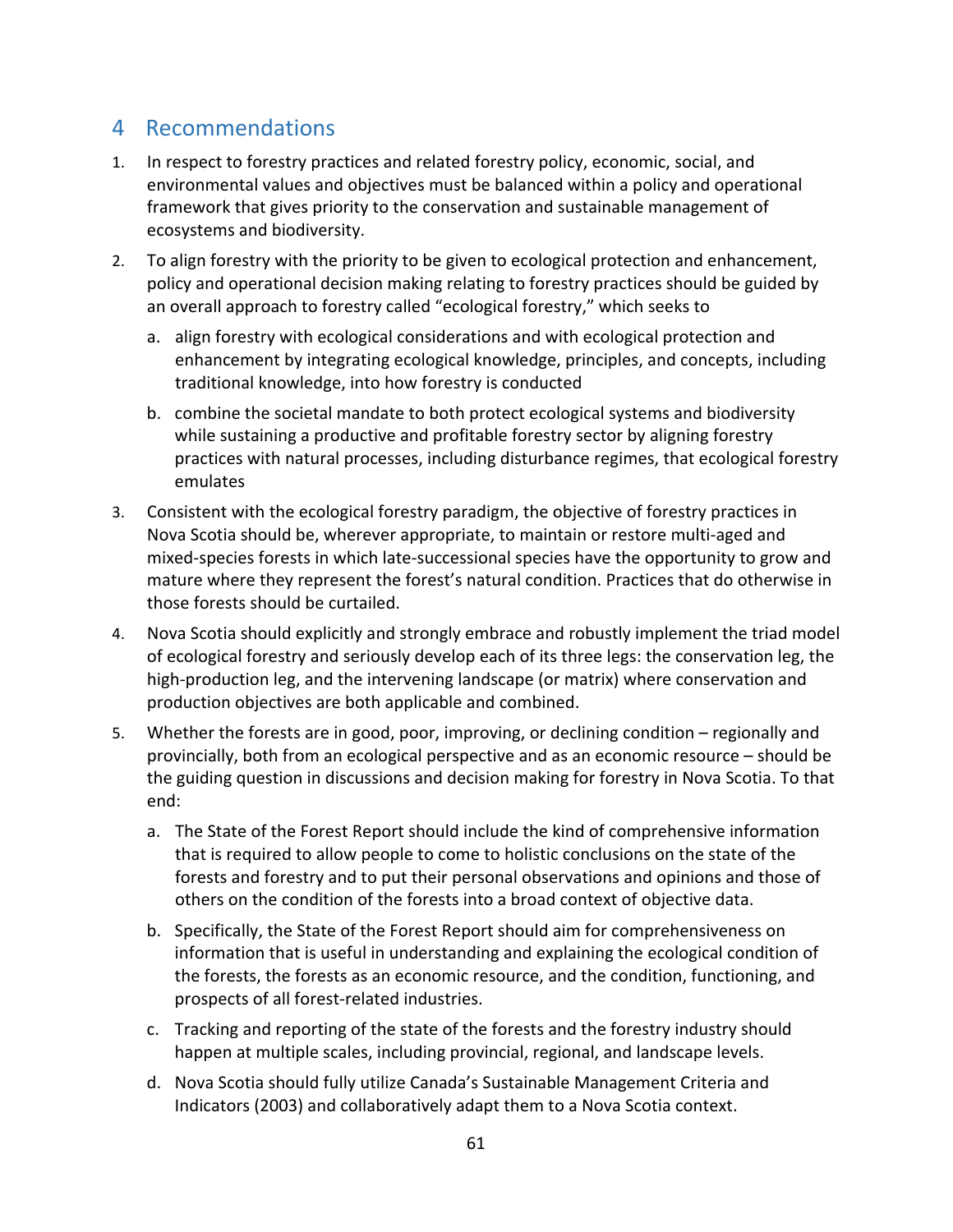- e. Action must be taken to improve confidence levels in datasets about ecosystems.
- f. The metrics tracked and reported in the State of the Forest Report should include all those recommended by the Mersey Tobeatic Research Institute's report, "State of Nova Scotia Forest and Biodiversity Review," prepared for this Review.
- g. Measures should be taken to make information on the forests and forestry‐related industries easier to access and to understand, including profiling information on the most important metrics in a smaller document that focuses attention on those metrics.
- 6. DNR should work transparently and collaboratively with interested parties, including representatives from the academic community, in making improvements to reporting on forests and forestry, including in the State of the Forest Report.
- 7. DNR should
	- a. transparently acknowledge and address, with peer‐reviewed science, the concerns and critiques that have been raised with DNR's mapping of natural disturbance regimes in Nova Scotia and align its ecosystem‐based management framework for forestry on Crown lands with its revised and peer‐reviewed mapping of Nova Scotia's natural disturbance regimes
	- b. align its ecosystem‐based management framework for forestry on Crown lands with its revised and peer‐reviewed mapping of Nova Scotia's natural disturbance regimes
- 8. In general, those responsible for forestry practices, including DNR and licensees on Crown land, should make decisions that favour uneven‐aged management and which recognize that clearcutting is inappropriate in the following circumstances:
	- a. In natural stands that are governed by gap dynamics and infrequent stand initiating regimes
	- b. In young stands that are still exhibiting rapid growth in volume and/or value
	- c. In forests with high recreational or social value
	- d. Where ecological values are likely to be impaired at a landscape level
	- e. In areas characterized by sensitive or thin soils or on steep slopes
	- f. In situations that may cause deterioration of aquatic values through processes such as erosion and siltation of runoff of surface water
	- g. In municipal watersheds (subject to research under way in Pockwock Watershed) or when a high proportion of any watershed area has already been clearcut or otherwise disturbed
	- h. Adjacent to the boundaries of parks, nature reserves, wilderness areas, or other ecological reserves
- 9. In general, subject to limitations that should be placed on the overall amount of clearcutting to protect and enhance ecosystems and biodiversity at the landscape level, those responsible for forestry practices, including DNR and licensees on Crown land, should limit clearcutting to the following situations: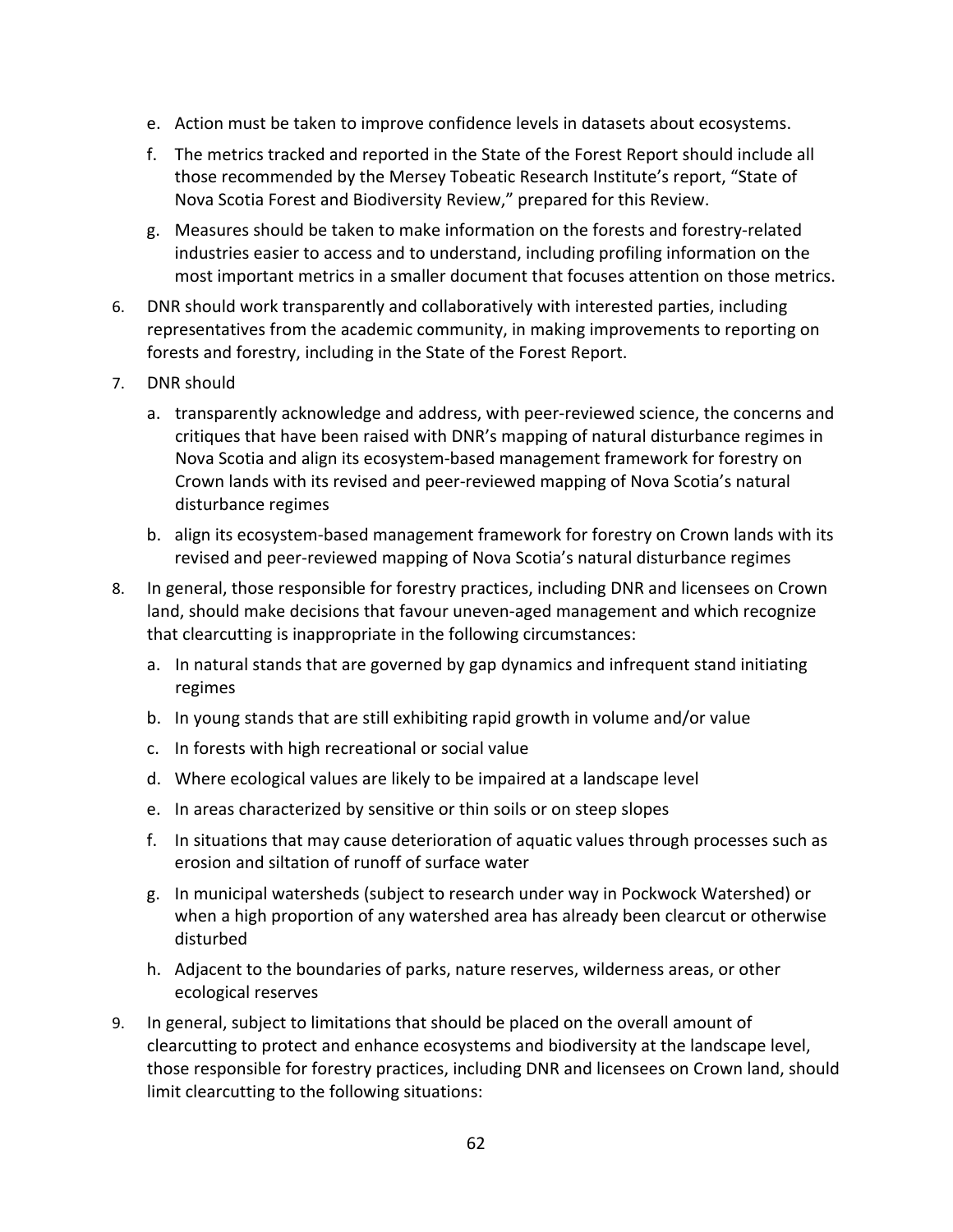- a. In vegetation types that are naturally subject to frequent stand‐replacing disturbance regimes (subject to appropriate retention)
- b. In stands in which shade‐intolerant, early successional species are to be perpetuated
- c. As part of well‐considered restoration activities intended to address degraded conditions caused by anthropogenic influences (e.g., poor regeneration, infestation by alien species)
- d. In extraordinary circumstances, such as salvage cutting after intensive natural disturbance
- e. To create areas for plantations managed intensively to provide long‐term stable sources of industrial fibre, especially within an overall triad approach to the implementation of ecological forestry
- 10. DNR should continue to develop and implement its ecosystem-based forestry management framework to manage forestry on Crown land, specifically as mandated in the *Forest Management Guide*. For application to Crown lands that are part of the intervening matrix between protected areas and high‐production areas, amendments should be made to remove features that unduly favour even‐aged silviculture in natural forests and to strengthen the support the framework provides for multi-aged silviculture prescriptions. These amendments should be developed with input from an advisory group with membership from industry, technical and academic experts, representatives from forestry policy stakeholders, and foresters. This advisory group should also include representation from this Review.
- 11. The pre-treatment assessment process under the ecosystem-based forestry management process should be expanded to encompass and address relevant wildlife issues, and the harvest planning process should more generally be designed to ensure that wildlife issues are considered earlier in harvest planning and design.
- 12. In deciding the percentage of post-harvest retention required on Crown lands under the revised ecosystem‐based forestry management framework, DNR should
	- a. conduct a range of wood supply scenarios to determine the impact that different ranges of retention would have on wood supply in the short, medium, and longer terms
	- b. conduct operational trials or other applied research to test the ecological and economic outcomes of different levels of retention under various ecosystem conditions
- 13. DNR should work with interested parties, including representatives from the academic community, to assess the work that is underway for landscape‐level planning, including
	- a. the implications of changes to forest practices as a result of this Review on the objectives and methodology for landscape‐level planning
	- b. to the extent that landscape‐level planning will rely on mapping of natural disturbance regimes, aligning it with its revised and peer‐reviewed mapping of Nova Scotia's natural disturbance regimes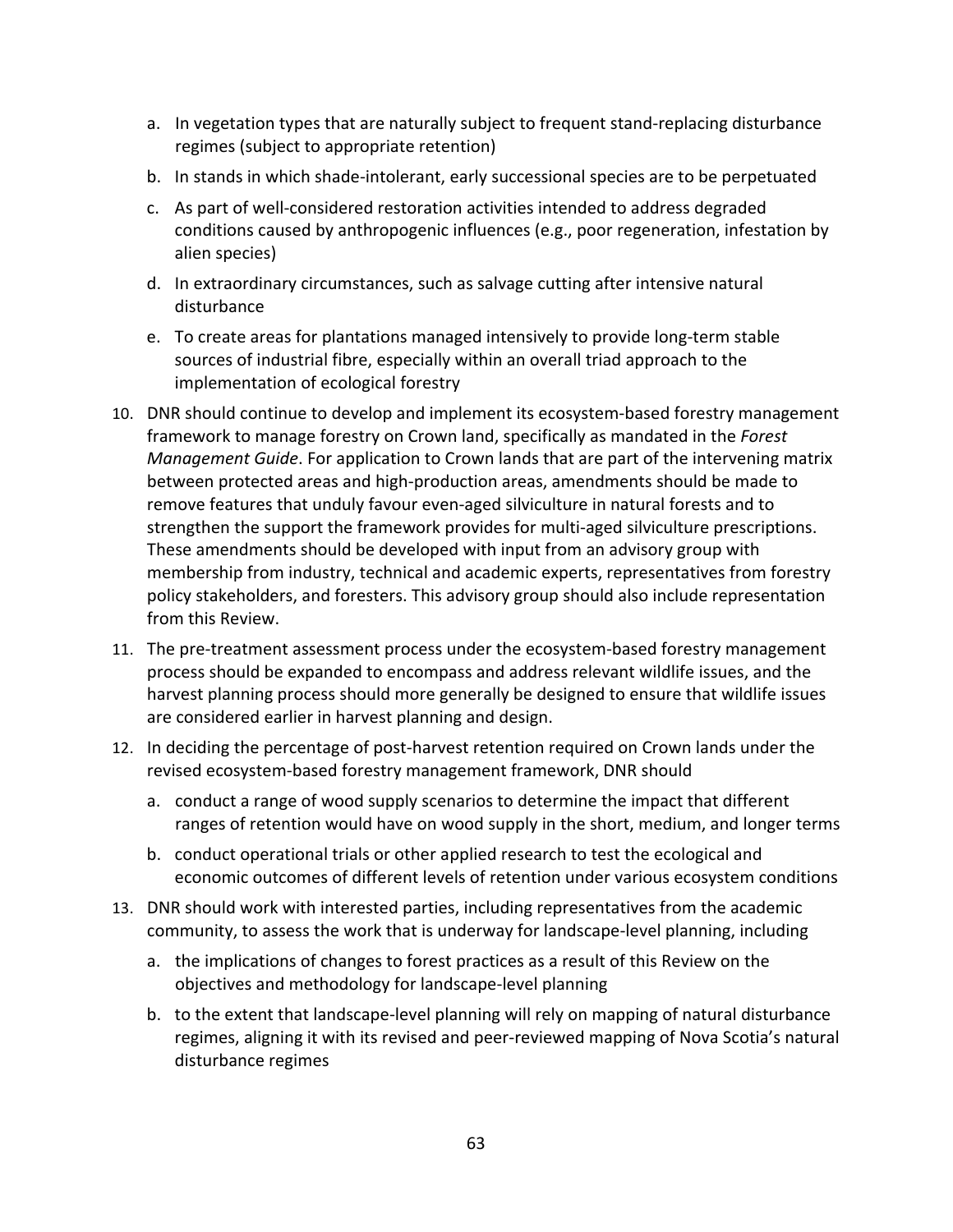- c. reviewing the methodology and basis for setting forest condition targets at the landscape scale (e.g., what percentage of a landscape should have old forest)
- 14. To ensure the productivity of plantations and high-production forestry where it is conducted in accordance with ecological forestry, licensees on Crown land should have access to public funding for the use of herbicides to control competing species and as a density control measure within plantations.
- 15. DNR should require areas of high‐production forestry on Crown land, including plantations, to be managed to achieve outcomes such as those required under the State of Maine's Outcome‐Based Forestry Policy.
- 16. DNR, with Crown licensees, must take immediate and sustained action including by conducting or commissioning appropriate scientific research, engaging interested parties in collaborative problem‐solving forums, and adopting precautionary measures – to be responsive to concerns about the potential adverse impact of forestry on Crown lands on the following interests:
	- a. Sensitive soils, particularly on Crown lands in the western region
	- b. Bird populations
	- c. Tourism operations and developmental plans
	- d. Outdoor recreation activities, including established trails
	- e. Protected Areas
- 17. Steps should be taken to improve the abundance and conservation of old forests, including the following:
	- a. Implementation of ecological forestry, with emphasis on long‐rotation stand development and multi‐aged stand structures.
	- b. Accelerated and improved data collection on the existence of old forests across all unprotected Crown lands. This could include improvements to the pre‐treatment assessment process, targeted field assessments, and advanced applications of spatial modelling (GIS) and data capture technology such as LiDAR.
	- c. Reconsideration of the area‐proportion targets in the Old Forest Policy, as well as potential inclusion of other tree species in the climax group (e.g., red oak, red maple). This will require a targeted research program that, like other DNR initiatives, should become an inclusive process with participation of a suitable range of scholars and experts from various walks of life.
	- d. Addition of old‐forest restoration targets alongside the old‐forest protection targets in the policy.
	- e. Development of a silvicultural manual for old‐forest restoration.
- 18. DNR must ensure, as an immediate priority, that the Endangered Species Act is fully implemented on Crown land, including the completion of recovery plans that identify and make provision for protection of core habitat for species at risk located on Crown lands.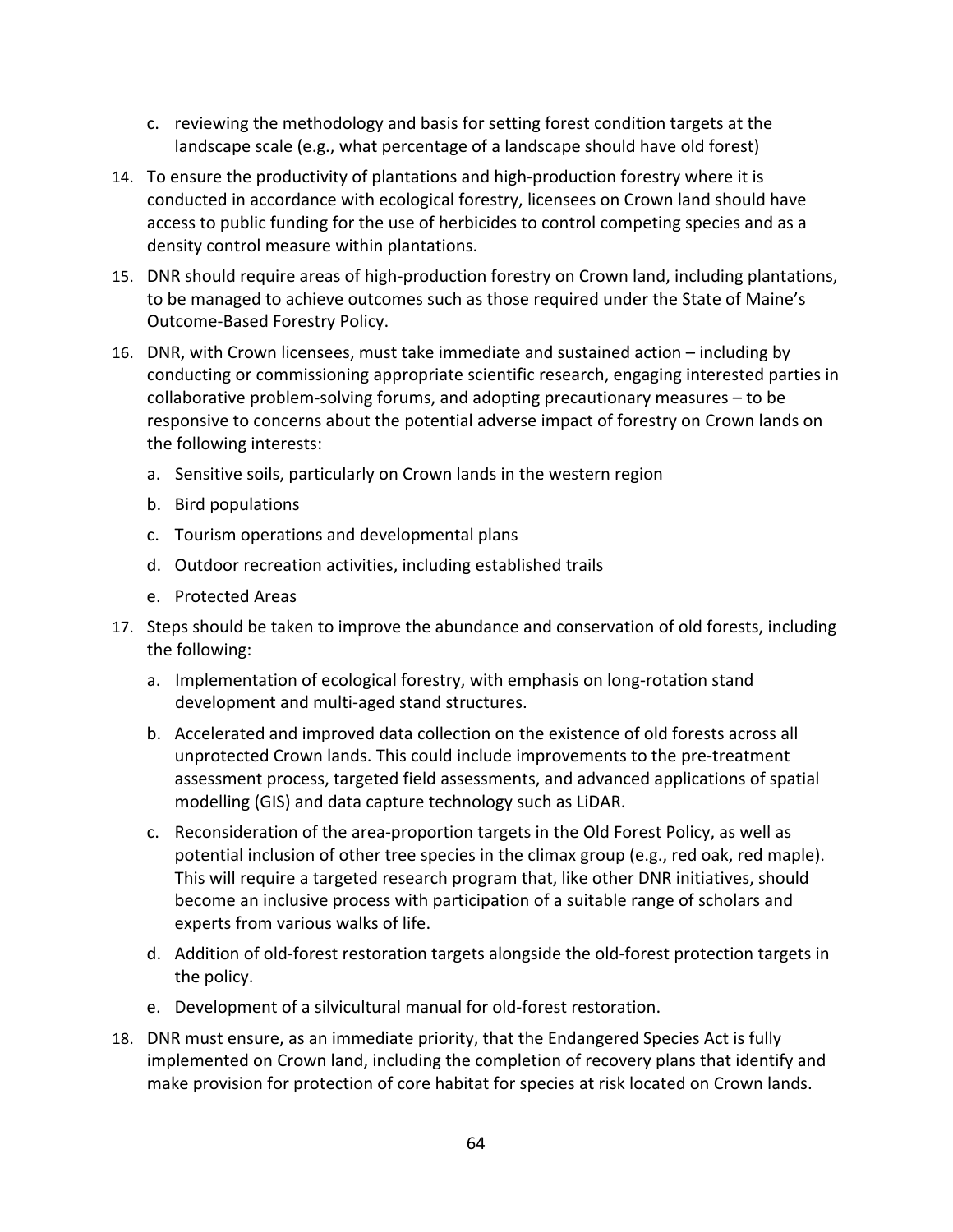- 19. The Crown Lands Act should be amended to ensure that its purpose clause encompasses and gives equal weight to the full range of the values (and uses) relevant to the management of Crown land, thereby eliminating the statutory preference the statement of purpose currently found in the act gives to timber production objectives.
- 20. The forestry management planning process for Crown lands should be conducted under a legislated environmental assessment process, either as a Class II environmental assessment under the Environment Act or in a process that emulates the Class II process under the supervision of an independent third party (or panel) under the authority of the Minister of Natural Resources or the Ministers of Natural Resources and Environment. This process should be required before the issuing or renewal of forest utilization agreements. One of the objectives of this assessment will be to ensure that forestry on Crown land will adhere to the principles of, and contribute to the objectives of, ecological forestry, as embodied in the strengthened framework for ecosystem‐based forestry and the outcome‐ based accountability to be applicable to areas of Crown land managed for high‐production forestry.
- 21. DNR should develop and implement an outcomes‐based approach to management of Crown land under which operational decision making on Crown land, governed by the amended ecosystem‐based management framework, will be the responsibility of licensees, subject to the following conditions‐precedent being satisfied:
	- a. The Crown Lands Act is amended as recommended.
	- b. The legislated forestry management process, with strategic environmental assessment conducted by an independent third party, is implemented.
	- c. Measures have been taken to ensure full and effective implementation of the Endangered Species Act.
	- d. DNR has developed and implemented a comprehensive and rigorous monitoring, oversight, and accountability system that fully addresses the recommendations made by the Auditor General in his 2015 report on his review of DNR's activities in Forest Management and Protection.
	- e. DNR, licensees, and their forestry professionals have demonstrated that they are committed to an approach to forestry on Crown lands consistent with modern principles of ecological forestry.
- 22. The system of silviculture on Crown lands, as part of a larger review of silvicultural programs in Nova Scotia, should be reviewed with a view to improvements that ensure its alignment with and support for the implementation of ecosystem‐based forestry on Crown lands, including in the following respects:
	- a. Ensuring it enables a broader range of silvicultural options to protect and promote uneven‐aged management, including irregular shelterwood harvesting.
	- b. Ensuring it enables silvicultural practices that can improve the yield obtained from high-production forestry, including planting and the use of herbicides to discourage competing species.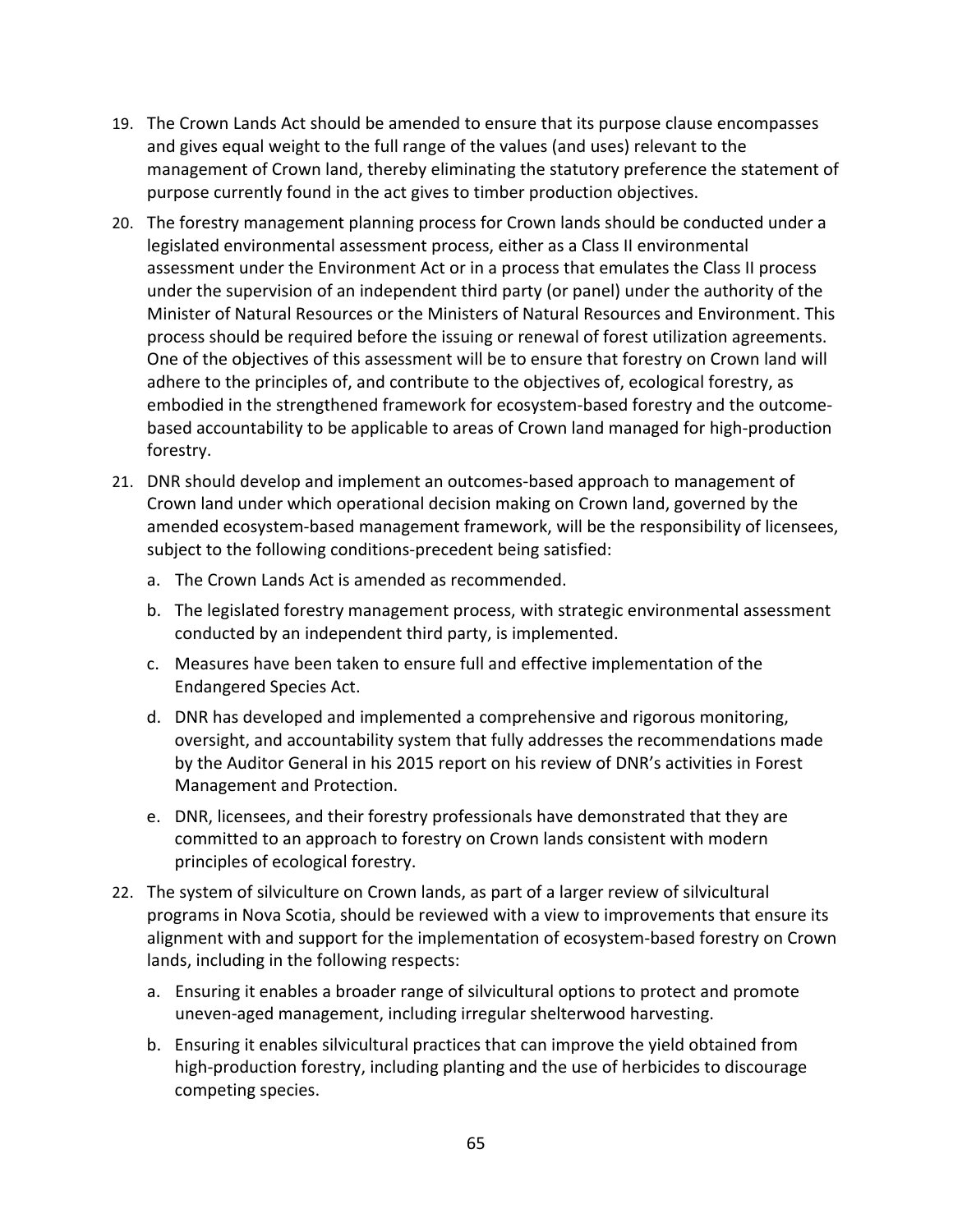- c. Ensuring accountability for the effectiveness of silviculture applied to Crown lands, including the effectiveness of silviculture for high‐production forestry.
- d. Improving and strengthening transparency and accountability for management of silviculture‐funding trust accounts.
- 23. DNR should either
	- a. through an open and transparent process, conduct a study of the costs to the forest industry, including the transition costs, and of the socio‐economic and ecological costs and benefits of accepting and implementing the recommendations of this Review and a study of the socio‐economic and ecological costs and benefits of current forest practices (i.e., the status quo), particularly on Crown land; or
	- b. dedicate the resources required to complete these studies to the implementation of the recommendations contained in this report, including by identifying, designing, and testing options for making the change to ecological forestry that is right for Nova Scotia.
- 24. Full-tree harvesting combined with clearcutting (i.e., as a method of clearcutting) should be prohibited by regulations made under the Forests Act on Crown and private lands, with limited exceptions, if any, such as to permit use in salvage operations.
- 25. The efficacy and adequacy of a 20 metre riparian zone that is only varied on the basis of slope conditions, currently required by the Wildlife Habitat and Watercourse Protection Regulations, should be independently studied with a view to determining (a) if it should be changed and (b) how it should be changed to better address the ecological rationale for riparian buffer zones.
- 26. The "wildlife clumps" currently required by the Wildlife Habitat and Watercourse Protection Regulation should
	- a. be inapplicable on Crown land subject to the amended ecosystem‐based forestry management framework requiring higher and more dispersed levels of retention up to 30 per cent.
	- b. continue to apply to plantations and other areas of high‐production forestry on Crown land and to private land, including industrial lands managed under the outcomes‐based regulatory framework recommended below for private lands classified as industrial lands.
	- c. be independently reviewed to determine their efficacy and adequacy relative to their intended purpose and amended in accordance with the outcome of that review.
- 27. The objective of provincial forestry policy in relation to private lands should be to achieve widespread participation in ecological forestry – and the associated forestry practices – by the owners of privately owned forests, recognizing that landowners can participate in any of the three branches of the triad, or in a combination of them, by
	- a. adding some or all of their forested land to the land that is privately conserved in Nova Scotia under the Conservation Easements Act.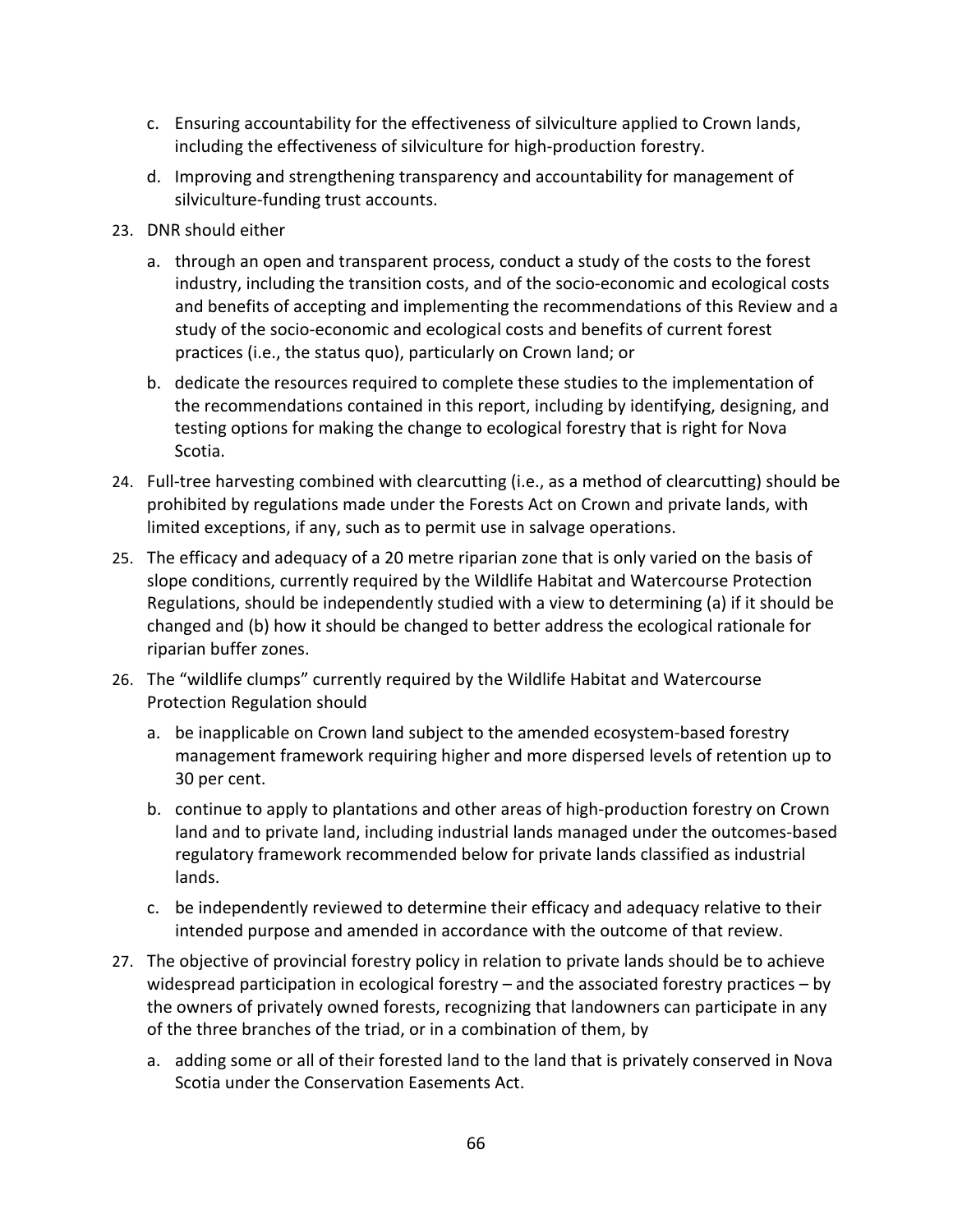- b. managing their forested land in accordance with the stewardship principles and associated forestry practices, such as partial harvesting – that would apply to lands that are part of the ecological matrix in which a balance between conservation and harvesting objectives is expected to prevail.
- c. managing their forested land in accordance with the forestry practices used to conduct high-production forestry, adhering to the limits and constraints on clearcutting that apply even in the high-production branch of the triad in an ecological forestry paradigm.
- 28. A regulation should be adopted under the Forests Act requiring owners of lands classified as industrial to manage those lands to achieve outcomes such as those required under the State of Maine's Outcome‐Based Forestry Policy.
- 29. Working with landowners, DNR must, as an immediate priority, develop and implement a plan of action for fully and effectively implementing the Endangered Species Act on private lands.
- 30. DNR, in collaboration with Registered Buyers, private landowner groups, silviculture contractors, and others, including technical experts, should initiate a review of the private‐ land silviculture system, to be conducted in conjunction with the review of silviculture programs on Crown land. The scope of the review should address, but not be limited to, the following matters:
	- a. The system's alignment with the effective implementation of the triad model of ecological forestry on private land, including appropriate support and incentives for intensive forestry and management of forests in accordance with the tenets of the ecosystem‐based framework being implemented on Crown land.
	- b. Mechanisms for assisting landowners in making informed choices about how they want their management of their land to contribute to the triad model of ecological forestry.
	- c. Options for ensuring that at least basic reforestation activities are more consistently conducted on harvested lands, while prioritizing silviculture on a variety of optimization criteria that will contribute to long‐term forest management objectives.
	- d. The appropriate mechanisms to encourage a range of partial harvesting techniques associated with developing and maintaining multi‐aged forests, including irregular shelterwood systems.
	- e. Updating the credit rates for the various silviculture activities and the range of silvicultural activities for inclusion in the program.
	- f. Public reporting, auditing, and effectiveness monitoring.
	- g. The understandability of the program.
- 31. A comprehensive, multi‐faceted and integrated strategy should be developed for encouraging and enabling private landowners, including woodlot owners, to engage in forestry management in accordance with the triad model of ecological forestry, to include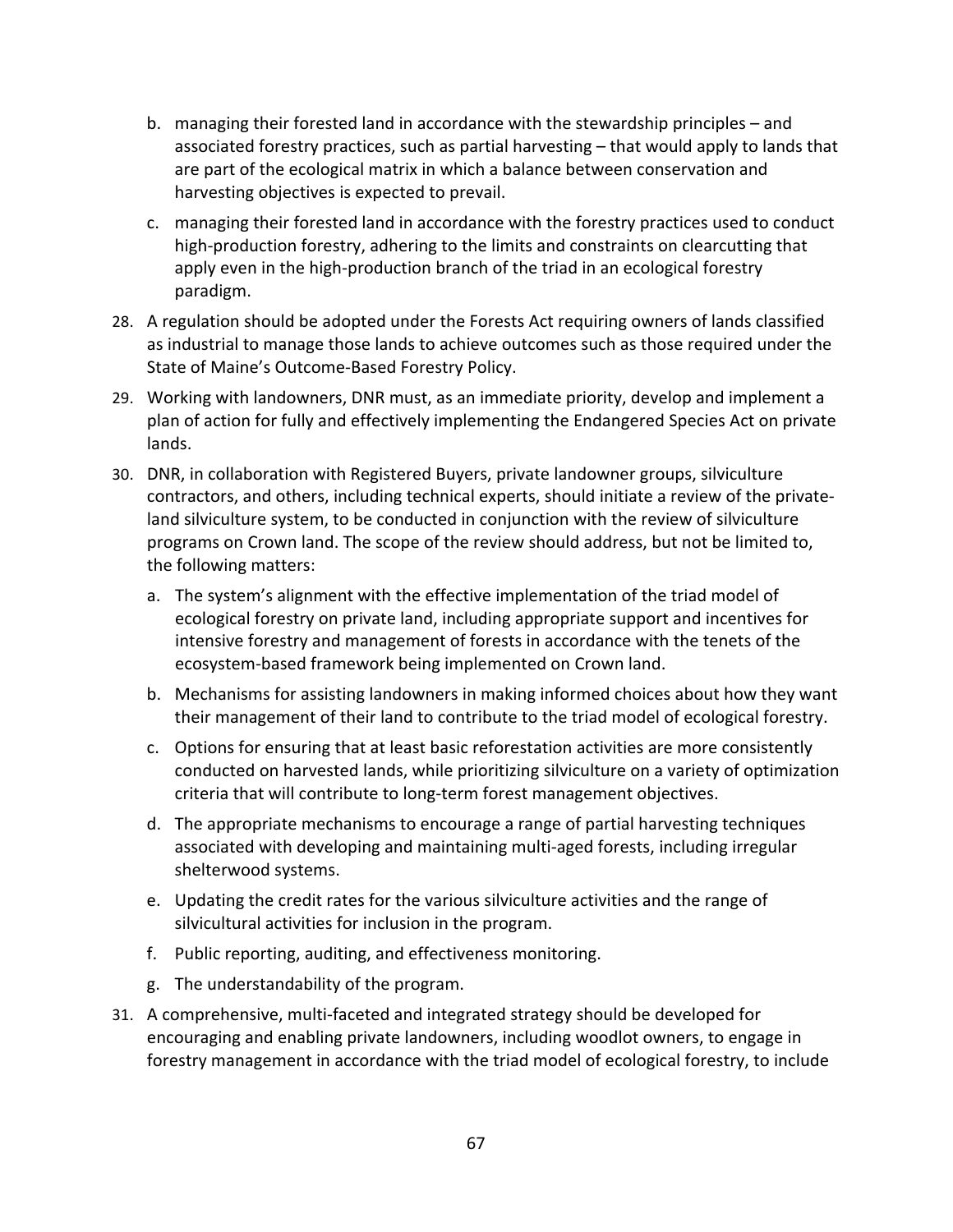- a. accentuated efforts by DNR to model ecological forestry practices for private landowners – and those who buy wood from them – by making its ecosystem‐based management system more restrictive of clearcutting and more enabling of multi‐aged management, in line with the recommendations of this Review, any by more generally moving clearly to develop and effectively implement the triad model of ecological forestry on Crown land.
- b. continued support for the efforts of woodlot owner membership‐based organizations, including regionally based woodlot service organizations, to support and promote responsible forestry management among their members. The condition and accountability for this support should be demonstrated organizational commitment to a triad model of ecological forestry.
- c. actions to ensure private landowners have better access to the tools, information, and assistance needed to engage in effective and responsible forest management.
- d. consideration of the feasibility and utility of a financing program for those who want to buy woodlots to manage them in accordance with the triad model of ecological forestry.
- e. identification of options for making greater use and achieving higher value for private landowners from the credibility and capabilities of the Association for Sustainable Forestry.
- f. concerted work on growing and diversifying markets for a broader range of forest products, including local markets.
- 32. DNR should commission an independent study on opportunities and options for enabling owners of forested land to earn and trade in carbon credits for storing and sequestering carbon, particularly when they manage their lands in accordance with ecological forestry (or ecosystem‐based forestry management).
- 33. Working with the Departments of Environment and Energy and other relevant departments as well as with interested stakeholders, DNR should develop, or oversee the development of, a framework for maximizing the access of Nova Scotia landowners, including woodlot owners, to carbon credit trading opportunities in and beyond Nova Scotia.
- 34. DNR should be aware of the percentages of wood acquired in the western region from Crown and private lands to ensure that western Crown lands, including the part of them under licence to WestFor, are managed in accordance with the stated purpose of the Forests Act: to encourage the development and management of private forest lands as the primary source of timber in Nova Scotia.
- 35. DNR and other relevant agencies of the provincial government, along with municipal governments and regional development agencies, should work together with project developers to support and enable small-scale wood-energy projects that will allow lowquality wood to be used in heating hospitals, schools, government office buildings, correctional facilities, and other public buildings.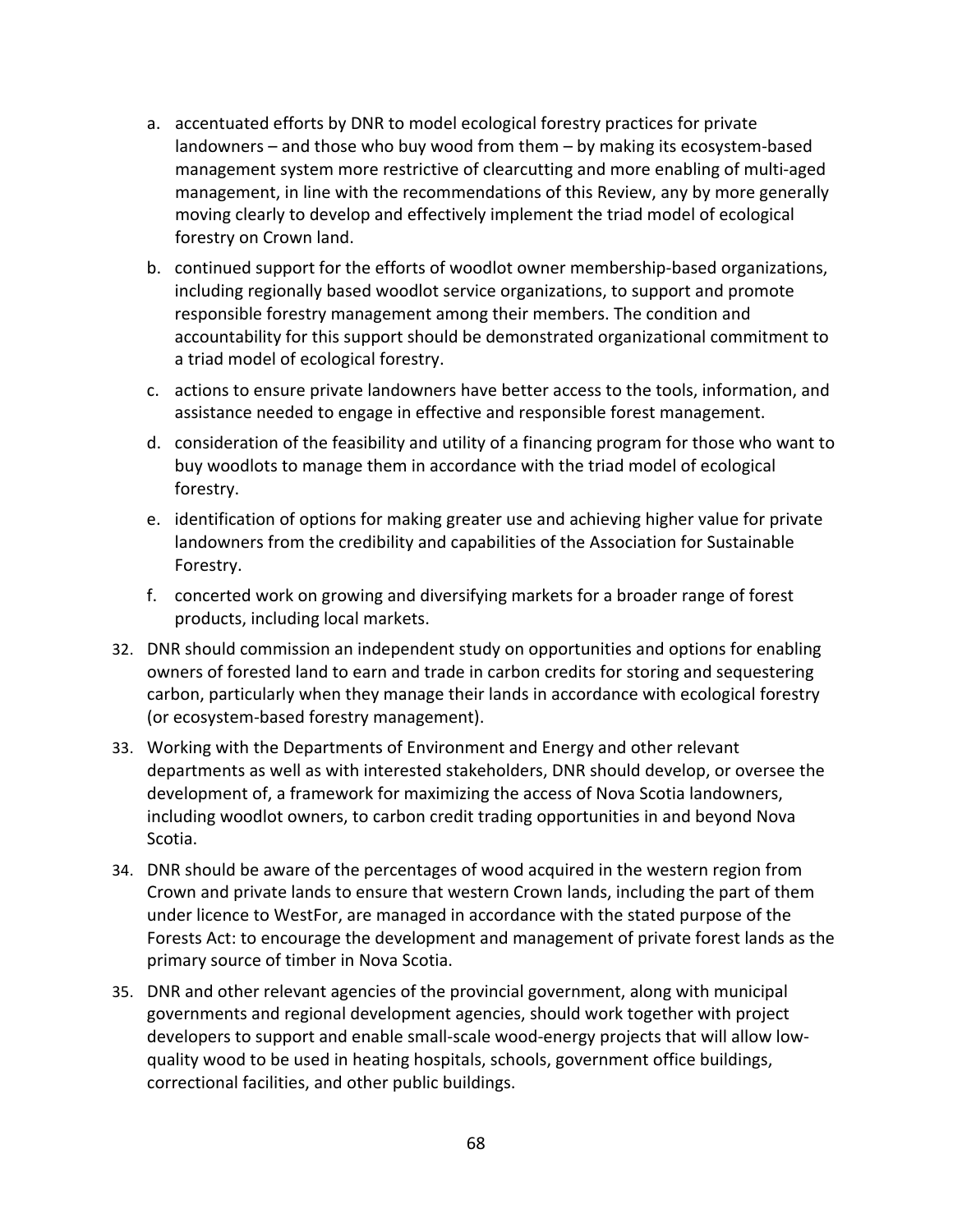- 36. A land use planning process to be conducted by an independent person or panel should be established for the western Crown lands.
- 37. The community forest should be given a licence with a term and for an area of Crown land that will provide the community forest the opportunity to be viable and self‐sustaining. The Mi'kmaq Forestry Initiative should proceed as quickly as possible.
- 38. DNR must deeply and pervasively embrace a culture of transparency and accountability. It must institute the information management, sharing, and distribution systems needed to put that culture into routine operational practice, including (a) adopting a practice of giving written reasons for decisions on matters of public interest wherever practicable, and (b) measures to prevent the protection of privacy provisions of the Freedom of Information and Protection of Privacy Act, as well as bureaucratic systems or resistance to disclosure, from inappropriately limiting the operation of the freedom of information provisions of the same legislation as it relates to public policy on forestry or the management of Crown lands.
- 39. DNR must dramatically increase its reliance on science and its role in conducting, enabling, and applying the scientific research that is needed to move Nova Scotia in the direction of ecological forestry with healthy forests and thriving forestry-based industries. Within reasonable limits, the instinctive approach of the department in the face of scientific uncertainty should be to enable its own excellent scientists to undertake the necessary research or to work with the broader scientific community to address or understand that uncertainty.
- 40. DNR should more aggressively encourage and support research and innovation by Nova Scotia's forestry sector, including partnering with the sector on its research endeavours, to improve how forestry is managed and practised in Nova Scotia within an ecological forestry paradigm. This should include true support for experimentation by the community forest and support for research on innovation opportunities for woodlot owners.
- 41. DNR should work with industry, landowners, researchers, and other stakeholders to make data and technology systems, including LiDAR, available for the purposes of research and innovation such as virtual markets, planning templates for private landowners, better management of the forest products supply chain, and improved and more cost‐effective conservation measures and activities.
- 42. DNR should formally and systematically adopt an adaptive management framework for directing its own and Nova Scotia's transition to the triad model of ecological forestry.
- 43. An overall strategy for attracting and retaining forestry professionals to Nova Scotia and for attending to their professional development – including in the mechanics, principles, and science of ecological forestry and of DNR's ecosystem-based forestry framework – should be developed and implemented. Elements to be considered should include
	- a. education and training on ecosystem‐based forestry and the social and communicative dimensions of forestry and its relation to society.
	- b. a sector‐wide human resources strategy for forestry professionals, with attention to the profession's generational and gender diversity.